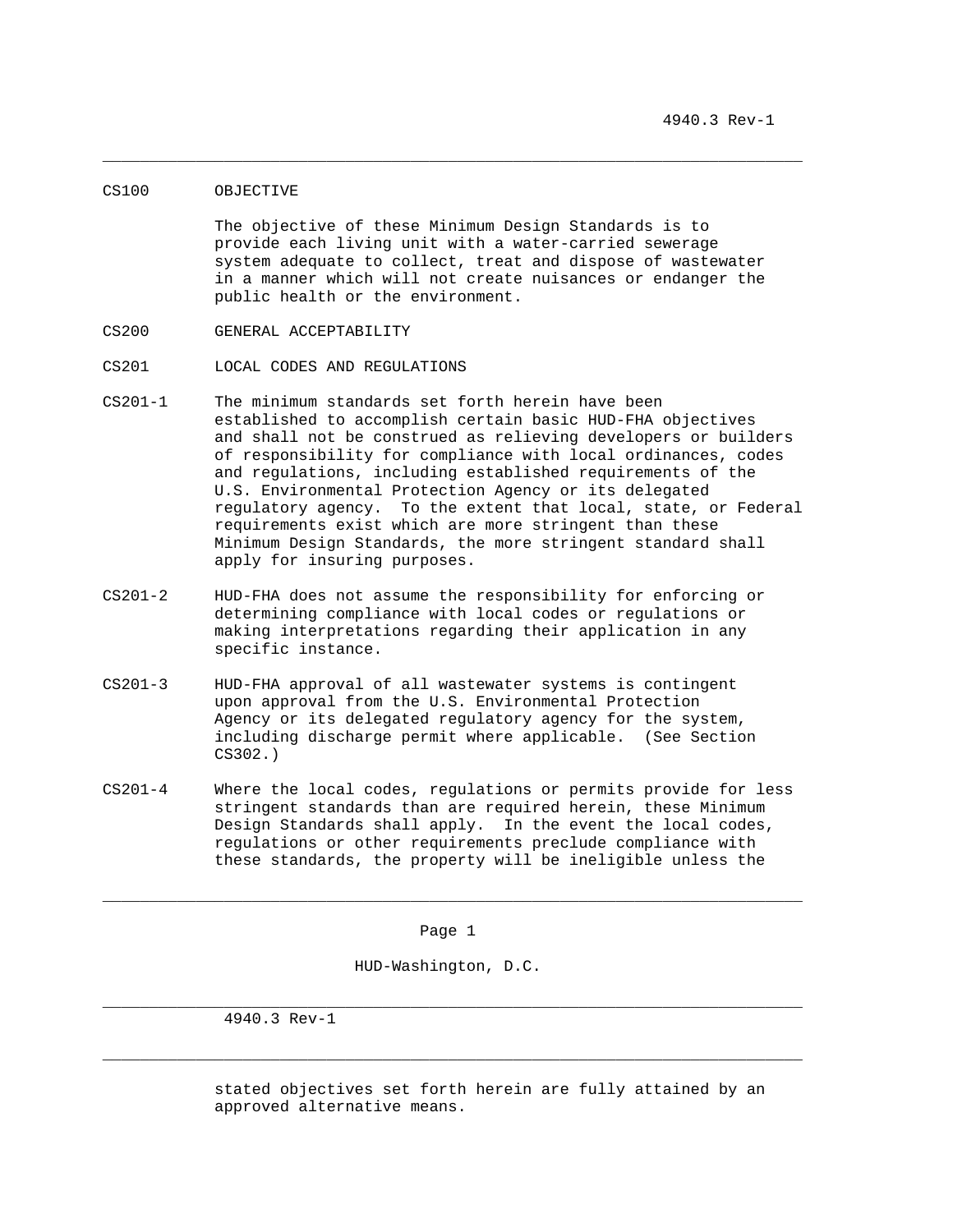# CS202 REVISIONS TO APPROVED PLANS

 Any deviations from the approved plans or specifications must be approved in writing by the appropriate Field Office before such changes are undertaken. A request for such approval shall be accompanied by written evidence that the proposed changes are acceptable to the U.S. Environmental Protection Agency or their delegated regulatory agency, and any other state or local authority having jurisdiction. The request shall also be accompanied by a supplementary engineer's report describing the changes and the reasons for them.

# CS203 DESIGN PERIOD

 Sewerage systems shall be designed to provide adequate service for the economic life of all the residences to be served.

CS204 AREA TO BE SERVED

 The initial plans and specifications shall provide for a sewerage system adequate to serve all prospective connections where all the properties proposed for development are to be completed on a continuous construction schedule.

## CS205 STAGED CONSTRUCTION

 Construction of sewerage systems in stages will be considered where the entire development is to be completed as a series of individual sections or groups of properties according to a development plan but not necessarily on a continuous schedule. Where staged construction is proposed, the original design plans and specifications shall provide for collection and treatment facilities adequate to serve the properties to be included in each development stage. The sub-trunk and trunk sewers shall be adequately

Page 2

\_\_\_\_\_\_\_\_\_\_\_\_\_\_\_\_\_\_\_\_\_\_\_\_\_\_\_\_\_\_\_\_\_\_\_\_\_\_\_\_\_\_\_\_\_\_\_\_\_\_\_\_\_\_\_\_\_\_\_\_\_\_\_\_\_\_\_\_\_\_\_\_\_\_\_

HUD-Washington, D.C.

\_\_\_\_\_\_\_\_\_\_\_\_\_\_\_\_\_\_\_\_\_\_\_\_\_\_\_\_\_\_\_\_\_\_\_\_\_\_\_\_\_\_\_\_\_\_\_\_\_\_\_\_\_\_\_\_\_\_\_\_\_\_\_\_\_\_\_\_\_\_\_\_\_\_\_

\_\_\_\_\_\_\_\_\_\_\_\_\_\_\_\_\_\_\_\_\_\_\_\_\_\_\_\_\_\_\_\_\_\_\_\_\_\_\_\_\_\_\_\_\_\_\_\_\_\_\_\_\_\_\_\_\_\_\_\_\_\_\_\_\_\_\_\_\_\_\_\_\_\_\_

4940.3 Rev-1

 designed to handle the flow from sewer lines to serve the properties to be developed in all future stages of residential construction. A proposal for staged development shall be described in detail in the engineer's design development report (DDR).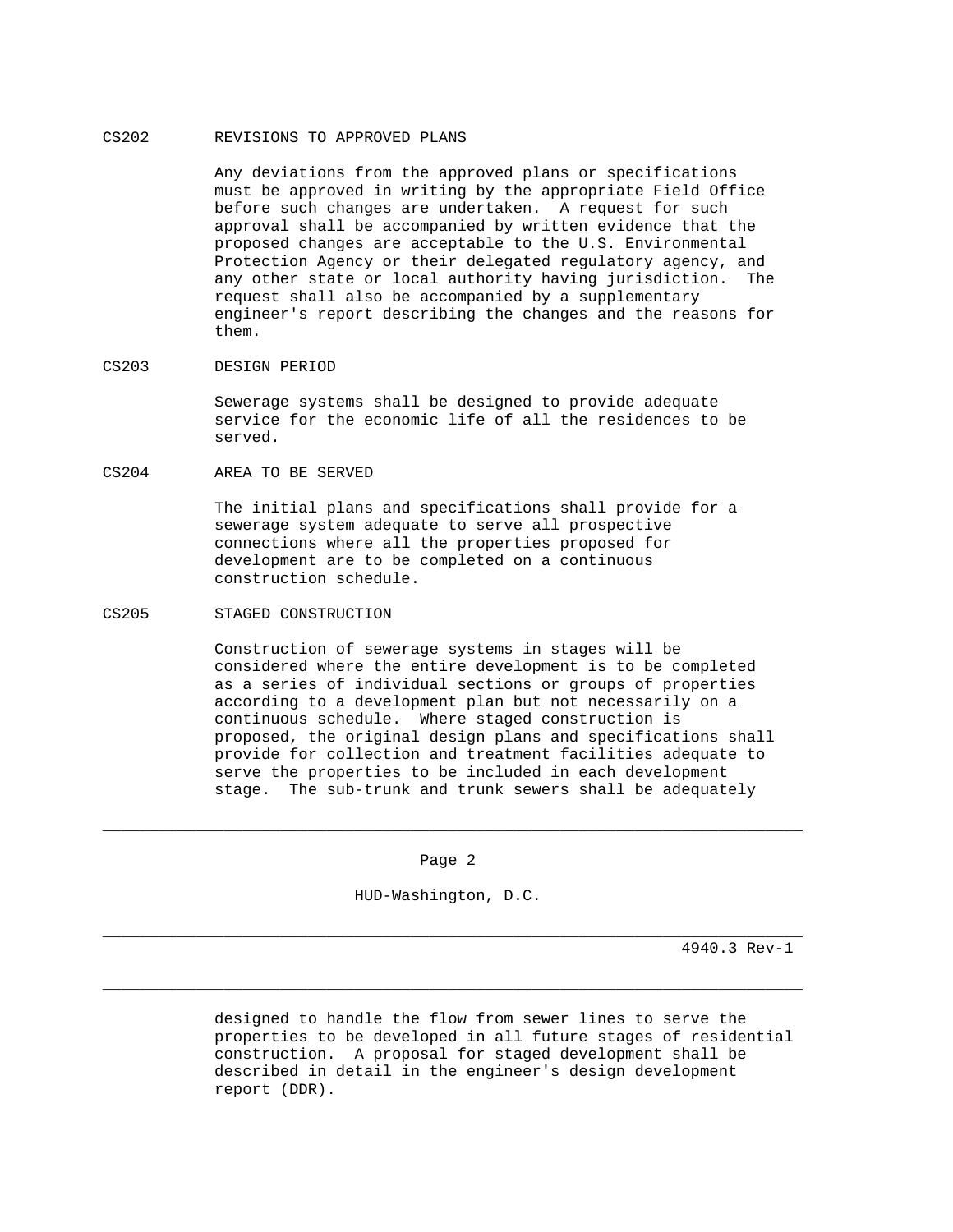# CS300 SUBMISSION OF EXHIBITS

## CS301 FEASIBILITY STAGE

 Prior to the preparation of detailed engineering plans and specifications or any engineering reports, it is recommended that the project be discussed with the appropriate Field Office and the HUD-FHA Environmental Engineer or Construction Analyst. During this initial feasibility-stage, the field office representative and/or the HUD-FHA Environmental Engineer will offer an informal opinion as to the general feasibility of the project. The purpose of this informal opinion is to avoid unnecessary expense associated with the planning and design requirements contained in subsequent stages for projects which are clearly not feasible. However, importantly, a favorable opinion during this stage DOES NOT indicate or imply in any way approval of the project. Formal and final project approval will be provided as set forth in subsequent stages below. Note: A general location map of the area (a printed topographic quadrangle or United States Army map where available) with the location of the development shown thereon should be provided during this feasibility stage.

## CS302 PRELIMINARY PLANNING STAGE

 Prior to the preparation of detailed engineering plans and specifications, the submission of an engineering Design Development Report (DDR) giving the basic data on which the design of the system is to be developed is required. This report shall include information on the proposed size of the sewer pipes in the collection system; the type and capacity of the sewage treatment plant proposed; the point of final disposal of the sewage treatment plant effluent; and approval

Page 3

\_\_\_\_\_\_\_\_\_\_\_\_\_\_\_\_\_\_\_\_\_\_\_\_\_\_\_\_\_\_\_\_\_\_\_\_\_\_\_\_\_\_\_\_\_\_\_\_\_\_\_\_\_\_\_\_\_\_\_\_\_\_\_\_\_\_\_\_\_\_\_\_\_\_\_

HUD-Washington, D.C.

\_\_\_\_\_\_\_\_\_\_\_\_\_\_\_\_\_\_\_\_\_\_\_\_\_\_\_\_\_\_\_\_\_\_\_\_\_\_\_\_\_\_\_\_\_\_\_\_\_\_\_\_\_\_\_\_\_\_\_\_\_\_\_\_\_\_\_\_\_\_\_\_\_\_\_

\_\_\_\_\_\_\_\_\_\_\_\_\_\_\_\_\_\_\_\_\_\_\_\_\_\_\_\_\_\_\_\_\_\_\_\_\_\_\_\_\_\_\_\_\_\_\_\_\_\_\_\_\_\_\_\_\_\_\_\_\_\_\_\_\_\_\_\_\_\_\_\_\_\_\_

4940.3 Rev-1

 of the DDR from the U.S. Environmental Protection Agency, its delegated regulatory agency and/or other authority having jurisdiction over such matters, indicating that the degree of treatment and point of final disposal for the effluent will be suitable as to location and will be acceptable for the development under consideration.

 Information concerning the structure of the organization which will own and operate the system and the means by which continuous satisfactory operation and maintenance of the system at reasonable cost is also required during the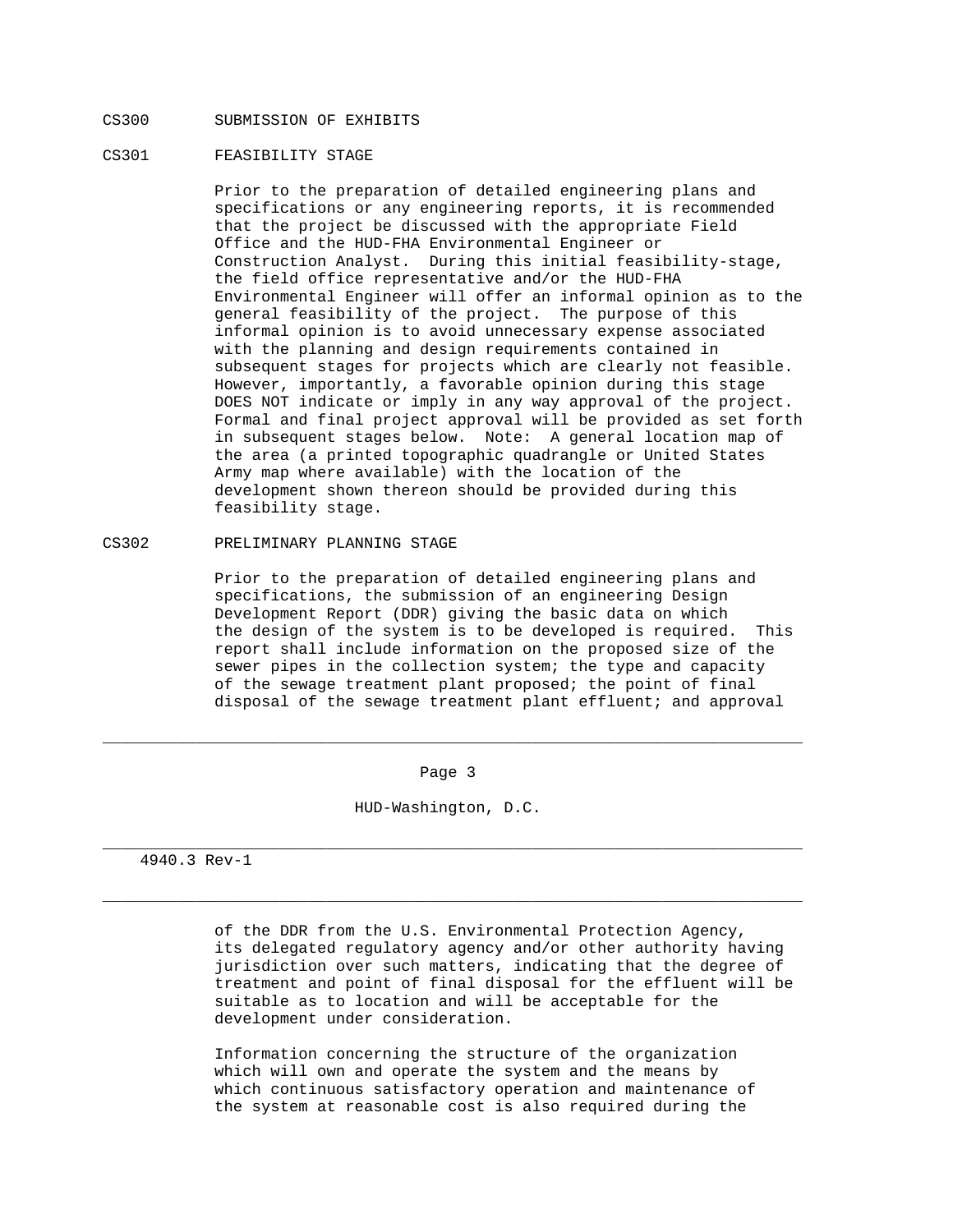preliminary planning stage. It is essential during this stage to demonstrate that the proposed organizational structure will provide for continuous satisfactory operation and maintenance of the system at reasonable rates. In those instances where this assurance cannot be clearly demonstrated, HUD-FHA may require a trust indenture from a responsible public entity to operate the system in the event of default, or, HUD-FHA may refuse approval of the project. Please refer to HUD Handbook 4075.12 REV. All facility planning and preliminary designs must be in accordance with all Federal, state and local National Environmental Policy Act requirements.

- CS303 FINAL PLANNING AND DESIGN STAGE
- CS303-1 Once the DDR required in the preliminary planning stage has been approved by HUD, the final planning and design stage may be commenced. Not less than the following exhibits are required during this stage for submission:
	- A. A final engineering report containing detailed and specific information from which the design of the system was developed, where such data varies from or was not included in the original DDR.
	- B. Detailed engineering plans bearing the seal of a professional engineer registered in the state where the improvements are proposed.
	- C. Detailed specifications.

Page 4

\_\_\_\_\_\_\_\_\_\_\_\_\_\_\_\_\_\_\_\_\_\_\_\_\_\_\_\_\_\_\_\_\_\_\_\_\_\_\_\_\_\_\_\_\_\_\_\_\_\_\_\_\_\_\_\_\_\_\_\_\_\_\_\_\_\_\_\_\_\_\_\_\_\_\_

HUD-Washington, D.C.

\_\_\_\_\_\_\_\_\_\_\_\_\_\_\_\_\_\_\_\_\_\_\_\_\_\_\_\_\_\_\_\_\_\_\_\_\_\_\_\_\_\_\_\_\_\_\_\_\_\_\_\_\_\_\_\_\_\_\_\_\_\_\_\_\_\_\_\_\_\_\_\_\_\_\_

\_\_\_\_\_\_\_\_\_\_\_\_\_\_\_\_\_\_\_\_\_\_\_\_\_\_\_\_\_\_\_\_\_\_\_\_\_\_\_\_\_\_\_\_\_\_\_\_\_\_\_\_\_\_\_\_\_\_\_\_\_\_\_\_\_\_\_\_\_\_\_\_\_\_\_

- CS303-2 The following specific data shall be included in the exhibits described above:
	- A. Volume and strength of domestic sewage flow used in the design. (See CS603). Estimates will be acceptable for new systems. For extensions to existing systems actual flow and strength determinations shall be required. Details of the method used to determine ground water infiltration shall be included where it is appropriate. Actual measurements of flow are required where feasible and practical for extensions to existing systems to determine minimum, average, and maximum flow conditions. Strength determinations of sewage for existing systems should be based on reports of laboratory analyses of composite samples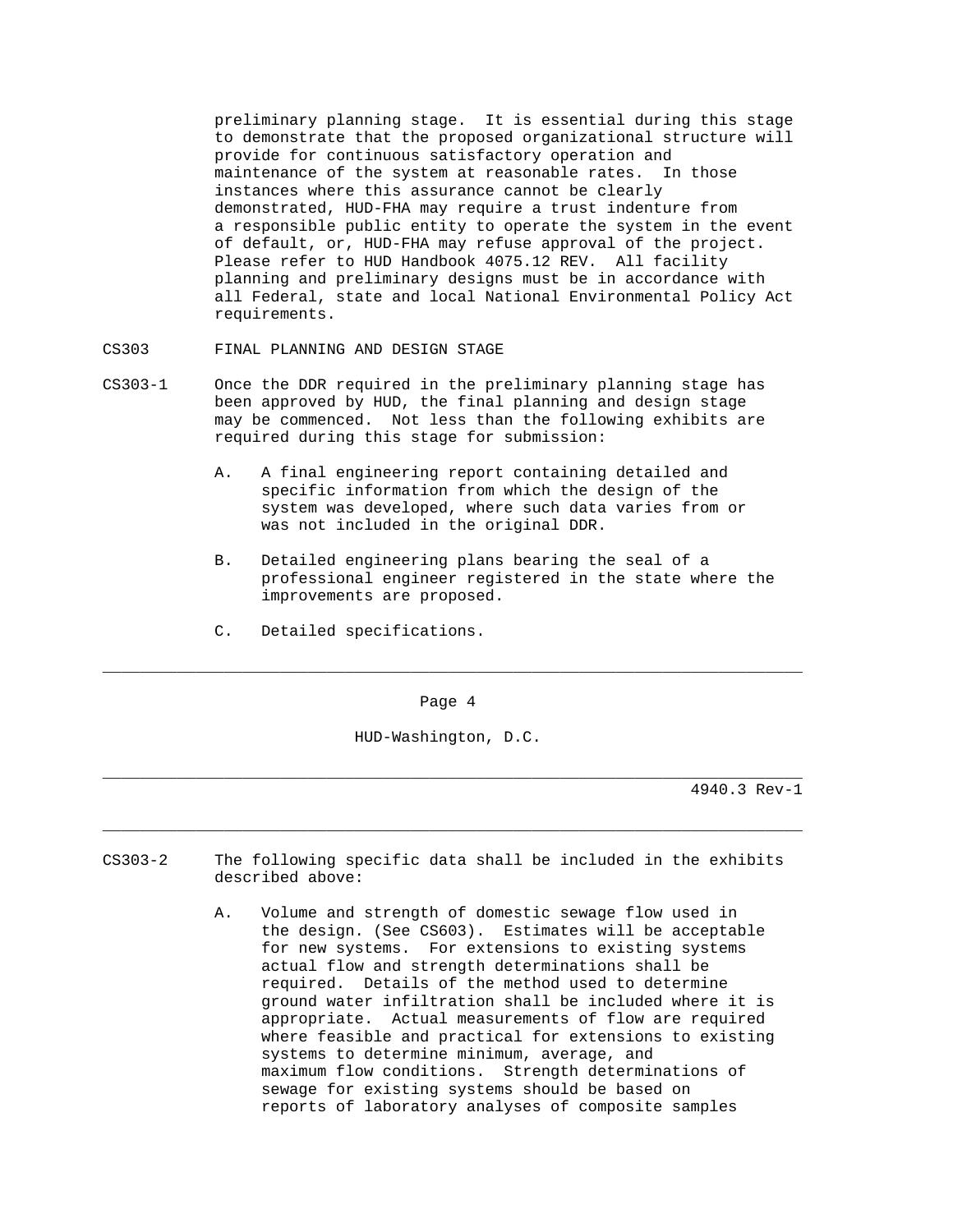taken over a continuous 24-hour period.

- B. An indication as to whether garbage disposals ("grinders") are being or will be used in the residential units being served.
- C. Existing Sewers A discussion of the nature, location, extent and construction features of existing sewers that would be used to accommodate the proposed work. Submit technical data as evidence that existing sub-trunk, trunk or outfall sewers are adequate in capacity and structural quality to handle the proposed sewage flows.
- D. Geotechnical Report Unless it can be shown through prior studies, soil maps or common knowledge that soil and groundwater conditions are not adverse or unusual, every project shall have an accompanying geotechnical report. The project geotechnical report shall address all the issues for which such information is necessary or desirable in order to make sound engineering decisions. Soil bearing pressures shall be provided for heavy structures. Depth to rock and groundwater shall be provided for construction beneath the surface in areas which rock or groundwater may be an issue during construction. Soil permeabilities shall

Page 5

\_\_\_\_\_\_\_\_\_\_\_\_\_\_\_\_\_\_\_\_\_\_\_\_\_\_\_\_\_\_\_\_\_\_\_\_\_\_\_\_\_\_\_\_\_\_\_\_\_\_\_\_\_\_\_\_\_\_\_\_\_\_\_\_\_\_\_\_\_\_\_\_\_\_\_

HUD-Washington, D.C.

\_\_\_\_\_\_\_\_\_\_\_\_\_\_\_\_\_\_\_\_\_\_\_\_\_\_\_\_\_\_\_\_\_\_\_\_\_\_\_\_\_\_\_\_\_\_\_\_\_\_\_\_\_\_\_\_\_\_\_\_\_\_\_\_\_\_\_\_\_\_\_\_\_\_\_

\_\_\_\_\_\_\_\_\_\_\_\_\_\_\_\_\_\_\_\_\_\_\_\_\_\_\_\_\_\_\_\_\_\_\_\_\_\_\_\_\_\_\_\_\_\_\_\_\_\_\_\_\_\_\_\_\_\_\_\_\_\_\_\_\_\_\_\_\_\_\_\_\_\_\_

4940.3 Rev-1

 be identified for holding pond projects which employ earthen liners. Swampy areas and expansive clay areas shall be delineated. Additionally, for each geotechnical issue identified as being unusual or requiring special attention, the geotechnical report shall provide recommended geotechnical solutions.

 E. Water Supply - Where adverse impact on local water supplies is possible as a result of the project, the following information shall be provided: A discussion of the location of wells or surface water supply intakes, treatment plants, reservoirs, or other structures of public health significance with relation to various parts of the sewerage system. Report the minimum, maximum, and average annual daily consumption of all existing water systems within close proximity of the project area.

F. Receiving Stream - Where final disposal of sewage is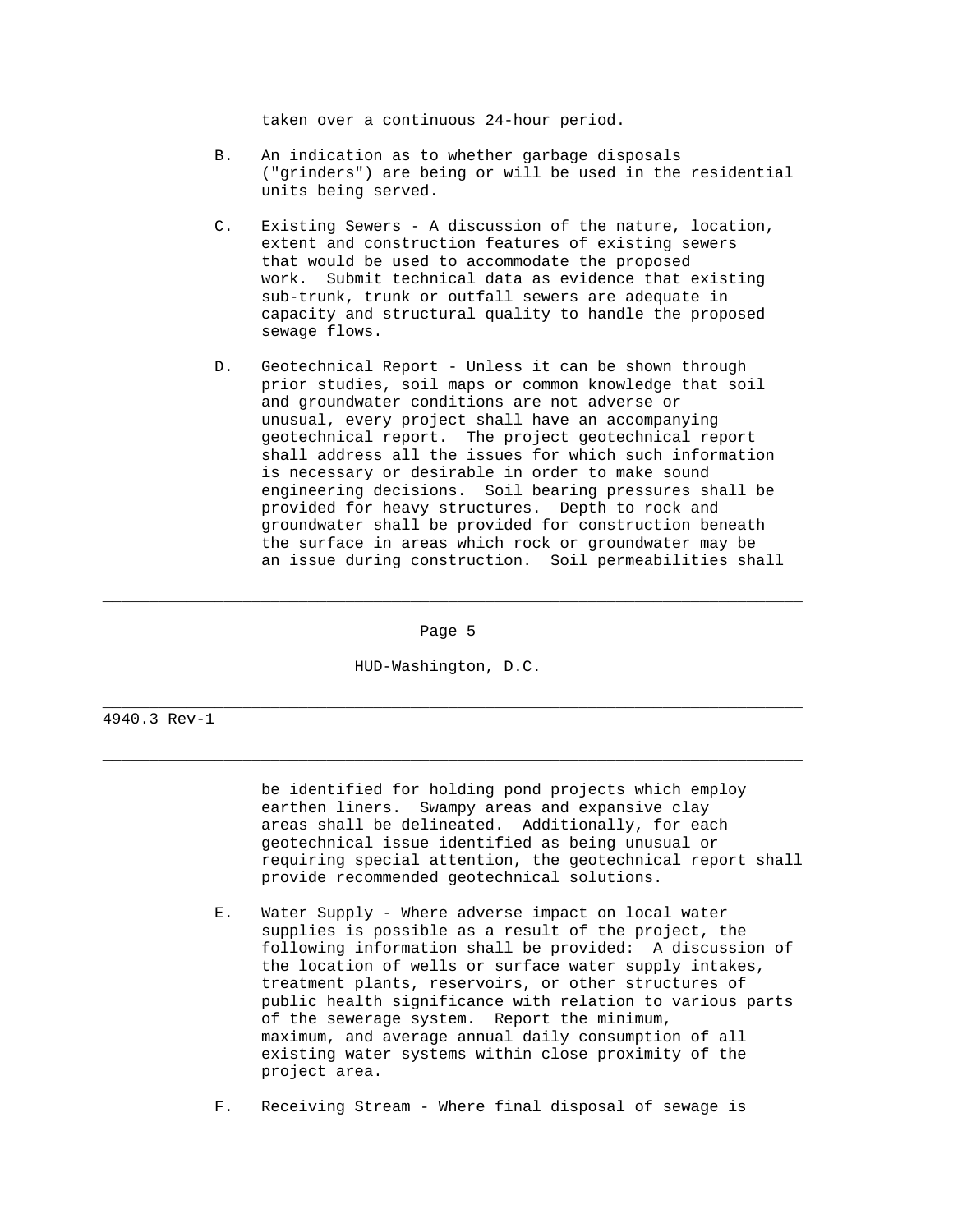to a receiving stream, indicate the stream and point of discharge on a map of the area. Describe the characteristics of the stream and give the recorded or, if necessary, the estimated minimum and average annual daily flow. Give the highest known highwater marks, in relation to the elevation of the trunk sewer outfall and the flow line of various components of the sewage treatment plant. Any unusual flow characteristics or use of the stream (e.g., "trout stream") should also be discussed. If a lake is used for this purpose, include such pertinent information as the surface area, location, depth near the outlet, average rate of inflow and state any other purposes for which the lake is used (e.g., water supply, recreation, fishing, etc.).

 G. Design Data - Include all design criteria and assumptions used to determine the total flow for which each line in the collection system and the outfall sewer is designed. The computations for determining the diameter and related flow characteristics should be included. Likewise, the criteria and computations used

Page 6

\_\_\_\_\_\_\_\_\_\_\_\_\_\_\_\_\_\_\_\_\_\_\_\_\_\_\_\_\_\_\_\_\_\_\_\_\_\_\_\_\_\_\_\_\_\_\_\_\_\_\_\_\_\_\_\_\_\_\_\_\_\_\_\_\_\_\_\_\_\_\_\_\_\_\_

HUD-Washington, D.C.

\_\_\_\_\_\_\_\_\_\_\_\_\_\_\_\_\_\_\_\_\_\_\_\_\_\_\_\_\_\_\_\_\_\_\_\_\_\_\_\_\_\_\_\_\_\_\_\_\_\_\_\_\_\_\_\_\_\_\_\_\_\_\_\_\_\_\_\_\_\_\_\_\_\_\_

\_\_\_\_\_\_\_\_\_\_\_\_\_\_\_\_\_\_\_\_\_\_\_\_\_\_\_\_\_\_\_\_\_\_\_\_\_\_\_\_\_\_\_\_\_\_\_\_\_\_\_\_\_\_\_\_\_\_\_\_\_\_\_\_\_\_\_\_\_\_\_\_\_\_\_

4940.3 Rev-1

 in developing the design of all sewage treatment plant units and pumping stations should be shown. Also, discuss the reasons for using the type of treatment proposed and the degree of treatment that can be expected from the processes to be utilized.

 The use of "packaged" and "proprietary" (Brand name) pumping, transport and/or wastewater treatment equipment is acceptable. Packaged and proprietary systems shall conform to all the applicable requirements contained in this Handbook. In all instances where "packaged" or "proprietary" systems are proposed, the following shall be demonstrated:

- 1. The existence of a unit of similar type which has been in successful operation for twenty years or more, or
- 2. The existence of two units of similar type which have been in successful operation for two years or more.

In considering whether a particular unit has been in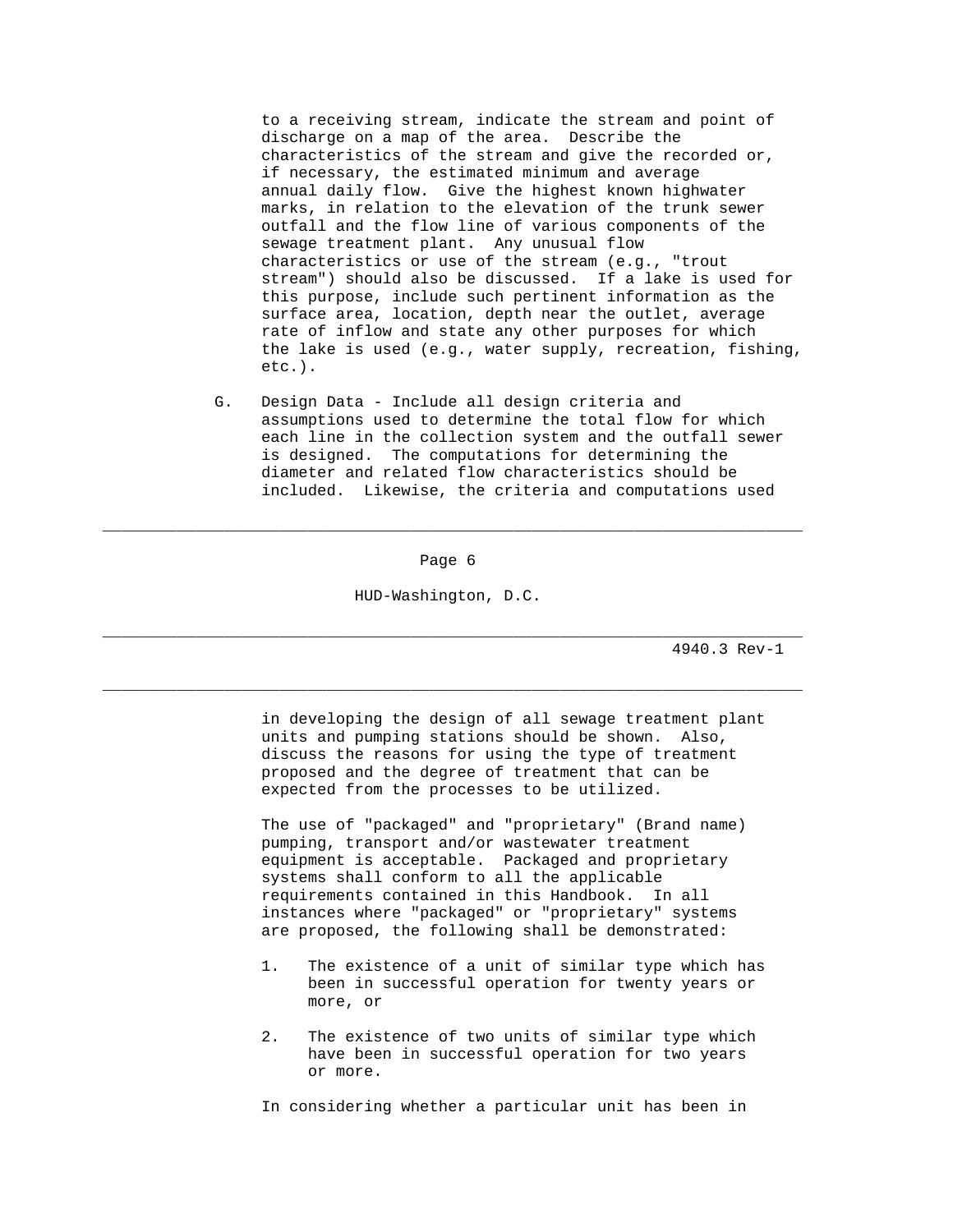"successful operation", the following factors shall be considered:

- 1. Operating performance<br>2. Reliability
- Reliability
- 3. Maintenance requirements.
- 4. Operating efficiency
- 5. General durability of all components including coatings and corrosion protection

 If staged construction is contemplated, the design exhibits and computations should cover the complete system clearly indicating each stage of construction and the properties to be served during each stage.

 H. A topographic location map of the land on which the system is to be constructed including the treatment plant site shall be provided. A USGS "Quad" map

Page 7

\_\_\_\_\_\_\_\_\_\_\_\_\_\_\_\_\_\_\_\_\_\_\_\_\_\_\_\_\_\_\_\_\_\_\_\_\_\_\_\_\_\_\_\_\_\_\_\_\_\_\_\_\_\_\_\_\_\_\_\_\_\_\_\_\_\_\_\_\_\_\_\_\_\_\_

HUD-Washington, D.C.

\_\_\_\_\_\_\_\_\_\_\_\_\_\_\_\_\_\_\_\_\_\_\_\_\_\_\_\_\_\_\_\_\_\_\_\_\_\_\_\_\_\_\_\_\_\_\_\_\_\_\_\_\_\_\_\_\_\_\_\_\_\_\_\_\_\_\_\_\_\_\_\_\_\_\_

\_\_\_\_\_\_\_\_\_\_\_\_\_\_\_\_\_\_\_\_\_\_\_\_\_\_\_\_\_\_\_\_\_\_\_\_\_\_\_\_\_\_\_\_\_\_\_\_\_\_\_\_\_\_\_\_\_\_\_\_\_\_\_\_\_\_\_\_\_\_\_\_\_\_\_

4940.3 Rev-1

 $(1" = 200'$ ; 20' contour interval) is adequate for this purpose.

- I. Complete working drawings of the system including: plans, profiles, and details of the sewage collection system and appurtenances.
- J. Details of pumping stations including pump installation, electrical and piping details. Include force main details when used. It is recommended that all pumping station submittals include the following information:
	- 1. TDH, NPSH Calculations
	- 2. Static Head
	- 3. Pump Curves from Manufacturer
	- 4. System Curve(s)
	- 5. Head Curve(s)
	- 6. Wet Well Volume
	- 7. Cycle Time
	- 8. Pump Station Friction Losses
	- 9. Buoyancy Calculations
	- 10. Force Main Friction Losses
	- 11. Force Main Diameter and Length
	- 12. Force Main Material Type
	- 13. Elevation and Plan View of Force Main/Pump Station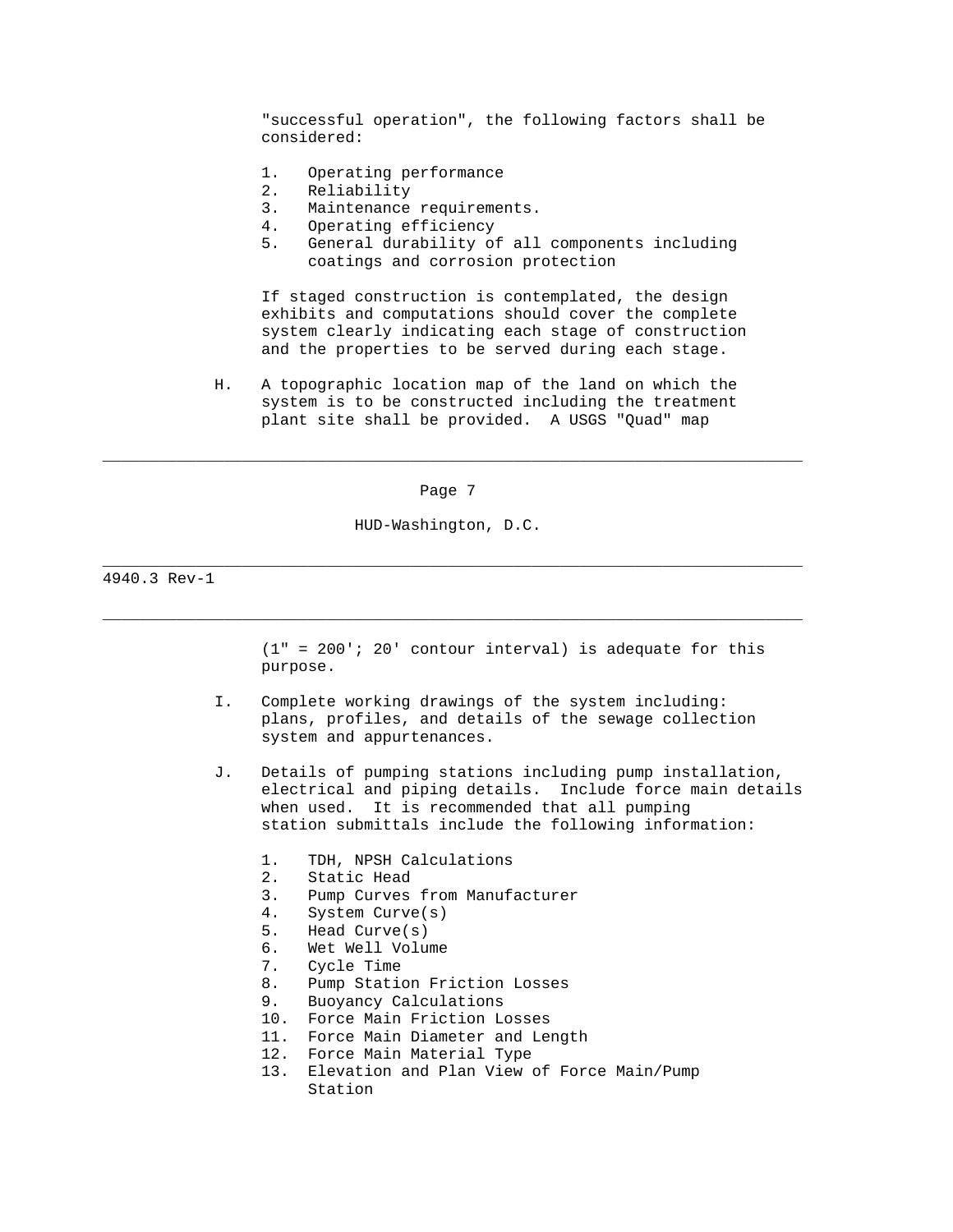- K. Details of the treatment plant construction showing the location and dimension of all inlet and outlet structures, weirs, orifices, etc., including a complete hydraulic profile showing liquid surface elevations at average and peak daily flows.
- L. Details of the structural design of all structures included in the system as follows:
	- 1. Live and dead loads for floors and roofs.
	- 2. Elevation of the overflow or liquid level of all tank structures.

Page 8

\_\_\_\_\_\_\_\_\_\_\_\_\_\_\_\_\_\_\_\_\_\_\_\_\_\_\_\_\_\_\_\_\_\_\_\_\_\_\_\_\_\_\_\_\_\_\_\_\_\_\_\_\_\_\_\_\_\_\_\_\_\_\_\_\_\_\_\_\_\_\_\_\_\_\_

HUD-Washington, D.C.

\_\_\_\_\_\_\_\_\_\_\_\_\_\_\_\_\_\_\_\_\_\_\_\_\_\_\_\_\_\_\_\_\_\_\_\_\_\_\_\_\_\_\_\_\_\_\_\_\_\_\_\_\_\_\_\_\_\_\_\_\_\_\_\_\_\_\_\_\_\_\_\_\_\_\_

\_\_\_\_\_\_\_\_\_\_\_\_\_\_\_\_\_\_\_\_\_\_\_\_\_\_\_\_\_\_\_\_\_\_\_\_\_\_\_\_\_\_\_\_\_\_\_\_\_\_\_\_\_\_\_\_\_\_\_\_\_\_\_\_\_\_\_\_\_\_\_\_\_\_\_

- 3. A description of the sub-soil at the site of all major structures as determined by test borings and exploration pits. The data should include the type and nature of the soil from the original ground surface to a depth below foundation level equal to the diameter or width of the structure. It should also include the "N" values or number of blows per foot in the standard penetration test (ASTM D 1586). The Unified Soils Classification System is recommended for use in describing the soil. Actual as well as recommended maximum soil-bearing values shall be provided for all major structures.
- 4. The steel stress for ring tension in reinforcing used in the design of cylindrical tank structures.
- 5. The compressive strength of concrete used in the design.
- 6. Structural design assumptions and computations used in the design of the major structures.
- 7. Gross weight of machinery or equipment supported by all major structures.
- 8. The maximum elevation of seasonal and average ground water table.
- 9. The thickness of concrete covering for reinforcing steel.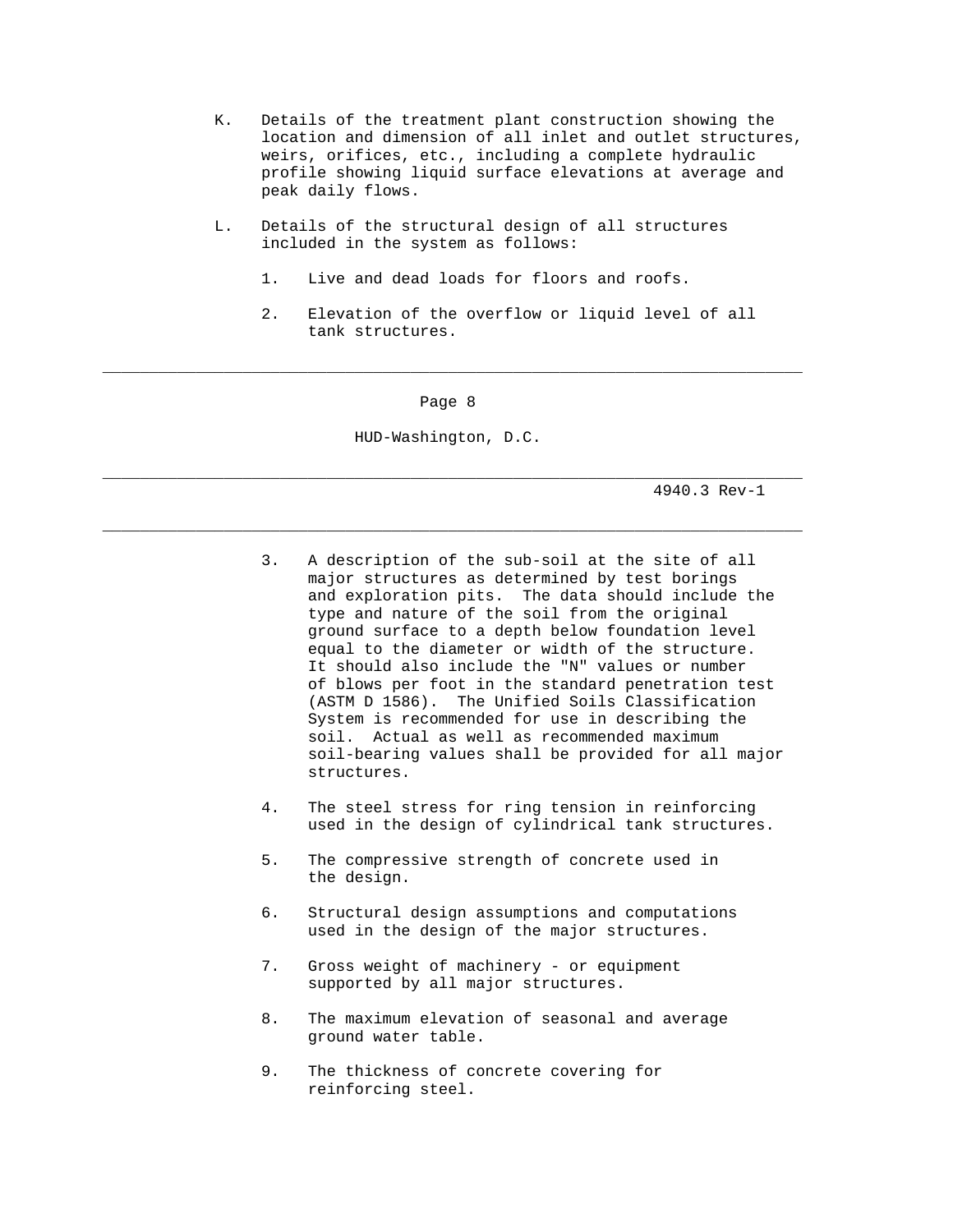M. A plan showing the location of treatment facilities with particular reference to the location of existing or proposed residences. A minimum scale of 1" = 200' shall be used. A 100 foot buffer area shall be shown as required in Section CS601. Additionally, the plan shall show the closest distance between any residential structure and any wastewater treatment system units. (See Section CS601.)

Page 9

\_\_\_\_\_\_\_\_\_\_\_\_\_\_\_\_\_\_\_\_\_\_\_\_\_\_\_\_\_\_\_\_\_\_\_\_\_\_\_\_\_\_\_\_\_\_\_\_\_\_\_\_\_\_\_\_\_\_\_\_\_\_\_\_\_\_\_\_\_\_\_\_\_\_\_

HUD-Washington, D.C.

\_\_\_\_\_\_\_\_\_\_\_\_\_\_\_\_\_\_\_\_\_\_\_\_\_\_\_\_\_\_\_\_\_\_\_\_\_\_\_\_\_\_\_\_\_\_\_\_\_\_\_\_\_\_\_\_\_\_\_\_\_\_\_\_\_\_\_\_\_\_\_\_\_\_\_

\_\_\_\_\_\_\_\_\_\_\_\_\_\_\_\_\_\_\_\_\_\_\_\_\_\_\_\_\_\_\_\_\_\_\_\_\_\_\_\_\_\_\_\_\_\_\_\_\_\_\_\_\_\_\_\_\_\_\_\_\_\_\_\_\_\_\_\_\_\_\_\_\_\_\_

4940.3 Rev-1

- N. Specifications covering quality, kind and grade of all materials, equipment, construction, workmanship, and methods of assembly and installation.
- O. Approval from the U.S. Environmental Protection Agency or its delegated regulatory agency of the design of the system and land disturbing activities as described by these exhibits. Where local laws or regulations require approval prior to construction by an organization other than those noted, (such as local governmental agencies, etc.,) such approvals shall also be submitted. The EPA or its delegated regulatory agency may require pollution prevention plans and storm water discharge permit under the National Pollutant Discharge Elimination Permit System (NPDES) for all construction activities that disturb five acres or more in total land area.
- P. Complete details of the organizational structure for ownership and operation of the system including final drafts of all legal documents required.
- Q. Proof that all necessary property rights for the project have been obtained or are readily obtainable.

## CS304 CONSTRUCTION STAGE

 Prior to the commencement of any construction on the project, the approval by HUD shall be obtained with regard to all the items contained in Section CS303, above. Prior to HUD's acceptance of any properties associated with the project, it shall be determined that the completed construction is acceptable. Not less than the following exhibits are required for this determination:

 A. Written evidence that the system as constructed has been approved by the authorities having jurisdiction, if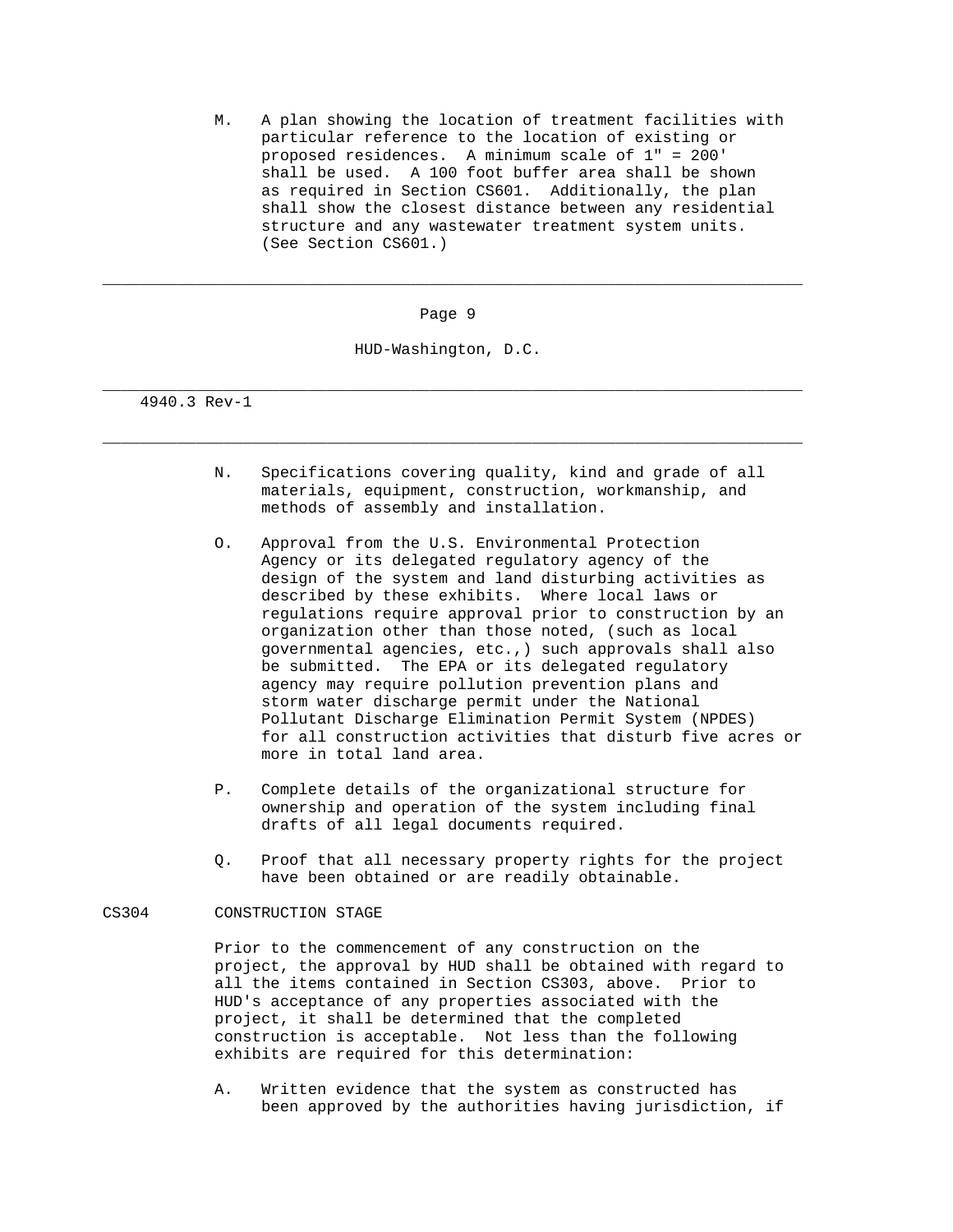such approval is customary or required.

Page 10

\_\_\_\_\_\_\_\_\_\_\_\_\_\_\_\_\_\_\_\_\_\_\_\_\_\_\_\_\_\_\_\_\_\_\_\_\_\_\_\_\_\_\_\_\_\_\_\_\_\_\_\_\_\_\_\_\_\_\_\_\_\_\_\_\_\_\_\_\_\_\_\_\_\_\_

HUD-Washington, D.C.

\_\_\_\_\_\_\_\_\_\_\_\_\_\_\_\_\_\_\_\_\_\_\_\_\_\_\_\_\_\_\_\_\_\_\_\_\_\_\_\_\_\_\_\_\_\_\_\_\_\_\_\_\_\_\_\_\_\_\_\_\_\_\_\_\_\_\_\_\_\_\_\_\_\_\_

\_\_\_\_\_\_\_\_\_\_\_\_\_\_\_\_\_\_\_\_\_\_\_\_\_\_\_\_\_\_\_\_\_\_\_\_\_\_\_\_\_\_\_\_\_\_\_\_\_\_\_\_\_\_\_\_\_\_\_\_\_\_\_\_\_\_\_\_\_

4940.3 Rev-1

- B. A written statement from the design engineer that the system has been constructed in accordance with the approved plans and specifications.
- C. Evidence that an acceptable organization for assuring continuity of satisfactory service has been established and is functioning or completely prepared to commence operations.
- D. Documentation showing that all property deeds, easements, encroachments, etc., necessary for the project have been obtained.
- CS400 SEWAGE COLLECTION SYSTEMS
- CS401 GENERAL

 New collection systems and extensions to existing systems shall not be designed for a combined stormwater/sanitary system. Except under unusual circumstances, the use of the sewers will be limited to the collection of sanitary (domestic) sewage, ground water infiltration (within allowable limits) and wastes from commercial establishments provided for the convenience of the property owners to be served by the system.

CS402 MATERIALS

 All materials to be used shall be described in the specifications. Materials and appurtenances shall be of first quality, free of defects and suitable to accomplish the stated objectives for community sewerage systems.

CS402-1 Sewer Pipe

 Concrete, ductile iron; high density polyethylene (HDPE) and polyvinyl chloride (PVC) are acceptable materials. Sewer pipe and fittings shall conform to currently dated standards of the American Society for Testing Materials (ASTM); American Standards Association (ASA); American Water

\_\_\_\_\_\_\_\_\_\_\_\_\_\_\_\_\_\_\_\_\_\_\_\_\_\_\_\_\_\_\_\_\_\_\_\_\_\_\_\_\_\_\_\_\_\_\_\_\_\_\_\_\_\_\_\_\_\_\_\_\_\_\_\_\_\_\_\_\_\_\_\_\_\_\_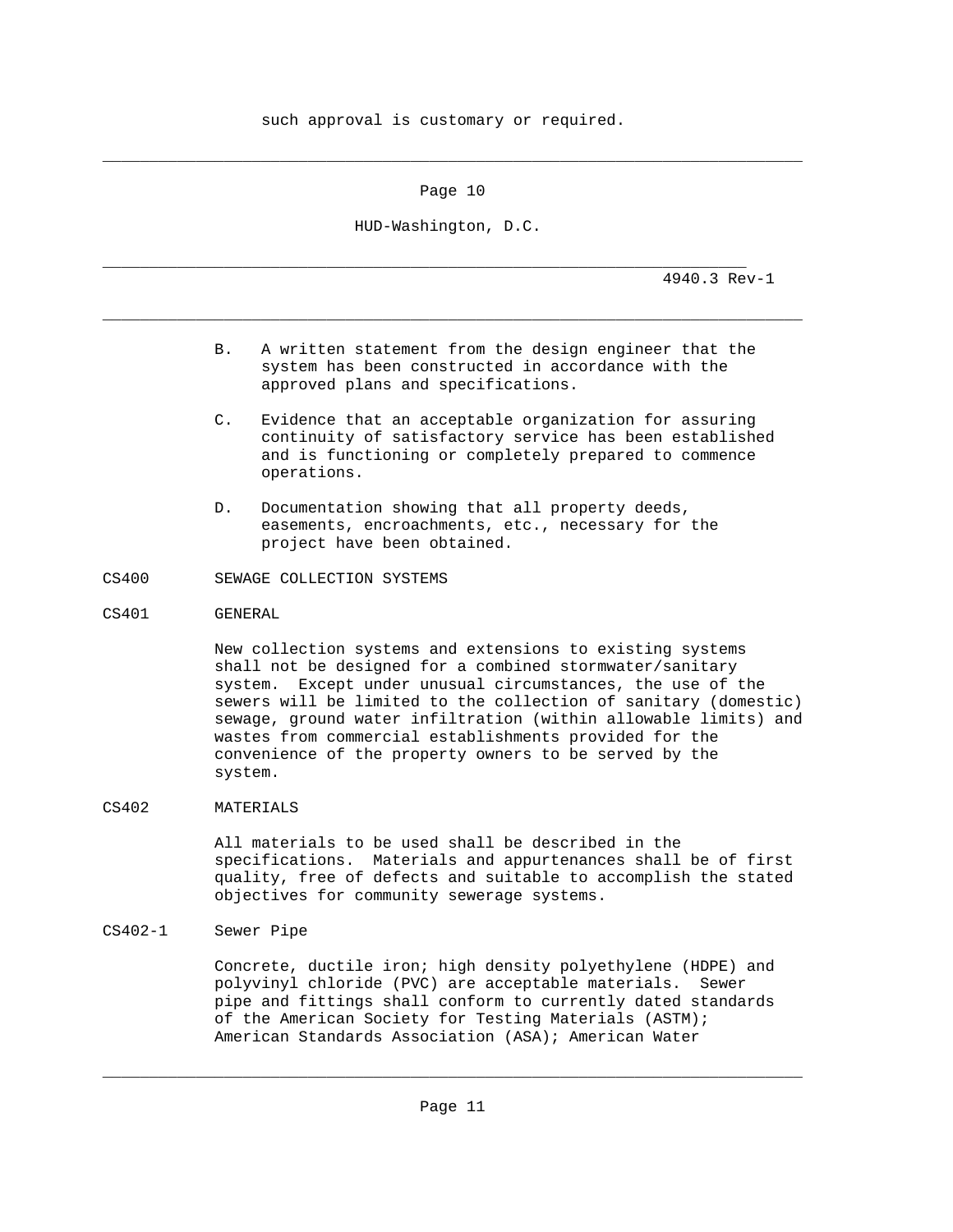\_\_\_\_\_\_\_\_\_\_\_\_\_\_\_\_\_\_\_\_\_\_\_\_\_\_\_\_\_\_\_\_\_\_\_\_\_\_\_\_\_\_\_\_\_\_\_\_\_\_\_\_\_\_\_\_\_\_\_\_\_\_\_\_\_\_\_\_\_\_\_\_\_\_\_

\_\_\_\_\_\_\_\_\_\_\_\_\_\_\_\_\_\_\_\_\_\_\_\_\_\_\_\_\_\_\_\_\_\_\_\_\_\_\_\_\_\_\_\_\_\_\_\_\_\_\_\_\_\_\_\_\_\_\_\_\_\_\_\_\_\_\_\_\_\_\_\_\_\_\_

## 4940.3 Rev-1

 Works Association (AWWA); American National Standards Institute (ANSI); or General Services Administration (Federal Specifications), for the type of pipe suitable for the use intended.

- CS402-1.1 The applicable specifications include:
	- A. Concrete

| ASTM C76  |                  | Reinforced Concrete Culvert,<br>Storm Drain and Sewer Pipe. |
|-----------|------------------|-------------------------------------------------------------|
| ASTM C361 | $\sim$ 100 $\mu$ | Reinforced Concrete Low-Head<br>Pressure Pipe.              |

 Federal Specification SS-P-375 - Pipe, Concrete, Reinforced Sewer

 Reinforced Concrete Federal Specification - SS-P-381 - Pipe, Pressure Reinforced Concrete, Pretensioned Reinforcement (Steel Cylinder Type).

- AWWA C300 Standard Specifications for Reinforced Concrete Water Pipe Steel Cylinder Type, Not Prestressed.
- AWWA C301 Standard Specifications for Reinforced Concrete Water Pipe Steel Cylinder Type, Prestressed.
- AWWA C302 Standard Specifications for Reinforced Concrete Water Pipe Non-Cylinder Type, Not Prestressed.
- B. Ductile Iron

|             | AWWA $C151/ -$ Ductile Iron Centrifugally Cast In |
|-------------|---------------------------------------------------|
| ANSI A21.51 | Metal Molds or Sand-Lined Molds                   |
|             | for Water or Other Liquids.                       |

\_\_\_\_\_\_\_\_\_\_\_\_\_\_\_\_\_\_\_\_\_\_\_\_\_\_\_\_\_\_\_\_\_\_\_\_\_\_\_\_\_\_\_\_\_\_\_\_\_\_\_\_\_\_\_\_\_\_\_\_\_\_\_\_\_\_\_\_\_\_\_\_\_\_\_

HUD-Washington, D.C.

\_\_\_\_\_\_\_\_\_\_\_\_\_\_\_\_\_\_\_\_\_\_\_\_\_\_\_\_\_\_\_\_\_\_\_\_\_\_\_\_\_\_\_\_\_\_\_\_\_\_\_\_\_\_\_\_\_\_\_\_\_\_\_\_\_\_\_\_\_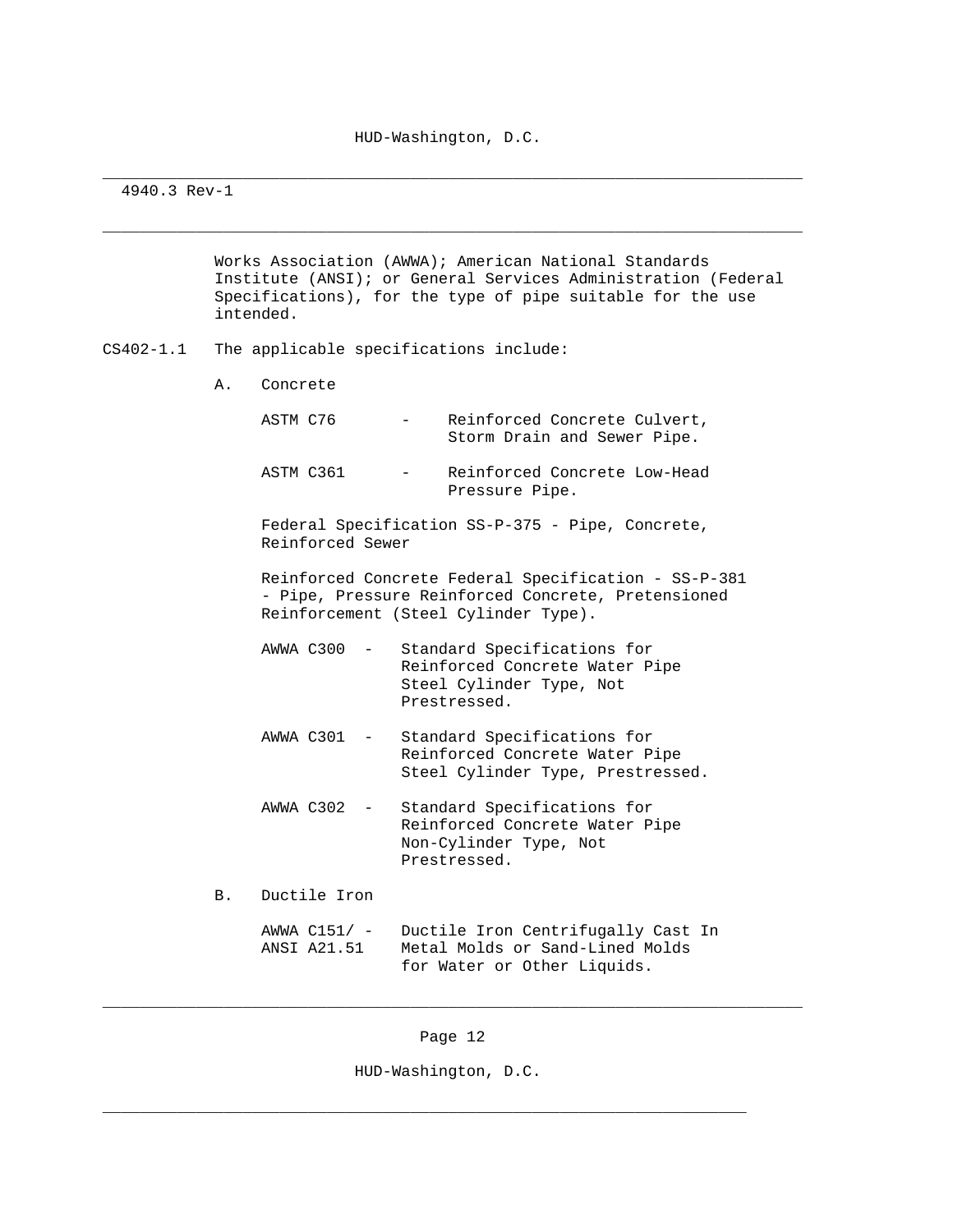|         |                 | ANSI A1.10                  | AWWA $C110/$ - Gray and Ductile Iron Fittings, 3 in.<br>through 48 in., for Water and<br>Other Liquids. |
|---------|-----------------|-----------------------------|---------------------------------------------------------------------------------------------------------|
|         | $\mathcal{C}$ . | High Density Polyethylene   |                                                                                                         |
|         |                 |                             | ASTM D-1248 - Polyethylene Plastics Molding and<br>Extrusion Materials.                                 |
|         |                 | D. PVC (Polyvinyl Chloride) |                                                                                                         |
|         |                 |                             | ASTM D1784 - Rigid (PVC) Compounds.                                                                     |
|         |                 |                             | ASTM D3034 - Type PSM PolyVinyl Chloride<br>(PVC) Sewer Pipe and Fittings.                              |
| CS402-2 |                 | Corrosion Protection        |                                                                                                         |

\_\_\_\_\_\_\_\_\_\_\_\_\_\_\_\_\_\_\_\_\_\_\_\_\_\_\_\_\_\_\_\_\_\_\_\_\_\_\_\_\_\_\_\_\_\_\_\_\_\_\_\_\_\_\_\_\_\_\_\_\_\_\_\_\_\_\_\_\_\_\_\_\_\_\_

CS402-2.1 The applicable specifications include:

A. Ductile Iron

 AWWA C104/ - Cement Mortar Lining for Ductile ANSI A21.4 Iron Pipe and Fittings.

 AWWA C110, - Asphaltic Coatings and Linings. C151/ANSI A21.10, A21.51

 Individual Manufacturer's Standards - Epoxy and Polyethylene Linings.

B. Concrete

 Individual Manufacturer's Standards - Sacrificial Wall, Asphaltic, Epoxy and Polyethylene Linings.

CS402-3 Pipe Joints

 $CS402-2$ 

 The method of making joints and the material used shall be included in the specifications. Pipe joints not described by

Page 13

\_\_\_\_\_\_\_\_\_\_\_\_\_\_\_\_\_\_\_\_\_\_\_\_\_\_\_\_\_\_\_\_\_\_\_\_\_\_\_\_\_\_\_\_\_\_\_\_\_\_\_\_\_\_\_\_\_\_\_\_\_\_\_\_\_\_\_\_\_\_\_\_\_\_\_

\_\_\_\_\_\_\_\_\_\_\_\_\_\_\_\_\_\_\_\_\_\_\_\_\_\_\_\_\_\_\_\_\_\_\_\_\_\_\_\_\_\_\_\_\_\_\_\_\_\_\_\_\_\_\_\_\_\_\_\_\_\_\_\_\_\_\_\_\_\_\_\_\_\_\_

\_\_\_\_\_\_\_\_\_\_\_\_\_\_\_\_\_\_\_\_\_\_\_\_\_\_\_\_\_\_\_\_\_\_\_\_\_\_\_\_\_\_\_\_\_\_\_\_\_\_\_\_\_\_\_\_\_\_\_\_\_\_\_\_\_\_\_\_\_\_\_\_\_\_\_

HUD-Washington, D.C.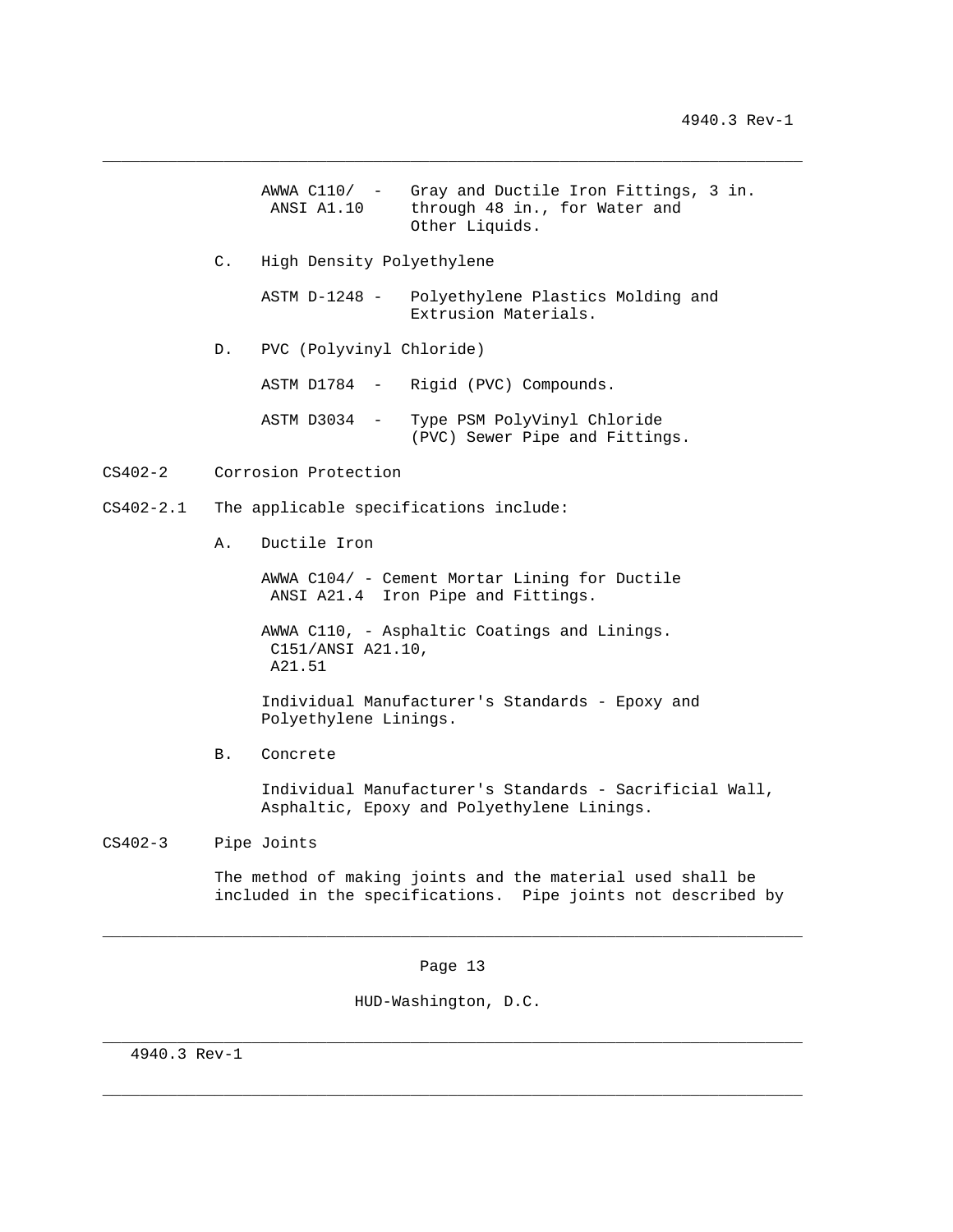currently dated Federal Specifications, American National Standards Institute (ANSI), American WaterWorks Association (AWWA) or American Society for Testing Materials (ASTM) specifications shall comply with the manufacturer's specifications. Compression type joints are required for all below ground piping systems.

## CS402-3.1 The applicable specifications include:

A. Concrete

- ASTM C443 Joints for Circular Concrete Sewer and Culvert Pipe, Using Flexible, Watertight Rubber-Type Gaskets. (Alternate joints using steel plates and rings for bell and spigot connections with rubber gaskets are preferred.)
- B. Ductile Iron

|             | AWWA C111/ - Rubber-Gasket Joints for Ductile |
|-------------|-----------------------------------------------|
| ANSI A21.11 | Iron and Gray-Iron Pressure Pipe              |
|             | and Fittings.                                 |

C. High Density Polyethylene (HDPE)

| ASTM D3212 - Joints for Drain and Sewer Plastic |  |
|-------------------------------------------------|--|
| Pipes Using Flexible Elastomeric<br>Seals.      |  |

- ASTM F477 Elastomeric Seals (Gaskets) for Joining Plastic Pipe.
- D. Polyvinyl Chloride (PVC)

 ASTM D3139 - Joints for Plastic Pressure pipes Using Flexible Elastomeric Seals.

### Page 14

\_\_\_\_\_\_\_\_\_\_\_\_\_\_\_\_\_\_\_\_\_\_\_\_\_\_\_\_\_\_\_\_\_\_\_\_\_\_\_\_\_\_\_\_\_\_\_\_\_\_\_\_\_\_\_\_\_\_\_\_\_\_\_\_\_\_\_\_\_\_\_\_\_\_\_

\_\_\_\_\_\_\_\_\_\_\_\_\_\_\_\_\_\_\_\_\_\_\_\_\_\_\_\_\_\_\_\_\_\_\_\_\_\_\_\_\_\_\_\_\_\_\_\_\_\_\_\_\_\_\_\_\_\_\_\_\_\_\_\_\_\_\_\_\_\_\_\_\_\_\_

HUD-Washington, D.C.

\_\_\_\_\_\_\_\_\_\_\_\_\_\_\_\_\_\_\_\_\_\_\_\_\_\_\_\_\_\_\_\_\_\_\_\_\_\_\_\_\_\_\_\_\_\_\_\_\_\_\_\_\_\_\_\_\_\_\_\_\_\_\_\_\_\_\_\_\_

|           | ASTM D3212 - Joints for Drain and Sewer Plastic<br>pipes Using Flexible Elastomeric<br>Seals. |
|-----------|-----------------------------------------------------------------------------------------------|
| ASTM F477 | - Elastomeric Seals (Gaskets) for<br>Joining Plastic Pipe.                                    |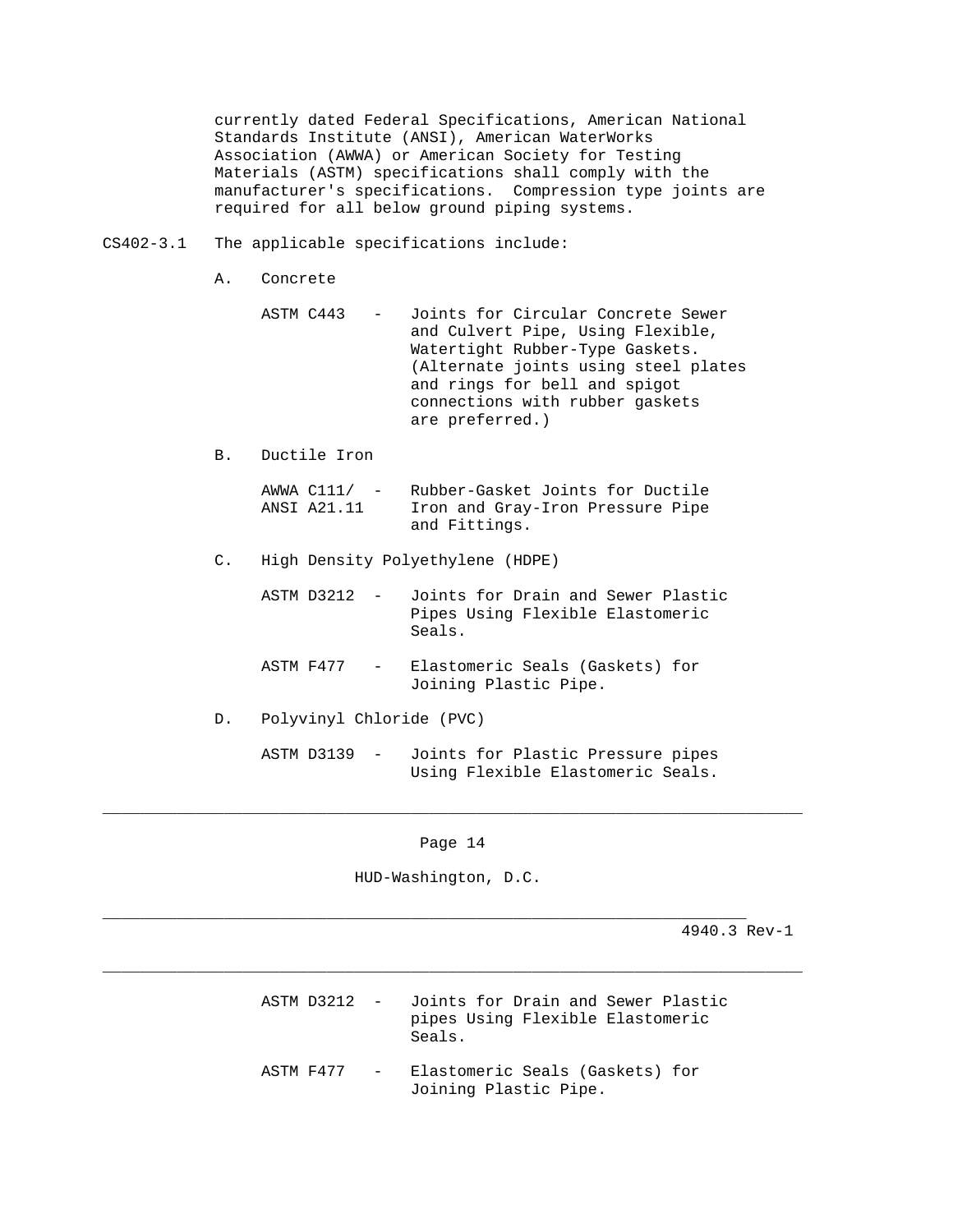## CS402-4 Bedding

- CS402-4.1 Bedding for rigid pipe shall be provided in three classes, Class A, Class B, and Class C, as described herein and directed by the Engineer to fit the depth of trench, type and size of pipe, width of trench, and bearing value of subgrade.
	- A. Class A Bedding

 The pipe shall be bedded in a monolithic cradle of 2,500 psi concrete having a minimum thickness of one-fourth the outside pipe diameter or a minimum of 4 inches under the barrel and extending up the sides for a height equal to one-fourth the outside diameter. The cradle shall have a width equal to or greater than the outside diameter of the pipe barrel plus 8 inches. The side fills and to a minimum height of 12 inches over the top of the pipe shall be filled with carefully compacted select backfill material.

B. Class B Bedding

 The pipe shall be bedded in compacted granular material placed on a flat trench bottom. The granular bedding shall have a minimum thickness of one-fourth the outside pipe diameter and shall extend halfway up the pipe barrel of the sides. The remainder of the side fills and a minimum height of 12 inches over the top of the pipe shall be filled with carefully compacted select backfill material.

Page 15

\_\_\_\_\_\_\_\_\_\_\_\_\_\_\_\_\_\_\_\_\_\_\_\_\_\_\_\_\_\_\_\_\_\_\_\_\_\_\_\_\_\_\_\_\_\_\_\_\_\_\_\_\_\_\_\_\_\_\_\_\_\_\_\_\_\_\_\_\_\_\_\_\_\_\_

\_\_\_\_\_\_\_\_\_\_\_\_\_\_\_\_\_\_\_\_\_\_\_\_\_\_\_\_\_\_\_\_\_\_\_\_\_\_\_\_\_\_\_\_\_\_\_\_\_\_\_\_\_\_\_\_\_\_\_\_\_\_\_\_\_\_\_\_\_\_\_\_\_\_\_

HUD-Washington, D.C.

\_\_\_\_\_\_\_\_\_\_\_\_\_\_\_\_\_\_\_\_\_\_\_\_\_\_\_\_\_\_\_\_\_\_\_\_\_\_\_\_\_\_\_\_\_\_\_\_\_\_\_\_\_\_\_\_\_\_\_\_\_\_\_\_\_\_\_\_\_

4940.3 Rev-1

C. Class C Bedding

 The pipe shall be bedded in compacted granular material placed on a flat trench bottom. The granular bedding shall have a minimum thickness of 4 inches under the barrel and shall extend one-sixth of the outside diameter up the pipe barrel of the sides. The remainder of the side fills and to a minimum height of 12 inches over the top of the pipe shall be filled with carefully compacted select backfill material.

 D. Granular material for bedding shall consist of ASTM C-33 #67 crushed stone, clean and graded, 95 to 100 percent of which shall pass a 1/2-inch sieve with 95 to 100 percent retained on a No. 4 sieve.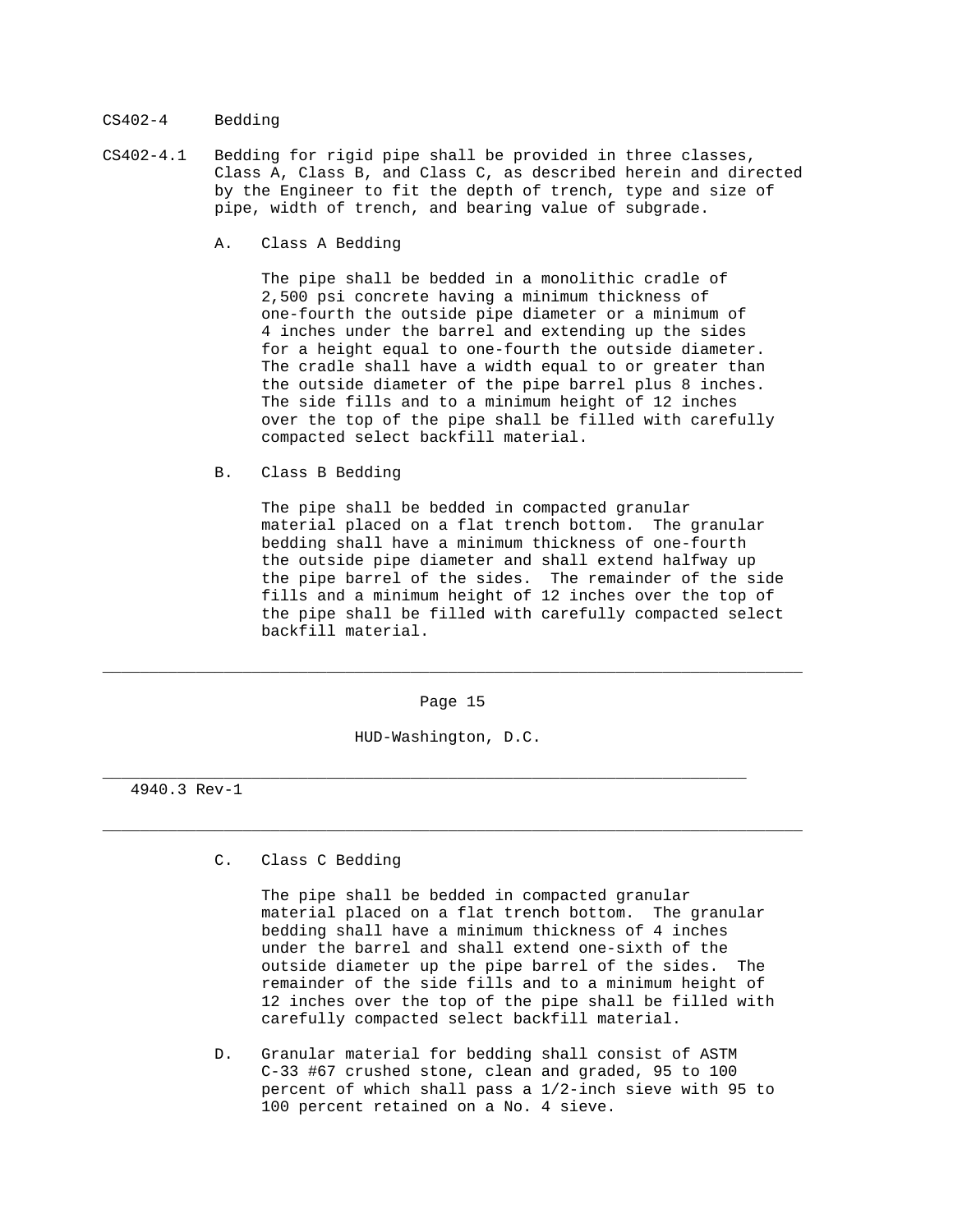E. Bell holes shall be provided in all classes of bedding so as to relieve pipe bells of all load. Bell holes are not required for plain end pipe.

CS402-4.2 Bedding and Backfill Materials Classifications

 A. The following backfill materials classifications shall apply. Refer to ASTM D 2487.

Class I: Angular,  $1/4$  to  $1-1/2$  inches (6 to 40 mm) graded stone, including a number of fill materials that have regional significance such as coral, slag, cinders, crushed shells, and crushed stone.

 Class II: Coarse sands and gravels with maximum particle size of 1-1/2 in. (40 mm), including variously graded sands and gravels containing small percentages of fines, generally granular and noncohesive, either wet or dry. Soil Types GW, GP, SW and SP are included in this class.

 Class III: Fine sand and clayey (clay filled) gravels, including fine sands, sand-clay mixtures, and gravel-clay mixtures. Soil Types GM, GC, SM, and SC are included in this class.

Page 16

\_\_\_\_\_\_\_\_\_\_\_\_\_\_\_\_\_\_\_\_\_\_\_\_\_\_\_\_\_\_\_\_\_\_\_\_\_\_\_\_\_\_\_\_\_\_\_\_\_\_\_\_\_\_\_\_\_\_\_\_\_\_\_\_\_\_\_\_\_\_\_\_\_\_\_

HUD-Washington, D.C.

\_\_\_\_\_\_\_\_\_\_\_\_\_\_\_\_\_\_\_\_\_\_\_\_\_\_\_\_\_\_\_\_\_\_\_\_\_\_\_\_\_\_\_\_\_\_\_\_\_\_\_\_\_\_\_\_\_\_\_\_\_\_\_\_\_\_\_\_\_\_\_\_\_\_\_

\_\_\_\_\_\_\_\_\_\_\_\_\_\_\_\_\_\_\_\_\_\_\_\_\_\_\_\_\_\_\_\_\_\_\_\_\_\_\_\_\_\_\_\_\_\_\_\_\_\_\_\_\_\_\_\_\_\_\_\_\_\_\_\_\_\_\_\_\_

- B. Bedding and Backfill Terminology:
	- o Foundation is the backfill material beneath the bedding upon which the bedding rests. Foundations are usually not required in stable, non-expansive, unsaturated soils.
	- o Bedding is the material (usually four to six inches in thickness) upon which the pipe rests.
	- o Haunching is the backfill that is placed upon the bedding usually up to the pipe springline (midpoint). It is essential to have compacted haunching material under the pipe haunches (lower curved portions of the pipe).
	- o Initial backfill is placed upon the haunching usually covering the top half of the pipe. Initial backfill is usually placed six to twelve inches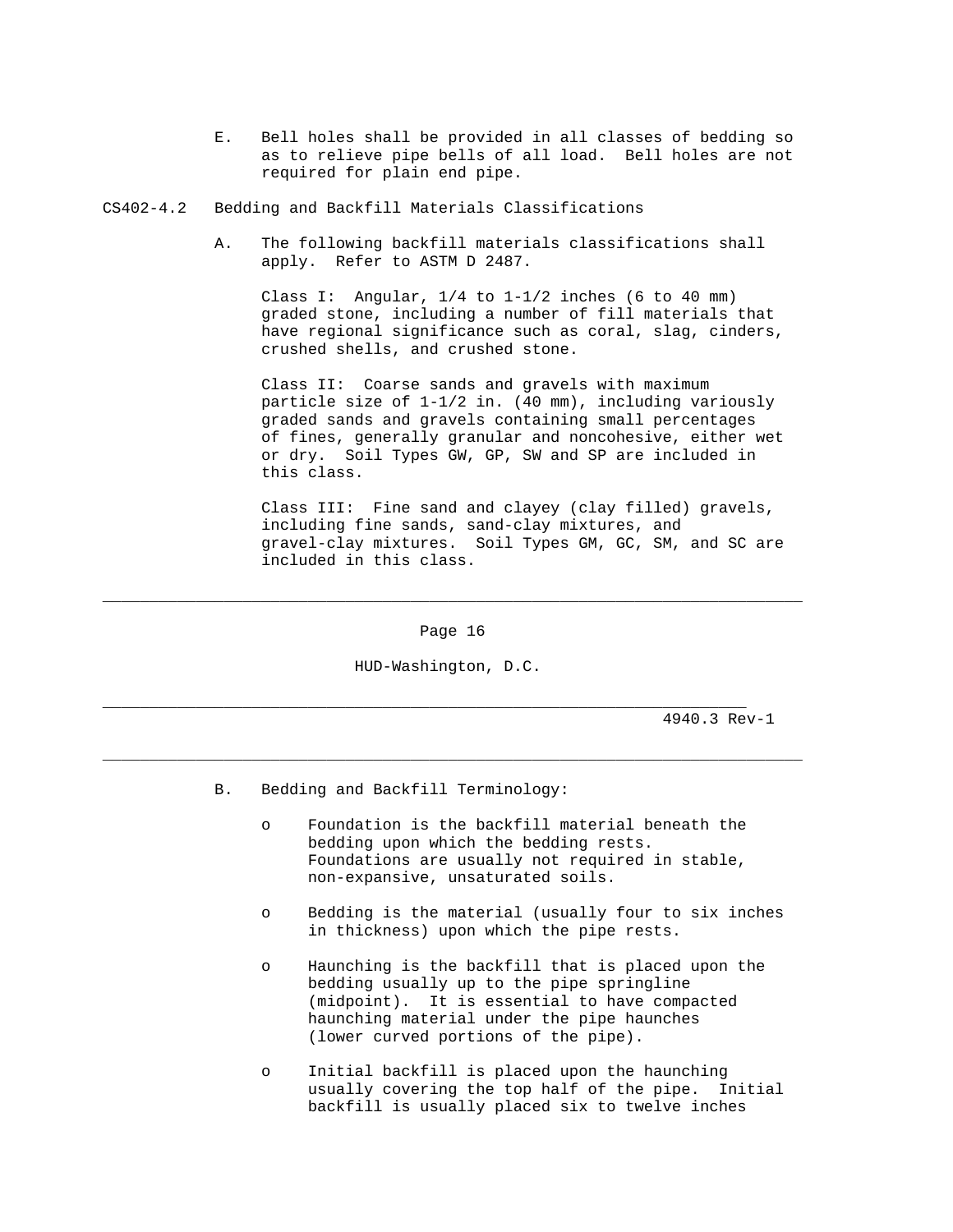above the crown of the pipe.

- o Final backfill is placed upon the initial backfill up to grade.
- CS402-4.3 Bedding and Backfill for P.V.C. and High Density Polyethylene Pipe
	- A. Backfill for P.V.C. and high density polyethylene pipe shall be in accordance with the general guidelines presented in ASTM D-2321.
	- B. Only Class I materials shall be used for bedding, haunching and initial backfill for high density polyethylene pipe.
	- C. For P.V.C. pipe, bedding materials shall be Class I except that Class II and Class III may be used with the specific approval of the HUD-FHA engineer and where the contractor has demonstrated his ability to obtain proper compaction within the pipe zones.

Page 17

\_\_\_\_\_\_\_\_\_\_\_\_\_\_\_\_\_\_\_\_\_\_\_\_\_\_\_\_\_\_\_\_\_\_\_\_\_\_\_\_\_\_\_\_\_\_\_\_\_\_\_\_\_\_\_\_\_\_\_\_\_\_\_\_\_\_\_\_\_\_\_\_\_\_\_

\_\_\_\_\_\_\_\_\_\_\_\_\_\_\_\_\_\_\_\_\_\_\_\_\_\_\_\_\_\_\_\_\_\_\_\_\_\_\_\_\_\_\_\_\_\_\_\_\_\_\_\_\_\_\_\_\_\_\_\_\_\_\_\_\_\_\_\_\_\_\_\_\_\_\_

HUD-Washington, D.C.

\_\_\_\_\_\_\_\_\_\_\_\_\_\_\_\_\_\_\_\_\_\_\_\_\_\_\_\_\_\_\_\_\_\_\_\_\_\_\_\_\_\_\_\_\_\_\_\_\_\_\_\_\_\_\_\_\_\_\_\_\_\_\_\_\_\_\_\_\_

4940.3 Rev-1

- D. In stable soils, the bedding shall consist of a 6-inch layer of well leveled bedding material, compacted mechanically to 90% Modified Proctor Density. (ASTM D 1557)
- E. If the pips is being installed above the normal water table, the haunching backfill zone shall extend to 50% of the pipe diameter, minimum. If the pipe is being installed below the normal water table, the haunching backfill shall extend 2 feet above the entire pipe. Haunching material must be thoroughly tamped under the pipe haunches. Haunching shall be compacted mechanically to 90% Modified Proctor Density. (ASTM D 1557)
- F. Pipes laid in expansive clay soils shall have Class I materials used for bedding, haunching and initial backfill.

CS402-4.4 General Bedding and Backfill Sewer Pipes

 A. The pipe shall be bedded only in a dry or dewatered trench. A foundation shall be installed where there is unstable subgrade material in the immediate transition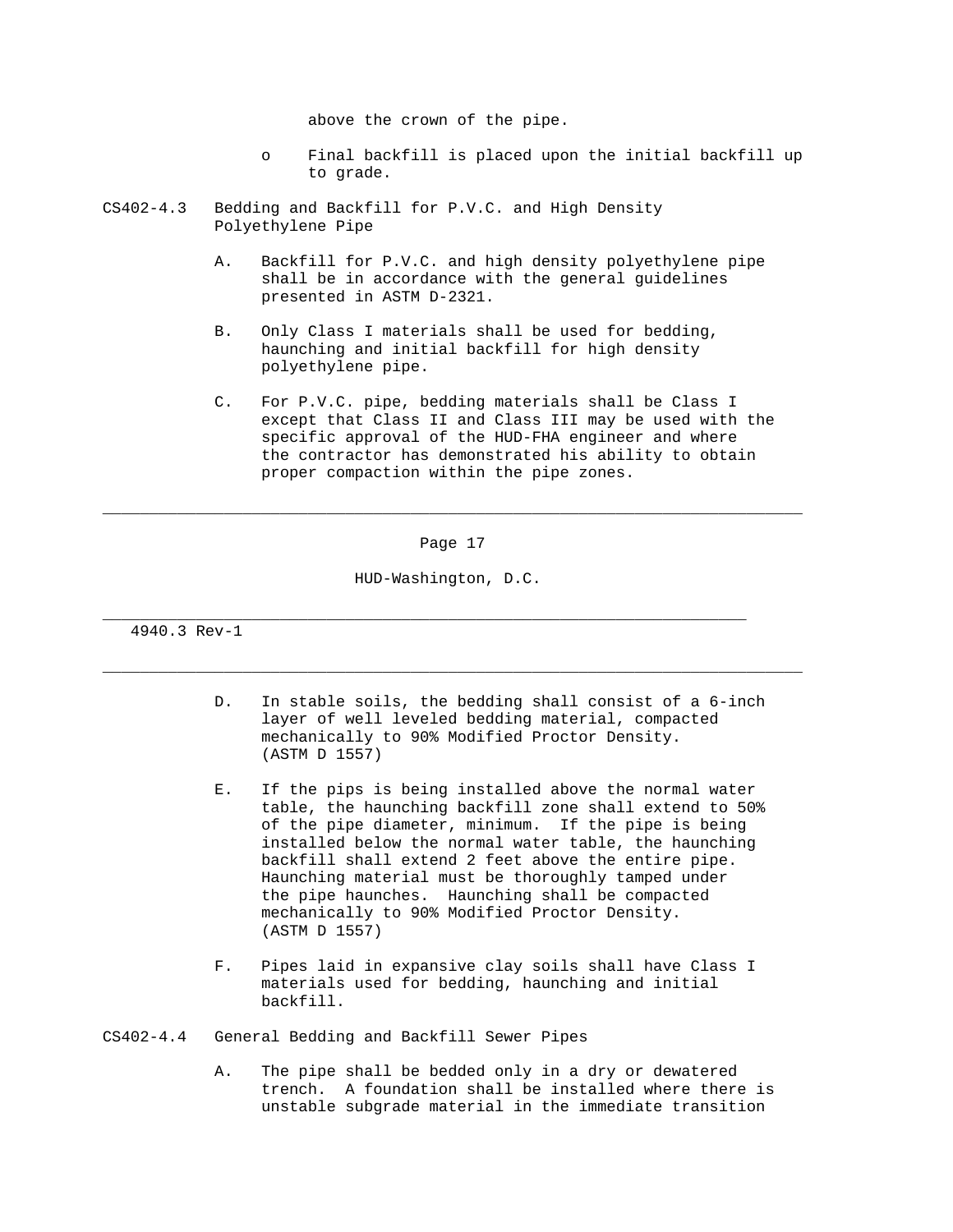areas between concrete manholes and where the trench bottom has been over-excavated. The foundation shall consist of initial backfill type material compacted to 95% Modified Proctor Density (ASTM D 1557) for P.V.C. and high density polyethylene pipe.

- B. The final backfill may be native soil without large rocks or clumps which may cause point loading on the crown of the pipe.
- C. In all cases where structural loads are anticipated above the pipe (e.g., road crossings), the initial and final backfill must be compacted to 90% Modified Proctor Density. (ASTM D 1557)

Page 18

\_\_\_\_\_\_\_\_\_\_\_\_\_\_\_\_\_\_\_\_\_\_\_\_\_\_\_\_\_\_\_\_\_\_\_\_\_\_\_\_\_\_\_\_\_\_\_\_\_\_\_\_\_\_\_\_\_\_\_\_\_\_\_\_\_\_\_\_\_\_\_\_\_\_\_

HUD-Washington, D.C.

\_\_\_\_\_\_\_\_\_\_\_\_\_\_\_\_\_\_\_\_\_\_\_\_\_\_\_\_\_\_\_\_\_\_\_\_\_\_\_\_\_\_\_\_\_\_\_\_\_\_\_\_\_\_\_\_\_\_\_\_\_\_\_\_\_\_\_\_\_\_\_\_\_\_\_

\_\_\_\_\_\_\_\_\_\_\_\_\_\_\_\_\_\_\_\_\_\_\_\_\_\_\_\_\_\_\_\_\_\_\_\_\_\_\_\_\_\_\_\_\_\_\_\_\_\_\_\_\_\_\_\_\_\_\_\_\_\_\_\_\_\_\_\_\_

4940.3 Rev-1

CS402-5 Allowable Sewer Pipe Infiltration

 Sewer pipe joints shall be tested for infiltration upon completion of construction. The maximum allowable infiltration for sewer pipe shall be as follows:

CS402-5.1 Ductile Iron (Per AWWA C111/ANSI A21.11)

Infiltration - 50 gal/inch diameter/mile/day.

CS402-5.2 Concrete (ASTM C443):

50 gal/inch diameter/mile/day.

- CS402-5.3 High Density Polyethylene (HDPE) 50 gal/inch diameter/mile/day.
- CS402-5.4 Polyvinyl Chloride (PVC)

50 gal/inch diameter/mile/day.

- CS402-6 Measuring Infiltration
- CS402-6.1 Infiltration Test

 Infiltration may be measured by determining the quantity of groundwater flowing into the sewer pipe. However, this method of measuring infiltration is only applicable if the water table level is above the top of the pipe. This method may not be used during low groundwater table conditions.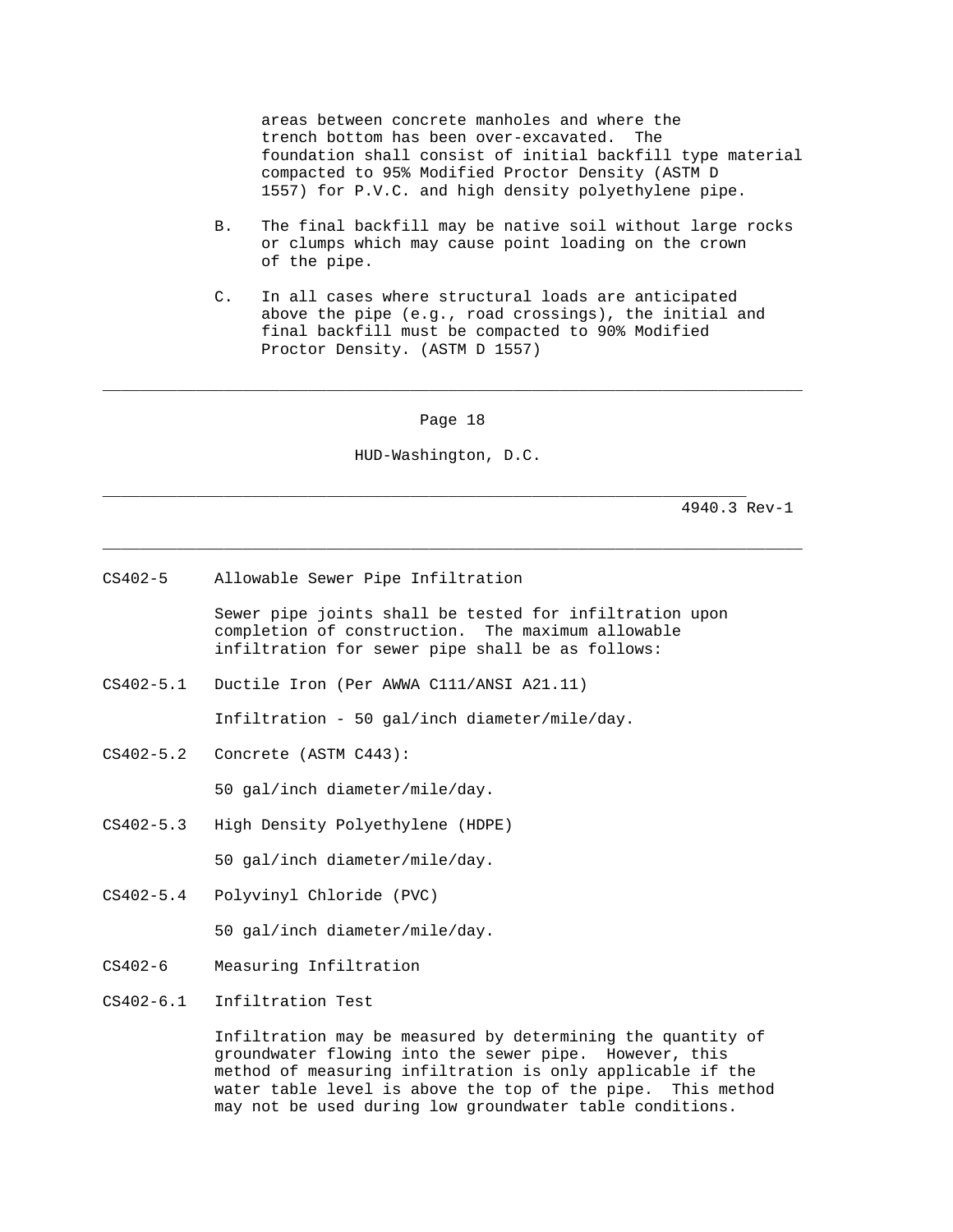# CS402-6.2 Exfiltration Test

 Exfiltration may be measured by determining the quantity of water exfiltrating from the sewer by surcharging the sewer pipe. This method is general used for pipes installed above the groundwater table.

Page 19

\_\_\_\_\_\_\_\_\_\_\_\_\_\_\_\_\_\_\_\_\_\_\_\_\_\_\_\_\_\_\_\_\_\_\_\_\_\_\_\_\_\_\_\_\_\_\_\_\_\_\_\_\_\_\_\_\_\_\_\_\_\_\_\_\_\_\_\_\_\_\_\_\_\_\_

\_\_\_\_\_\_\_\_\_\_\_\_\_\_\_\_\_\_\_\_\_\_\_\_\_\_\_\_\_\_\_\_\_\_\_\_\_\_\_\_\_\_\_\_\_\_\_\_\_\_\_\_\_\_\_\_\_\_\_\_\_\_\_\_\_\_\_\_\_\_\_\_\_\_\_

HUD-Washington, D.C.

\_\_\_\_\_\_\_\_\_\_\_\_\_\_\_\_\_\_\_\_\_\_\_\_\_\_\_\_\_\_\_\_\_\_\_\_\_\_\_\_\_\_\_\_\_\_\_\_\_\_\_\_\_\_\_\_\_\_\_\_\_\_\_\_\_\_\_\_\_

4940.3 Rev-1

## CS402-6.3 Low Pressure Air Test

 The low pressure air test is the preferred method of infiltration testing. The minimum time duration permitted for a prescribed low pressure exfiltration pressure drop between two consecutive manholes should not be less than that shown in the table below. The prescribed drop should not exceed 0.5 psi from 3.5 to 3.0 psi in excess of the ground water pressure above the top of the sewer.

MINIMUM DURATION FOR AIR TEST PRESSURE DROP

 \*\*\*\*\*\*\*\*\*\*\*\*\*\*\*\*\*\*\*\*\*\*\*\*\*\*\*\*\*\*\*\*\*\*\*\*\*\*\*\*\*\*\*\*\*\*\*\*\*\*\*\*\*\*\*\*\*\*\*\*\*\*\*\*\*\*\*\*  $\star$  \*  $\star$  \*  $\star$  \*  $\star$  \*  $\star$  \*  $\star$  \* \* GRAPHICS MATERIAL IN ORIGINAL DOCUMENT OMITTED \*  $\star$  \*  $\star$  \*  $\star$  \*  $\star$  \*  $\star$   $\star$  $\star$  \* \*\*\*\*\*\*\*\*\*\*\*\*\*\*\*\*\*\*\*\*\*\*\*\*\*\*\*\*\*\*\*\*\*\*\*\*\*\*\*\*\*\*\*\*\*\*\*\*\*\*\*\*\*\*\*\*\*\*\*\*\*\*\*\*\*\*\*\*

CS403 DESIGN

CS403-1 Size

 Other than for individual unit service connections, 8-inch diameter sewer pipe will be the minimum acceptable size.

CS403-2 Depth

In general, all sewers must be designed deep enough to drain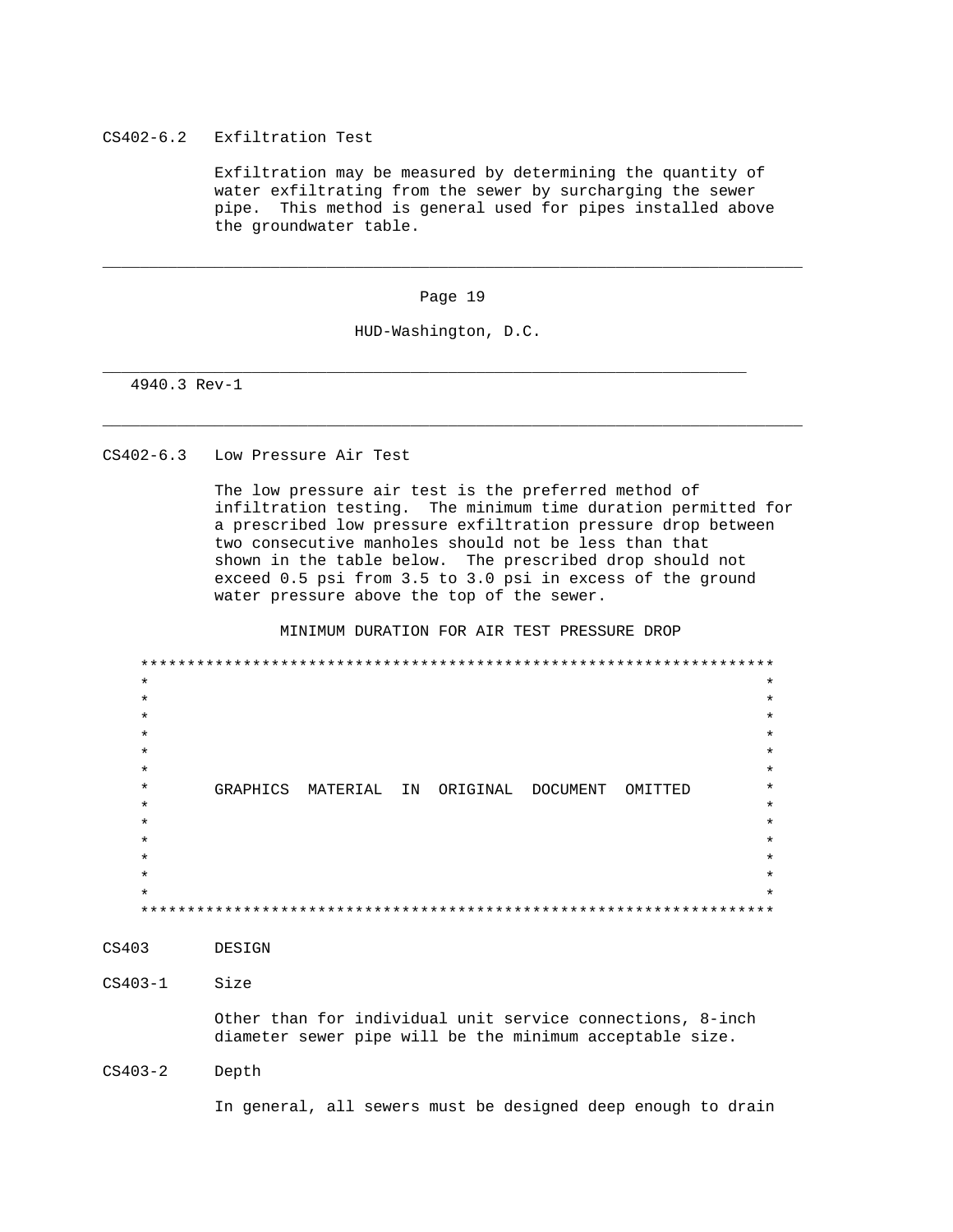basements or be 6 feet beneath the surface, whichever is deeper. Where for specific reasons shallower depths are necessary and can be justified, the sewer must be protected to prevent its being damaged. All sewers shall be designed and bedded or encased to prevent cracking or excessive deflection due to superimposed loads and weight of backfill material. Proper allowance for loads on the sewer shall be made, taking into account the width and depth of trench.

Page 20

\_\_\_\_\_\_\_\_\_\_\_\_\_\_\_\_\_\_\_\_\_\_\_\_\_\_\_\_\_\_\_\_\_\_\_\_\_\_\_\_\_\_\_\_\_\_\_\_\_\_\_\_\_\_\_\_\_\_\_\_\_\_\_\_\_\_\_\_\_\_\_\_\_\_\_

HUD-Washington, D.C.

\_\_\_\_\_\_\_\_\_\_\_\_\_\_\_\_\_\_\_\_\_\_\_\_\_\_\_\_\_\_\_\_\_\_\_\_\_\_\_\_\_\_\_\_\_\_\_\_\_\_\_\_\_\_\_\_\_\_\_\_\_\_\_\_\_\_\_\_\_\_\_\_\_\_\_

\_\_\_\_\_\_\_\_\_\_\_\_\_\_\_\_\_\_\_\_\_\_\_\_\_\_\_\_\_\_\_\_\_\_\_\_\_\_\_\_\_\_\_\_\_\_\_\_\_\_\_\_\_\_\_\_\_\_\_\_\_\_\_\_\_\_\_\_\_

4940.3 Rev-1

 Note: The above sewer depth requirements do not apply to service sewers (i.e., sewers which carry wastewater from the residential unit to a collector or trunk sewer). Service sewers shall be no less than two feet beneath the surface.

CS403-3 Capacity

 Sewer systems shall be designed for sanitary sewage flow using an average daily per capita flow of not less than 100 gallons per capita per day unless otherwise justified by sound engineering data. On this basis lateral and submain sewers should be designed with capacities, when running full, of not less than 4 times the average daily sewage flow. In similar manner, outfall sewers should be designed for 2.5 times the average daily sewage flow. Additional allowance should be made for significant waste contributions such as shopping centers and industries, and infiltration, taking into account soil and groundwater conditions, and for the possibilities of future expansion or extension.

# CS403-4 Velocity of Flow

 All sewers shall be designed and constructed with hydraulic slopes sufficient to give mean velocities, when flowing full, of not less than 2.0 feet per second based on Kutter's or Manning's formula using an "n" value relative to the pipe material used. The following table provides the minimum slopes which may be utilized for a given diameter sewer pipe:

 \*\*\*\*\*\*\*\*\*\*\*\*\*\*\*\*\*\*\*\*\*\*\*\*\*\*\*\*\*\*\*\*\*\*\*\*\*\*\*\*\*\*\*\*\*\*\*\*\*\*\*\*\*\*\*\*\*\*\*\*\*\*\*\*\*\*\*\*  $\star$  \* GRAPHICS MATERIAL IN ORIGINAL DOCUMENT OMITTED \*  $\star$   $\star$ \*\*\*\*\*\*\*\*\*\*\*\*\*\*\*\*\*\*\*\*\*\*\*\*\*\*\*\*\*\*\*\*\*\*\*\*\*\*\*\*\*\*\*\*\*\*\*\*\*\*\*\*\*\*\*\*\*\*\*\*\*\*\*\*\*\*\*\*

\_\_\_\_\_\_\_\_\_\_\_\_\_\_\_\_\_\_\_\_\_\_\_\_\_\_\_\_\_\_\_\_\_\_\_\_\_\_\_\_\_\_\_\_\_\_\_\_\_\_\_\_\_\_\_\_\_\_\_\_\_\_\_\_\_\_\_\_\_\_\_\_\_\_\_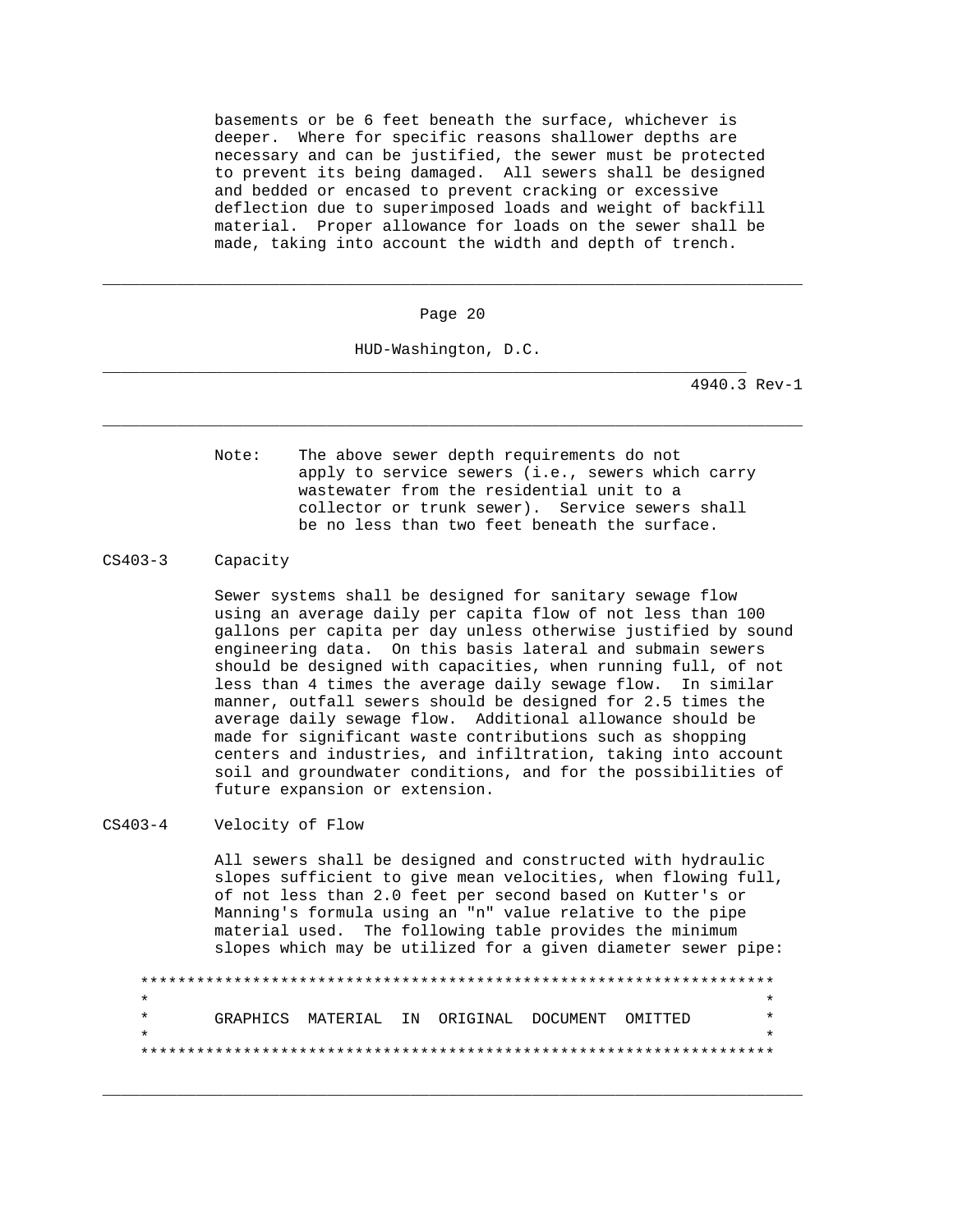## Page 21

\_\_\_\_\_\_\_\_\_\_\_\_\_\_\_\_\_\_\_\_\_\_\_\_\_\_\_\_\_\_\_\_\_\_\_\_\_\_\_\_\_\_\_\_\_\_\_\_\_\_\_\_\_\_\_\_\_\_\_\_\_\_\_\_\_\_\_\_\_\_\_\_\_\_\_

HUD-Washington, D.C.

\_\_\_\_\_\_\_\_\_\_\_\_\_\_\_\_\_\_\_\_\_\_\_\_\_\_\_\_\_\_\_\_\_\_\_\_\_\_\_\_\_\_\_\_\_\_\_\_\_\_\_\_\_\_\_\_\_\_\_\_\_\_\_\_\_\_\_\_\_

4940.3 Rev-1

### CS403-5 Increasing Size and Junctions

 When sewers are increased in size, or when a smaller sewer joins a larger one, the invert of the larger sewer should be lowered sufficiently to maintain the same energy gradient at the junction. An approximate method for securing this result is to place the 0.8 depth point of both sewers at the same elevation.

# CS403-6 Alignment

 Sewers, up to and including those with a 24 inch diameter, must be laid with uniform slope and alignment between manholes.

CS403-7 High Velocity Protection

 In the case of sewers where the slope and volume are such that velocities of 15 ft. per second or greater may be realized, special provisions shall be made to protect against erosion and thrust.

- CS404 MANHOLES
- CS404-1 Location

 Manholes shall be installed at the end of each line; at all changes in grade, size or alignment; at all intersections and at distances not greater than 400' for sewers 15" or less and 500' for sewers 18" to 30". Greater spacing may be permitted in larger lines and those carrying a settled effluent.

CS404-2 Materials of Construction

 Manholes shall be of the precast concrete with gasketed joints (ASTM C 478) or concrete poured-in-place type.

Page 22

\_\_\_\_\_\_\_\_\_\_\_\_\_\_\_\_\_\_\_\_\_\_\_\_\_\_\_\_\_\_\_\_\_\_\_\_\_\_\_\_\_\_\_\_\_\_\_\_\_\_\_\_\_\_\_\_\_\_\_\_\_\_\_\_\_\_\_\_\_\_\_\_\_\_\_

\_\_\_\_\_\_\_\_\_\_\_\_\_\_\_\_\_\_\_\_\_\_\_\_\_\_\_\_\_\_\_\_\_\_\_\_\_\_\_\_\_\_\_\_\_\_\_\_\_\_\_\_\_\_\_\_\_\_\_\_\_\_\_\_\_\_\_\_\_\_\_\_\_\_\_

HUD-Washington, D.C.

\_\_\_\_\_\_\_\_\_\_\_\_\_\_\_\_\_\_\_\_\_\_\_\_\_\_\_\_\_\_\_\_\_\_\_\_\_\_\_\_\_\_\_\_\_\_\_\_\_\_\_\_\_\_\_\_\_\_\_\_\_\_\_\_\_\_\_\_\_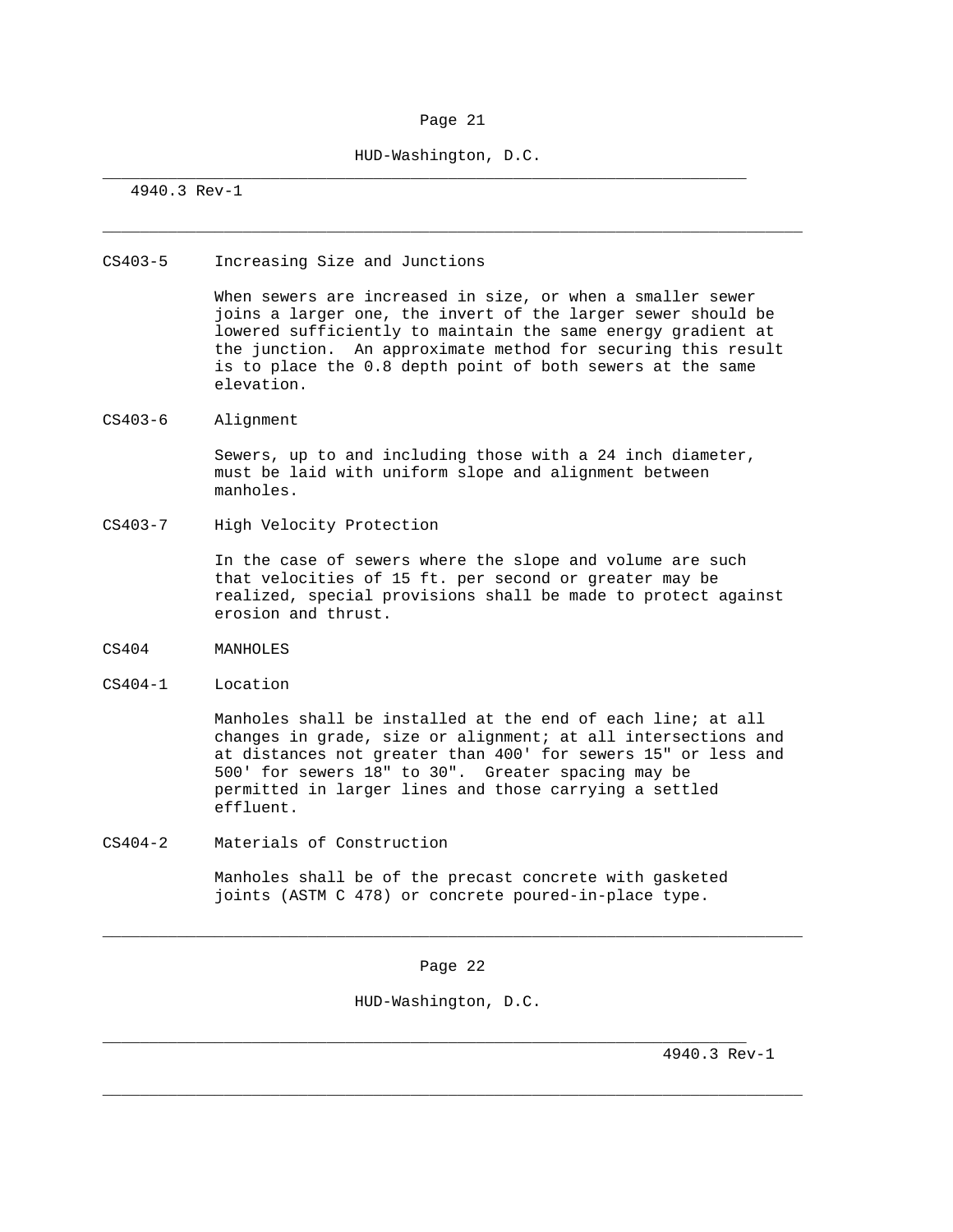## CS404-3 Diameter

 The minimum diameter of manholes shall be 48" with larger diameters being preferable for sewer pipes greater than 18" in diameter.

## CS404-4 Drop Type Pipe

 A drop pipe should be provided for a sewer entering a manhole at an elevation of 24" or more above the manhole invert. Where the difference in elevation between the incoming sewer and the manhole invert is less than 24" the invert should be filleted to prevent solids deposition.

# CS404-5 Flow Channel

 The flow channel through manholes should be made to conform in shape and slope to that of the sewer pipe.

## CS404-6 Watertightness

 Solid, watertight, bolt-down manhole covers are to be used wherever the manhole tops may be flooded by street runoff or high water.

### CS404-7 Joints to Pipes

 Inlet and outlet pipes shall be joined to the manhole with a gasketed flexible watertight connection or other such watertight connection which provides for differential settlement between the pipe and manhole wall.

## CS405 INVERTED SIPHONS

 Inverted siphons shall have not less than two barrels with a minimum pipe size of not less than 6" and shall be provided with the necessary appurtenances for convenient flushing and maintenance; the associated manholes shall have adequate clearances for rodding; and in general sufficient head should be provided and pipe sizes selected to secure velocities of at least 3.0 feet per second for average flows.

Page 23

\_\_\_\_\_\_\_\_\_\_\_\_\_\_\_\_\_\_\_\_\_\_\_\_\_\_\_\_\_\_\_\_\_\_\_\_\_\_\_\_\_\_\_\_\_\_\_\_\_\_\_\_\_\_\_\_\_\_\_\_\_\_\_\_\_\_\_\_\_\_\_\_\_\_\_

\_\_\_\_\_\_\_\_\_\_\_\_\_\_\_\_\_\_\_\_\_\_\_\_\_\_\_\_\_\_\_\_\_\_\_\_\_\_\_\_\_\_\_\_\_\_\_\_\_\_\_\_\_\_\_\_\_\_\_\_\_\_\_\_\_\_\_\_\_\_\_\_\_\_\_

HUD-Washington, D.C.

\_\_\_\_\_\_\_\_\_\_\_\_\_\_\_\_\_\_\_\_\_\_\_\_\_\_\_\_\_\_\_\_\_\_\_\_\_\_\_\_\_\_\_\_\_\_\_\_\_\_\_\_\_\_\_\_\_\_\_\_\_\_\_\_\_\_\_\_\_

4940.3 Rev-1

 The inlet and outlet connections must be designed so that the normal flow can be diverted to one barrel allowing either barrel to be cut out of service for cleaning.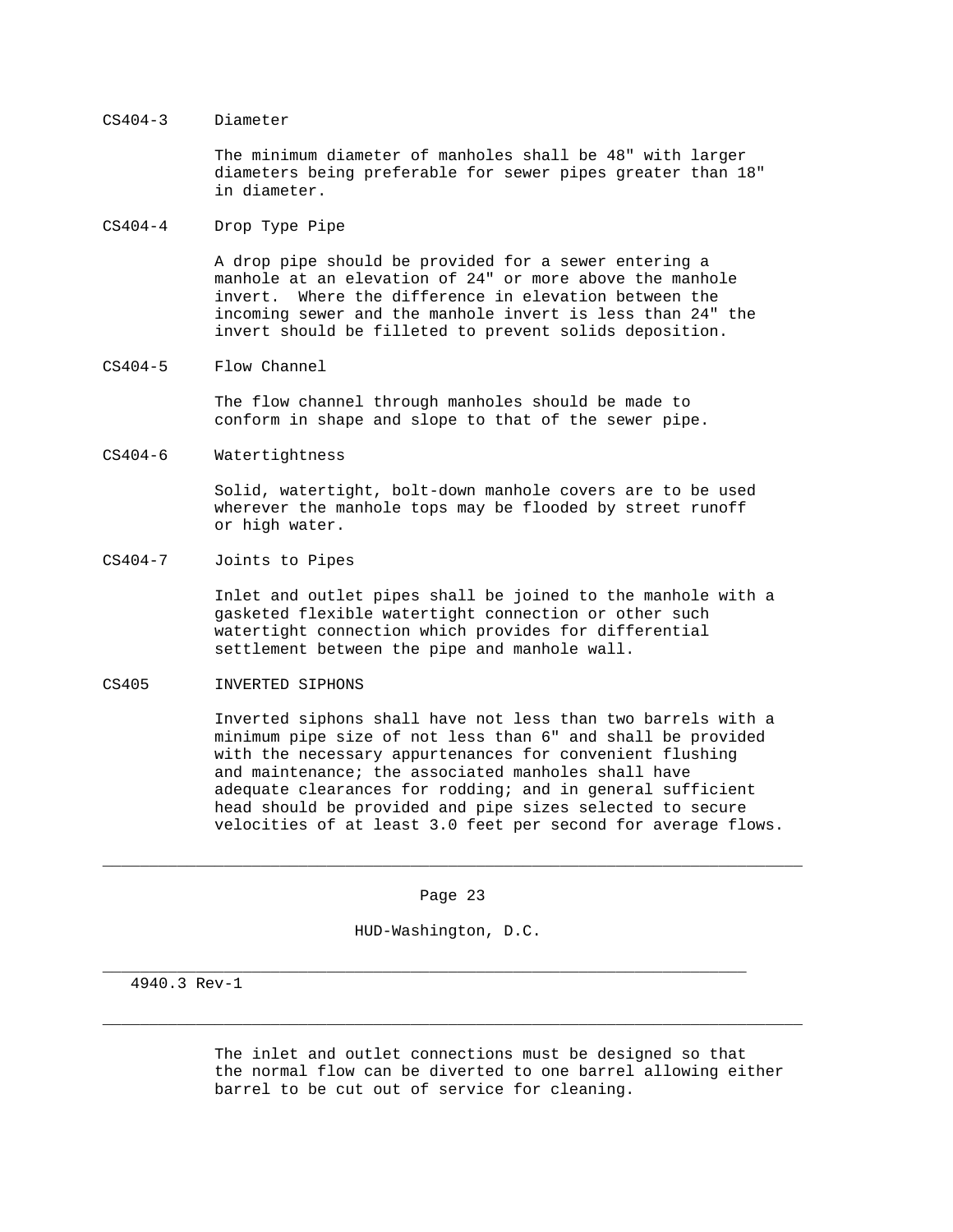## CS406 PROTECTION OF WATER SUPPLIES

CS406-1 Water Supply Interconnections

 There shall be no physical connection between a public or private potable water supply system and a sewer, or appurtenance thereto, which would permit the passage of any sewage or polluted water into the potable water supply.

CS406-2 Relation to Water Works Structures

 While no general statement can be made to cover all conditions, it is generally recognized that sewers shall be kept remote from public water supply, wells, or other water supply sources and structures.

- CS406-3 Relation to Water Mains
- CS406-3.1 Horizontal Separation: Whenever possible, sewers should be laid at least 10 feet, horizontally, from any existing or proposed water main. Should local conditions prevent a lateral separation of 10 feet, a sewer may be laid closer than 10 feet to a water main so long as the elevation of the top (crown) of the sewer is at least 18" below the bottom (invert) of the water main, and the sewer pipe is:
	- A. Laid in a separate trench, or
	- B. Laid in the same trench with the water main(s) located at one side on a bench of undisturbed earth.
- CS406-3.2 Vertical Separation: Whenever sewers must cross under water mains, the water main and/or sewer shall be laid at such an elevation that the top of the sewer is at least 18" below the bottom of the water main. When the elevation of the sewer cannot be varied to meet the above requirement, the water main shall be relocated to provide this separation.

#### Page 24

\_\_\_\_\_\_\_\_\_\_\_\_\_\_\_\_\_\_\_\_\_\_\_\_\_\_\_\_\_\_\_\_\_\_\_\_\_\_\_\_\_\_\_\_\_\_\_\_\_\_\_\_\_\_\_\_\_\_\_\_\_\_\_\_\_\_\_\_\_\_\_\_\_\_\_

HUD-Washington, D.C.

\_\_\_\_\_\_\_\_\_\_\_\_\_\_\_\_\_\_\_\_\_\_\_\_\_\_\_\_\_\_\_\_\_\_\_\_\_\_\_\_\_\_\_\_\_\_\_\_\_\_\_\_\_\_\_\_\_\_\_\_\_\_\_\_\_\_\_\_\_\_\_\_\_\_\_

\_\_\_\_\_\_\_\_\_\_\_\_\_\_\_\_\_\_\_\_\_\_\_\_\_\_\_\_\_\_\_\_\_\_\_\_\_\_\_\_\_\_\_\_\_\_\_\_\_\_\_\_\_\_\_\_\_\_\_\_\_\_\_\_\_\_\_\_\_

4940.3 Rev-1

 Where relocation is not possible, the water main shall be constructed so that one full length of water main pipe will be centered over the sewer so that both joints will be as far from the sewer as possible.

- CS500 SEWAGE PUMPING STATIONS
- CS501 GENERAL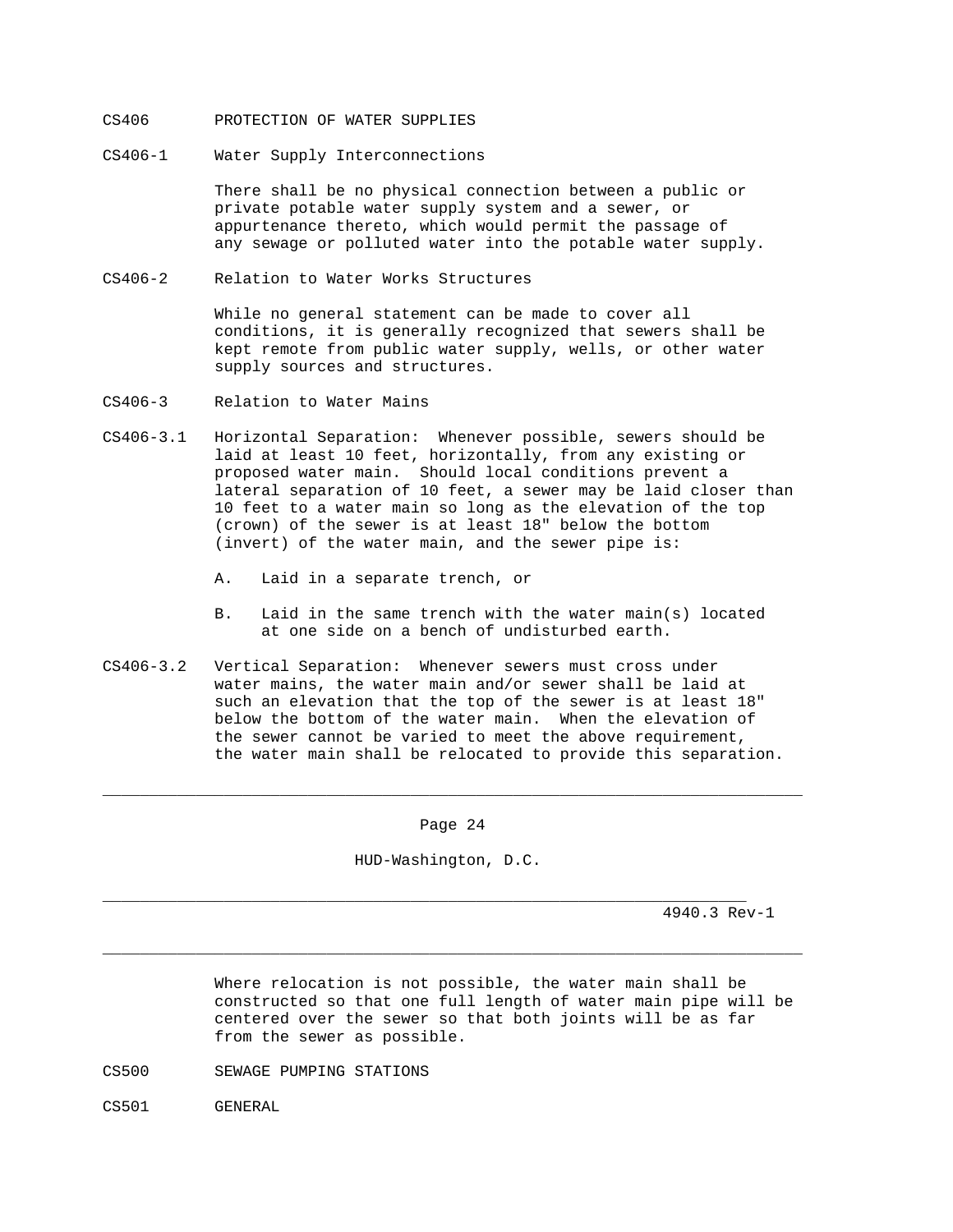Sewage pumping stations shall be located and constructed so that the station and electrical control panel will not be subject to flooding. A suitable structure, preferably located off the right-of-way of streets and alleys, shall be provided. It is important that the station be readily accessible by road.

- CS502 DESIGN
- CS502-1 Type

 Sewage pumping stations may be of the wet-well mounted, wet-well installed (using submersible pumps), or dry pit with wet well (using flooded suction pumps). Pneumatic ejector stations shall not be permitted.

- CS502-2 Structures
- CS502-2.1 Entrances: Where dry pit type installations are used, wet wells and dry pits should be completely separated with a separate entrance to each.
- CS502-2.2 Pump Removal: Provisions should be made to facilitate removing pumps and motors.
- CS502-2.3 Access: Suitable and safe means of access shall be provided to dry pits and wet wells of pump stations. Stairways are preferred for pump stations which incorporate bar screens or other mechanical equipment requiring frequent inspection or maintenance.

Page 25

\_\_\_\_\_\_\_\_\_\_\_\_\_\_\_\_\_\_\_\_\_\_\_\_\_\_\_\_\_\_\_\_\_\_\_\_\_\_\_\_\_\_\_\_\_\_\_\_\_\_\_\_\_\_\_\_\_\_\_\_\_\_\_\_\_\_\_\_\_\_\_\_\_\_\_

\_\_\_\_\_\_\_\_\_\_\_\_\_\_\_\_\_\_\_\_\_\_\_\_\_\_\_\_\_\_\_\_\_\_\_\_\_\_\_\_\_\_\_\_\_\_\_\_\_\_\_\_\_\_\_\_\_\_\_\_\_\_\_\_\_\_\_\_\_\_\_\_\_\_\_

HUD-Washington, D.C.

\_\_\_\_\_\_\_\_\_\_\_\_\_\_\_\_\_\_\_\_\_\_\_\_\_\_\_\_\_\_\_\_\_\_\_\_\_\_\_\_\_\_\_\_\_\_\_\_\_\_\_\_\_\_\_\_\_\_\_\_\_\_\_\_\_\_\_\_\_

4940.3 Rev-1

- CS503 PUMPS
- CS503-1 Duplicate Units

 At least two pumps shall be provided for each pumping station. If only two pumps are provided, the pumps should have the same capacity with each unit being capable of handling the expected maximum flow at the required head. Where three or more pumps are provided, the pumps should be designed to fit actual flow conditions and of such capacity that with any one pump out of service the remaining pumps will have capacity to handle maximum sewage flows at the required head.

CS503-2 Protection Against Clogging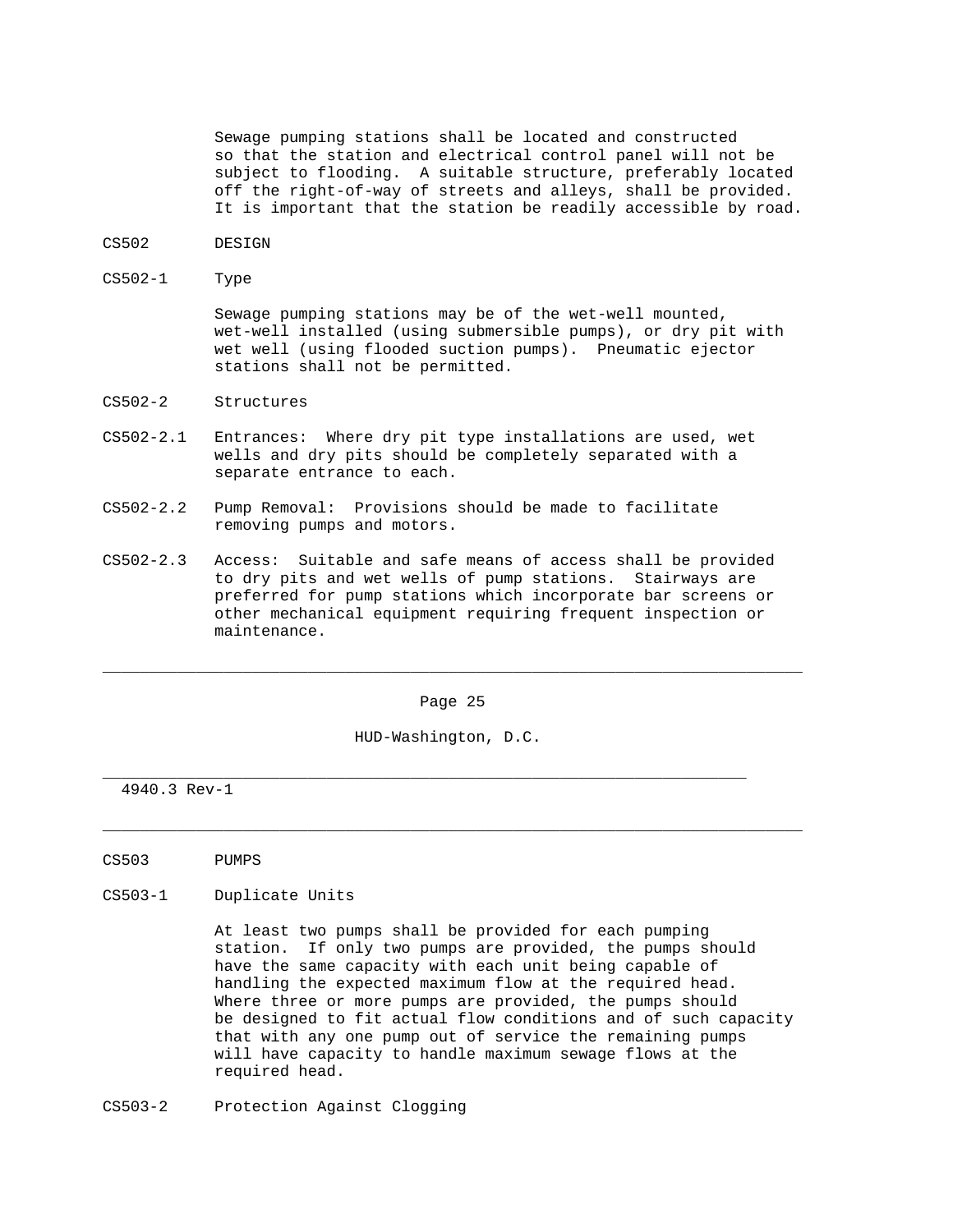Pumps handling raw sewage shall be preceded by readily accessible bar racks with clear openings not exceeding 2 inches unless the pumping equipment is of a special solids handling type. Where screens are located below ground, convenient facilities must be provided for handling screenings. For the larger or deeper pump stations, duplicate screens are preferred. For large pump stations mechanically cleaned bar-screens should be considered.

### CS503-3 Priming

 The pump should be so placed that under normal operating conditions it will operate under a positive suction head unless the pump is designed for suction lift.

CS503-4 Electrical Equipment

 Electrical equipment in enclosed places where gas may accumulate shall comply with the American Insurance Association specifications for hazardous conditions (AIA Type 7), and NFPA-70, National Electrical Code, for Class 1, Group D, Division 1 locations. All electrical equipment shall conform to NFPA 820.

Page 26

\_\_\_\_\_\_\_\_\_\_\_\_\_\_\_\_\_\_\_\_\_\_\_\_\_\_\_\_\_\_\_\_\_\_\_\_\_\_\_\_\_\_\_\_\_\_\_\_\_\_\_\_\_\_\_\_\_\_\_\_\_\_\_\_\_\_\_\_\_\_\_\_\_\_\_

HUD-Washington, D.C.

\_\_\_\_\_\_\_\_\_\_\_\_\_\_\_\_\_\_\_\_\_\_\_\_\_\_\_\_\_\_\_\_\_\_\_\_\_\_\_\_\_\_\_\_\_\_\_\_\_\_\_\_\_\_\_\_\_\_\_\_\_\_\_\_\_\_\_\_\_\_\_\_\_\_\_

\_\_\_\_\_\_\_\_\_\_\_\_\_\_\_\_\_\_\_\_\_\_\_\_\_\_\_\_\_\_\_\_\_\_\_\_\_\_\_\_\_\_\_\_\_\_\_\_\_\_\_\_\_\_\_\_\_\_\_\_\_\_\_\_\_\_\_\_\_

4940.3 Rev-1

#### CS503-5 Intake

 Each pump should have an individual intake. Wet well design should be such as to avoid turbulence and vortexing near the intake.

## CS503-6 Dry Pit Dewatering

 A separate sump pump shall be provided in dry pits to remove leakage or drainage with the discharge above the high level of the wet well. Water ejectors connected to a potable water supply are not acceptable. All floor and walkway surfaces shall have adequate slope to the point of drainage.

CS504 CONTROLS

 In stations with duplicate units, provision should be made to automatically alternate the pumps and provide for lead-lag operation.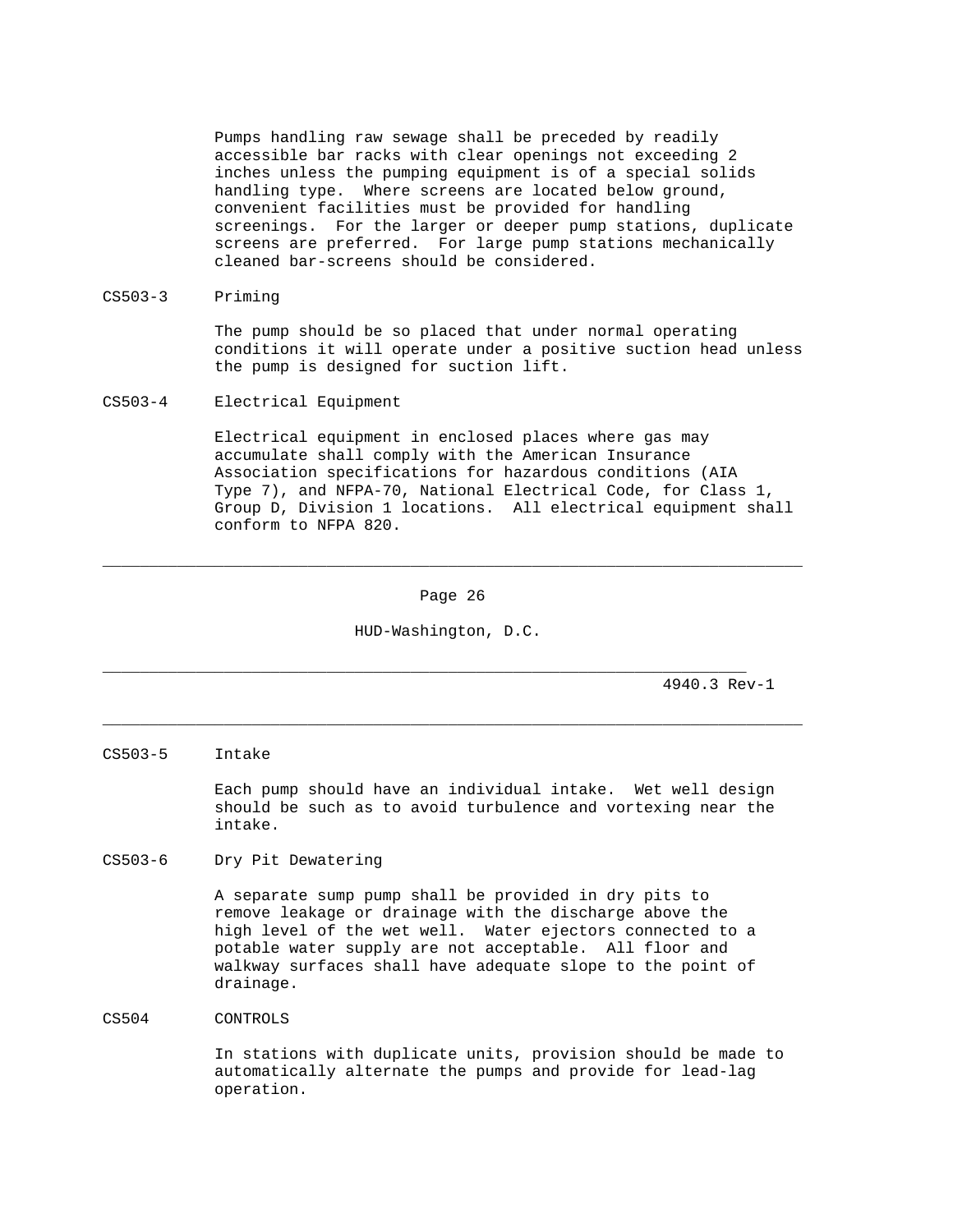#### CS505 VALVES

 Suitable shutoff valves shall be placed on suction and discharge lines for each pump. A check valve shall be placed on each discharge line, between the shutoff valve and the pump. Where pressures dictate, check valves should be designed to eliminate the possibility of water hammer using hydraulic, pneumatic or electronically cushioned check valves.

- CS506 WET WELLS
- CS506-1 Size

 The wet well shall be sized so that with any combination of inflow and pumping, no single pump will start in excess of five (5) times per hour or run less than five (5) minutes during any cycle. In general, detention periods should be kept to the minimum compatible with proper operation of the

#### Page 27

\_\_\_\_\_\_\_\_\_\_\_\_\_\_\_\_\_\_\_\_\_\_\_\_\_\_\_\_\_\_\_\_\_\_\_\_\_\_\_\_\_\_\_\_\_\_\_\_\_\_\_\_\_\_\_\_\_\_\_\_\_\_\_\_\_\_\_\_\_\_\_\_\_\_\_

HUD-Washington, D.C.

\_\_\_\_\_\_\_\_\_\_\_\_\_\_\_\_\_\_\_\_\_\_\_\_\_\_\_\_\_\_\_\_\_\_\_\_\_\_\_\_\_\_\_\_\_\_\_\_\_\_\_\_\_\_\_\_\_\_\_\_\_\_\_\_\_\_\_\_\_

4940.3 Rev-1

 pumping equipment so as to prevent sewage from becoming septic.

\_\_\_\_\_\_\_\_\_\_\_\_\_\_\_\_\_\_\_\_\_\_\_\_\_\_\_\_\_\_\_\_\_\_\_\_\_\_\_\_\_\_\_\_\_\_\_\_\_\_\_\_\_\_\_\_\_\_\_\_\_\_\_\_\_\_\_\_\_\_\_\_\_\_\_

CS506-2 Floor Slope

 The wet well floor shall have a minimum slope of 1 to 1.75 to the hopper bottom. The level bottom area shall be kept to an absolute minimum. Where it may be necessary to pump sewage prior to grit removal, the design of the wet well should receive special attention so that grit buildup is avoided, and the discharge piping shall be designed to prevent grit settling in the pump discharge lines.

CS506-3 Overflows/Bypasses

Wetwell overflows and bypasses will not be permitted.

## CS507 VENTILATION

 Adequate positive ventilation shall be provided for all pump stations. Where the pump it is below the ground surface, mechanical ventilation is required. Ventilation shall be arranged so as to independently ventilate the dry pit and the wet well if screens or mechanical equipment requiring maintenance or inspection are located in the wet well. There shall be no interconnection between the wet well and dry pit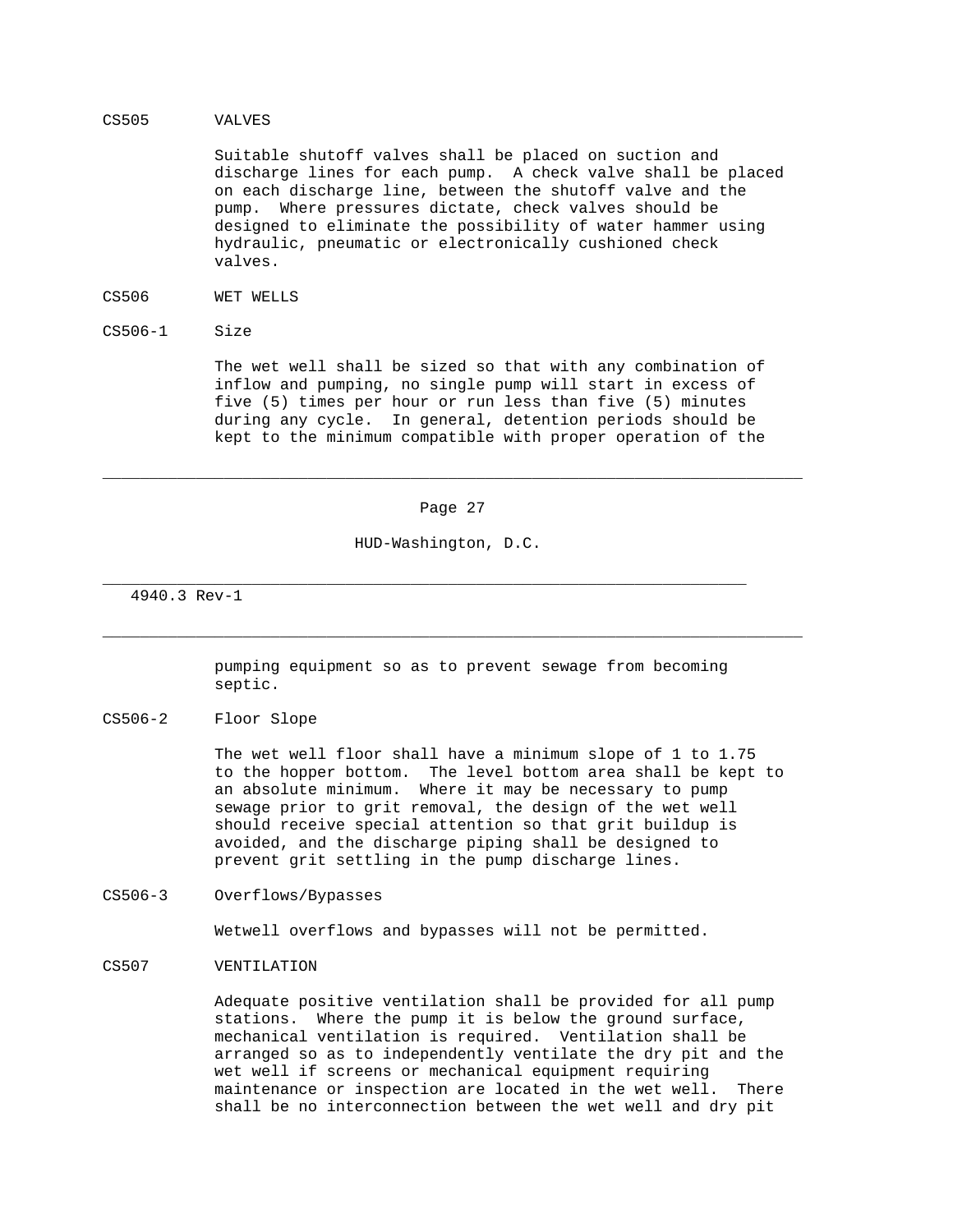ventilation systems. Dampers should not be used on exhaust or fresh air ducts and fine screens or other obstructions in the air ducts should be avoided to prevent clogging. Switches for operation of ventilation equipment should be marked and located conveniently near the entrance. Consideration should be given to automatic controls where intermittent operation is used. In climates where excessive moisture or low temperatures may be encountered, consideration should be given to installation of dehumidification and/or heating equipment.

 In dry pits, ventilation may be either continuous or intermittent. For continuous operation at least six complete air changes per hour should be provided. For intermittent operation at least thirty air changes per hour should be

Page 28

\_\_\_\_\_\_\_\_\_\_\_\_\_\_\_\_\_\_\_\_\_\_\_\_\_\_\_\_\_\_\_\_\_\_\_\_\_\_\_\_\_\_\_\_\_\_\_\_\_\_\_\_\_\_\_\_\_\_\_\_\_\_\_\_\_\_\_\_\_\_\_\_\_\_\_

\_\_\_\_\_\_\_\_\_\_\_\_\_\_\_\_\_\_\_\_\_\_\_\_\_\_\_\_\_\_\_\_\_\_\_\_\_\_\_\_\_\_\_\_\_\_\_\_\_\_\_\_\_\_\_\_\_\_\_\_\_\_\_\_\_\_\_\_\_\_\_\_\_\_\_

HUD-Washington, D.C.

\_\_\_\_\_\_\_\_\_\_\_\_\_\_\_\_\_\_\_\_\_\_\_\_\_\_\_\_\_\_\_\_\_\_\_\_\_\_\_\_\_\_\_\_\_\_\_\_\_\_\_\_\_\_\_\_\_\_\_\_\_\_\_\_\_\_\_\_\_

4940.3 Rev-1

 provided. Similar venting shall be used for wet wells except that 12 changes per hour should be provided for continuous operation.

CS508 FLOW MEASUREMENT

 At larger pumping stations, consideration should be given to installation of suitable devices for measuring sewage flow and power consumption.

CS509 WATER SUPPLY

 There shall be no physical connection between any potable water supply and a sewage pumping station which under any conditions might cause contamination of the potable water supply.

- CS510 FORCE MAINS
- CS510-1 Materials

 Pressure piping shall consist of either Ductile Iron or any pressure pipe classes of polyvinyl chloride which meet requirements of pump pressure, depth of cover and installation conditions.

CS510-1.1 Applicable Specifications include:

A. Ductile Iron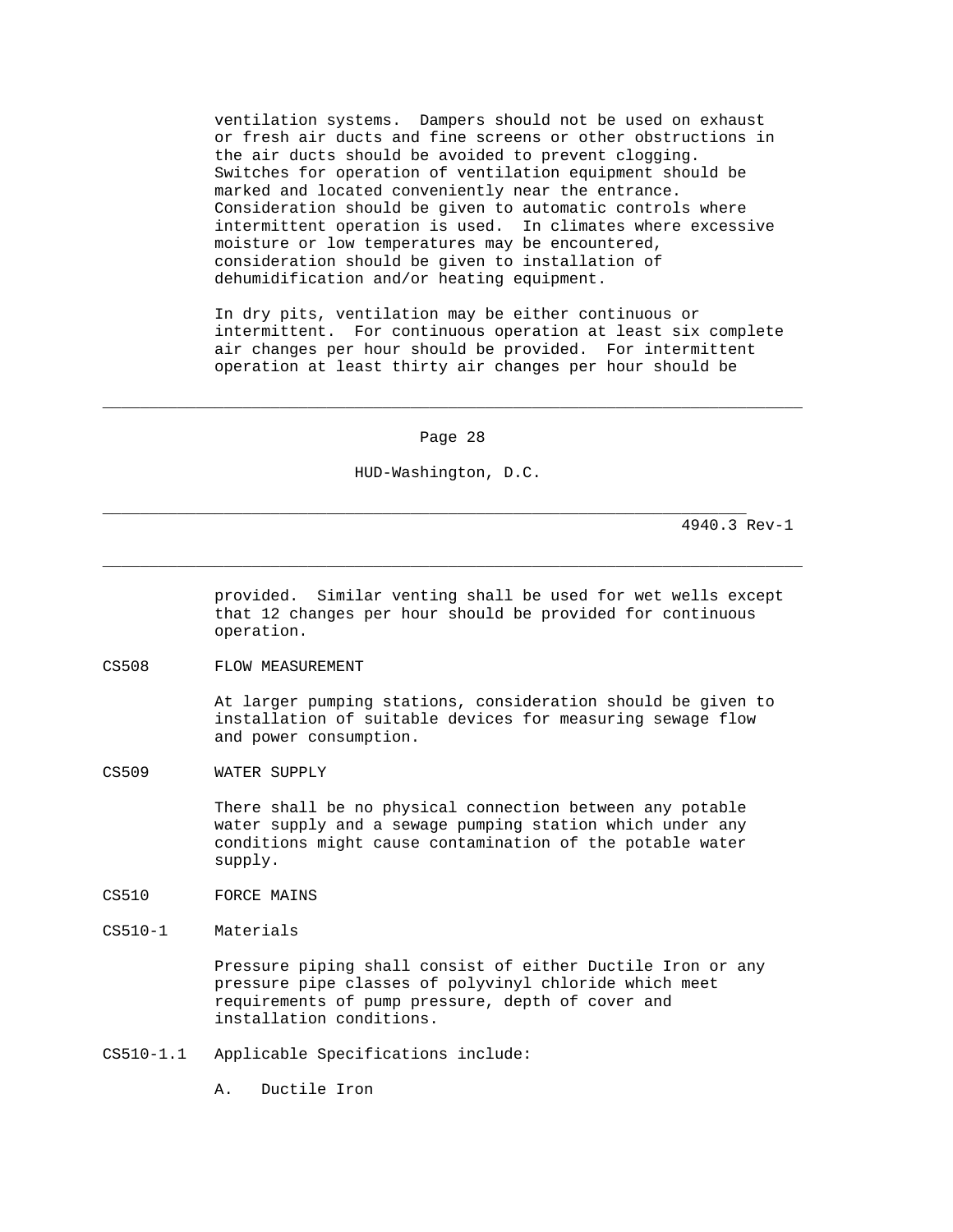| AWWA C151 -<br>ANSI A21.51 | Ductile Iron Centrifugally Cast<br>in Metal Molds or Sand Lined<br>Molds for Water or Other<br>Liquids. |
|----------------------------|---------------------------------------------------------------------------------------------------------|
| ANSI A21.10                | AWWA C110/ - Gray and Ductile Iron Fittings,<br>3 in. through 48 in., for Water<br>and Other Liquids.   |

Page 29

\_\_\_\_\_\_\_\_\_\_\_\_\_\_\_\_\_\_\_\_\_\_\_\_\_\_\_\_\_\_\_\_\_\_\_\_\_\_\_\_\_\_\_\_\_\_\_\_\_\_\_\_\_\_\_\_\_\_\_\_\_\_\_\_\_\_\_\_\_\_\_\_\_\_\_

\_\_\_\_\_\_\_\_\_\_\_\_\_\_\_\_\_\_\_\_\_\_\_\_\_\_\_\_\_\_\_\_\_\_\_\_\_\_\_\_\_\_\_\_\_\_\_\_\_\_\_\_\_\_\_\_\_\_\_\_\_\_\_\_\_\_\_\_\_\_\_\_\_\_\_

HUD-Washington, D.C.

\_\_\_\_\_\_\_\_\_\_\_\_\_\_\_\_\_\_\_\_\_\_\_\_\_\_\_\_\_\_\_\_\_\_\_\_\_\_\_\_\_\_\_\_\_\_\_\_\_\_\_\_\_\_\_\_\_\_\_\_\_\_\_\_\_\_\_\_\_

4940.3 Rev-1

B. Polyvinyl Chloride (PVC)

| AWWA C900  | $\sim$ | Polyvinyl Chloride (PVC)<br>Pressure Pipe 4 in. through 12<br>in., for Water.  |
|------------|--------|--------------------------------------------------------------------------------|
| ASTM D2241 |        | - Poly Vinyl Chloride (PVC)<br>Plastic Pipe (SDR-PR).                          |
| ASTM D1784 | $\sim$ | Rigid Poly Vinyl Chloride and<br>Chlorinated Poly Vinyl Chloride<br>Compounds. |

# CS510-2 Velocity

 A design average flow velocity in excess of two feet per second shall be maintained; maximum velocity should be limited to eight feet per second.

CS510-3 Sewage Air Relief Valves

 Automatic sewage air relief valves shall be placed at high points in the force main to prevent air locking. Where possible the force main shall pitch continuously upward to avoid any high points in the line.

CS510-4 Termination

 Force mains should enter the gravity sewer system at a manhole with a 90 deg upturn of the force main within the manhole, or the forcemain should discharge within a partitioned segment of a manhole with the partition being as high as the crown of the force main.

CS511 POWER SUPPLY

Power supply should be available from at least two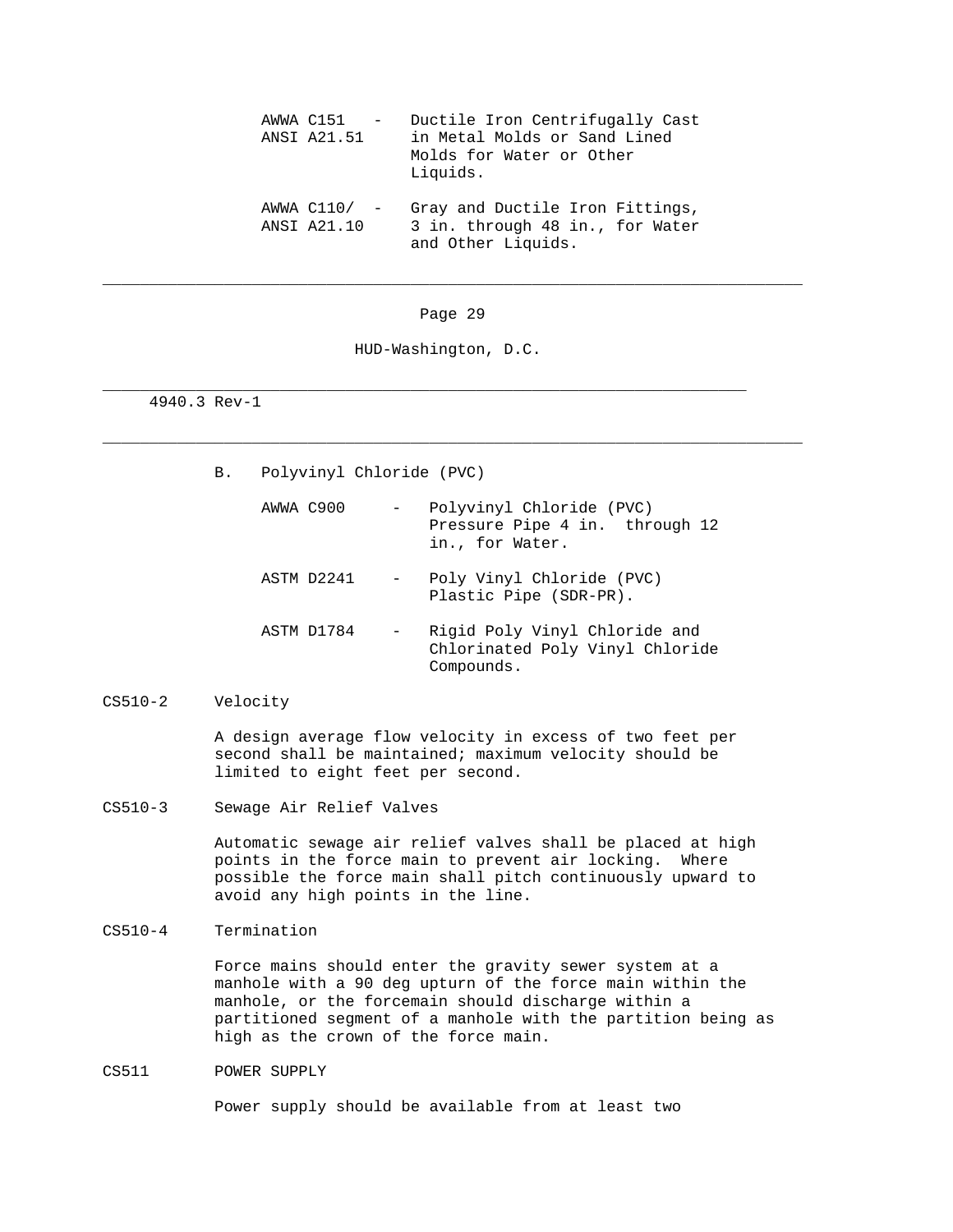independent generating sources, or emergency power equipment shall be provided. The installation of an emergency electrical receptacle shall be acceptable as a secondary emergency power source as set forth in CS605-3.

Page 30

\_\_\_\_\_\_\_\_\_\_\_\_\_\_\_\_\_\_\_\_\_\_\_\_\_\_\_\_\_\_\_\_\_\_\_\_\_\_\_\_\_\_\_\_\_\_\_\_\_\_\_\_\_\_\_\_\_\_\_\_\_\_\_\_\_\_\_\_\_\_\_\_\_\_\_

HUD-Washington, D.C.

\_\_\_\_\_\_\_\_\_\_\_\_\_\_\_\_\_\_\_\_\_\_\_\_\_\_\_\_\_\_\_\_\_\_\_\_\_\_\_\_\_\_\_\_\_\_\_\_\_\_\_\_\_\_\_\_\_\_\_\_\_\_\_\_\_\_\_\_\_\_\_\_\_\_\_

\_\_\_\_\_\_\_\_\_\_\_\_\_\_\_\_\_\_\_\_\_\_\_\_\_\_\_\_\_\_\_\_\_\_\_\_\_\_\_\_\_\_\_\_\_\_\_\_\_\_\_\_\_\_\_\_\_\_\_\_\_\_\_\_\_\_\_\_\_

4940.3 Rev-1

CS600 SEWAGE TREATMENT WORKS

CS601 PLANT LOCATION

 In general to avoid local objections and for sound engineering and environmental reasons, a sewage treatment plant site should be located as far as practicable from any presently inhabited area, any area which will probably be inhabited within a reasonable future period, any wetlands, or any site with poor soils. If an undesirable location must be used, special consideration must be given to the design and type of plant provided. Treatment plants shall be located at an elevation which is not subject to flooding or else be adequately protected against flood damage. The plant should be readily accessible at all times. A 100 foot buffer area shall be provided between all treatment facilities (including ponds) and property lines; however, this buffer requirement may be waived by HUD-FHA in situations for which it can be conclusively shown that such a buffer is not reasonably possible to provide. No portion of any residential structure shall be closer than 300 feet to any wastewater treatment unit (including ponds).

CS602 OUALITY OF EFFLUENT

 Degree of treatment and desired quality of effluent for sewage treatment plants shall be based on the requirements of the U.S. Environmental Protection Agency or the properly delegated state regulatory environmental agency.

CS603 BASIS FOR DESIGN LOADING

 The design of sewage treatment units shall be based on organic loading, hydraulic loading and solids loading at a minimum. A biochemical oxygen demand (BOD5) loading of 0.17 lb. per person served per 24 hours is required except that the loading shall be increased to 0.25 lb. BOD/person/day if the installation of mechanical household garbage grinders is proposed. The engineer's report (DDR) should clearly justify the computed total daily average flows and loads to include the number of persons contributing per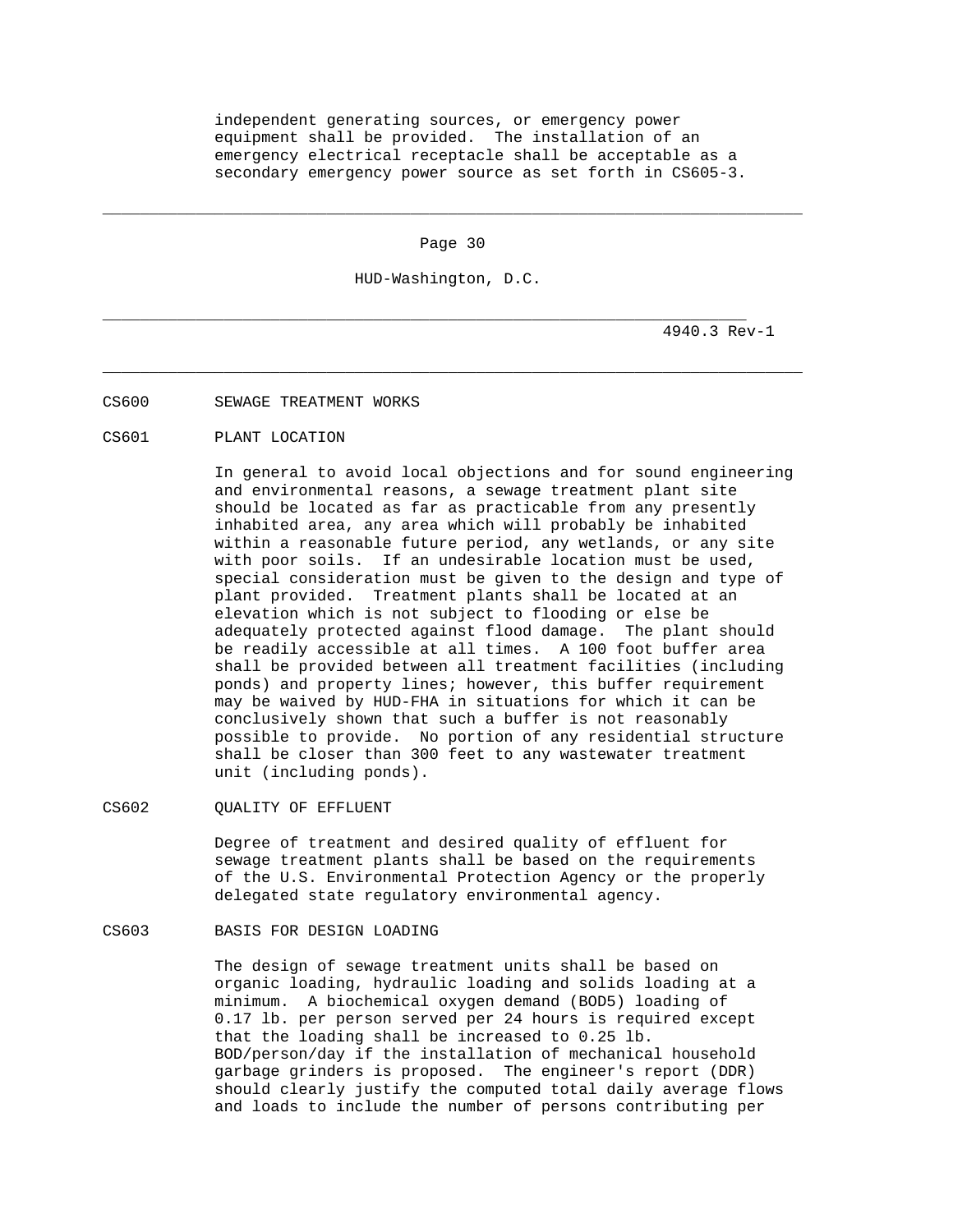Page 31

\_\_\_\_\_\_\_\_\_\_\_\_\_\_\_\_\_\_\_\_\_\_\_\_\_\_\_\_\_\_\_\_\_\_\_\_\_\_\_\_\_\_\_\_\_\_\_\_\_\_\_\_\_\_\_\_\_\_\_\_\_\_\_\_\_\_\_\_\_\_\_\_\_\_\_

\_\_\_\_\_\_\_\_\_\_\_\_\_\_\_\_\_\_\_\_\_\_\_\_\_\_\_\_\_\_\_\_\_\_\_\_\_\_\_\_\_\_\_\_\_\_\_\_\_\_\_\_\_\_\_\_\_\_\_\_\_\_\_\_\_\_\_\_\_\_\_\_\_\_\_

HUD-Washington, D.C.

\_\_\_\_\_\_\_\_\_\_\_\_\_\_\_\_\_\_\_\_\_\_\_\_\_\_\_\_\_\_\_\_\_\_\_\_\_\_\_\_\_\_\_\_\_\_\_\_\_\_\_\_\_\_\_\_\_\_\_\_\_\_\_\_\_\_\_\_\_

4940.3 Rev-1

 property served and the estimated volume and load contributed by each occupant. (See CS403.) Commercial and industrial flow and infiltration, when appropriate, shall also be given due consideration.

CS604 CONSTRUCTION MATERIALS

 Due consideration should be given to the selection of materials which are to be used in sewage treatment works because of the possible presence of hydrogen sulfide and other corrosive gases, greases, oils, and similar constituents frequently present in sewage. The selection of materials is particularly important in the selection of metals and coatings. The protective coating to be applied to the interior and exterior surfaces of metal treatment tanks shall be identified and described in detail in the project specifications.

- CS605 ESSENTIAL FACILITIES
- CS605-1 Internal By-Passes

 Properly located and arranged by-pass capabilities to other process units shall be provided so that each unit of the plant can be removed from service without disturbing the operation of the treatment plant.

CS605-2 Grading, Landscaping, and Fencing

 Upon completion of the plant, the ground shall be properly graded, finished, and landscaped. Concrete or gravel walkways should be provided for access to all units. Where possible, steep slopes should be avoided. Surface water should not be permitted to drain into any treatment unit. Provision should be made for landscaping, particularly when a plant must be located close to a residential area. The entire treatment plant area shall be enclosed by a fence of suitable quality and height to preclude entrance by unauthorized persons.

Page 32

\_\_\_\_\_\_\_\_\_\_\_\_\_\_\_\_\_\_\_\_\_\_\_\_\_\_\_\_\_\_\_\_\_\_\_\_\_\_\_\_\_\_\_\_\_\_\_\_\_\_\_\_\_\_\_\_\_\_\_\_\_\_\_\_\_\_\_\_\_\_\_\_\_\_\_

HUD-Washington, D.C.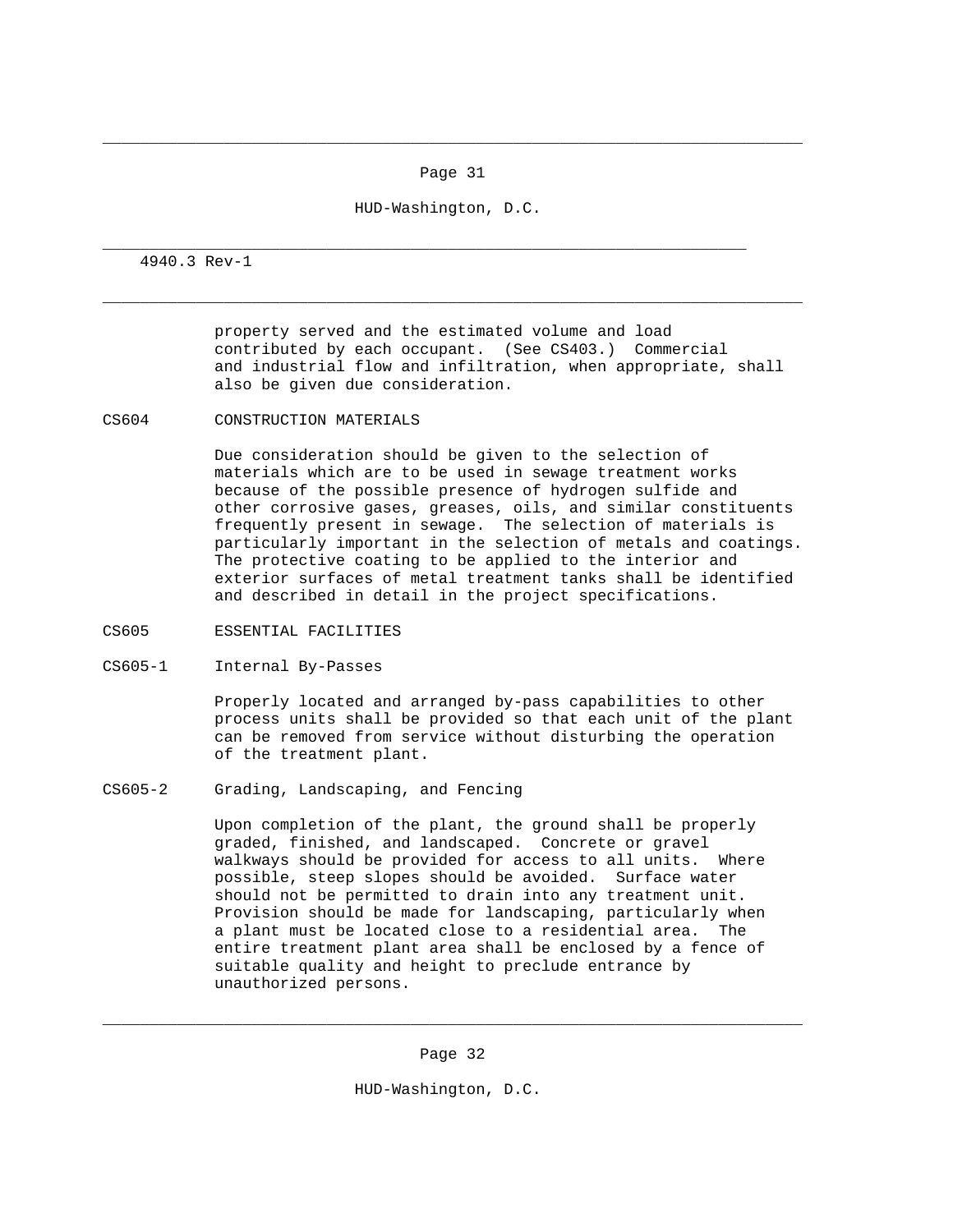#### CS605-3 Emergency Power Facilities

 Where two independent electrical feed sources are not available, a standby power source capable of running essential process units shall be provided. An emergency power receptacle compatible with owner's emergency power generation equipment will be acceptable as a standby power source; however, in this instance, the assurance of the availability of an adequately sized and functional mobile auxiliary power generator on an ongoing basis is required.

\_\_\_\_\_\_\_\_\_\_\_\_\_\_\_\_\_\_\_\_\_\_\_\_\_\_\_\_\_\_\_\_\_\_\_\_\_\_\_\_\_\_\_\_\_\_\_\_\_\_\_\_\_\_\_\_\_\_\_\_\_\_\_\_\_\_\_\_\_

\_\_\_\_\_\_\_\_\_\_\_\_\_\_\_\_\_\_\_\_\_\_\_\_\_\_\_\_\_\_\_\_\_\_\_\_\_\_\_\_\_\_\_\_\_\_\_\_\_\_\_\_\_\_\_\_\_\_\_\_\_\_\_\_\_\_\_\_\_\_\_\_\_\_\_

CS605-4 Water Supply

 An adequate supply of safe potable water should be provided for use in the laboratory and for general cleanliness around the plant. No piping or other connections shall exist in any part of the treatment works which under any condition might cause the contamination of a potable water supply. Adequate backflow prevention shall be provided.

CS605-5 Sanitary Facilities

 Sanitary facilities such as toilet, shower, and lavatory are recommended for all wastewater treatment facilities and shall be required for wastewater treatment facilities with 0.1 MGD design capacity and larger.

CS605-6 Laboratory Equipment

 The treatment works should include a properly equipped laboratory for making the necessary analytical determinations and operating control tests; however, laboratories are optional for wastewater treatment systems smaller than 0.1 MGD.

CS605-7 Sewage Flow Measurement

 Facilities for measuring and recording the volume of raw sewage entering and treated effluent leaving the plant shall be provided at the treatment works. However, for treatment

Page 33

\_\_\_\_\_\_\_\_\_\_\_\_\_\_\_\_\_\_\_\_\_\_\_\_\_\_\_\_\_\_\_\_\_\_\_\_\_\_\_\_\_\_\_\_\_\_\_\_\_\_\_\_\_\_\_\_\_\_\_\_\_\_\_\_\_\_\_\_\_\_\_\_\_\_\_

\_\_\_\_\_\_\_\_\_\_\_\_\_\_\_\_\_\_\_\_\_\_\_\_\_\_\_\_\_\_\_\_\_\_\_\_\_\_\_\_\_\_\_\_\_\_\_\_\_\_\_\_\_\_\_\_\_\_\_\_\_\_\_\_\_\_\_\_\_\_\_\_\_\_\_

HUD-Washington, D.C.

\_\_\_\_\_\_\_\_\_\_\_\_\_\_\_\_\_\_\_\_\_\_\_\_\_\_\_\_\_\_\_\_\_\_\_\_\_\_\_\_\_\_\_\_\_\_\_\_\_\_\_\_\_\_\_\_\_\_\_\_\_\_\_\_\_\_\_\_\_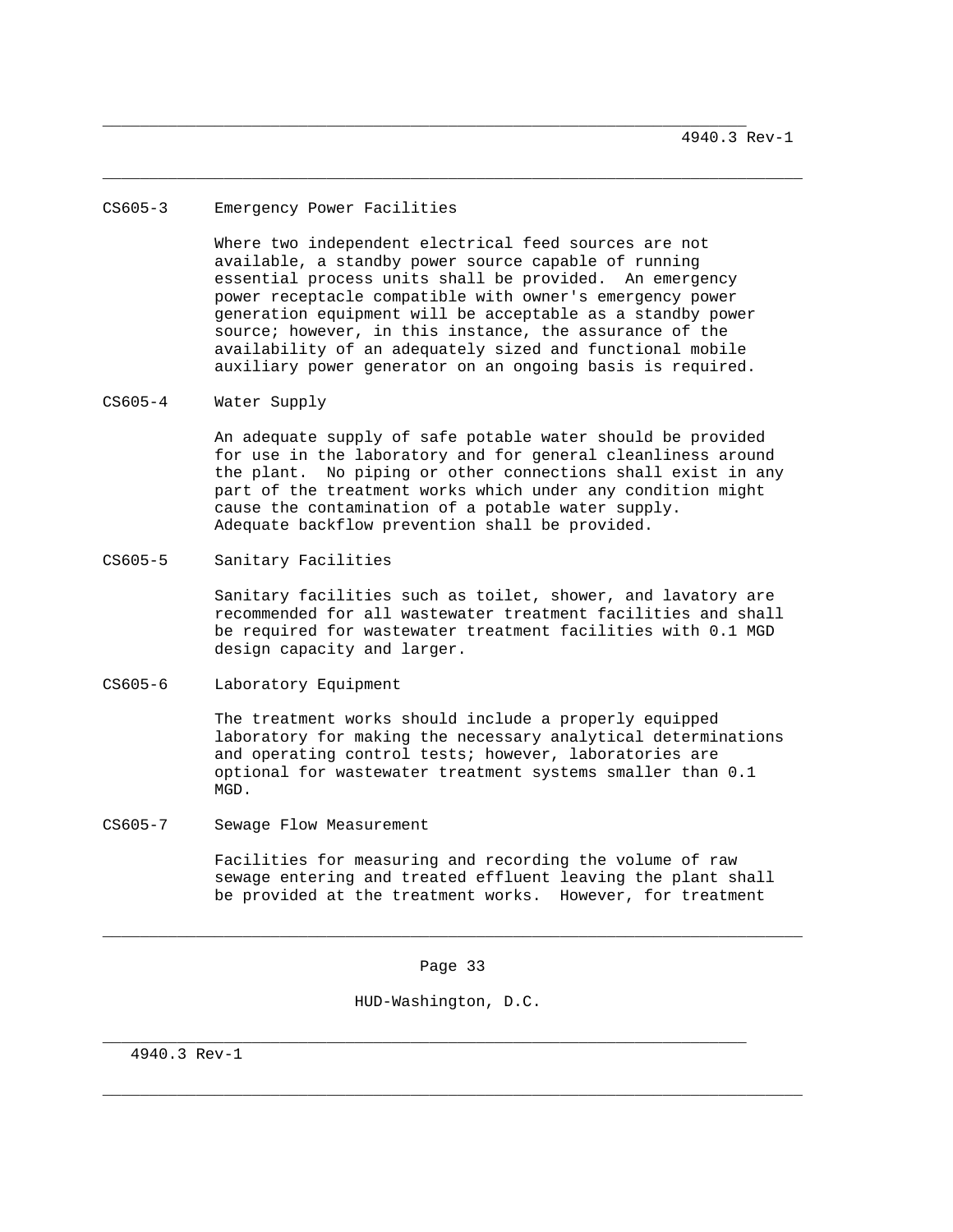plants smaller than 1 MGD, measurement of either influent flow or effluent flow shall be sufficient.

CS605-8 Safety

 Adequate provision should be made to protect the operator and any visitors from unnecessary hazards. All OSHA regulations apply to all phases of plant design.

- CS605-8.1 All units or structures which may endanger human life shall be enclosed by a suitable fence or have keyed lock doors.
- CS605-8.2 Hand rails shall be provided where walkways exceed two feet above grade and around the interior of all basins. Elevated walkways shall have handrails with kickplates.
- CS605-8.3 First aid equipment shall be provided.
- CS605-8.4 Proper fire extinguishing equipment shall be provided at convenient locations throughout the plant.
- CS605-8.5 Proper safety and personal protective equipment shall be provided for the handling of all chemicals.
- CS606 OTHER TREATMENT PROCESSES

 Treatment processes other than those described in the following sections are eligible for consideration on the basis of their proven and documented record of performance and operating experience. All treatment processes and equipment shall be approved by the U.S. Environmental Protection Agency or its delegated regulatory agency. Where other treatment processes are proposed, a detailed description of each process and design data shall be submitted.

Page 34

\_\_\_\_\_\_\_\_\_\_\_\_\_\_\_\_\_\_\_\_\_\_\_\_\_\_\_\_\_\_\_\_\_\_\_\_\_\_\_\_\_\_\_\_\_\_\_\_\_\_\_\_\_\_\_\_\_\_\_\_\_\_\_\_\_\_\_\_\_\_\_\_\_\_\_

\_\_\_\_\_\_\_\_\_\_\_\_\_\_\_\_\_\_\_\_\_\_\_\_\_\_\_\_\_\_\_\_\_\_\_\_\_\_\_\_\_\_\_\_\_\_\_\_\_\_\_\_\_\_\_\_\_\_\_\_\_\_\_\_\_\_\_\_\_\_\_\_\_\_\_

HUD-Washington, D.C.

\_\_\_\_\_\_\_\_\_\_\_\_\_\_\_\_\_\_\_\_\_\_\_\_\_\_\_\_\_\_\_\_\_\_\_\_\_\_\_\_\_\_\_\_\_\_\_\_\_\_\_\_\_\_\_\_\_\_\_\_\_\_\_\_\_\_\_\_\_

4940.3 Rev-1

- CS700 PRIMARY TREATMENT
- CS701 SCREENING DEVICES
- CS701-1 Use

 All sewage treatment plants shall provide coarse and/or fine screening for protection of pumps and downstream processes. Screens may be used in conjunction with mechanical shredders. All equipment should be readily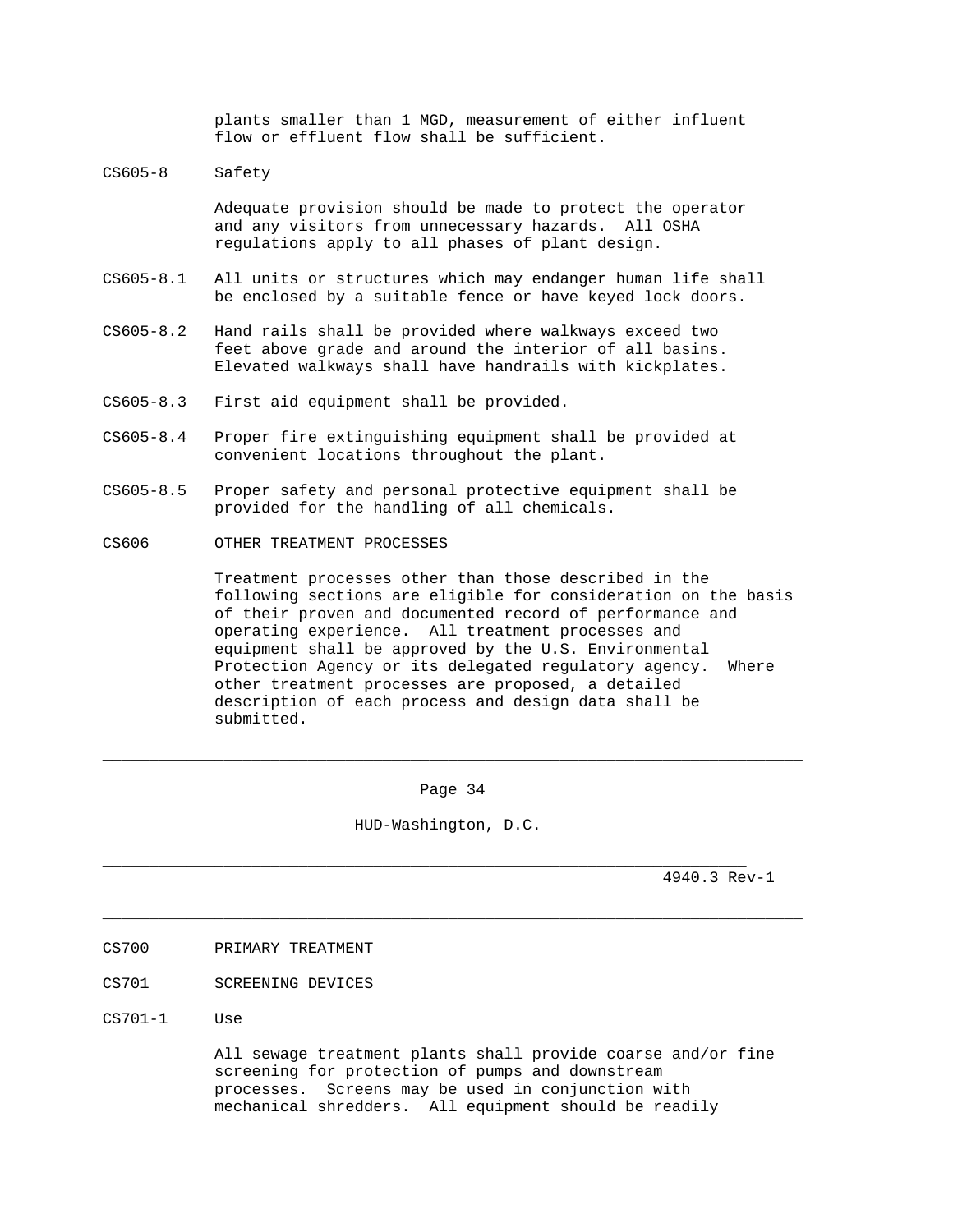accessible for maintenance.

CS701-2 Access

 Hand-cleaned screens located in deep pits shall be provided with stairway access, adequate lighting and ventilation. A convenient and adequate means for removing screenings shall be provided.

 Screening devices installed in a building where other equipment or offices are located should be separated from the rest of the building, provided with separate outside entrances, and provided with a separate means of ventilation.

- CS701-3 Spacing of Bars
- CS701-3.1 Non-Mechanical Screens: Clear openings between bars should be from one to six inches depending upon downstream equipment requirements. Construction of bar screens should be such that they can be conveniently raked.
- CS701-3.2 Mechanical Screens: Clear openings for mechanically cleaned screens may be as small as five-eights of an inch.
- CS701-3.3 Velocities: For hand-raked bar screens the screen chamber should be designed to provide an approach velocity of approximately 2.0 feet per second at average rate of flow. Maximum velocities during wet weather periods shall not exceed 3.0 feet per second for mechanically cleaned screens.

Page 35

\_\_\_\_\_\_\_\_\_\_\_\_\_\_\_\_\_\_\_\_\_\_\_\_\_\_\_\_\_\_\_\_\_\_\_\_\_\_\_\_\_\_\_\_\_\_\_\_\_\_\_\_\_\_\_\_\_\_\_\_\_\_\_\_\_\_\_\_\_\_\_\_\_\_\_

\_\_\_\_\_\_\_\_\_\_\_\_\_\_\_\_\_\_\_\_\_\_\_\_\_\_\_\_\_\_\_\_\_\_\_\_\_\_\_\_\_\_\_\_\_\_\_\_\_\_\_\_\_\_\_\_\_\_\_\_\_\_\_\_\_\_\_\_\_\_\_\_\_\_\_

HUD-Washington, D.C.

\_\_\_\_\_\_\_\_\_\_\_\_\_\_\_\_\_\_\_\_\_\_\_\_\_\_\_\_\_\_\_\_\_\_\_\_\_\_\_\_\_\_\_\_\_\_\_\_\_\_\_\_\_\_\_\_\_\_\_\_\_\_\_\_\_\_\_\_\_

4940.3 Rev-1

- CS701-3.4 Invert: The screen channel invert shall be located 3" to 6" below the invert of the incoming sewer.
- CS701-3.5 Slope: Hand-cleaned screens, except those for emergency use, shall be placed on a slope between 30 to 45 degrees with the horizontal.
- CS701-4 Channels

 The channel preceding and following the screen shall be filleted to prevent stranding and sedimentation of solids.

- CS701-5 Safety Devices
- CS701-5.1 Auxiliary Control: All mechanical units which are operated by timing devices should be provided with auxiliary float controls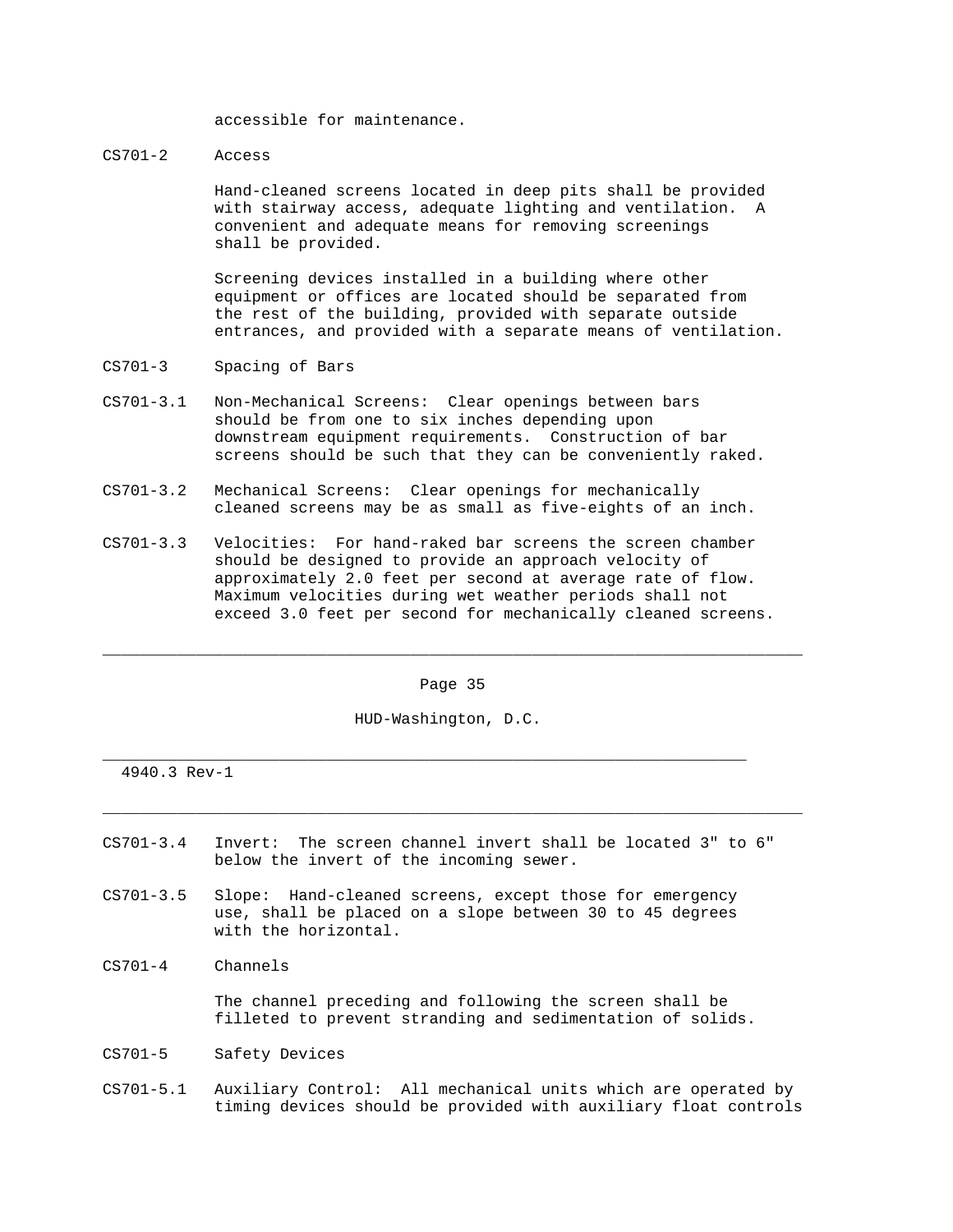which will set the cleaning mechanism in operation at predetermined high water marks. These auxiliary controls should operate independent of the regular controls.

- CS701-5.2 Electrical Fixtures and Controls: Electrical fixtures and controls in enclosed places where gas may accumulate shall comply with the American Insurance Association specifications for hazardous conditions and the National Electric Code for Class 1, Group D, Division 1 locations.
- CS701-6 Screenings

 Ample sanitary facilities must be provided for the removal, handling, storage and disposal of screenings. Hand-cleaned screening facilities should include an accessible platform from which the operator may rake screenings easily and safely. Suitable drainage facilities should be provided back to the head of the plant both for the platform and for storage areas. Removal of screenings and proper disposal in a sanitary landfill is the preferred method of disposal.

Page 36

\_\_\_\_\_\_\_\_\_\_\_\_\_\_\_\_\_\_\_\_\_\_\_\_\_\_\_\_\_\_\_\_\_\_\_\_\_\_\_\_\_\_\_\_\_\_\_\_\_\_\_\_\_\_\_\_\_\_\_\_\_\_\_\_\_\_\_\_\_\_\_\_\_\_\_

\_\_\_\_\_\_\_\_\_\_\_\_\_\_\_\_\_\_\_\_\_\_\_\_\_\_\_\_\_\_\_\_\_\_\_\_\_\_\_\_\_\_\_\_\_\_\_\_\_\_\_\_\_\_\_\_\_\_\_\_\_\_\_\_\_\_\_\_\_\_\_\_\_\_\_

HUD-Washington, D.C.

\_\_\_\_\_\_\_\_\_\_\_\_\_\_\_\_\_\_\_\_\_\_\_\_\_\_\_\_\_\_\_\_\_\_\_\_\_\_\_\_\_\_\_\_\_\_\_\_\_\_\_\_\_\_\_\_\_\_\_\_\_\_\_\_\_\_\_\_\_

4940.3 Rev-1

- CS702 COMMINUTING DEVICES
- CS702-1 Restrictions On Use

 Comminuting devices may not be utilized in wastewater treatment plants where primary clarifiers are not provided. The use of comminuting devices is generally discouraged in all wastewater treatment plants and pumping stations in favor of screening devices. Where comminuting devices are used, the following requirements must be met.

CS702-2 Channels

 Design of approach channels should provide for gates or similar devices to bypass the flow from any one or more comminutors to a bypass channel with a bar screen. Drains should be provided in each comminutor trap to allow for dewatering.

CS702-3 Auxiliary Screens

 Where mechanically operated screening devices or shredding-screening devices are employed, auxiliary units should be provided, such units being either of the mechanical or hand-cleaned type and arranged in such a manner as to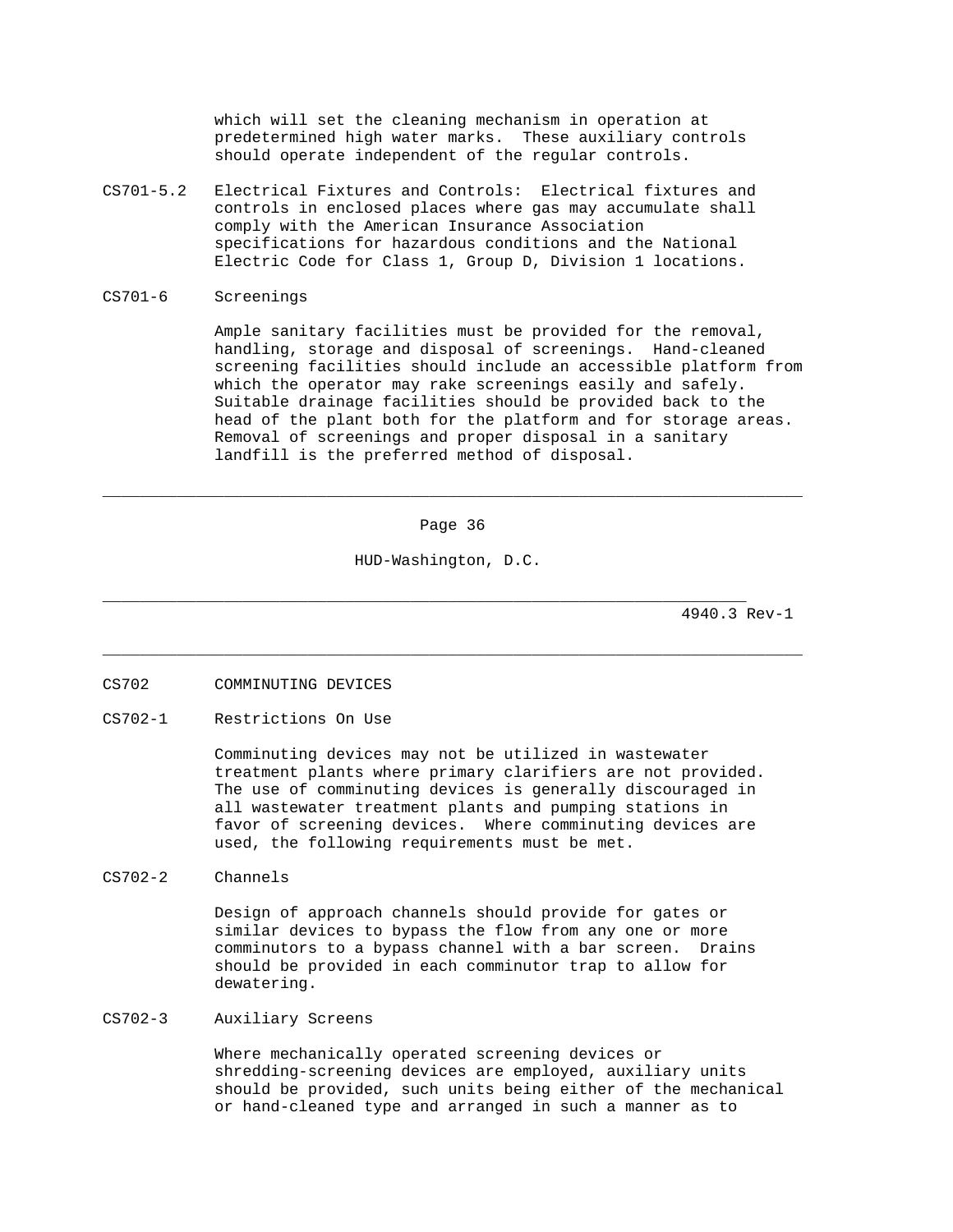provide for automatic diversion of the sewage flow should the regular units fail.

CS703 GRIT CHAMBERS

 Grit chambers are recommended for plants treating sewage from sanitary sewers where the accumulation of grit is anticipated. The Engineer's report (DDR) should include full justification if grit chambers are not included in the design for treatment plants greater than 50,000 gpd in size.

CS703-1 Location

 It is recommended that grit chambers be located ahead of pumps and comminuting devices. In such cases, coarse bar

Page 37

\_\_\_\_\_\_\_\_\_\_\_\_\_\_\_\_\_\_\_\_\_\_\_\_\_\_\_\_\_\_\_\_\_\_\_\_\_\_\_\_\_\_\_\_\_\_\_\_\_\_\_\_\_\_\_\_\_\_\_\_\_\_\_\_\_\_\_\_\_\_\_\_\_\_\_

\_\_\_\_\_\_\_\_\_\_\_\_\_\_\_\_\_\_\_\_\_\_\_\_\_\_\_\_\_\_\_\_\_\_\_\_\_\_\_\_\_\_\_\_\_\_\_\_\_\_\_\_\_\_\_\_\_\_\_\_\_\_\_\_\_\_\_\_\_\_\_\_\_\_\_

HUD-Washington, D.C.

\_\_\_\_\_\_\_\_\_\_\_\_\_\_\_\_\_\_\_\_\_\_\_\_\_\_\_\_\_\_\_\_\_\_\_\_\_\_\_\_\_\_\_\_\_\_\_\_\_\_\_\_\_\_\_\_\_\_\_\_\_\_\_\_\_\_\_\_\_

4940.3 Rev-1

 racks should be placed ahead of mechanically cleaned grit chambers.

CS703-2 Number of Units

 Duplicate hand-cleaned units or a single mechanically cleaned unit with an automatic by-pass to a hand-cleaned unit shall be provided. Mechanically cleaned grit chambers are recommended for larger treatment plants. Single, hand-cleaned channels with by-pass are acceptable for sewage treatment plants serving small sanitary sewerage systems. Treatment plants 50,000 gpd or smaller may omit grit collection.

- CS703-3 Design Factors
- CS703-3.1 Inlet: Inlet turbulence shall be minimized.
- CS703-3.2 Velocity and Detention: Channels should be designed to provide controlled velocities to allow settlement of grit. The detention period and velocities shall be based on the size of particle to be removed.
- CS703-3.3 Grit Washing: All chambers not providing positive velocity control should include means for grit washing to further separate organic and inorganic materials.
- CS703-3.4 Drain: Provisions should be made for draining each unit.
- CS703-4 Grit Removal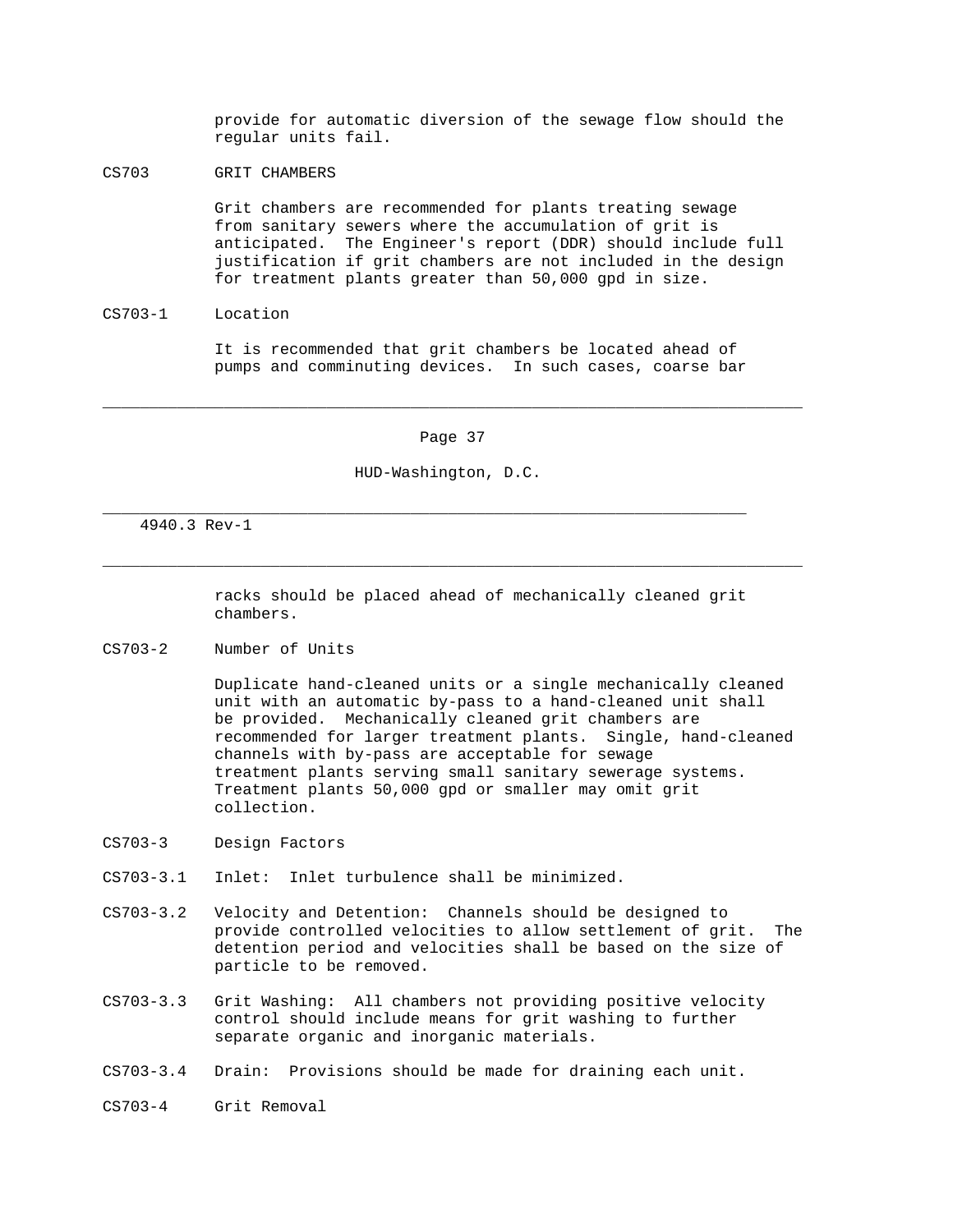Grit chambers located in deep pits should be provided with facilities for hoisting grit to ground level, access by stairway, adequate ventilation, and adequate lighting.

CS703-5 Grit Disposal

 Suitable means for grit storage and disposal shall be provided.

Page 38

\_\_\_\_\_\_\_\_\_\_\_\_\_\_\_\_\_\_\_\_\_\_\_\_\_\_\_\_\_\_\_\_\_\_\_\_\_\_\_\_\_\_\_\_\_\_\_\_\_\_\_\_\_\_\_\_\_\_\_\_\_\_\_\_\_\_\_\_\_\_\_\_\_\_\_

\_\_\_\_\_\_\_\_\_\_\_\_\_\_\_\_\_\_\_\_\_\_\_\_\_\_\_\_\_\_\_\_\_\_\_\_\_\_\_\_\_\_\_\_\_\_\_\_\_\_\_\_\_\_\_\_\_\_\_\_\_\_\_\_\_\_\_\_\_\_\_\_\_\_\_

HUD-Washington, D.C.

\_\_\_\_\_\_\_\_\_\_\_\_\_\_\_\_\_\_\_\_\_\_\_\_\_\_\_\_\_\_\_\_\_\_\_\_\_\_\_\_\_\_\_\_\_\_\_\_\_\_\_\_\_\_\_\_\_\_\_\_\_\_\_\_\_\_\_\_\_

- CS704 CLARIFIERS
- CS704-1 General Considerations
- CS704-1.1 Mechanical Systems: All clarifiers shall have mechanical mechanisms for sludge concentration and removal. Non-mechanical settling tanks and Imhoff tanks shall not be allowed.
- CS704-1.2 Multiple Units: Multiple, parallel clarifiers shall be provided for each clarification installation such that the removal of any single parallel clarifier from service will not result in a significant reduction in treatment efficiency, overflows or equipment damage. However, single unit primary clarifiers may be utilized for treatment plants less than 1 MGD in capacity.
- CS704-2 Design Characteristics
- CS704-2.1 Inlets: Inlets shall be designed to dissipate the inlet velocity, diffuse the flow equally across the entire cross section of the clarifier to prevent shortcircuiting. Channels should be designed to maintain a velocity of at least 1 foot per second at 0.5 design flow. Corner pockets and dead ends shall be eliminated and corner fillets or channeling used where necessary. Provisions shall be made for elimination or removal of floating materials in inlet structures having submerged ports.
- CS704-2.2 Scum Baffles: Scum baffles shall be provided ahead of outlet weirs on all primary and final clarifiers.
- CS704-2.3 Weirs: Overflow weirs shall be adjustable. On circular tanks the weir should extend around the entire periphery of the tank. Weir loadings shall not exceed 10,000 gallons per day per linear foot for plants designed for average flows of 1.0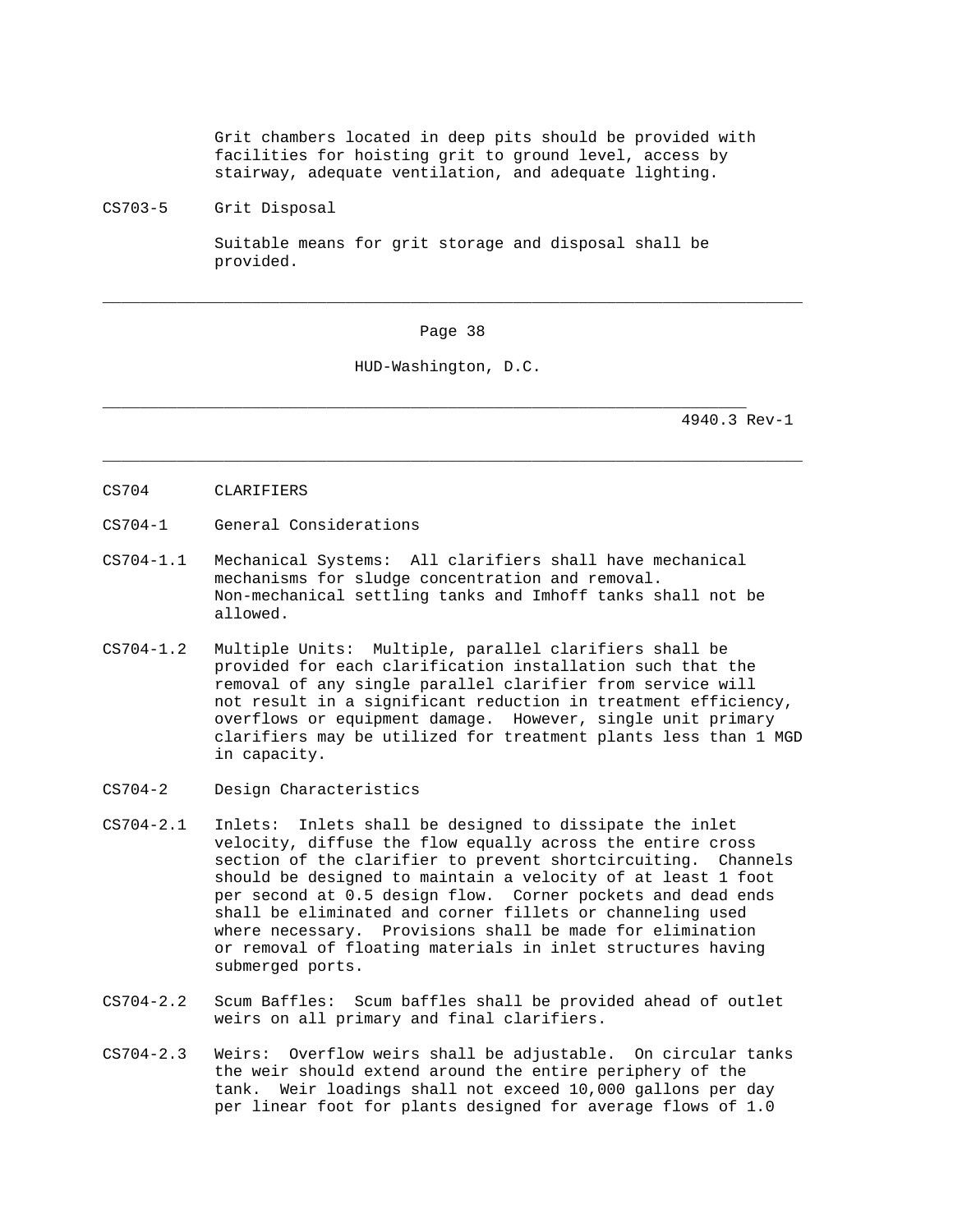MGD or less. Weir loadings for plants designed for flows in excess of 1.0 MGD shall not exceed 15,000 gallons per day per linear foot.

Page 39

\_\_\_\_\_\_\_\_\_\_\_\_\_\_\_\_\_\_\_\_\_\_\_\_\_\_\_\_\_\_\_\_\_\_\_\_\_\_\_\_\_\_\_\_\_\_\_\_\_\_\_\_\_\_\_\_\_\_\_\_\_\_\_\_\_\_\_\_\_\_\_\_\_\_\_

\_\_\_\_\_\_\_\_\_\_\_\_\_\_\_\_\_\_\_\_\_\_\_\_\_\_\_\_\_\_\_\_\_\_\_\_\_\_\_\_\_\_\_\_\_\_\_\_\_\_\_\_\_\_\_\_\_\_\_\_\_\_\_\_\_\_\_\_\_\_\_\_\_\_\_

HUD-Washington, D.C.

\_\_\_\_\_\_\_\_\_\_\_\_\_\_\_\_\_\_\_\_\_\_\_\_\_\_\_\_\_\_\_\_\_\_\_\_\_\_\_\_\_\_\_\_\_\_\_\_\_\_\_\_\_\_\_\_\_\_\_\_\_\_\_\_\_\_\_\_\_

4940.3 Rev-1

- CS704-2.4 Submerged Surfaces: The tops of troughs, beams, and similar construction features which are submerged shall have a minimum slope of 1.4 vertical to 1 horizontal. The underside of such features should have a slope of 1 to 1 to prevent the accumulation of scum and septic solids.
- CS704-2.5 Protection: All settling basins shall be adequately equipped to provide easy access for maintenance and for protection to operators. Such features shall include stairways, walkways, handrails, and lighting.
- CS704-2.6 Surface Settling Rates

 Unless otherwise approved by the HUD-FHA engineer, the following maximum surface settling rates shall be used:

- A. Primary Clarifiers:
	- 1. Surface settling rates for primary clarifiers shall not exceed 800 gallons per day per square foot for plants having a design flow of 1.0 M.G.D. or less. Higher surface settling rates may be permitted for larger plants.
	- 2. The allowable estimate of BOD removal by primary clarifiers treating normal sewage shall not be greater than 35%. Allowable BOD removal by sedimentation of industrial wastes will be dependent upon the type of wastes contributed.
- B. Intermediate Clarifiers: Surface settling rates for intermediate clarifiers should not exceed 600 gallons per square foot per day based on the design flow rate.
- C. Final Clarifiers: Surface settling rates for final clarifiers shall not exceed 450 gallons per day per square foot based on the design flow rate.
- CS704-2.7 Scum Removal: Scum removal equipment shall be provided ahead of the outlet weirs on all primary and final clarifiers.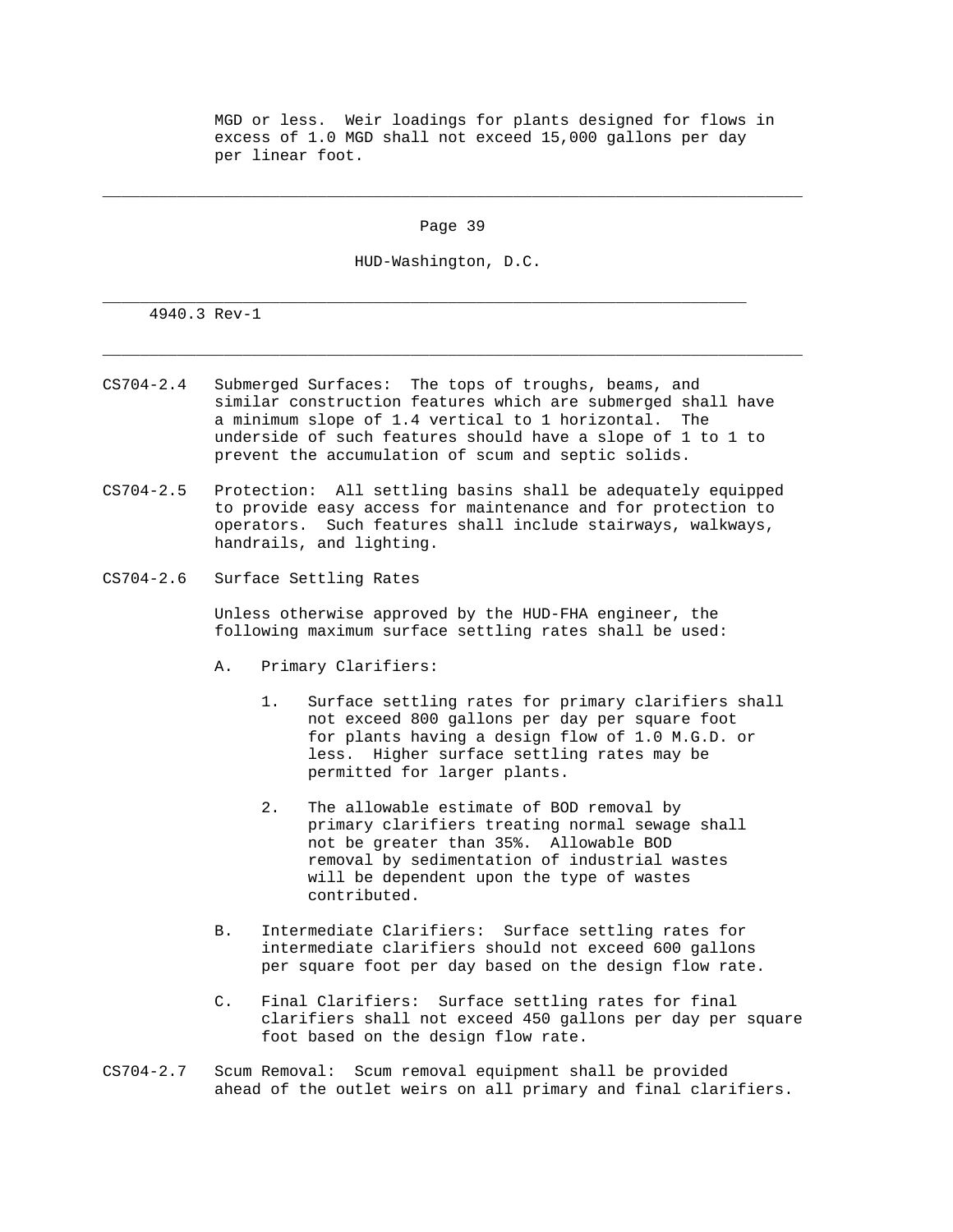Page 40

\_\_\_\_\_\_\_\_\_\_\_\_\_\_\_\_\_\_\_\_\_\_\_\_\_\_\_\_\_\_\_\_\_\_\_\_\_\_\_\_\_\_\_\_\_\_\_\_\_\_\_\_\_\_\_\_\_\_\_\_\_\_\_\_\_\_\_\_\_\_\_\_\_\_\_

HUD-Washington, D.C.

\_\_\_\_\_\_\_\_\_\_\_\_\_\_\_\_\_\_\_\_\_\_\_\_\_\_\_\_\_\_\_\_\_\_\_\_\_\_\_\_\_\_\_\_\_\_\_\_\_\_\_\_\_\_\_\_\_\_\_\_\_\_\_\_\_\_\_\_\_\_\_\_\_\_\_

\_\_\_\_\_\_\_\_\_\_\_\_\_\_\_\_\_\_\_\_\_\_\_\_\_\_\_\_\_\_\_\_\_\_\_\_\_\_\_\_\_\_\_\_\_\_\_\_\_\_\_\_\_\_\_\_\_\_\_\_\_\_\_\_\_\_\_\_\_ 4940.3 Rev-1

> The design should provide for the scum to be collected in a scum well for pumping to a digester or decanting unit.

- CS704-2.8 Sludge Removal: Provision for continuous sludge removal from clarifiers is recommended. Where sludge is removed from a clarifier to a digester, a sludge well or other appropriate device should be installed for viewing and sampling the sludge. Each sludge hopper shall have an individually valved sludge withdrawal line not less than 6" in diameter.
- CS704-2.9 Depth: The side water depth for all clarifiers shall not be less than 12 feet unless otherwise approved by the HUD-FHA engineer.
- CS704-2.10 Sludge Hoppers: Hoppers shall be accessible for maintenance from the operating level. The minimum slope of the side walls of sludge hoppers shall be 1.7 vertical to 1 horizontal.
- CS800 SLUDGE DIGESTION AND DISPOSAL
- CS801 GENERAL
- CS801-1 Classification: Separate sludge digestion tanks will be classified as either "aerobic or "anaerobic". Generally, aerobic tanks shall be those providing for digestion, supernatant separation and sludge concentration and storage in tanks open to the atmosphere, with mechanical aeration provided. Anaerobic tanks shall be those where the digestion process is accomplished within an enclosed unit devoid of oxygen.
- CS801-2 Multiple Units: Multiple tanks are recommended for larger sewage treatment plants. Where a single digestion tank is used, it is desirable to have a lagoon or storage tank for emergency use so that the tank may be taken out of service without unduly interrupting plant operations.

Page 41

\_\_\_\_\_\_\_\_\_\_\_\_\_\_\_\_\_\_\_\_\_\_\_\_\_\_\_\_\_\_\_\_\_\_\_\_\_\_\_\_\_\_\_\_\_\_\_\_\_\_\_\_\_\_\_\_\_\_\_\_\_\_\_\_\_\_\_\_\_\_\_\_\_\_\_

HUD-Washington, D.C.

\_\_\_\_\_\_\_\_\_\_\_\_\_\_\_\_\_\_\_\_\_\_\_\_\_\_\_\_\_\_\_\_\_\_\_\_\_\_\_\_\_\_\_\_\_\_\_\_\_\_\_\_\_\_\_\_\_\_\_\_\_\_\_\_\_\_\_\_\_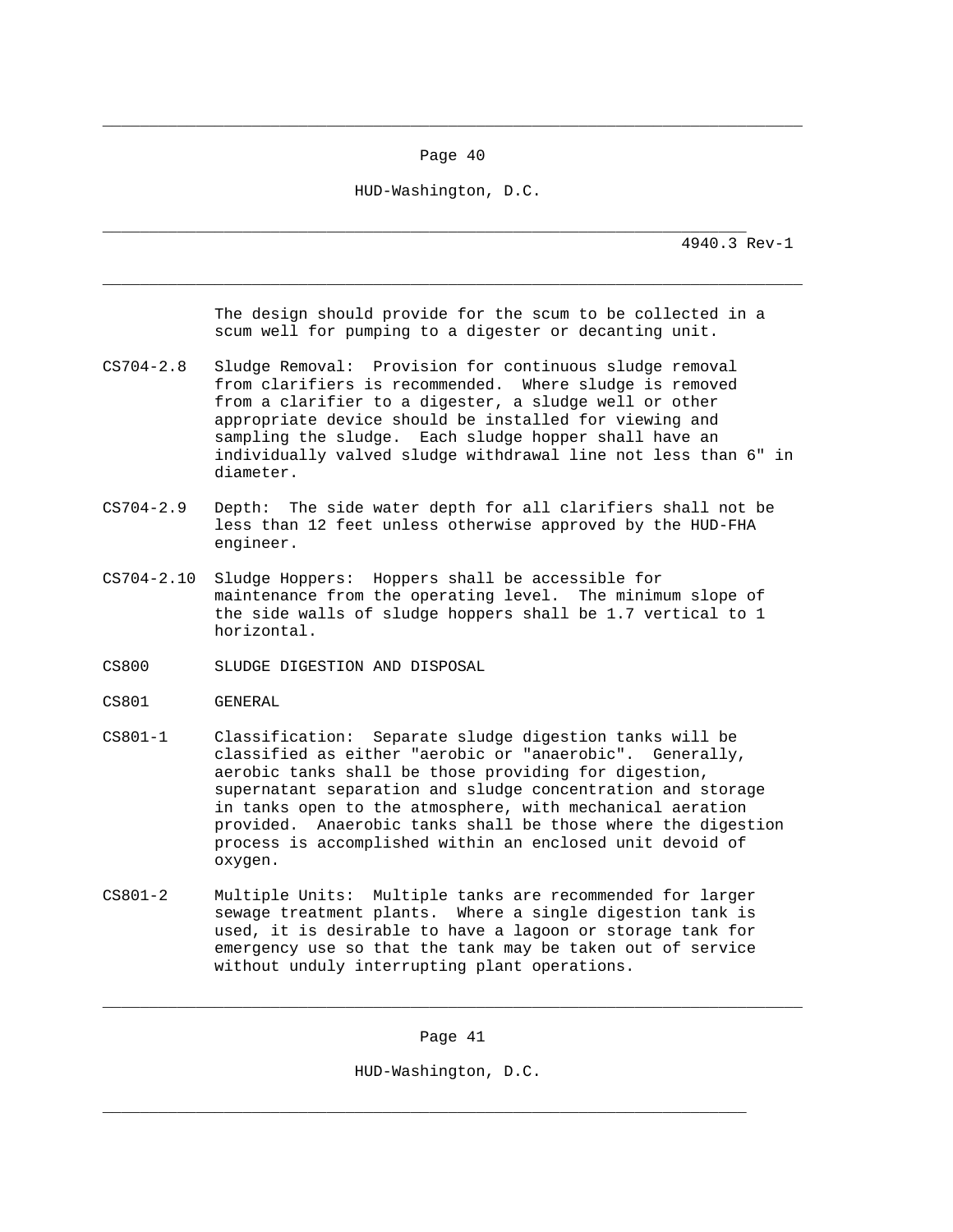### CS802 AEROBIC DIGESTION TANKS

CS802-1 Mixing and Air Requirements: Mechanical aeration shall be provided in sufficient amount to keep the solids in suspensions and to maintain a dissolved oxygen (DO) level of 2 mg/l or more. A minimum mixing and oxygen requirement of 30 cfm per 1,000 cubic feet of tank volume shall be provided with the largest blower out of service.

\_\_\_\_\_\_\_\_\_\_\_\_\_\_\_\_\_\_\_\_\_\_\_\_\_\_\_\_\_\_\_\_\_\_\_\_\_\_\_\_\_\_\_\_\_\_\_\_\_\_\_\_\_\_\_\_\_\_\_\_\_\_\_\_\_\_\_\_\_\_\_\_\_\_\_

- CS802-2 Capacity
- CS802-2.1 Volatile Solids Loading: Volatile solids loading rates shall not exceed 100 pounds per day per 1,000 cubic feet of volume.
- CS802-2.2 Solids Retention Time (SRT): Minimum SRT values shall be provided, as follows:
	- A. 15 days for waste activated sludge.
	- B. 20 days for combined primary and waste activated sludge.

 Additional time should be considered where local conditions dictate such as in cold weather climates.

- CS802-2.3 Supernatant Removal: Aerobic digesters shall be provided with supernatant removal facilities. Supernatant shall be returned to the head of the plant.
- CS803 ANAEROBIC DIGESTION TANKS
- CS803-1 Depth: The proportion of depth to a diameter should be such as to allow for the formation of two feet or greater of supernatant liquor and also to maintain the minimum surface area so as to minimize heat loss.
- CS803-2 Maintenance Provisions: To facilitate emptying, cleaning, and maintenance, the following features are desirable:

Page 42

\_\_\_\_\_\_\_\_\_\_\_\_\_\_\_\_\_\_\_\_\_\_\_\_\_\_\_\_\_\_\_\_\_\_\_\_\_\_\_\_\_\_\_\_\_\_\_\_\_\_\_\_\_\_\_\_\_\_\_\_\_\_\_\_\_\_\_\_\_\_\_\_\_\_\_

\_\_\_\_\_\_\_\_\_\_\_\_\_\_\_\_\_\_\_\_\_\_\_\_\_\_\_\_\_\_\_\_\_\_\_\_\_\_\_\_\_\_\_\_\_\_\_\_\_\_\_\_\_\_\_\_\_\_\_\_\_\_\_\_\_\_\_\_\_\_\_\_\_\_\_

HUD-Washington, D.C.

\_\_\_\_\_\_\_\_\_\_\_\_\_\_\_\_\_\_\_\_\_\_\_\_\_\_\_\_\_\_\_\_\_\_\_\_\_\_\_\_\_\_\_\_\_\_\_\_\_\_\_\_\_\_\_\_\_\_\_\_\_\_\_\_\_\_\_\_\_

4940.3 Rev-1

CS803-2.1 Slope: The tank bottom should slope to drain toward the withdrawal pipe at a minimum slope of 3 vertically to 12 horizontally.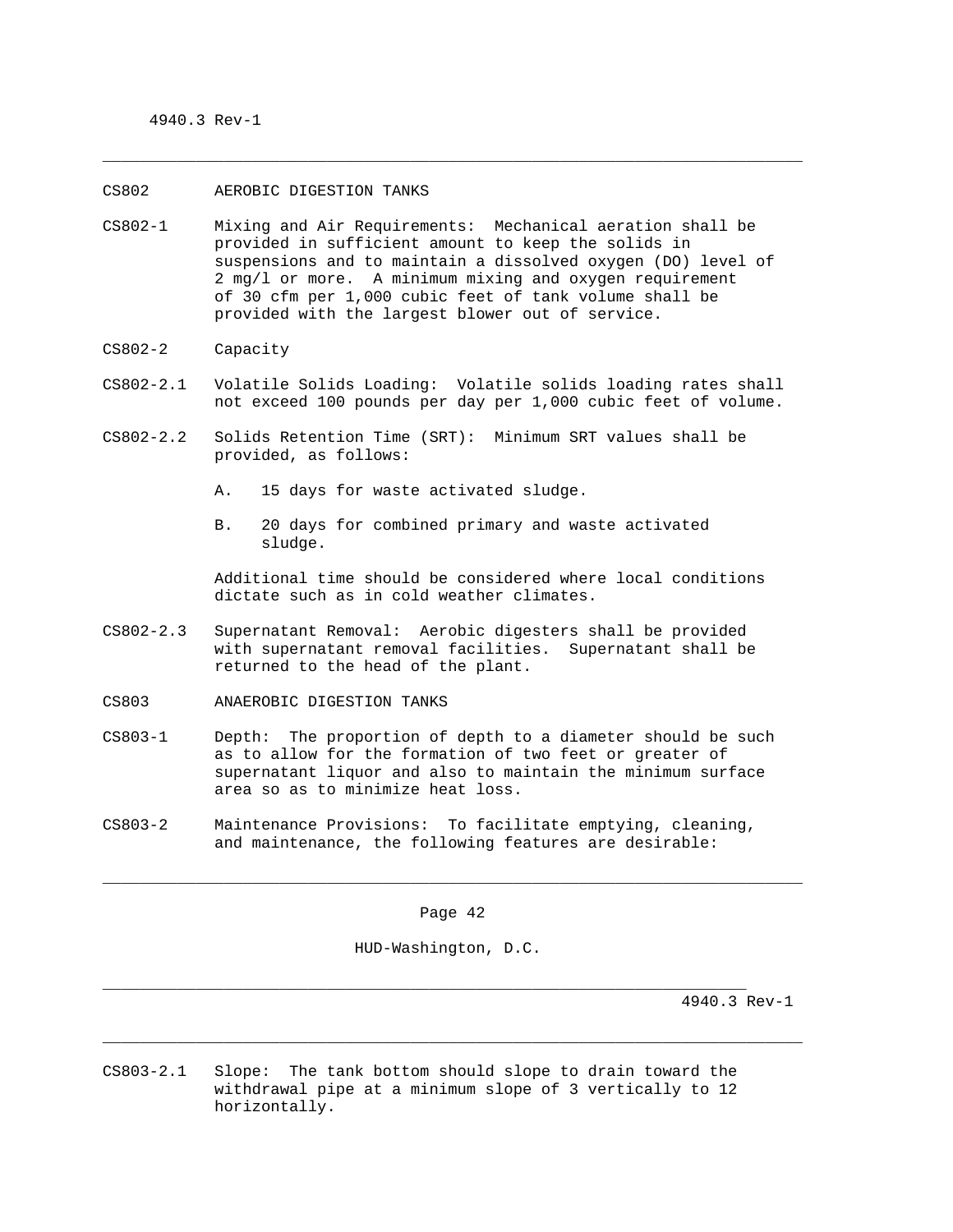- CS803-2.2 Access Manholes: At least two access manholes should be provided in the top of the gas dome. One opening should be large enough to permit the use of mechanical equipment to remove grit and sand.
- CS803-3 Capacity
- CS803-3.1 Solids Basis: Where the composition of the sewage and solids production has been established, tank capacity shall be computed from the volume and character of sludge to be digested. Due allowance shall be provided for sludge storage and supernatant holding.
- CS803-3.2 Population Basis: Where solids production data are not available, the unit capacities shown below shall be used for plants treating domestic sewage. The below shown capacities shall be increased for any industrial wastes in the sewage. Additional capacity shall be provided where garbage solids are to be digested. The capacities shown below apply where digested sludge is dewatered on sand drying beds. The below shown values may be reduced if the sludge is dewatered mechanically. Required digester volumes should be calculated on the basis of the digester bottom having planes sloping thirty degrees from the horizontal upward from the end of the withdrawal pipe unless sludge mixing equipment is installed.
- \*\*\*\*\*\*\*\*\*\*\*\*\*\*\*\*\*\*\*\*\*\*\*\*\*\*\*\*\*\*\*\*\*\*\*\*\*\*\*\*\*\*\*\*\*\*\*\*\*\*\*\*\*\*\*\*\*\*\*\*  $\star$  \* \* GRAPHICS MATERIAL IN ORIGINAL DOCUMENT OMITTED \*  $\star$  \* \*\*\*\*\*\*\*\*\*\*\*\*\*\*\*\*\*\*\*\*\*\*\*\*\*\*\*\*\*\*\*\*\*\*\*\*\*\*\*\*\*\*\*\*\*\*\*\*\*\*\*\*\*\*\*\*\*\*\*\*\*

 For small installations (population 5,000 or less) consideration should be given to using the larger values. Unit capacities required for separate unheated tanks shall be increased in accordance with local climatic conditions.

Page 43

\_\_\_\_\_\_\_\_\_\_\_\_\_\_\_\_\_\_\_\_\_\_\_\_\_\_\_\_\_\_\_\_\_\_\_\_\_\_\_\_\_\_\_\_\_\_\_\_\_\_\_\_\_\_\_\_\_\_\_\_\_\_\_\_\_\_\_\_\_\_\_\_\_\_\_

\_\_\_\_\_\_\_\_\_\_\_\_\_\_\_\_\_\_\_\_\_\_\_\_\_\_\_\_\_\_\_\_\_\_\_\_\_\_\_\_\_\_\_\_\_\_\_\_\_\_\_\_\_\_\_\_\_\_\_\_\_\_\_\_\_\_\_\_\_\_\_\_\_\_\_

HUD-Washington, D.C.

\_\_\_\_\_\_\_\_\_\_\_\_\_\_\_\_\_\_\_\_\_\_\_\_\_\_\_\_\_\_\_\_\_\_\_\_\_\_\_\_\_\_\_\_\_\_\_\_\_\_\_\_\_\_\_\_\_\_\_\_\_\_\_\_\_\_\_\_\_

4940.3 Rev-1

CS803-4 Anaerobic Tank Gas Collection, Piping and Appurtenances

CS803-4.1 General: All portions of the gas system including the space above the tank liquor, storage facilities and piping shall be so designed that under all normal operating conditions, including sludge withdrawal, the gas, where any gas leakage might occur, should be adequately ventilated.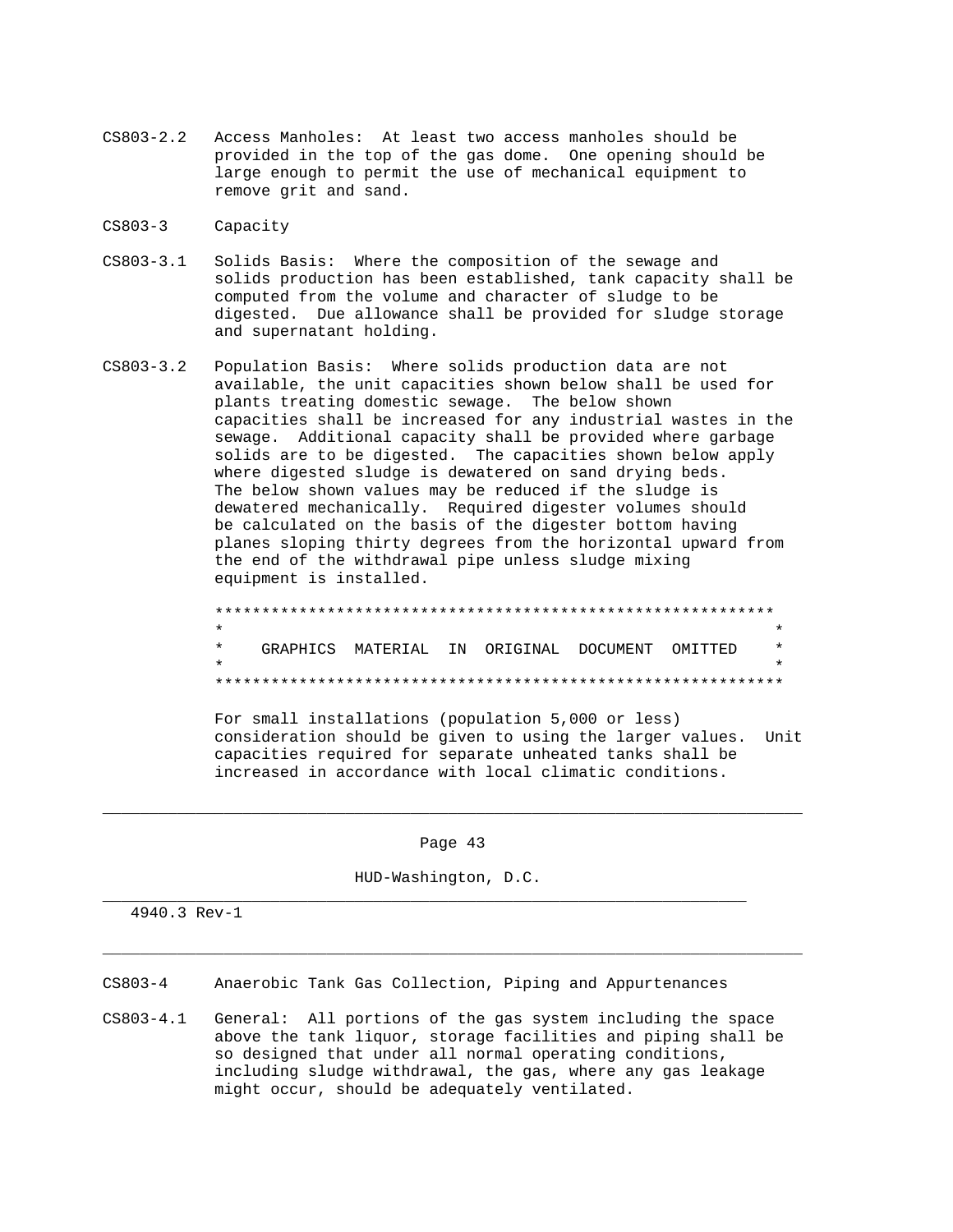- CS803-4.2 Safety Equipment: All necessary safety facilities shall be included where gas is produced. Pressure and vacuum relief valves and flame traps together with automatic safety shut off valves shall be provided. Water seal equipment shall not be installed.
- CS803-4.3 Digester Gas Piping and Condensate: Gas piping shall be of adequate diameter and shall slope to condensation traps at low points. The use of float controlled condensate traps is not permitted.
- CS803-4.4 Digester Gas Utilization Equipment: Gas burning boilers, engines, and other equipment shall be located at ground level and in well ventilated rooms. Gas lines to these units shall be provided with suitable flame traps.
- CS803-4.5 Electrical Fixtures: Electrical fixtures in enclosed places where digester gas may accumulate shall comply with the American Insurance Association specifications for hazardous conditions and the NEC for Class 1, Group D, Division 1 locations.
- CS803-4.6 Waste Gas: All waste gas shall be burned or otherwise beneficially used. Waste gas burners shall be located at least 25 feet away from any plant structure if placed at ground level, or located at roof level if sufficiently removed from the digester tanks.
- CS803-4.7 Ventilation: All underground enclosures connecting with digestion tanks or containing sludge or digester gas piping or equipment shall be provided with forced ventilation.
- CS803-4.8 Meter: A gas meter with by-pass shall be provided.

Page 44

\_\_\_\_\_\_\_\_\_\_\_\_\_\_\_\_\_\_\_\_\_\_\_\_\_\_\_\_\_\_\_\_\_\_\_\_\_\_\_\_\_\_\_\_\_\_\_\_\_\_\_\_\_\_\_\_\_\_\_\_\_\_\_\_\_\_\_\_\_\_\_\_\_\_\_

HUD-Washington, D.C.

\_\_\_\_\_\_\_\_\_\_\_\_\_\_\_\_\_\_\_\_\_\_\_\_\_\_\_\_\_\_\_\_\_\_\_\_\_\_\_\_\_\_\_\_\_\_\_\_\_\_\_\_\_\_\_\_\_\_\_\_\_\_\_\_\_\_\_\_\_

4940.3 Rev-1

CS803-4.9 Sludge Inlets: Provision should be made for the recirculation of sludge. One inlet should discharge above the liquid level and be located at approximately the center of the tank unless mechanical scum breakers are employed. The raw sludge inlet line should discharge at a point at least equal to the radius of the tank from the supernatant drawoffs.

\_\_\_\_\_\_\_\_\_\_\_\_\_\_\_\_\_\_\_\_\_\_\_\_\_\_\_\_\_\_\_\_\_\_\_\_\_\_\_\_\_\_\_\_\_\_\_\_\_\_\_\_\_\_\_\_\_\_\_\_\_\_\_\_\_\_\_\_\_\_\_\_\_\_\_

- CS803-5 Digestion Tank Heating
- CS803-5.1 Insulation: Wherever possible digestion tanks should be constructed above the ground-water level and should be suitably insulated by earth embankments or by other means.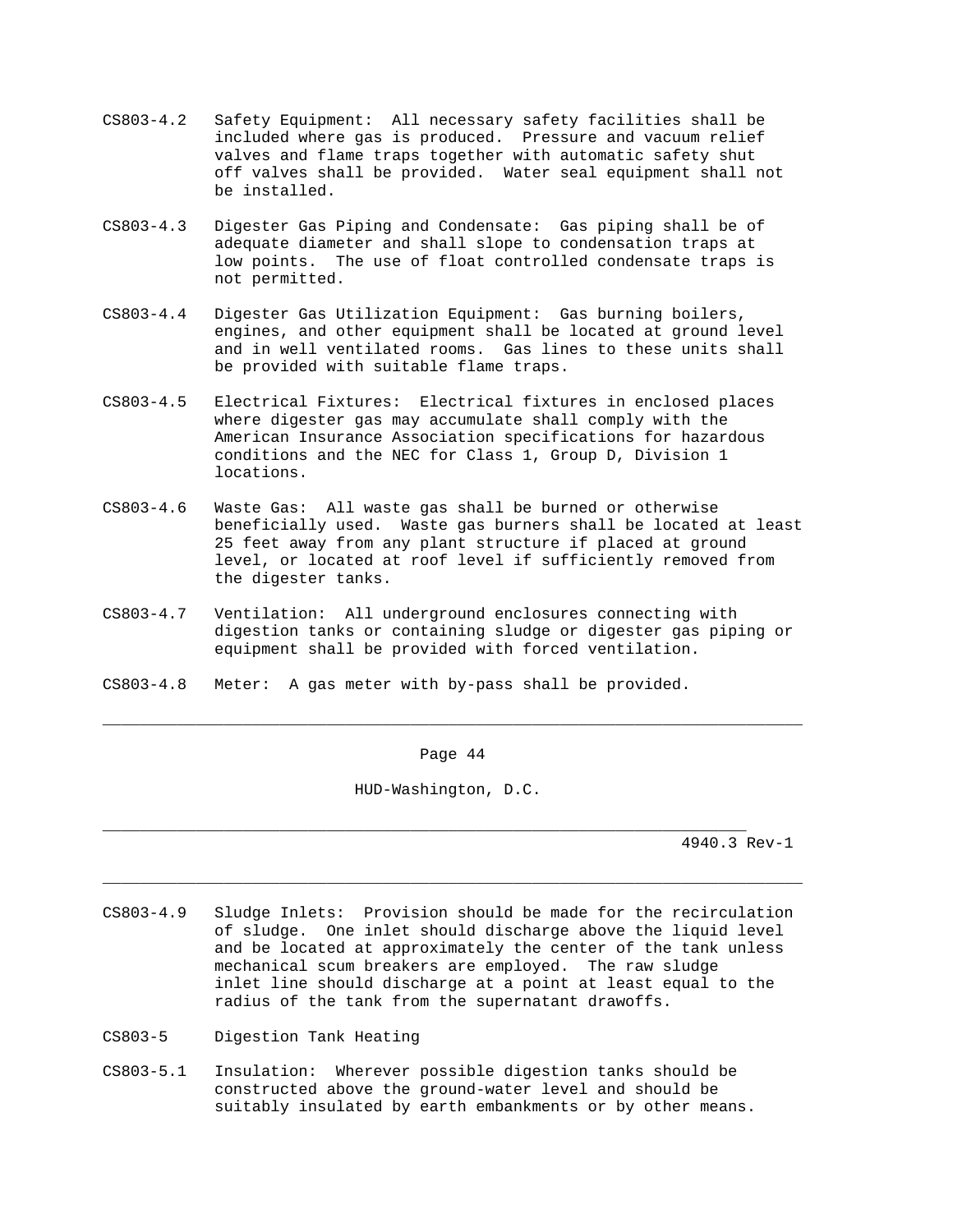- CS803-5.2 Heating Facilities: If heat exchangers are used, hot water coils shall be at least two inches in diameter, and the coils as well as the support brackets shall be of ductile iron. The use of dissimilar materials shall be avoided to minimize galvanic action. The high point in the coils shall be vented to avoid air lock.
- CS803-5.3 Heating Capacity for Anaerobic Tanks: If tank heaters are utilized, sufficient heating capacity shall be provided to maintain the sludge at 85 degrees F. to 95 degrees F. or more at all times. Where digestion tank gas is used for heating, an auxiliary fuel may be required.
- CS803-5.4 Heating Coil Operating Controls
	- A. Mixing Valves: A suitable automatic mixing valve shall be provided to temper the boiler water with return coil water so that the inlet water to the coils can be held to a temperature of 140 degrees F. or less. Manual control should also be provided by suitable by-pass valves.
	- B. Boiler Controls: The boiler should be provided with suitable automatic controls to maintain the boiler temperature at 180 degrees F. or more to minimize corrosion and to shut off the main gas supply in the event of pilot burner or electrical failure.

Page 45

\_\_\_\_\_\_\_\_\_\_\_\_\_\_\_\_\_\_\_\_\_\_\_\_\_\_\_\_\_\_\_\_\_\_\_\_\_\_\_\_\_\_\_\_\_\_\_\_\_\_\_\_\_\_\_\_\_\_\_\_\_\_\_\_\_\_\_\_\_\_\_\_\_\_\_

\_\_\_\_\_\_\_\_\_\_\_\_\_\_\_\_\_\_\_\_\_\_\_\_\_\_\_\_\_\_\_\_\_\_\_\_\_\_\_\_\_\_\_\_\_\_\_\_\_\_\_\_\_\_\_\_\_\_\_\_\_\_\_\_\_\_\_\_\_\_\_\_\_\_\_

HUD-Washington, D.C.

\_\_\_\_\_\_\_\_\_\_\_\_\_\_\_\_\_\_\_\_\_\_\_\_\_\_\_\_\_\_\_\_\_\_\_\_\_\_\_\_\_\_\_\_\_\_\_\_\_\_\_\_\_\_\_\_\_\_\_\_\_\_\_\_\_\_\_\_\_

- C. Thermometers: Thermometers should be provided to show temperatures of the sludge, hot water feed, hot water return, and boiler water.
- CS803-5.5 External Heater Operating Controls: All controls necessary to insure effective and safe operation are required.
- CS803-6 Supernatant Withdrawal
- CS803-6.1 Piping Size: Supernatant piping should not be less than six inches in diameter.
- CS803-6.2 Withdrawal Arrangements: Piping should be arranged so that withdrawal can be made from multiple levels in the tank. Telescoping valves are recommended.
- CS803-6.3 Sampling: Provision should be made for sampling at each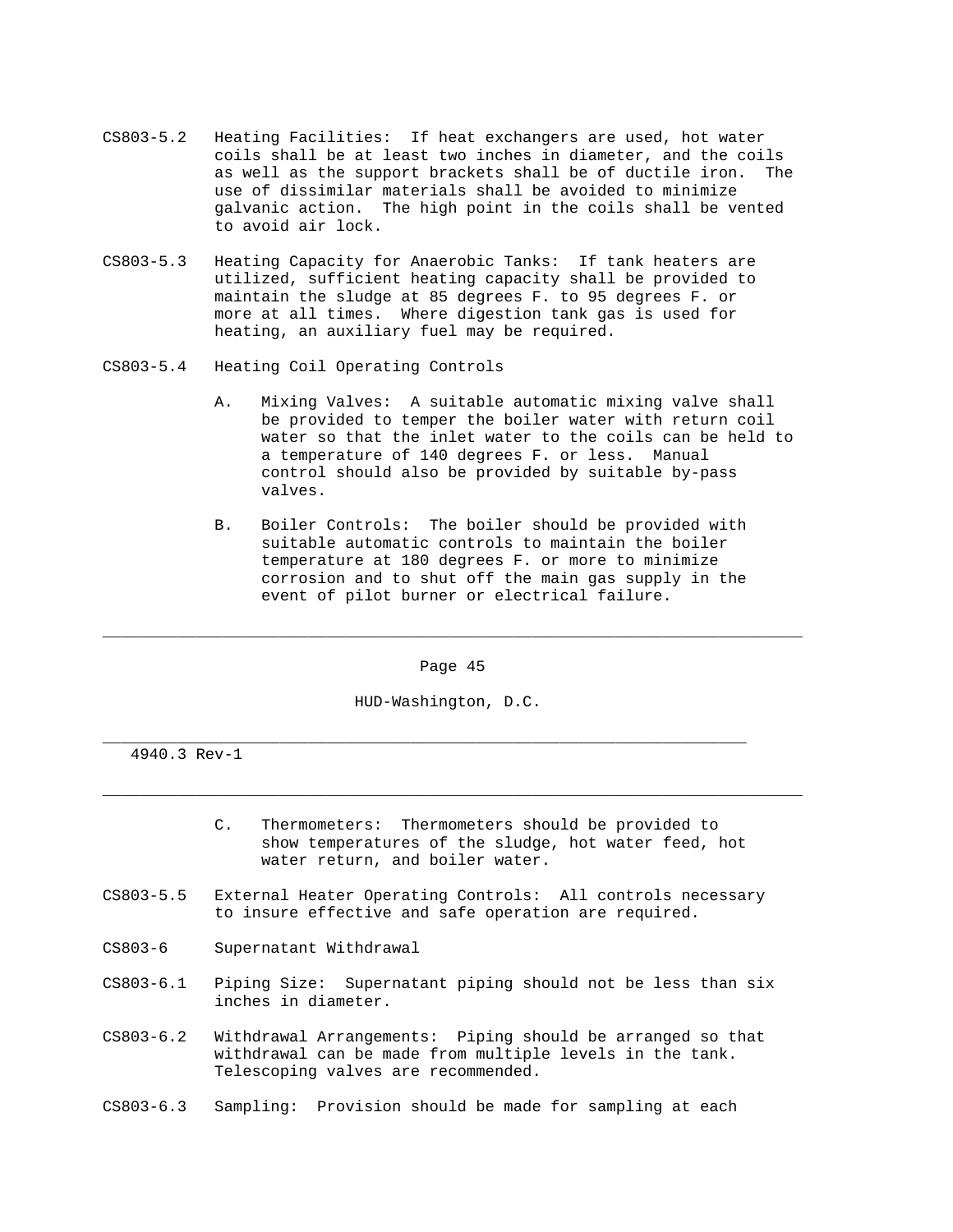supernatant draw-off level. Sampling pipes should be at least 1-1/2 inches in diameter.

- CS803-6.4 Supernatant Disposal: Digester supernatant shall be returned to the head of the plant.
- CS804 SLUDGE PUMPS AND PIPING
- CS804-1 Sludge Pumps
- CS804-1.1 Capacity: Pump capacities should be adequate but not excessive. Provision for varying pump capacity for multiple pumps is recommended.
- CS804-1.2 Duplicate Units: Duplicate pumping units are required as failure of one unit would seriously impair plant operation.
- CS804-1.3 Type: Plunger pumps, progressive cavity, diaphragm, or centrifugal (solids handing) pumps should be provided for handling raw sludge.
- CS804-1.4 Minimum Head: A minimum positive suction head of 24 inches shall be provided at the suction side of centrifugal type pumps. Suction lifts should be avoided where possible.

Page 46

\_\_\_\_\_\_\_\_\_\_\_\_\_\_\_\_\_\_\_\_\_\_\_\_\_\_\_\_\_\_\_\_\_\_\_\_\_\_\_\_\_\_\_\_\_\_\_\_\_\_\_\_\_\_\_\_\_\_\_\_\_\_\_\_\_\_\_\_\_\_\_\_\_\_\_

HUD-Washington, D.C.

\_\_\_\_\_\_\_\_\_\_\_\_\_\_\_\_\_\_\_\_\_\_\_\_\_\_\_\_\_\_\_\_\_\_\_\_\_\_\_\_\_\_\_\_\_\_\_\_\_\_\_\_\_\_\_\_\_\_\_\_\_\_\_\_\_\_\_\_\_\_\_\_\_\_\_

\_\_\_\_\_\_\_\_\_\_\_\_\_\_\_\_\_\_\_\_\_\_\_\_\_\_\_\_\_\_\_\_\_\_\_\_\_\_\_\_\_\_\_\_\_\_\_\_\_\_\_\_\_\_\_\_\_\_\_\_\_\_\_\_\_\_\_\_\_

- CS804-1.5 Sampling Facilities: Unless sludge sampling facilities are otherwise provided, quick closing sampling valves shall be installed at the sludge pumps. The size of valve and piping should be at least 1-1/2 inches.
- CS804-2 Sludge Piping
- CS804-2.1 Size and Head: Sludge withdrawal piping should have a minimum diameter of eight inches for gravity withdrawal and six inches for suction. Sludge pump discharge piping shall be at least four inches in diameter. Where withdrawal is by gravity, adequate head and clean-outs shall be provided.
- CS804-2.2 Slope: Gravity piping shall be laid on uniform grade and alignment. Slope of gravity discharge piping shall not be less than 3 percent. Arrangements for draining and flushing discharge lines shall be provided.
- CS805 SLUDGE DRYING BEDS
- CS805-1 Area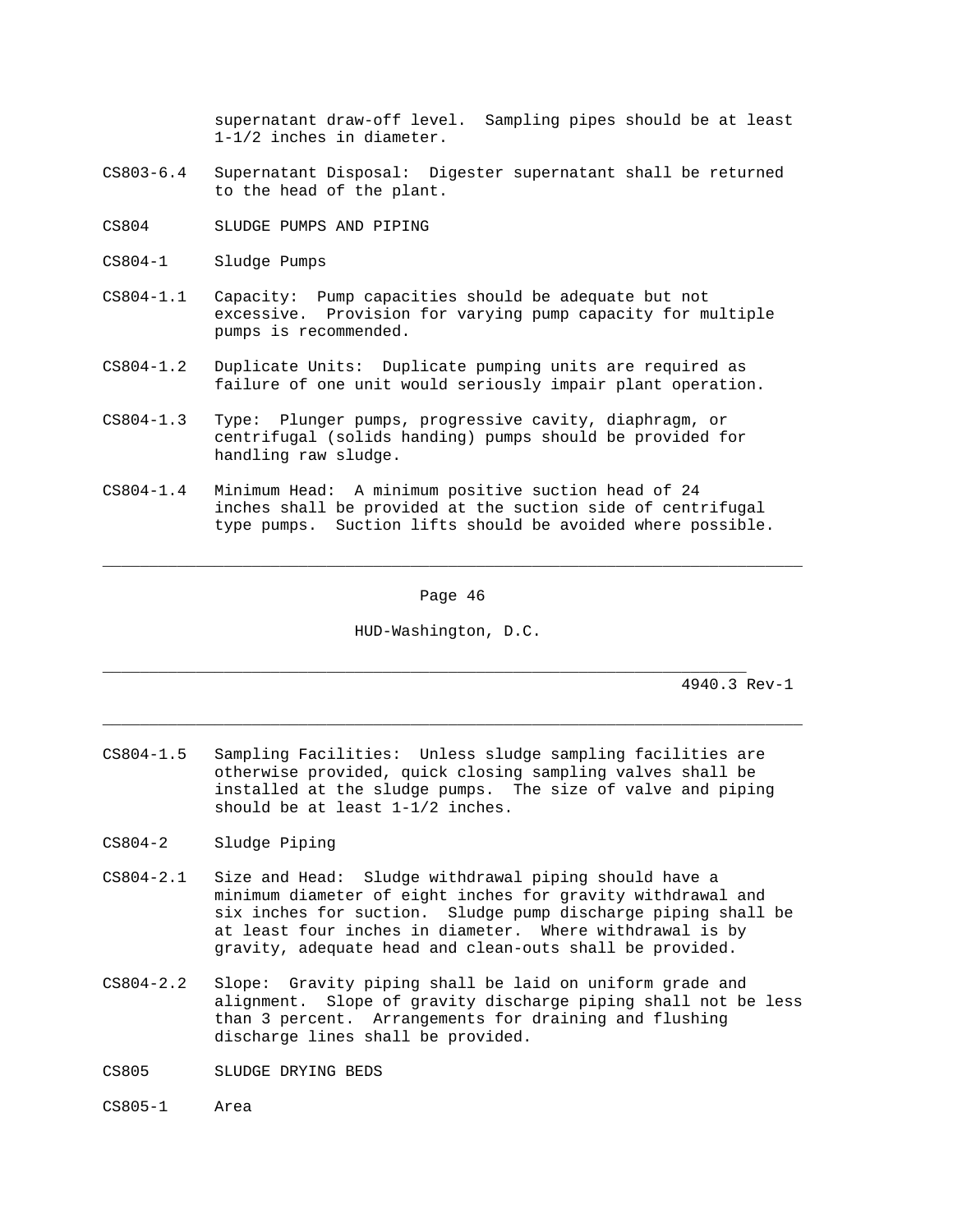The sludge drying bed area needed for dewatering digested sludge is dependent upon weather conditions. In the northern part of the United States, where the summers are short, more drying bed area is required than in more temperate areas. The following per capita areas have been found satisfactory for the area between 40 degrees and 45 degrees N. Latitude. South of 40 degrees N. Latitude these figures can be reduced by 25% North of 45 degrees N. Latitude they should be increased 25%. Consideration should also be given to areas which have excessive rainfall. The design shall be based on the following table. Deviations from the area in the table will be considered only on the basis of information included in the engineer's report (DDR). Areas may be reduced if chemical addition is used to enhance the dewatering characteristics of the sludge.

## \_\_\_\_\_\_\_\_\_\_\_\_\_\_\_\_\_\_\_\_\_\_\_\_\_\_\_\_\_\_\_\_\_\_\_\_\_\_\_\_\_\_\_\_\_\_\_\_\_\_\_\_\_\_\_\_\_\_\_\_\_\_\_\_\_\_\_\_\_\_\_\_\_\_\_ Page 47

\_\_\_\_\_\_\_\_\_\_\_\_\_\_\_\_\_\_\_\_\_\_\_\_\_\_\_\_\_\_\_\_\_\_\_\_\_\_\_\_\_\_\_\_\_\_\_\_\_\_\_\_\_\_\_\_\_\_\_\_\_\_\_\_\_\_\_\_\_\_\_\_\_\_\_

HUD-Washington, D.C.

\_\_\_\_\_\_\_\_\_\_\_\_\_\_\_\_\_\_\_\_\_\_\_\_\_\_\_\_\_\_\_\_\_\_\_\_\_\_\_\_\_\_\_\_\_\_\_\_\_\_\_\_\_\_\_\_\_\_\_\_\_\_\_\_\_\_\_\_\_

4940.3 Rev-1

 \*\*\*\*\*\*\*\*\*\*\*\*\*\*\*\*\*\*\*\*\*\*\*\*\*\*\*\*\*\*\*\*\*\*\*\*\*\*\*\*\*\*\*\*\*\*\*\*\*\*\*\*\*\*\*\*\*\*\*\*\*\*\*\*\*\*\*\*  $\star$  \*  $\star$  \*  $\star$  \*  $\star$  \*  $\star$  \*  $\star$  \*  $\star$  \* \* GRAPHICS MATERIAL IN ORIGINAL DOCUMENT OMITTED \*  $\star$  \*  $\star$  \*  $\star$   $\star$  $\star$  \*  $\star$  \*  $\star$  \*  $\star$  \* \*\*\*\*\*\*\*\*\*\*\*\*\*\*\*\*\*\*\*\*\*\*\*\*\*\*\*\*\*\*\*\*\*\*\*\*\*\*\*\*\*\*\*\*\*\*\*\*\*\*\*\*\*\*\*\*\*\*\*\*\*\*\*\*\*\*\*\*

CS805-2 Quantity

 A minimum of two beds are required. However, there shall be a sufficient number of standby units to permit proper sludge drying at all times.

CS805-3 Media

CS805-3.1 Gravel: The lower course of gravel around the underdrains shall be properly graded and placed to a minimum depth of 12 inches and extend at least 6" above the top of the underdrains. Placement in two or more layers is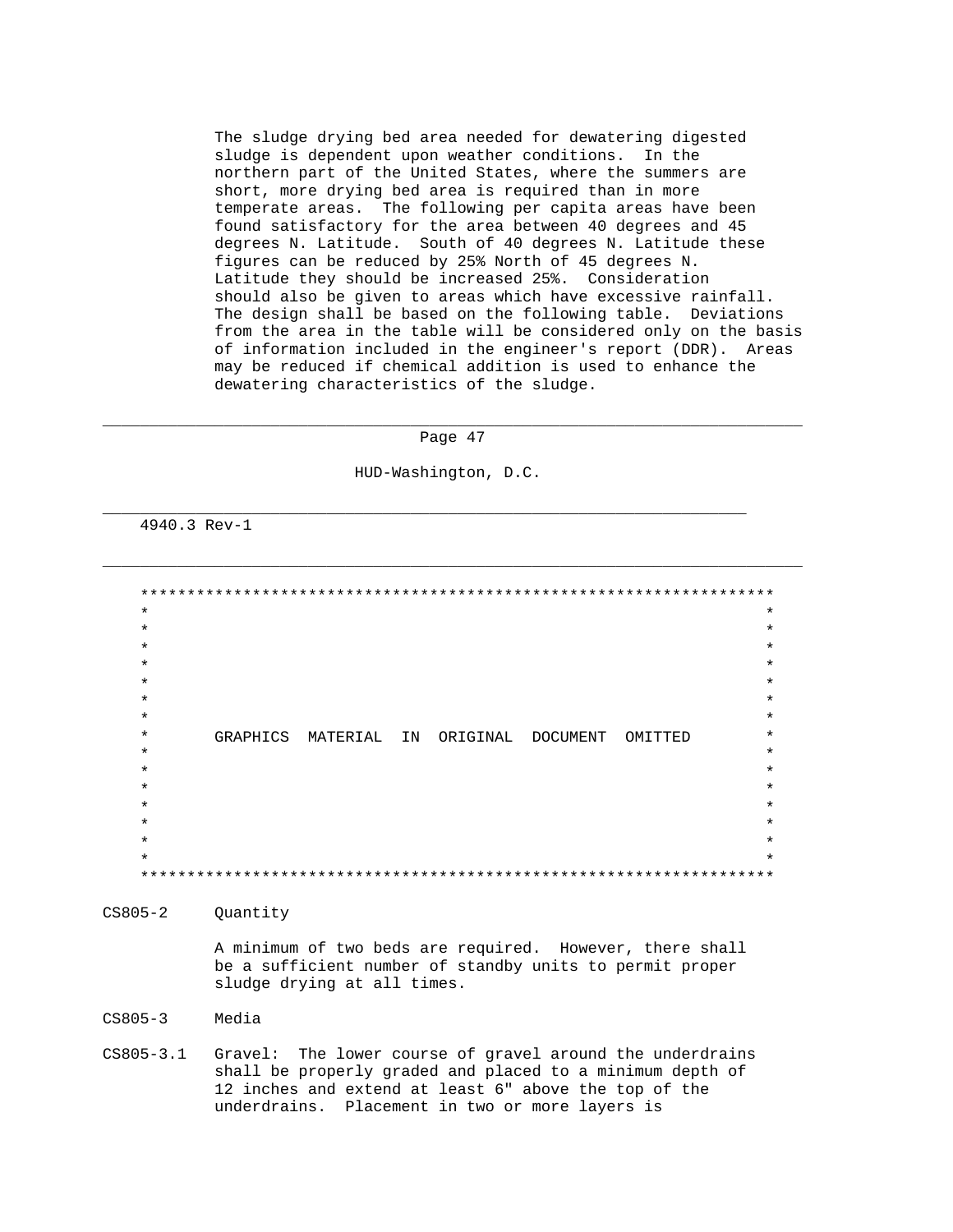recommended. The top layer, consisting of gravel 1/8 inch to 1/4 inch in size shall be placed to a minimum depth of 3 inches.

- CS805-3.2 Sand: The top course shall consist of clean coarse sand to a thickness of 12 to 15 inches. The finished sand surface should be level.
- CS805-4 Underdrains

 Polyvinyl chloride, vitrified clay tile and precast blocks of vitrified tile or concrete are acceptable materials for use as underdrains. Vitrified clay blocks shall comply with ASTM Specification C159. Other materials or methods for underdraining of filters will be considered subject to the submission of complete details and the description included in the engineer's report (DDR). All materials used shall be

Page 48

\_\_\_\_\_\_\_\_\_\_\_\_\_\_\_\_\_\_\_\_\_\_\_\_\_\_\_\_\_\_\_\_\_\_\_\_\_\_\_\_\_\_\_\_\_\_\_\_\_\_\_\_\_\_\_\_\_\_\_\_\_\_\_\_\_\_\_\_\_\_\_\_\_\_\_

\_\_\_\_\_\_\_\_\_\_\_\_\_\_\_\_\_\_\_\_\_\_\_\_\_\_\_\_\_\_\_\_\_\_\_\_\_\_\_\_\_\_\_\_\_\_\_\_\_\_\_\_\_\_\_\_\_\_\_\_\_\_\_\_\_\_\_\_\_\_\_\_\_\_\_

HUD-Washington, D.C.

\_\_\_\_\_\_\_\_\_\_\_\_\_\_\_\_\_\_\_\_\_\_\_\_\_\_\_\_\_\_\_\_\_\_\_\_\_\_\_\_\_\_\_\_\_\_\_\_\_\_\_\_\_\_\_\_\_\_\_\_\_\_\_\_\_\_\_\_\_

4940.3 Rev-1

 capable of supporting the loads imposed. The minimum diameter of underdrains shall be 4 inches, and the lateral spacing shall not exceed 20 feet.

CS805-5 Walls

 Walls shall be watertight and extend 15 to 18 inches above and at least 6 inches below the sand surface, and be structurally adequate to the internal and external loads imposed.

CS805-6 Sludge Influent

 The sludge pipe to the beds shall be installed so as to drain effectively. Concrete splash plates shall be provided at sludge discharge points.

CS805-7 Drainage Disposal

 Drainage from beds shall be returned to the head of the plant.

CS806 MECHANICAL SLUDGE DEWATERING FACILITIES

 If it is proposed to dewater or dispose of sludge by mechanical methods such as belt or plate and frame filter press, a detailed description of the unit and design data shall accompany the plans. Suitable evidence of the satisfactory performance of the units will be required.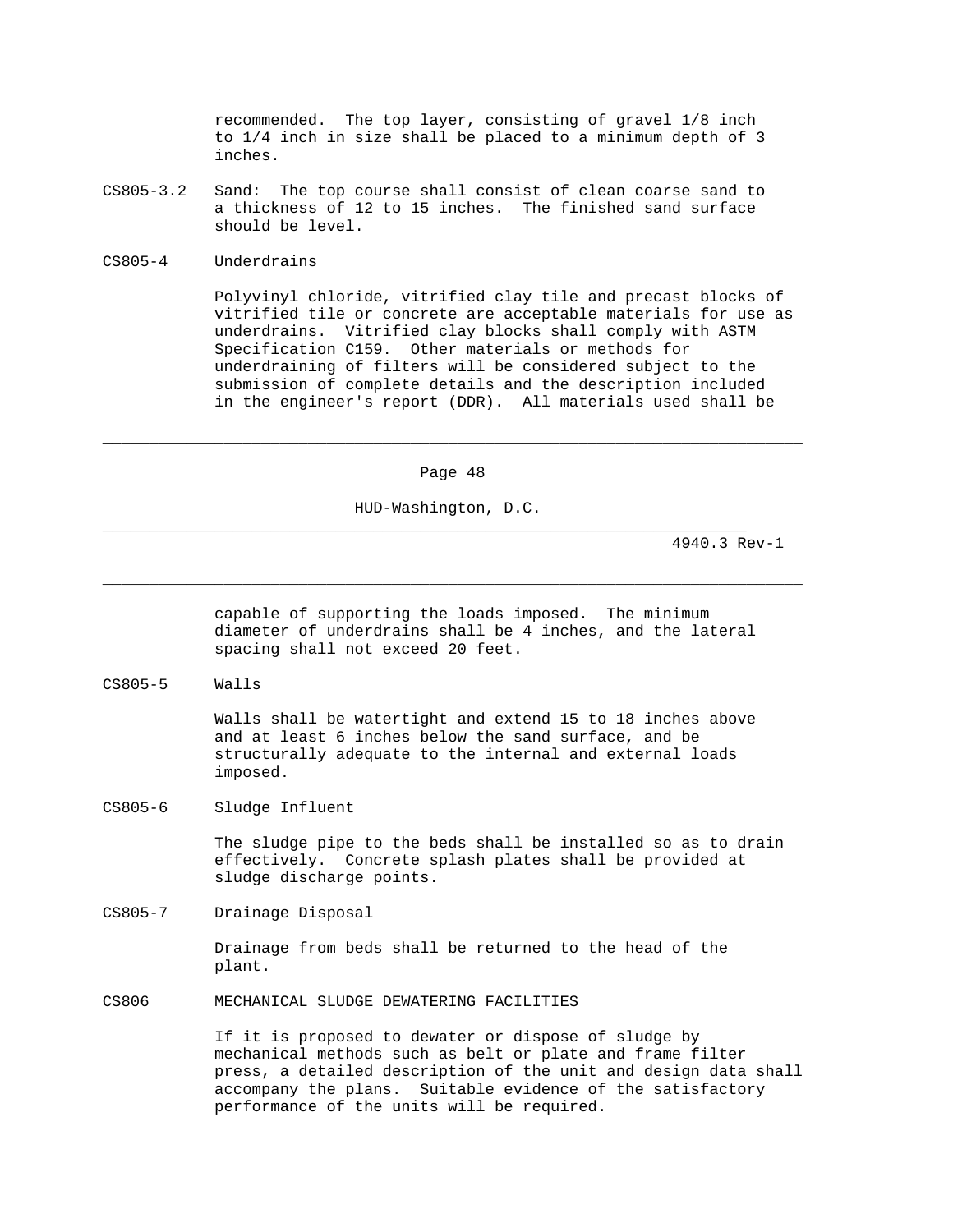# CS807 SLUDGE DISPOSAL

 Dried sludge may be composted, landfilled, spread over or cut into fields or in some cases sold to fertilizer manufacturers. Whichever method is proposed, approval by the local health and environmental permitting agencies will be required.

#### Page 49

\_\_\_\_\_\_\_\_\_\_\_\_\_\_\_\_\_\_\_\_\_\_\_\_\_\_\_\_\_\_\_\_\_\_\_\_\_\_\_\_\_\_\_\_\_\_\_\_\_\_\_\_\_\_\_\_\_\_\_\_\_\_\_\_\_\_\_\_\_\_\_\_\_\_\_

\_\_\_\_\_\_\_\_\_\_\_\_\_\_\_\_\_\_\_\_\_\_\_\_\_\_\_\_\_\_\_\_\_\_\_\_\_\_\_\_\_\_\_\_\_\_\_\_\_\_\_\_\_\_\_\_\_\_\_\_\_\_\_\_\_\_\_\_\_\_\_\_\_\_\_

HUD-Washington, D.C.

\_\_\_\_\_\_\_\_\_\_\_\_\_\_\_\_\_\_\_\_\_\_\_\_\_\_\_\_\_\_\_\_\_\_\_\_\_\_\_\_\_\_\_\_\_\_\_\_\_\_\_\_\_\_\_\_\_\_\_\_\_\_\_\_\_\_\_\_\_

4940.3 Rev-1

- CS900 SECONDARY TREATMENT
- CS901 PACKED TOWERS OR TRICKLING FILTERS ("TRICKLING FILTERS")
- CS901-1 Applicability

 Trickling filters may be used for treatment of sewage and industrial wastes of a type amenable to purification by biological processes. Trickling filters shall be preceded by primary clarification.

CS901-2 Design Basis

 The trickling filters shall be designed to provide a reduction in biochemical oxygen demand as necessary to properly condition the sewage for subsequent treatment processes.

- CS901-3 Dosing Equipment
- CS901-3.2 Dosing: The distribution devices may be actuated by siphons or pumps or by gravity discharge from preceding treatment plant units when suitable flow characteristics have been developed. Application of the sewage to the trickling filter media shall be continuous. Consideration shall be given to a piping system which will permit recirculation during periods of low flow.
- CS901-3.3 Hydraulics: All hydraulic factors involving proper distribution of sewage on the trickling filters shall be carefully calculated. For reaction type distributors, a minimum head of 24 inches between the low water level in siphon chamber and the center of the distribution arms is generally desirable.
- CS901-3.4 Clearance: A minimum clearance of six inches between media and distributor arms shall be provided. Greater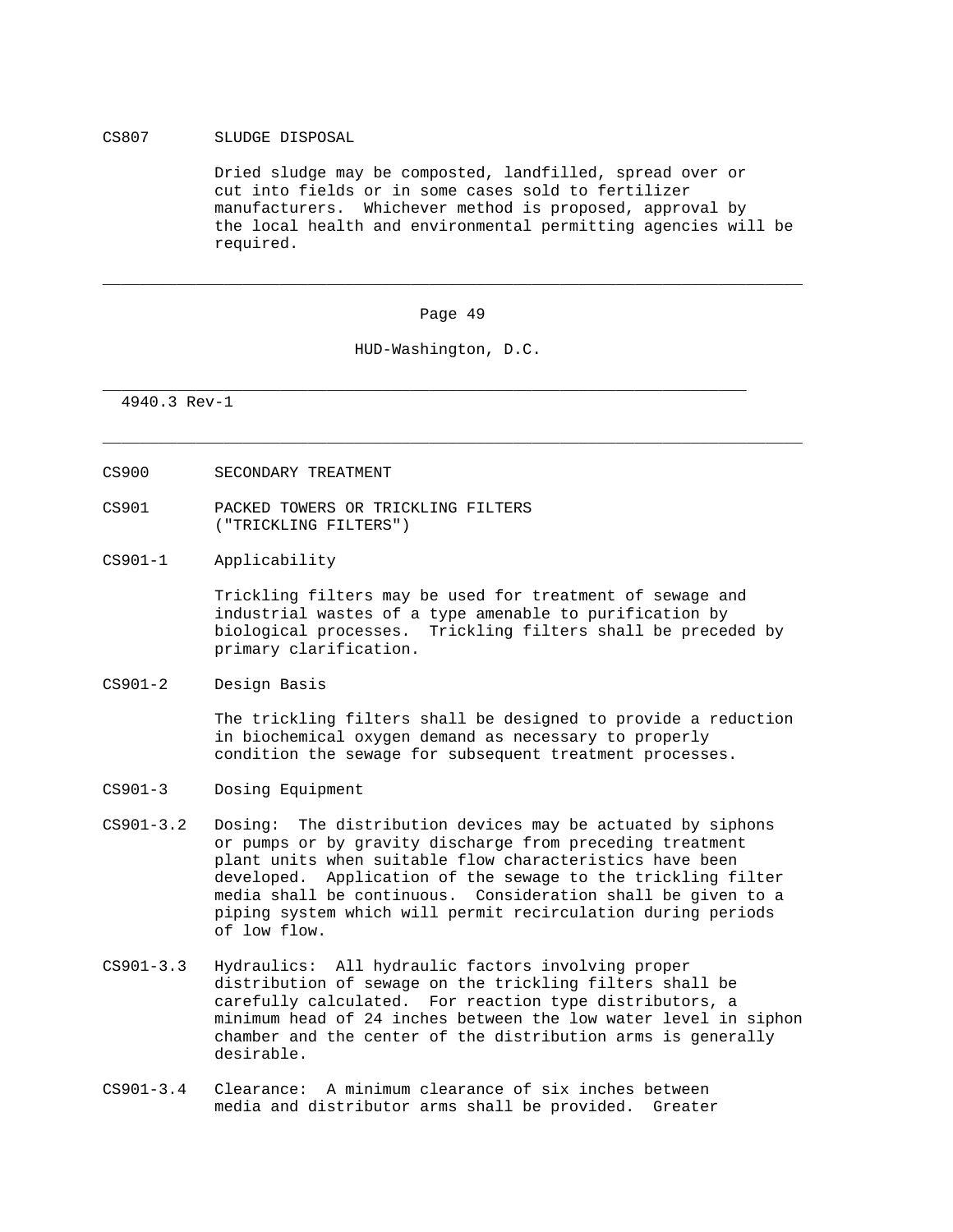clearance will be necessary in climates where icing occurs.

Page 50

\_\_\_\_\_\_\_\_\_\_\_\_\_\_\_\_\_\_\_\_\_\_\_\_\_\_\_\_\_\_\_\_\_\_\_\_\_\_\_\_\_\_\_\_\_\_\_\_\_\_\_\_\_\_\_\_\_\_\_\_\_\_\_\_\_\_\_\_\_\_\_\_\_\_\_

HUD-Washington, D.C.

\_\_\_\_\_\_\_\_\_\_\_\_\_\_\_\_\_\_\_\_\_\_\_\_\_\_\_\_\_\_\_\_\_\_\_\_\_\_\_\_\_\_\_\_\_\_\_\_\_\_\_\_\_\_\_\_\_\_\_\_\_\_\_\_\_\_\_\_\_

4940.3 Rev-1

- CS901-4 Media
- CS901-4.1 Quality: The media shall consist of plastic materials which are durable, resistant to spalling or flaking, and insoluble in sewage.

\_\_\_\_\_\_\_\_\_\_\_\_\_\_\_\_\_\_\_\_\_\_\_\_\_\_\_\_\_\_\_\_\_\_\_\_\_\_\_\_\_\_\_\_\_\_\_\_\_\_\_\_\_\_\_\_\_\_\_\_\_\_\_\_\_\_\_\_\_\_\_\_\_\_\_

- CS901-4.2 Media Physical Properties: Media dry specific surface area shall be 25 to 35 sq.ft./cu.ft. Void space shall be 95 to 97 percent.
- CS901-5 Underdrainage System
- CS901-5.1 Arrangement: Underdrains with semi-circular inverts or equivalent should be provided and the underdrainage system shall cover the entire floor of the trickling filter.
- CS901-5.2 Slope: The underdrains shall have a minimum slope of one percent. Effluent channels shall be designed to produce a minimum velocity of two feet per second at average daily rate of application to the trickling filter.
- CS901-5.3 Flushing: Provision should be made for flushing the underdrains. In small trickling filters, use of a peripheral head channel with vertical vents is acceptable for flushing purposes. Inspection facilities should be provided.
- CS901-5.4 Ventilation: The underdrain system,effluent channels, and effluent pipe should be designed to permit free passage of air. The size of drains, channels, and pipe should be such that not more than 50 percent of their cross-sectional area will be submerged under the design hydraulic loading. Blowers may be necessary to ensure adequate ventilation.
- CS901-6 Special Features
- CS901-6.1 Recirculation: Design of the recirculation process shall be such that it occurs automatically at a predetermined low flow.

\_\_\_\_\_\_\_\_\_\_\_\_\_\_\_\_\_\_\_\_\_\_\_\_\_\_\_\_\_\_\_\_\_\_\_\_\_\_\_\_\_\_\_\_\_\_\_\_\_\_\_\_\_\_\_\_\_\_\_\_\_\_\_\_\_\_\_\_\_\_\_\_\_\_\_

HUD-Washington, D.C.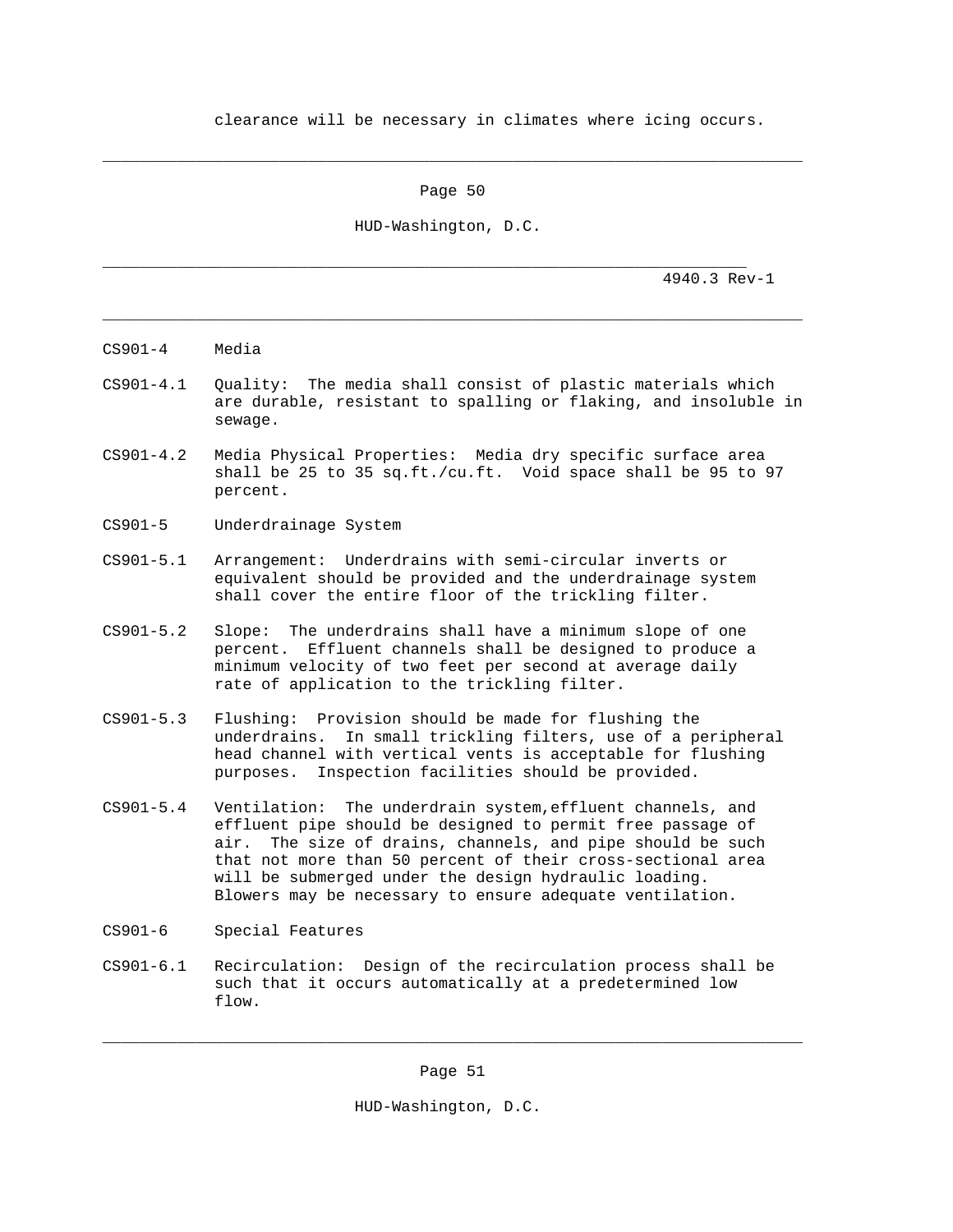4940.3 Rev-1

CS901-6.2 Maintenance: All distribution devices, underdrains, channels, and pipes shall be described with the necessary provisions to be properly maintained, flushed, or drained.

\_\_\_\_\_\_\_\_\_\_\_\_\_\_\_\_\_\_\_\_\_\_\_\_\_\_\_\_\_\_\_\_\_\_\_\_\_\_\_\_\_\_\_\_\_\_\_\_\_\_\_\_\_\_\_\_\_\_\_\_\_\_\_\_\_\_\_\_\_\_\_\_\_\_\_

\_\_\_\_\_\_\_\_\_\_\_\_\_\_\_\_\_\_\_\_\_\_\_\_\_\_\_\_\_\_\_\_\_\_\_\_\_\_\_\_\_\_\_\_\_\_\_\_\_\_\_\_\_\_\_\_\_\_\_\_\_\_\_\_\_\_\_\_\_

- CS901-6.3 Flow Measurement: Devices shall be provided to permit measurement of flow to trickling filter whenever recirculation is used.
- CS901-7 Two-Stage Towers

 The foregoing standards shall also apply to second stage towers.

- CS902 ACTIVATED SLUDGE
- CS902-1 Applicability

 The activated sludge process may be used where the sewage entering the aeration tanks is amenable to biological treatment. The processes may be one of the following types; conventional, extended aeration, step aeration, or contact stabilization.

CS902-2 Unusual Installations

 Design data outlined herein are presumed to achieve a removal of 90% or more of BOD and suspended solids. Lesser removals are not acceptable. Plans for treatment plants contemplating abnormal concentrations of sewage constituents, unusual aeration periods or special equipment or arrangements of equipment will be reviewed on the merits of the proposed system and will be considered upon presentation of appropriate supporting data demonstrating the efficiency of the design for the specific project.

CS902-3 Primary Treatment

 Primary treatment shall be provided for activated sludge processes as set forth in section CS700. Re-aeration of the return sludge shall be provided for all contact stabilization processes.

Page 52

\_\_\_\_\_\_\_\_\_\_\_\_\_\_\_\_\_\_\_\_\_\_\_\_\_\_\_\_\_\_\_\_\_\_\_\_\_\_\_\_\_\_\_\_\_\_\_\_\_\_\_\_\_\_\_\_\_\_\_\_\_\_\_\_\_\_\_\_\_\_\_\_\_\_\_

HUD-Washington, D.C.

\_\_\_\_\_\_\_\_\_\_\_\_\_\_\_\_\_\_\_\_\_\_\_\_\_\_\_\_\_\_\_\_\_\_\_\_\_\_\_\_\_\_\_\_\_\_\_\_\_\_\_\_\_\_\_\_\_\_\_\_\_\_\_\_\_\_\_\_\_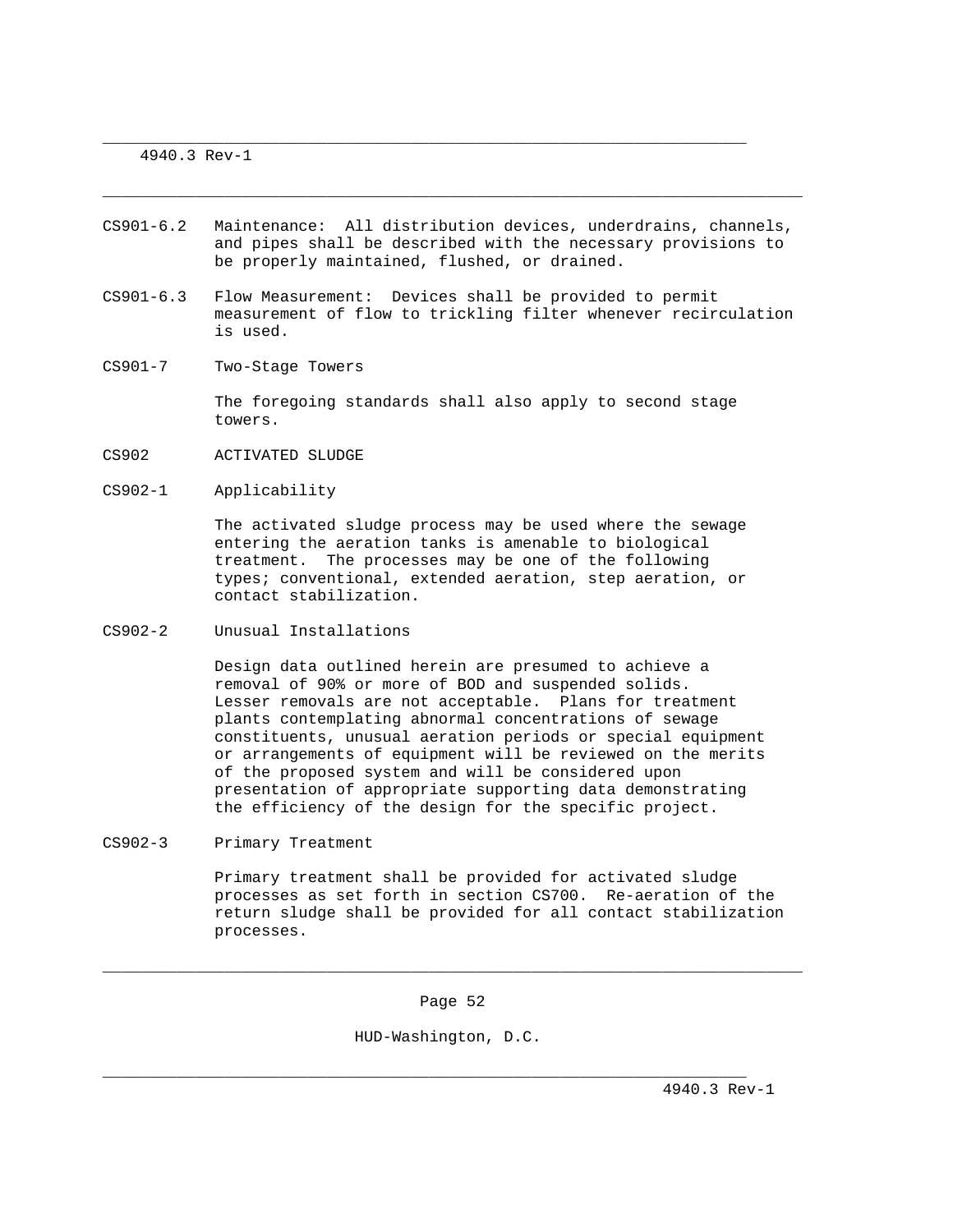- CS902-4 Clarification See Section CS704.
- CS902-5 Aeration Tanks
- CS902-5.1 Number of Units: Total aeration tank volume required shall be divided among two or more units, capable of independent operation.

\_\_\_\_\_\_\_\_\_\_\_\_\_\_\_\_\_\_\_\_\_\_\_\_\_\_\_\_\_\_\_\_\_\_\_\_\_\_\_\_\_\_\_\_\_\_\_\_\_\_\_\_\_\_\_\_\_\_\_\_\_\_\_\_\_\_\_\_\_\_\_\_\_\_\_

CS902-5.2 Capacity: The capacity of the aeration tanks shall be based on the following criteria:

 \*\*\*\*\*\*\*\*\*\*\*\*\*\*\*\*\*\*\*\*\*\*\*\*\*\*\*\*\*\*\*\*\*\*\*\*\*\*\*\*\*\*\*\*\*\*\*\*\*\*\*\*\*\*\*\*\*\*\*\*  $\star$  \*  $\star$  \*  $\star$  \*  $\star$   $\star$  $\star$  \*  $\star$  \*  $\star$  \* \* GRAPHICS MATERIAL IN ORIGINAL DOCUMENT OMITTED \*  $\star$  \*  $\star$  \*  $\star$  \*  $\star$  \*  $\star$  \*  $\star$  \*  $\star$  \* \*\*\*\*\*\*\*\*\*\*\*\*\*\*\*\*\*\*\*\*\*\*\*\*\*\*\*\*\*\*\*\*\*\*\*\*\*\*\*\*\*\*\*\*\*\*\*\*\*\*\*\*\*\*\*\*\*\*\*\*

> Designs predicated upon reaeration of return sludge or upon controlled ratios of mixed liquor concentrations to the plant loadings may be acceptable, where adequate supporting data substantiating the adequacy of the design is furnished. Such data shall have been included in the engineer's report (DDR).

CS902-5.3 Dimensions: Dimensions and proportions of each independent unit shall be such as to maintain effective mixture and utilization of air, to prevent unaerated sections and noticeable channeling, and to prevent deposition of solids. Ordinarily, aeration basin mixed liquor depths will be not less than ten nor more than fifteen feet.

Page 53

\_\_\_\_\_\_\_\_\_\_\_\_\_\_\_\_\_\_\_\_\_\_\_\_\_\_\_\_\_\_\_\_\_\_\_\_\_\_\_\_\_\_\_\_\_\_\_\_\_\_\_\_\_\_\_\_\_\_\_\_\_\_\_\_\_\_\_\_\_\_\_\_\_\_\_

\_\_\_\_\_\_\_\_\_\_\_\_\_\_\_\_\_\_\_\_\_\_\_\_\_\_\_\_\_\_\_\_\_\_\_\_\_\_\_\_\_\_\_\_\_\_\_\_\_\_\_\_\_\_\_\_\_\_\_\_\_\_\_\_\_\_\_\_\_\_\_\_\_\_\_

HUD-Washington, D.C.

\_\_\_\_\_\_\_\_\_\_\_\_\_\_\_\_\_\_\_\_\_\_\_\_\_\_\_\_\_\_\_\_\_\_\_\_\_\_\_\_\_\_\_\_\_\_\_\_\_\_\_\_\_\_\_\_\_\_\_\_\_\_\_\_\_\_\_\_\_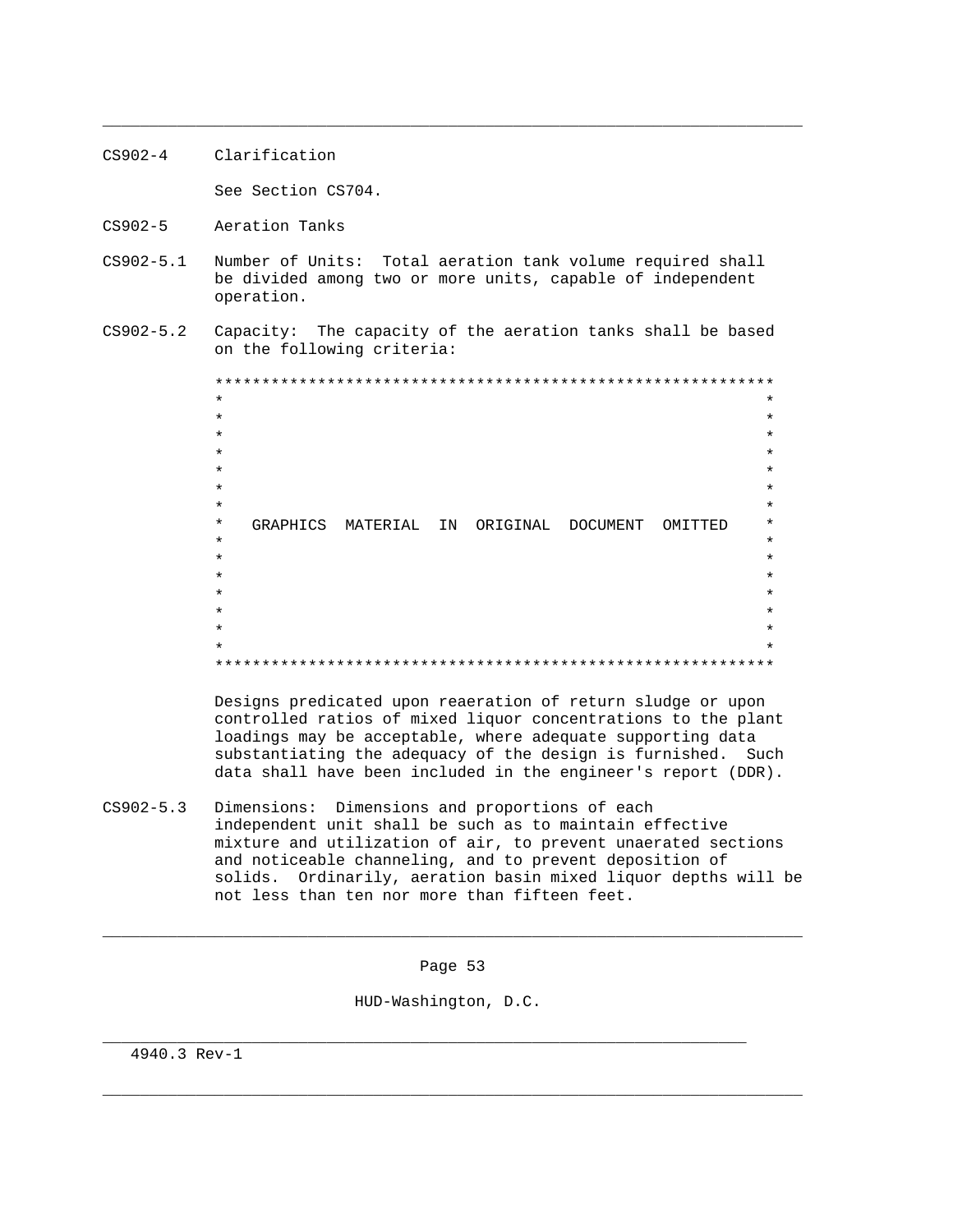# CS902-5.4 Inlets and Outlets

- A. Controls: Inlets and outlets for each aeration tank unit shall be suitably equipped with valves, gates, adjustable weirs or other devices to permit controlling the flow to any unit and to maintain a reasonably constant water level. The hydraulic properties of the system shall be such as to permit the maximum instantaneous hydraulic load to be carried with any single unit out of service.
- B. Ports: The velocity through ports or other inlets shall be as low as practicable to prevent hydraulic short circuiting.
- C. Channels: Channels and pipes carrying liquids with solids in suspension shall be designed to maintain self-cleansing velocities or shall be agitated to keep such solids in suspension at all rates of flow within the design limits.
- CS902-6 Measuring Devices

 Devices for indicating rates of flow of return-sludge shall be installed. These devices shall also totalize and record as well as indicate flows.

- CS901-7 Air Supply
- CS902-7.1 Application: The design shall provide for the introduction of air in sufficient volume and in such manner as to:
	- A. Maintain at least two ppm of dissolved oxygen under all conditions of loading in all parts of the aeration tanks except immediately beyond the inlets.
	- B. Maintain sufficient velocity of movement or turbulence to bring sludge particles into intimate contact with all portions of the sewage.

Page 54

\_\_\_\_\_\_\_\_\_\_\_\_\_\_\_\_\_\_\_\_\_\_\_\_\_\_\_\_\_\_\_\_\_\_\_\_\_\_\_\_\_\_\_\_\_\_\_\_\_\_\_\_\_\_\_\_\_\_\_\_\_\_\_\_\_\_\_\_\_\_\_\_\_\_\_

HUD-Washington, D.C.

\_\_\_\_\_\_\_\_\_\_\_\_\_\_\_\_\_\_\_\_\_\_\_\_\_\_\_\_\_\_\_\_\_\_\_\_\_\_\_\_\_\_\_\_\_\_\_\_\_\_\_\_\_\_\_\_\_\_\_\_\_\_\_\_\_\_\_\_\_\_\_\_\_\_\_

\_\_\_\_\_\_\_\_\_\_\_\_\_\_\_\_\_\_\_\_\_\_\_\_\_\_\_\_\_\_\_\_\_\_\_\_\_\_\_\_\_\_\_\_\_\_\_\_\_\_\_\_\_\_\_\_\_\_\_\_\_\_\_\_\_\_\_\_\_

- C. Prevent deposition of solids in any part of the aeration basin.
- CS902-7.2 Air Diffusion and Piping Capacity: The air diffusion and piping system shall be designed as to be capable of delivering 150% of normal air requirements. Normal air requirements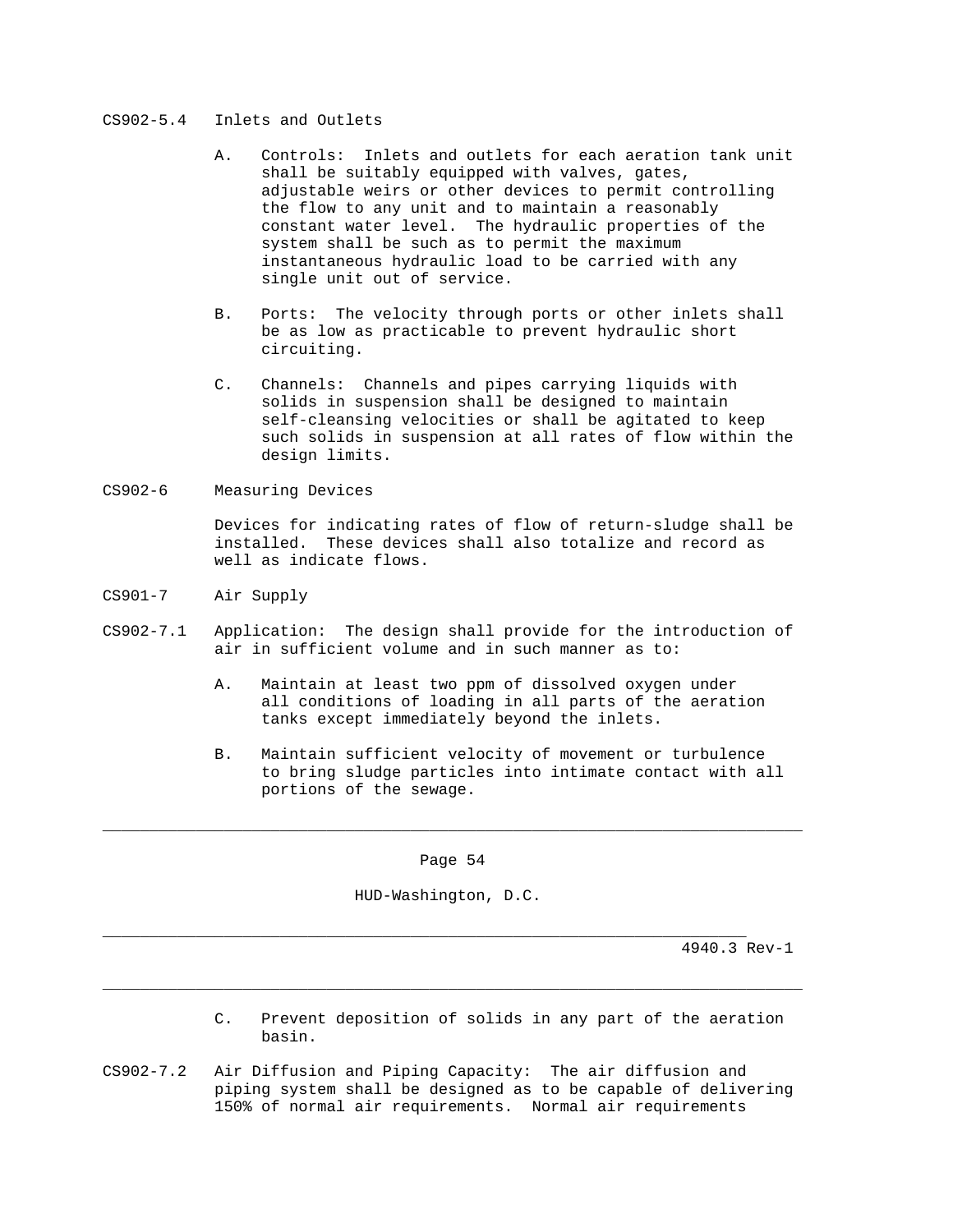shall not be less than 1500 cubic feet per pound of applied primary effluent BOD per day for conventional, step aeration and contact stabilization processes, nor less than 2000 cubic feet per pound for extended aeration.

- CS902-7.3 Blowers: Nominal blower capacity shall be provided to deliver air equal to the aeration basin requirements plus whatever air may be required to supply channels, sludge pumps, or other air-use demands. Blowers shall be provided in multiple units so arranged and in such capacities as will meet the maximum air demand with the single largest unit out of service. The design should provide for variation in the volume of air to be delivered, in at least three steps, and, as near as practicable, following the load demand of the plant.
- CS902-7.4 Air Cleaners: Air filters shall be provided on all blower intake pipes.
- CS902-7.5 Sound Attenuation Measures: All compressors or blowers shall be provided with sound attenuation measures. Such compressors or blowers shall be located away from residential construction in a sound attenuating structure such as a concrete block walled area (4'-6' high with cores filled) or building.
- CS902-8 Air Diffusers
- CS902-8.1 Removal of Diffusers: Aeration diffusers or other equipment used for introduction of air to mixed liquor shall preferably be so designed as to permit removal for inspection, maintenance and replacement without necessity for dewatering the tank. In installations having one aeration unit, such provision shall be mandatory.

Page 55

\_\_\_\_\_\_\_\_\_\_\_\_\_\_\_\_\_\_\_\_\_\_\_\_\_\_\_\_\_\_\_\_\_\_\_\_\_\_\_\_\_\_\_\_\_\_\_\_\_\_\_\_\_\_\_\_\_\_\_\_\_\_\_\_\_\_\_\_\_\_\_\_\_\_\_

\_\_\_\_\_\_\_\_\_\_\_\_\_\_\_\_\_\_\_\_\_\_\_\_\_\_\_\_\_\_\_\_\_\_\_\_\_\_\_\_\_\_\_\_\_\_\_\_\_\_\_\_\_\_\_\_\_\_\_\_\_\_\_\_\_\_\_\_\_\_\_\_\_\_\_

HUD-Washington, D.C.

\_\_\_\_\_\_\_\_\_\_\_\_\_\_\_\_\_\_\_\_\_\_\_\_\_\_\_\_\_\_\_\_\_\_\_\_\_\_\_\_\_\_\_\_\_\_\_\_\_\_\_\_\_\_\_\_\_\_\_\_\_\_\_\_\_\_\_\_\_

- CS902-8.2 Air Control Valves: Individual assembly units of diffusers shall be equipped with control valves preferably with indicator markings for throttling and for complete shutoff. Diffusers in any single assembly shall have a substantially uniform pressure loss.
- CS902-9 Mechanical Aerators
- CS902-9.1 Other Aeration Facilities: Where designs provide mechanical apparatus other than, or supplementary to, compressed air as a means of flocculating; oxidizing and aerating the mixed liquor, the same objectives as specified under "Air Supply"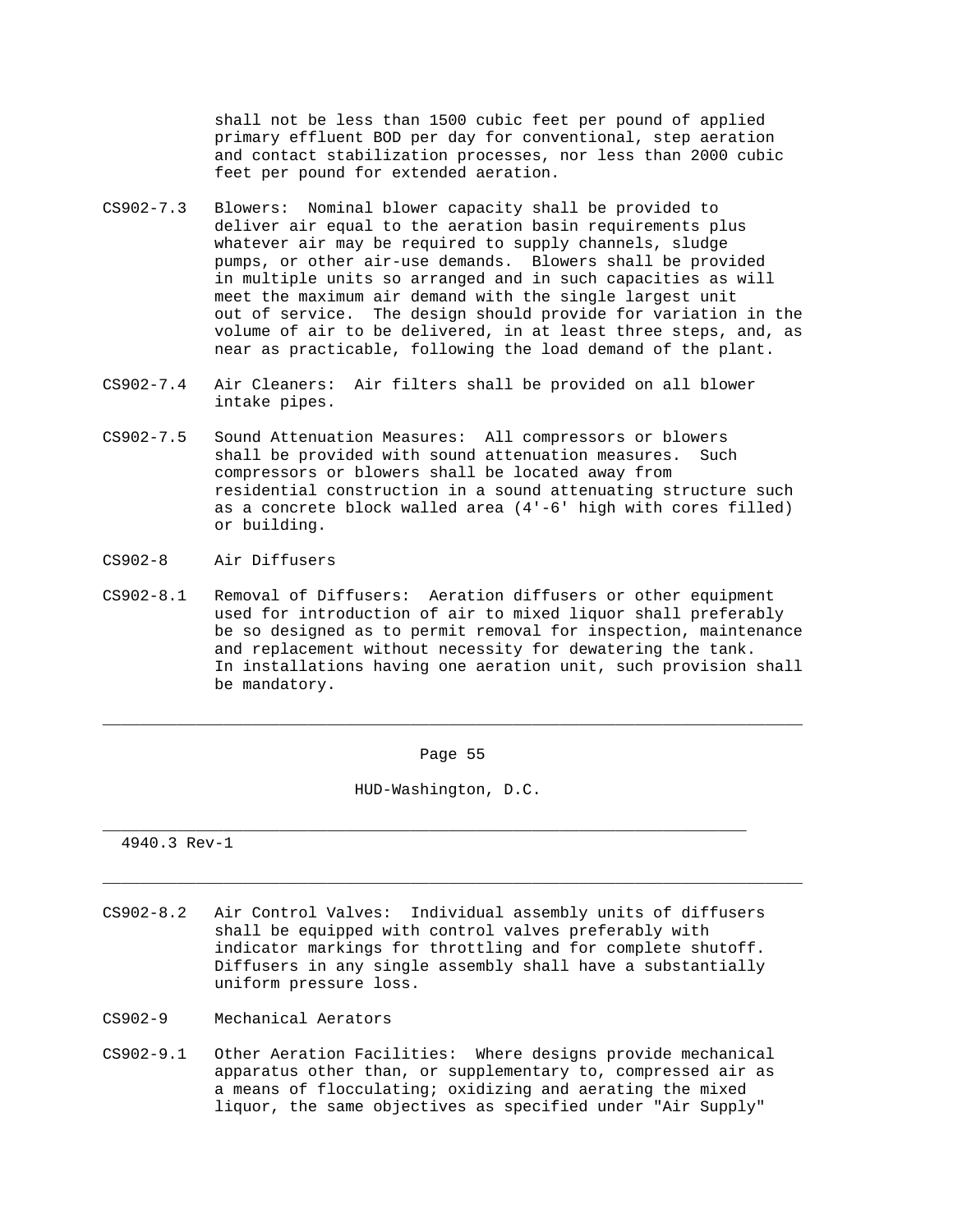(CS902-7) shall be provided for. Such devices shall maintain these objectives when operating under all load conditions.

- CS902-9.2 Spare Mechanism: A uninstalled spare aeration mechanism shall be furnished for single unit installations.
- CS902-10 Drains

 Aeration tank drains shall be provided for all units. Such drainage shall be discharged to the head of the plant.

- CS902-11 Sludge Handling Equipment
- CS902-11.1 Pump Capacities: For installations proposing to treat sewage of normal characteristics, return activated sludge pumps shall be provided with variable combined capacity ranging from 10% to 100% of the design flow. In addition, a standby unit equal in capacity to the largest single pump shall be provided.
- CS902-11.2 Installation Detail: A positive head should be provided on the pump suctions. Pumps should have at least a three inch and preferably a four inch suction and discharge. Piping shall not be less than four inches in diameter.
- CS902-11.3 Waste Sludge Facilities: Waste Sludge control equipment and piping should be designed for an adjustable capacity of 0-500% of the design waste sludge volume. Devices for indicating rate of waste sludge discharge shall be provided.

Page 56

\_\_\_\_\_\_\_\_\_\_\_\_\_\_\_\_\_\_\_\_\_\_\_\_\_\_\_\_\_\_\_\_\_\_\_\_\_\_\_\_\_\_\_\_\_\_\_\_\_\_\_\_\_\_\_\_\_\_\_\_\_\_\_\_\_\_\_\_\_\_\_\_\_\_\_

\_\_\_\_\_\_\_\_\_\_\_\_\_\_\_\_\_\_\_\_\_\_\_\_\_\_\_\_\_\_\_\_\_\_\_\_\_\_\_\_\_\_\_\_\_\_\_\_\_\_\_\_\_\_\_\_\_\_\_\_\_\_\_\_\_\_\_\_\_\_\_\_\_\_\_

HUD-Washington, D.C.

\_\_\_\_\_\_\_\_\_\_\_\_\_\_\_\_\_\_\_\_\_\_\_\_\_\_\_\_\_\_\_\_\_\_\_\_\_\_\_\_\_\_\_\_\_\_\_\_\_\_\_\_\_\_\_\_\_\_\_\_\_\_\_\_\_\_\_\_\_

4940.3 Rev-1

 Indicating, recording, and totalizing devices are desirable and should be included.

- CS902-11.4 Return Sludge Facilities: Suitable devices for readily observing, sampling, controlling, and apportioning return activated sludge shall be provided.
- CS902-11.5 Disposal of Waste Sludge: Waste activated sludge may be returned either to the primary tanks, thickening tanks, digestion tanks or other sludge handling units.
- CS903 FILTRATION
- CS903-1 Use

 Slow sand filters shall be provided following all waste stabilization ponds when necessary to meet required water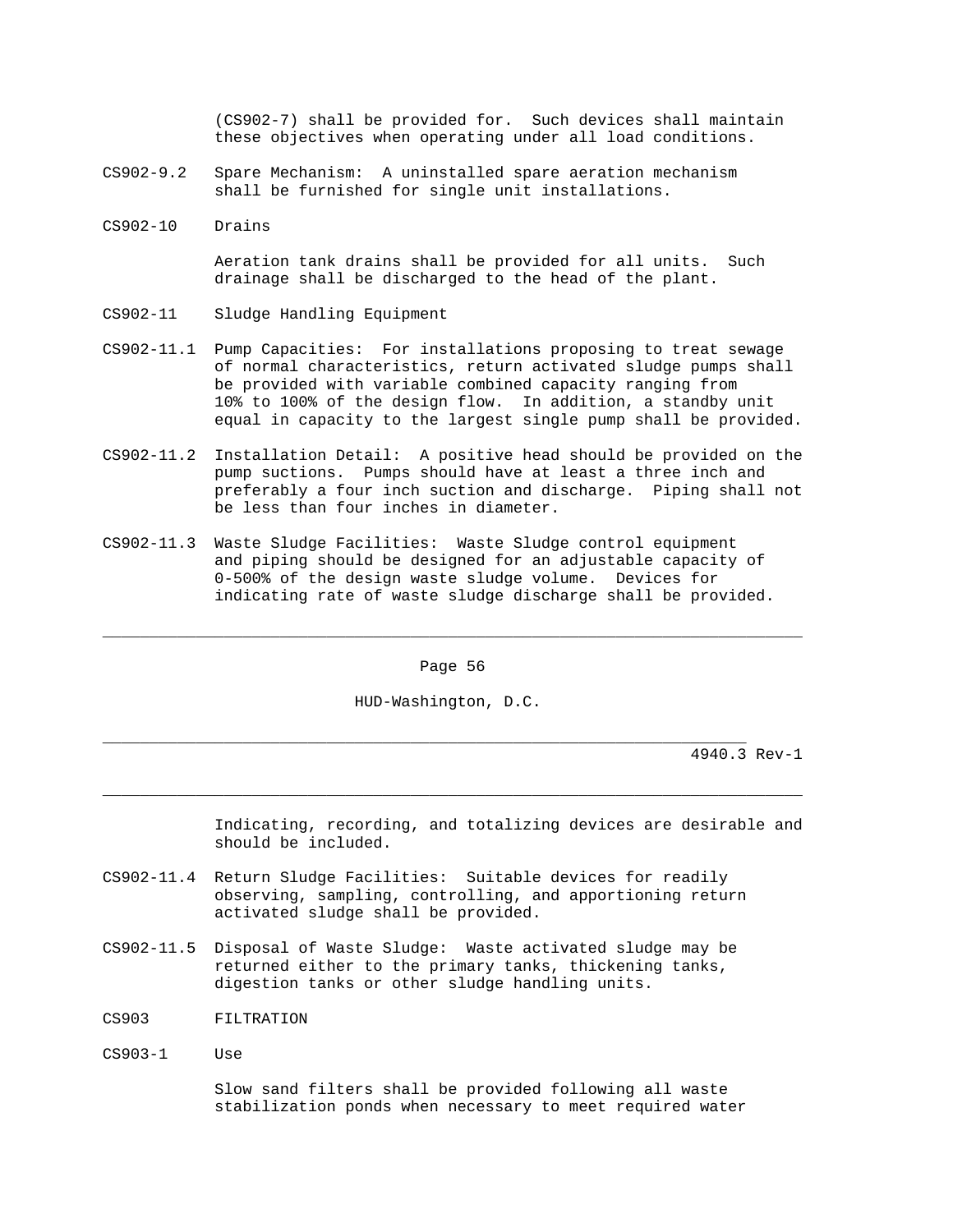quality objectives. The use of subsurface or covered sand filters is not recommended. The use of filters for raw or settled sewage is not allowed.

- CS903-2 Filter Loading: Filter loading shall not exceed 10 gpd/sq.ft.
- CS903-3 Number of Units: Two or more filter units shall be provided for all installations.
- CS903-4 Media
- CS903-4.1 Gravel Base: Clean graded gravel, preferably placed in a least three layers, should be placed around the underdrains and to a depth of at least six inches over the top of the underdrains. Suggested gradings for the three layers bottom-to-top are 1-1/2" to 3/4", 3/4" to 1/4", and 1/4" to  $1/8$ ".
- CS903-4.2 Sand: At least 24 inches of clean sand should be provided. For open filters dosed by flooding, the effective size shall be 0.3 to 0.6 mm; for filters dosed by rotary distributors, the effective size shall be 0.4 to 1.0 mm. The uniformity coefficient shall not be greater than 3.5.

Page 57

\_\_\_\_\_\_\_\_\_\_\_\_\_\_\_\_\_\_\_\_\_\_\_\_\_\_\_\_\_\_\_\_\_\_\_\_\_\_\_\_\_\_\_\_\_\_\_\_\_\_\_\_\_\_\_\_\_\_\_\_\_\_\_\_\_\_\_\_\_\_\_\_\_\_\_

\_\_\_\_\_\_\_\_\_\_\_\_\_\_\_\_\_\_\_\_\_\_\_\_\_\_\_\_\_\_\_\_\_\_\_\_\_\_\_\_\_\_\_\_\_\_\_\_\_\_\_\_\_\_\_\_\_\_\_\_\_\_\_\_\_\_\_\_\_\_\_\_\_\_\_

HUD-Washington, D.C.

\_\_\_\_\_\_\_\_\_\_\_\_\_\_\_\_\_\_\_\_\_\_\_\_\_\_\_\_\_\_\_\_\_\_\_\_\_\_\_\_\_\_\_\_\_\_\_\_\_\_\_\_\_\_\_\_\_\_\_\_\_\_\_\_\_\_\_\_\_

- CS903-5 Dosing
- CS903-5.1 Duplicate Units: Two or more dosing siphons (or dosing pumps) shall be provided.
- CS903-5.2 Volume: The dosing tank volume shall be such that any filter bed will be covered to a depth of 2 to 4 inches by each dose.
- CS903-5.3 Siphons or Pumps: Siphons or pumps shall have a discharge capacity at minimum head at least 100% in excess of the maximum rate of inflow to the dosing tank and at average head, at least 90 gallons per minute per 1000 square feet of filter area.
- CS903-5.4 Discharge Lines: The discharge lines to the beds shall have sufficient capacity to permit the full rated discharge of the siphons or pumps.
- CS903-6 Distribution
- CS903-6.1 Arrangement: Troughs or piping may be used for distribution of the treated sewage over the filter surface and should be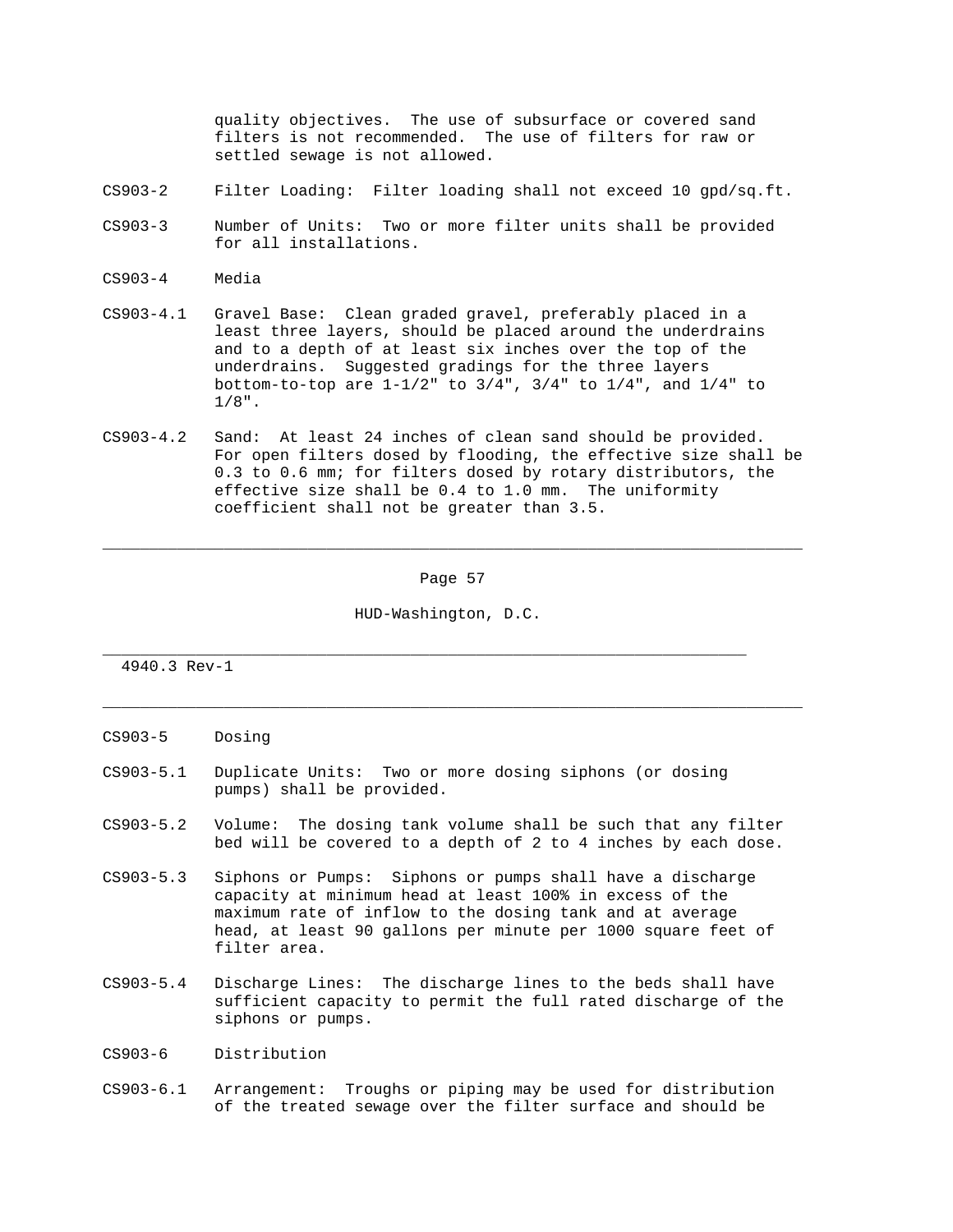so located that the maximum lateral travel is not more than 20 feet.

- CS903-6.2 Splash Slabs: Splash slabs shall be provided at each point of discharge.
- CS903-6.3 Drain: A drain opening from troughs or discharge piping shall be provided.
- CS903-7 Underdrains

 Perforated PVC or vitrified clay underdrains may be used. The underdrains should be sloped to the outlet and spaced not to exceed 10 feet centers.

CS903-8 Earth Base

 The earth base of the filters should be sloped to the trenches in which the underdrains are laid. Sand filters in highly

Page 58

\_\_\_\_\_\_\_\_\_\_\_\_\_\_\_\_\_\_\_\_\_\_\_\_\_\_\_\_\_\_\_\_\_\_\_\_\_\_\_\_\_\_\_\_\_\_\_\_\_\_\_\_\_\_\_\_\_\_\_\_\_\_\_\_\_\_\_\_\_\_\_\_\_\_\_

\_\_\_\_\_\_\_\_\_\_\_\_\_\_\_\_\_\_\_\_\_\_\_\_\_\_\_\_\_\_\_\_\_\_\_\_\_\_\_\_\_\_\_\_\_\_\_\_\_\_\_\_\_\_\_\_\_\_\_\_\_\_\_\_\_\_\_\_\_\_\_\_\_\_\_

HUD-Washington, D.C.

\_\_\_\_\_\_\_\_\_\_\_\_\_\_\_\_\_\_\_\_\_\_\_\_\_\_\_\_\_\_\_\_\_\_\_\_\_\_\_\_\_\_\_\_\_\_\_\_\_\_\_\_\_\_\_\_\_\_\_\_\_\_\_\_\_\_\_\_\_

4940.3 Rev-1

 permeable soils shall have clay or plastic liners installed to prevent excessive infiltration into the groundwater system.

- CS1000 DISINFECTION
- CS1001 GENERAL

 Disinfection of the effluent shall be provided where required by the U.S. Environmental Protection Agency or their delegated regulatory agency. The use of chlorine gas or hypochlorites shall be utilized if other methods of disinfection such as ultra violet light (UV) or ozonation are not feasible. Whichever method is selected, consideration should be given to back-up or redundant equipment.

- CS1002 ULTRAVIOLET LIGHT (UV)
- CS1002-1 Applicability: The use of UV disinfection systems are desirable since no chemical residuals remain as by-products of the disinfection process. UV systems may be utilized only when effluent clarity is sufficient to allow adequate light penetration. UV systems are typically limited to wastewater treatment systems which utilize sand filtration.
- CS1002-2 Design Criteria: The values for design parameters will vary between manufacturers. However, all designs should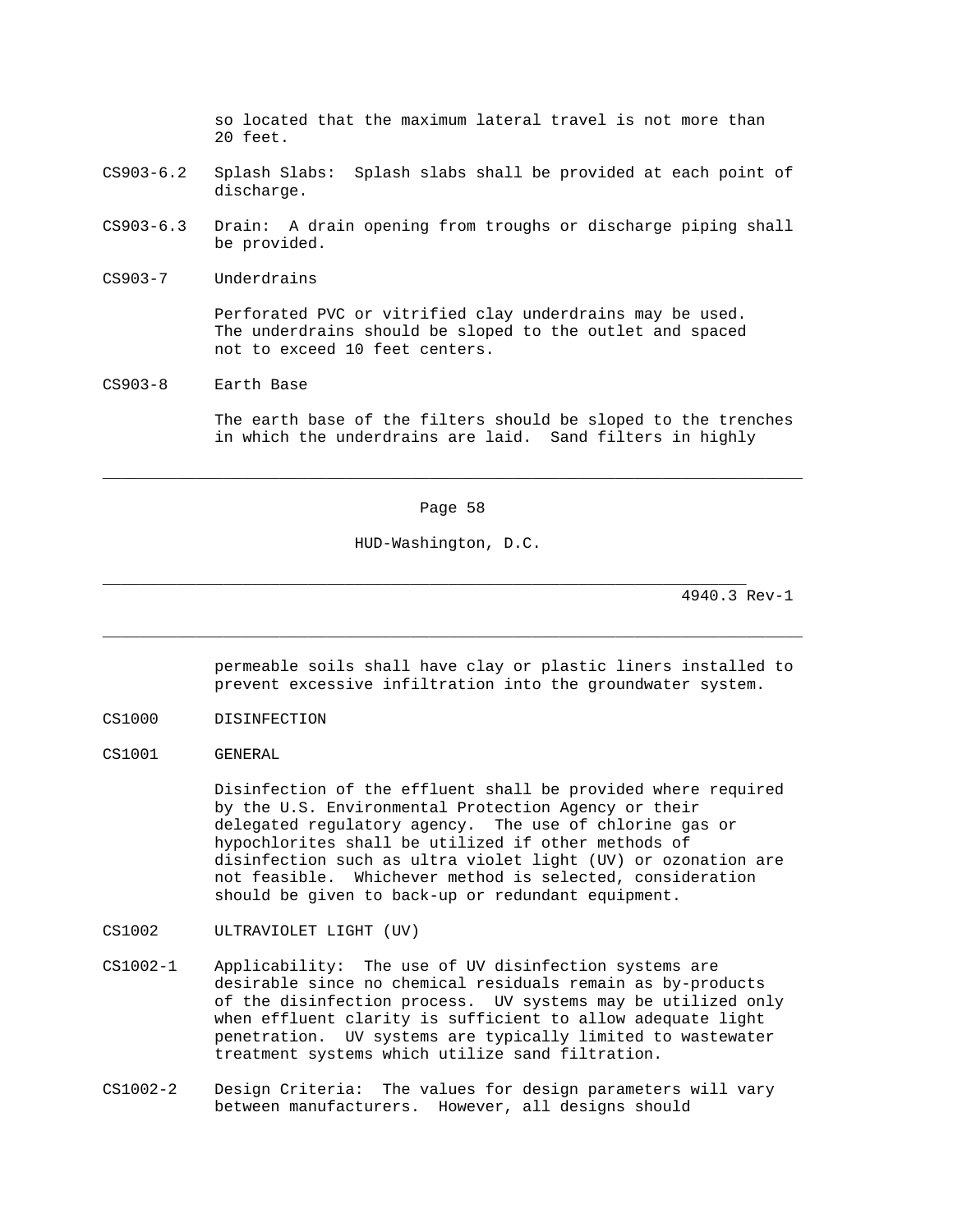account for the following factors:

- A. Reduction of UV transmissivity with increasing turbidity.
- B. Decline of UV output of lamps with time.
- C. Increased flow rate results in decreased UV contact time.
- D. Level of Total Suspended Solids.
- E. Effluent Limits.

### Page 59

\_\_\_\_\_\_\_\_\_\_\_\_\_\_\_\_\_\_\_\_\_\_\_\_\_\_\_\_\_\_\_\_\_\_\_\_\_\_\_\_\_\_\_\_\_\_\_\_\_\_\_\_\_\_\_\_\_\_\_\_\_\_\_\_\_\_\_\_\_\_\_\_\_\_\_

\_\_\_\_\_\_\_\_\_\_\_\_\_\_\_\_\_\_\_\_\_\_\_\_\_\_\_\_\_\_\_\_\_\_\_\_\_\_\_\_\_\_\_\_\_\_\_\_\_\_\_\_\_\_\_\_\_\_\_\_\_\_\_\_\_\_\_\_\_\_\_\_\_\_\_

HUD-Washington, D.C.

\_\_\_\_\_\_\_\_\_\_\_\_\_\_\_\_\_\_\_\_\_\_\_\_\_\_\_\_\_\_\_\_\_\_\_\_\_\_\_\_\_\_\_\_\_\_\_\_\_\_\_\_\_\_\_\_\_\_\_\_\_\_\_\_\_\_\_\_\_

- CS1002-3 Duplicate Systems: Duplicate systems shall provide standby capacity of 100%.
- CS1003 OZONATION
- CS1003-1 Applicability: Ozone may be produced from either air or oxygen gas sources. Ozonation devices shall be automatically controlled to adjust ozone production to meet demand.
- CS1003-2 Design Criteria: The values for design parameters will vary between manufacturers. However, all designs should account for the following factors:
	- A. Flow rate.
	- B. Nature and concentration of influent contaminants.
	- C. Ozone contact time.
	- D. Effluent limits.
- CS1003-3 Duplicate Systems: Duplicate systems shall provide standby capacity of 100%.
- CS1004 CHLORINATION
- CS1004-1 Equipment: The use of equipment designed to feed chlorine gas in solution is recommended.
- CS1004-2 Housing: The chlorinator building or room shall have ample forced air ventilation with heating facilities. If gas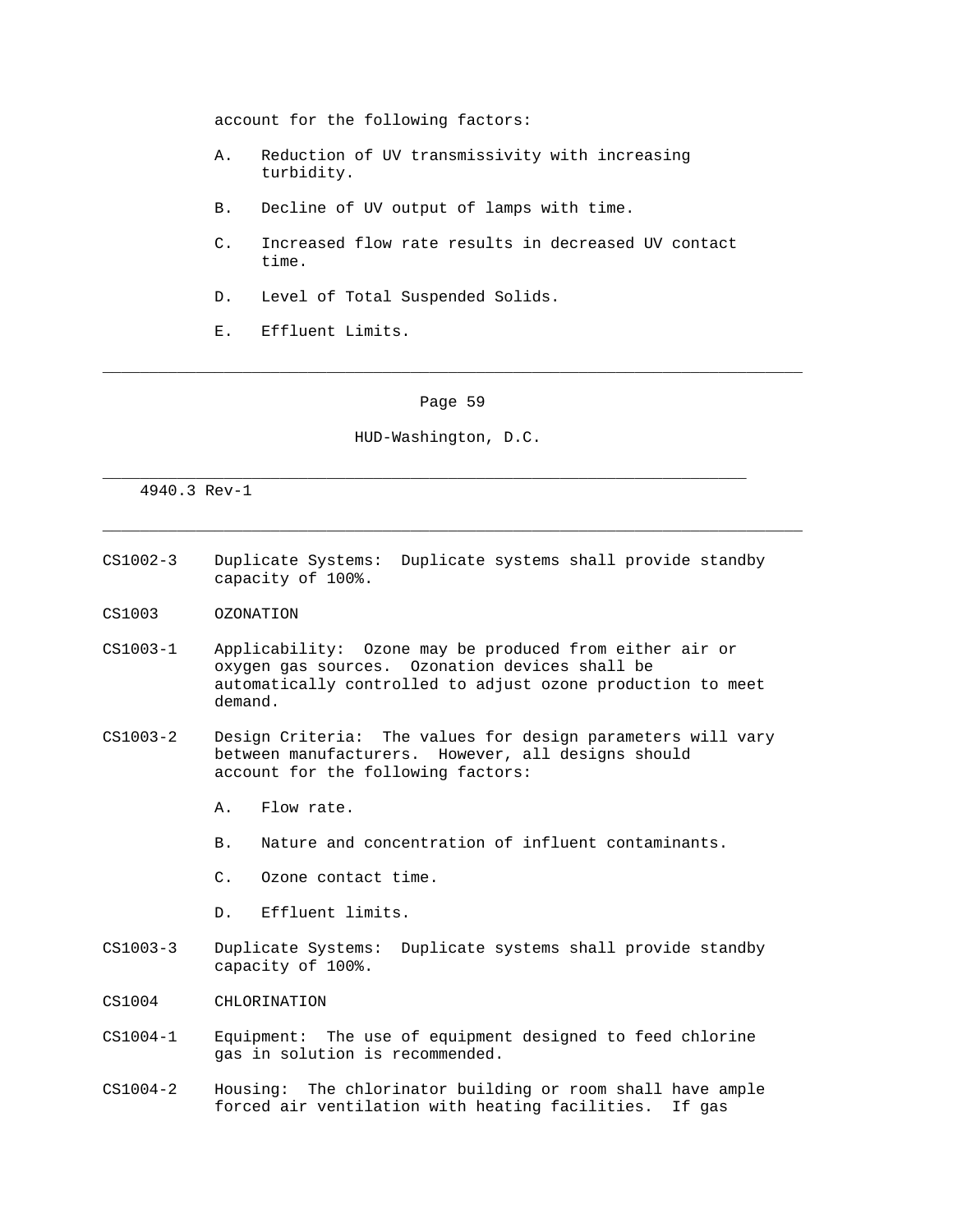chlorination equipment and chlorine containers are to be placed in a building used for other purposes, a gas-tight partition should separate the chlorine room from any other portion of the building. Doors should open only to the outside of the building.

CS1004-3 Capacity of Chlorinator: Chlorinator capacities required will vary depending on the use and point of application of the

Page 60

\_\_\_\_\_\_\_\_\_\_\_\_\_\_\_\_\_\_\_\_\_\_\_\_\_\_\_\_\_\_\_\_\_\_\_\_\_\_\_\_\_\_\_\_\_\_\_\_\_\_\_\_\_\_\_\_\_\_\_\_\_\_\_\_\_\_\_\_\_\_\_\_\_\_\_

\_\_\_\_\_\_\_\_\_\_\_\_\_\_\_\_\_\_\_\_\_\_\_\_\_\_\_\_\_\_\_\_\_\_\_\_\_\_\_\_\_\_\_\_\_\_\_\_\_\_\_\_\_\_\_\_\_\_\_\_\_\_\_\_\_\_\_\_\_\_\_\_\_\_\_

HUD-Washington, D.C.

\_\_\_\_\_\_\_\_\_\_\_\_\_\_\_\_\_\_\_\_\_\_\_\_\_\_\_\_\_\_\_\_\_\_\_\_\_\_\_\_\_\_\_\_\_\_\_\_\_\_\_\_\_\_\_\_\_\_\_\_\_\_\_\_\_\_\_\_\_

4940.3 Rev-1

 chlorine. For disinfection, the capacity should be adequate to produce a residual of 5.0 ppm in the final effluent.

- CS1004-4 Contract Period: After thorough mixing, a minimum contact period of not less than 30 minutes at average daily flow or maximum rate of pumpage shall be provided for disinfection. The chlorine contact tank should be constructed to reduce short circuiting of flow.
- CS1005 DECHLORINATION

 To achieve the required chlorine reduction, the preferred method of dechlorination is aeration. If effluent aeration is not feasible, dechlorination equipment and chemicals may be required. Chemical addition of sulfur dioxide, sodium metabisulfite or other acceptable reducing agent or activated carbon may be used.

- CS1005-1 A final chlorine residual of 0.1 mg/l or less in the treatment plant effluent must be achieved.
- CS1100 WASTE STABILIZATION PONDS
- CS1101 EXHIBITS

 All of the exhibits required for the various states of processing as described in "Submission of Exhibits" shall be submitted when applicable. In addition the following exhibits will be required during the Preliminary Planning Stage:

- A. The results of at least 3 soil borings per acre of basin floor area.
- B. A detailed discussion of the soils where the basin floor will be constructed and of the embankment materials.
- C. The soil borings are required to determine if the soil is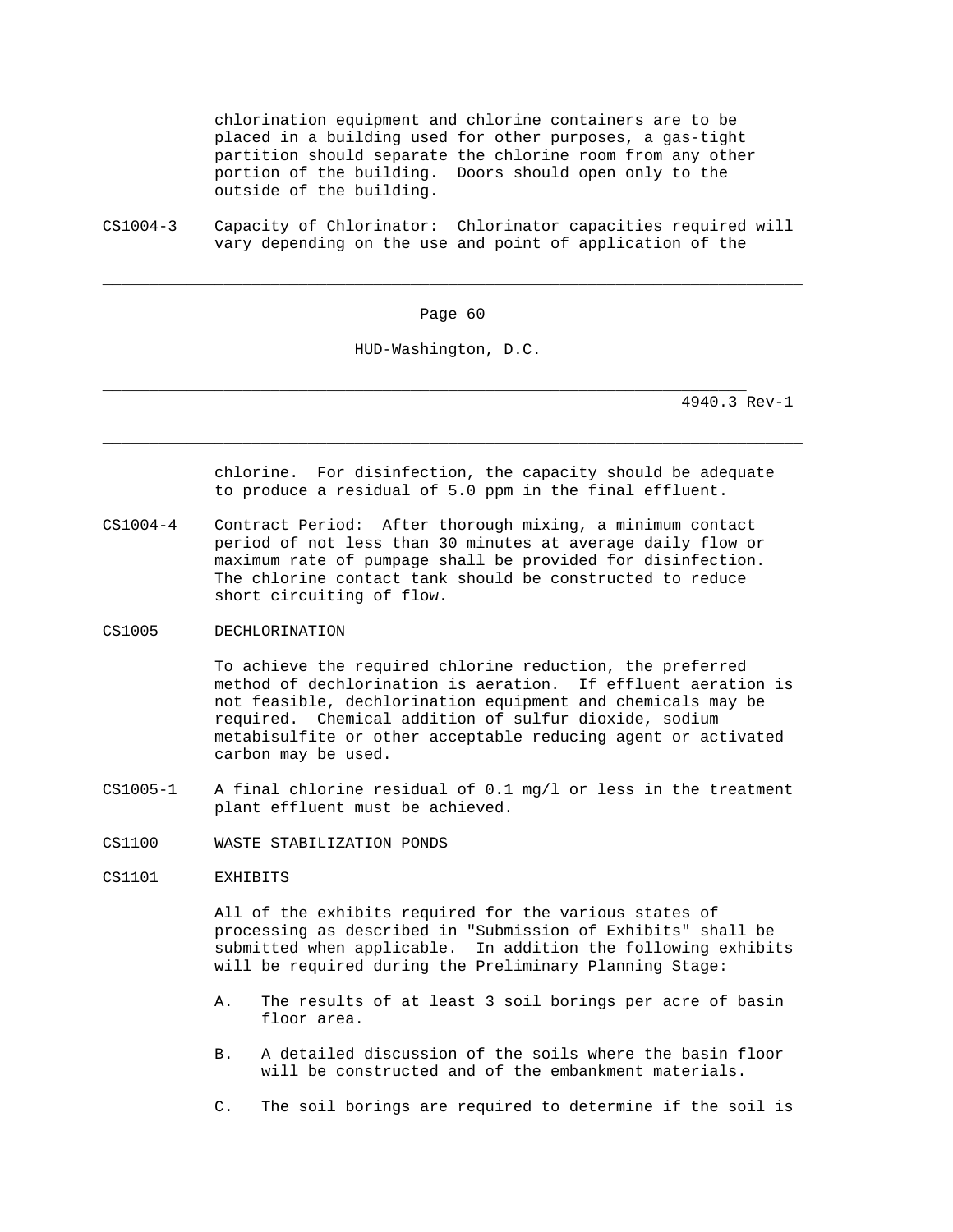sufficiently impermeable to preclude excessive liquid loss by percolation and is suitable for embankment construction. Soil borings should extend to a depth of

Page 61

\_\_\_\_\_\_\_\_\_\_\_\_\_\_\_\_\_\_\_\_\_\_\_\_\_\_\_\_\_\_\_\_\_\_\_\_\_\_\_\_\_\_\_\_\_\_\_\_\_\_\_\_\_\_\_\_\_\_\_\_\_\_\_\_\_\_\_\_\_\_\_\_\_\_\_

\_\_\_\_\_\_\_\_\_\_\_\_\_\_\_\_\_\_\_\_\_\_\_\_\_\_\_\_\_\_\_\_\_\_\_\_\_\_\_\_\_\_\_\_\_\_\_\_\_\_\_\_\_\_\_\_\_\_\_\_\_\_\_\_\_\_\_\_\_\_\_\_\_\_\_

HUD-Washington, D.C.

\_\_\_\_\_\_\_\_\_\_\_\_\_\_\_\_\_\_\_\_\_\_\_\_\_\_\_\_\_\_\_\_\_\_\_\_\_\_\_\_\_\_\_\_\_\_\_\_\_\_\_\_\_\_\_\_\_\_\_\_\_\_\_\_\_\_\_\_\_

4940.3 Rev-1

 at least one foot below the proposed finish basin floor elevation and samples should also be taken where significant soil changes are noted. Soil samples should be analyzed and the soil groups reported in accordance with the Unified Soil Classification System. Additional soil borings should be made where the original boring data indicates that the suitability of the soil is questionable. Should existing soils be incapable of reducing percolation rates to 1/8-inch per day or less, membrane liners or off-site clay must be used.

- CS1102 AREA REQUIRED
- CS1102-1 Clear Area

 The site should be large enough to maintain a clear unobstructed, undeveloped area that will extend a minimum distance of 300 feet in all directions from the nearest edge of the basin embankments. Consideration should be given to any proposed basin expansion or the future addition of cells when laying out this distance.

CS1102-2 Expansion Possibilities

 The site should include sufficient area for expansion of the original pond basin or for the construction of additional cells where the complete treatment facilities are to be built in stages or where land is available for future development.

- CS1103 LOCATION
- CS1103-1 Distance from Habitation

 The site selected should be suitable for sewage stabilization basin operation without adversely affecting existing or proposed residential properties from an aesthetic standpoint or by reason of possible odors.

\_\_\_\_\_\_\_\_\_\_\_\_\_\_\_\_\_\_\_\_\_\_\_\_\_\_\_\_\_\_\_\_\_\_\_\_\_\_\_\_\_\_\_\_\_\_\_\_\_\_\_\_\_\_\_\_\_\_\_\_\_\_\_\_\_\_\_\_\_\_\_\_\_\_\_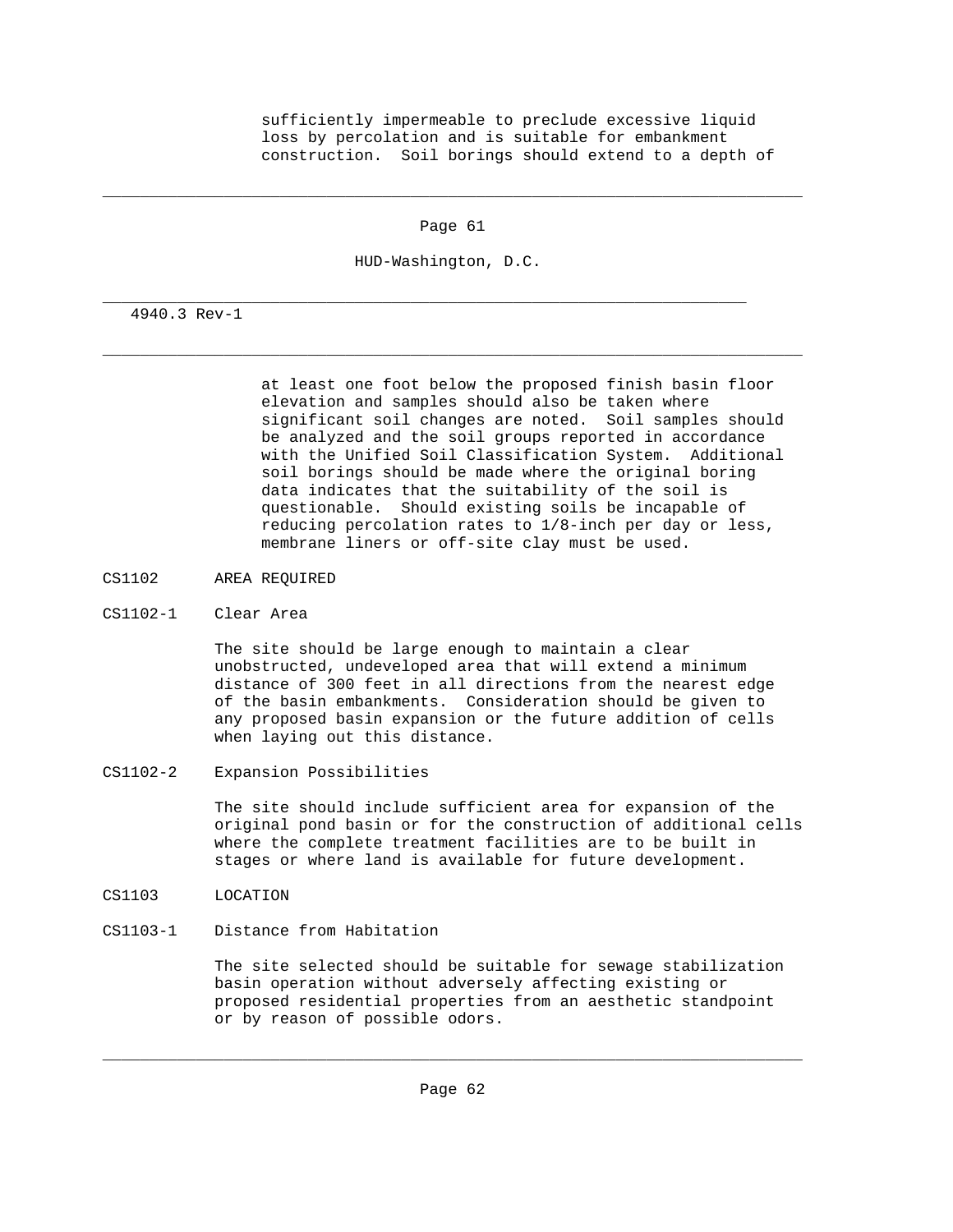\_\_\_\_\_\_\_\_\_\_\_\_\_\_\_\_\_\_\_\_\_\_\_\_\_\_\_\_\_\_\_\_\_\_\_\_\_\_\_\_\_\_\_\_\_\_\_\_\_\_\_\_\_\_\_\_\_\_\_\_\_\_\_\_\_\_\_\_\_\_\_\_\_\_\_

\_\_\_\_\_\_\_\_\_\_\_\_\_\_\_\_\_\_\_\_\_\_\_\_\_\_\_\_\_\_\_\_\_\_\_\_\_\_\_\_\_\_\_\_\_\_\_\_\_\_\_\_\_\_\_\_\_\_\_\_\_\_\_\_\_\_\_\_\_

4940.3 Rev-1

### CS1103-2 Prevailing Winds

 Wherever practical, stabilization basins should be located so that the local prevailing wind will direct sewage odors away from residential developments.

 The design should provide a water surface elevation that will utilize the maximum wind action for mixing and dispersing the sewage solids from the inlet toward the basin periphery.

- CS1104 BASIS OF DESIGN
- CS1104-1 Surface Area and Loadings

 The maximum stabilization basin loading should be approximately 50 properties per acre of liquid surface. The average loading should be approximately 35 properties per acre of liquid surface.

 Note: Ideal climate conditions in some sections of the nation may be conductive to higher loadings than 50 properties per acre. In these cases the higher loadings may be justified if experience has shown that satisfactory treatment has been demonstrated with existing stabilization basin installations. Care should be exercised in determining if the higher loadings should be used. The HUD-FHA field environmental engineer should be consulted in this matter.

# CS1104-2 Industrial Wastes

 Where commercial or industrial wastewater is to be combined with residential sewage, the maximum of 50 residencies per acre of liquid surface in the stabilization basin should be decreased according to the strength of the commercial or industrial wastes. To arrive at the maximum loading under these circumstances, the strength (BOD) of the commercial or industrial sewage can be determined, or estimated if necessary, and converted to the equivalent number of residences using a minimum of 4 persons per

Page 63

\_\_\_\_\_\_\_\_\_\_\_\_\_\_\_\_\_\_\_\_\_\_\_\_\_\_\_\_\_\_\_\_\_\_\_\_\_\_\_\_\_\_\_\_\_\_\_\_\_\_\_\_\_\_\_\_\_\_\_\_\_\_\_\_\_\_\_\_\_\_\_\_\_\_\_

HUD-Washington, D.C.

\_\_\_\_\_\_\_\_\_\_\_\_\_\_\_\_\_\_\_\_\_\_\_\_\_\_\_\_\_\_\_\_\_\_\_\_\_\_\_\_\_\_\_\_\_\_\_\_\_\_\_\_\_\_\_\_\_\_\_\_\_\_\_\_\_\_\_\_\_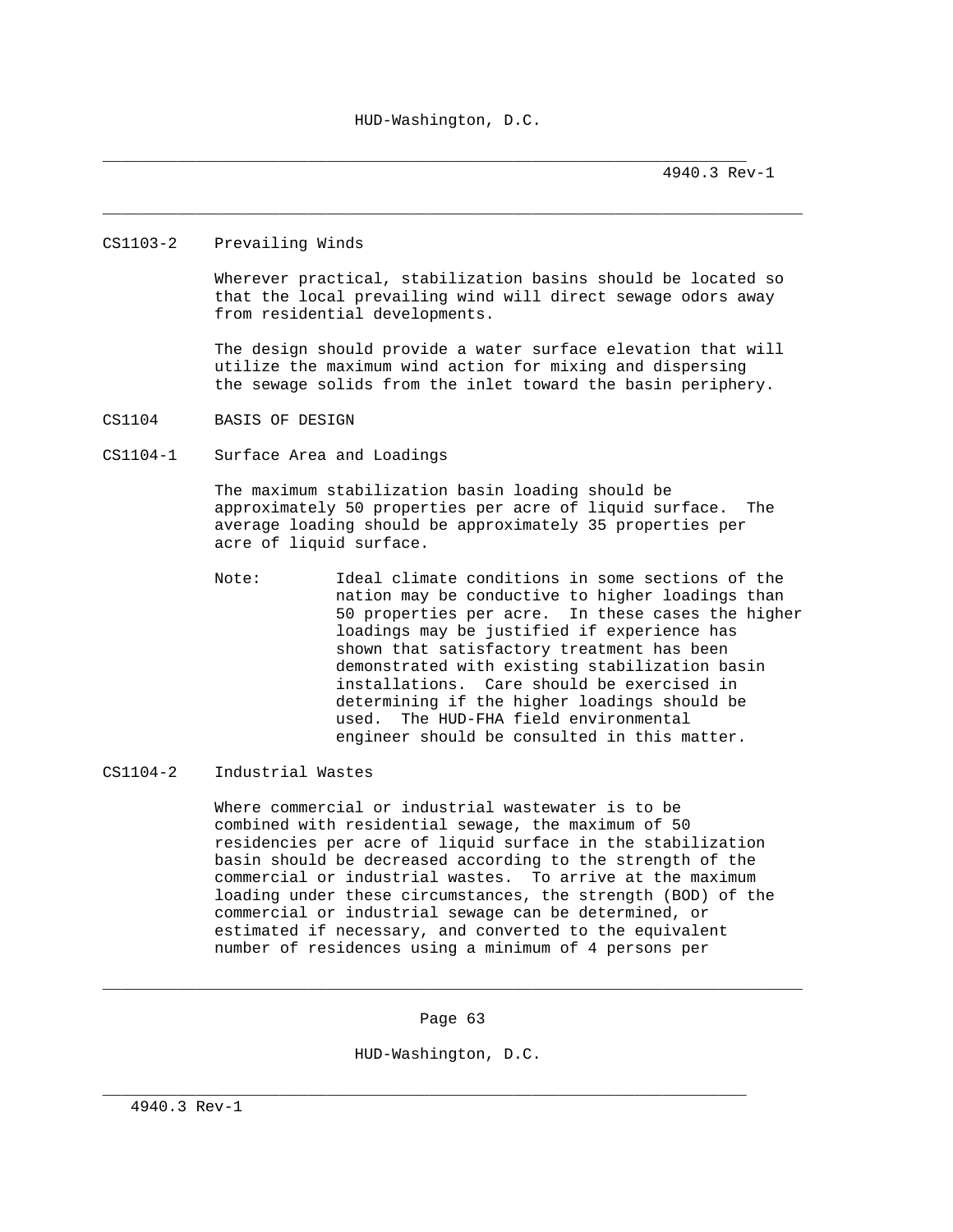residence and a daily loading or 0.17 pounds BOD per person. (0.7 lbs./dwelling.)

\_\_\_\_\_\_\_\_\_\_\_\_\_\_\_\_\_\_\_\_\_\_\_\_\_\_\_\_\_\_\_\_\_\_\_\_\_\_\_\_\_\_\_\_\_\_\_\_\_\_\_\_\_\_\_\_\_\_\_\_\_\_\_\_\_\_\_\_\_\_\_\_\_\_\_

## CS1104-3 Multiple Units

 The initial construction of stabilization basins may include multiple cells in series where a greater degree of treatment is necessary or is required by state or local authorities. For this type of construction, the first cell should be designed on the basis of 50 residential connections per acre of liquid surface. The maximum number of residential connections per acre of liquid surface should be decreased if commercial or industrial wastes will be combined with residential sewage. The maximum loading should be computed in accordance with the preceding paragraphs.

## CS1104-4 Polishing

 Where it is necessary to use stabilization ponds for further treatment of effluent from other type sewage treatment works the surface area of the basin (acres of liquid surface required) should be based on a determination of the BOD removal of the pretreatment works. The actual BOD loading for further treatment can be determined from a review of the detailed plans and specifications for proposed pretreatment sewage works construction and from a review of operating records and/or design plans and specifications for existing pretreatment works of the type proposed.

## CS1104-5 Pond Shape

 To the extent possible, all stabilization basins should be oval, rectangular, square or circular in shape. Islands within embankment boundaries and coves or peninsulas along the embankments are not allowed.

- CS1105 POND CONSTRUCTION DETAILS
- CS1105-1 Basin Floors

CS1105-1.1 Uniformity: The basin floors shall be level.

Page 64

\_\_\_\_\_\_\_\_\_\_\_\_\_\_\_\_\_\_\_\_\_\_\_\_\_\_\_\_\_\_\_\_\_\_\_\_\_\_\_\_\_\_\_\_\_\_\_\_\_\_\_\_\_\_\_\_\_\_\_\_\_\_\_\_\_\_\_\_\_\_\_\_\_\_\_

\_\_\_\_\_\_\_\_\_\_\_\_\_\_\_\_\_\_\_\_\_\_\_\_\_\_\_\_\_\_\_\_\_\_\_\_\_\_\_\_\_\_\_\_\_\_\_\_\_\_\_\_\_\_\_\_\_\_\_\_\_\_\_\_\_\_\_\_\_\_\_\_\_\_\_

HUD-Washington. D.C.

4940.3 Rev-1

CS1105-1.2 Vegetation: All existing vegetation should be completely

\_\_\_\_\_\_\_\_\_\_\_\_\_\_\_\_\_\_\_\_\_\_\_\_\_\_\_\_\_\_\_\_\_\_\_\_\_\_\_\_\_\_\_\_\_\_\_\_\_\_\_\_\_\_\_\_\_\_\_\_\_\_\_\_\_\_\_\_\_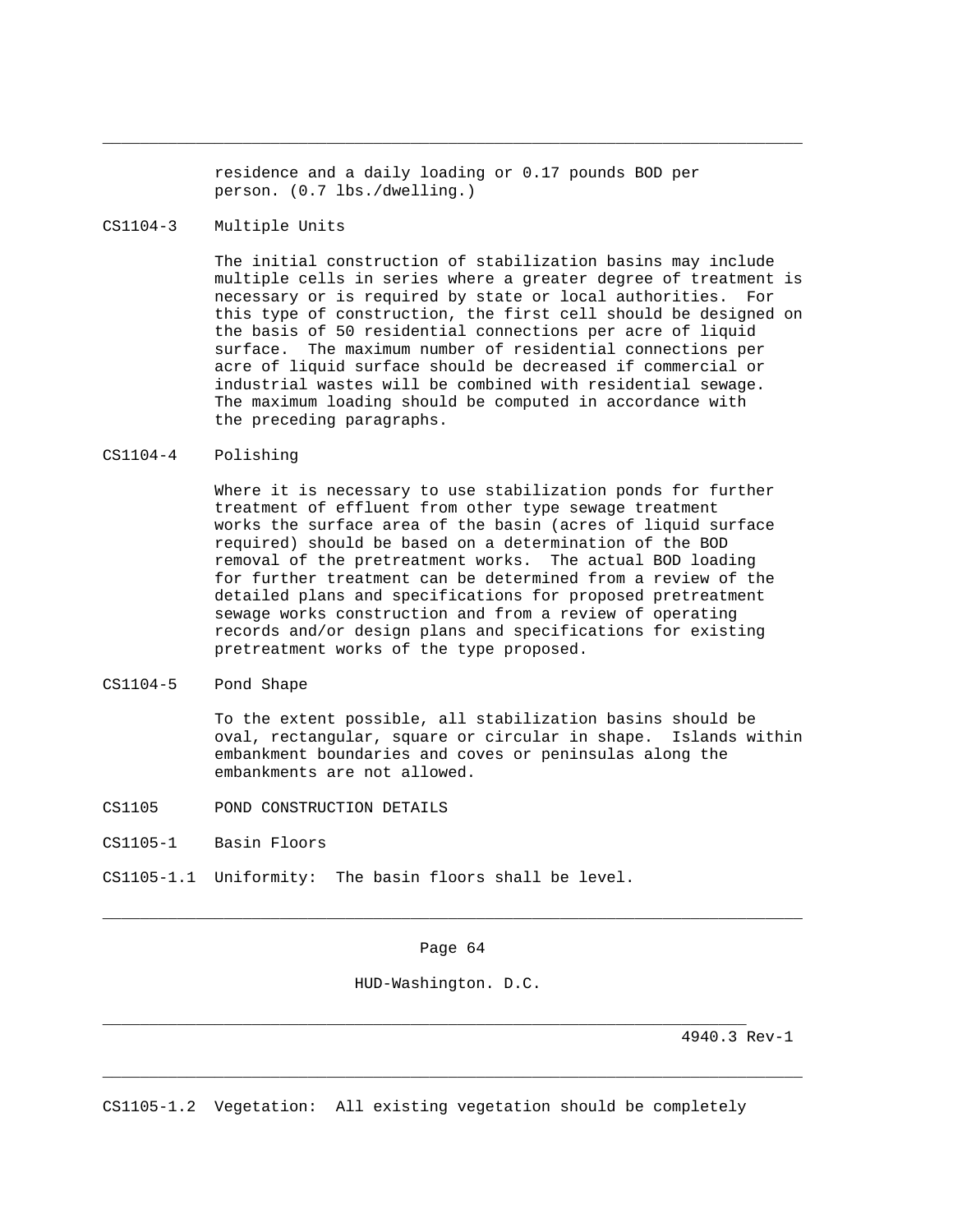removed from the soils to be used for pond bottoms or dikes.

CS1105-1.3 Soils: Soils conforming to the following Unified Soil Classification groups are suitable materials for the basin floor when combined with adequate amounts of suitable clay material:

# GC, SC, CL, and CH

 All other soil groups shall require membrane liners or adequate clay blankets.

 For further reference to the Unified Soil Classification System see FHA Publication No. 373, Engineering Soil Classification for Residential Developments or ASTM D 2487. Classification of soils for engineering purposes.

- CS1105-1.4 Where sealing of the basin floor is required, the specifications should state the thickness of clay cover, and should provide for soil compaction, to achieve the percolation rates shown in CS1101.C. The specifications should also describe the manner in which the seal materials are to be placed, the depth of sealing material and the type of compaction equipment to be used.
- CS1105-2 Embankments
- CS1105-2.1 Foundations: The natural or undisturbed soil underlying a proposed embankment location should be impervious to the extent shown in CS1110.C. If the natural soil does not meet these requirements, membrane liners or adequate clay material shall be used.
- CS1105-2.2 Cores: Where it is determined that the construction of a core is necessary, the specifications should provide for soil compaction to conform, insofar as practicable, with significant groups in the Unified Soil Classification System. The manner in which the soil is to be placed in the core and the type of compaction equipment to be used should also be described.

Page 65

\_\_\_\_\_\_\_\_\_\_\_\_\_\_\_\_\_\_\_\_\_\_\_\_\_\_\_\_\_\_\_\_\_\_\_\_\_\_\_\_\_\_\_\_\_\_\_\_\_\_\_\_\_\_\_\_\_\_\_\_\_\_\_\_\_\_\_\_\_\_\_\_\_\_\_

HUD-Washington, D.C.

\_\_\_\_\_\_\_\_\_\_\_\_\_\_\_\_\_\_\_\_\_\_\_\_\_\_\_\_\_\_\_\_\_\_\_\_\_\_\_\_\_\_\_\_\_\_\_\_\_\_\_\_\_\_\_\_\_\_\_\_\_\_\_\_\_\_\_\_\_\_\_\_\_\_\_

\_\_\_\_\_\_\_\_\_\_\_\_\_\_\_\_\_\_\_\_\_\_\_\_\_\_\_\_\_\_\_\_\_\_\_\_\_\_\_\_\_\_\_\_\_\_\_\_\_\_\_\_\_\_\_\_\_\_\_\_\_\_\_\_\_\_\_\_\_

4940.3 Rev-1

CS1105-2.3 Embankment Materials: Soil groups GM, GC, SM, and SC are good materials for constructing the embankments. The ML, CL, MH, and CH groups should be used in combination with the above groups. It should be emphasized that the GW, GP, SW and SP groups are not satisfactory materials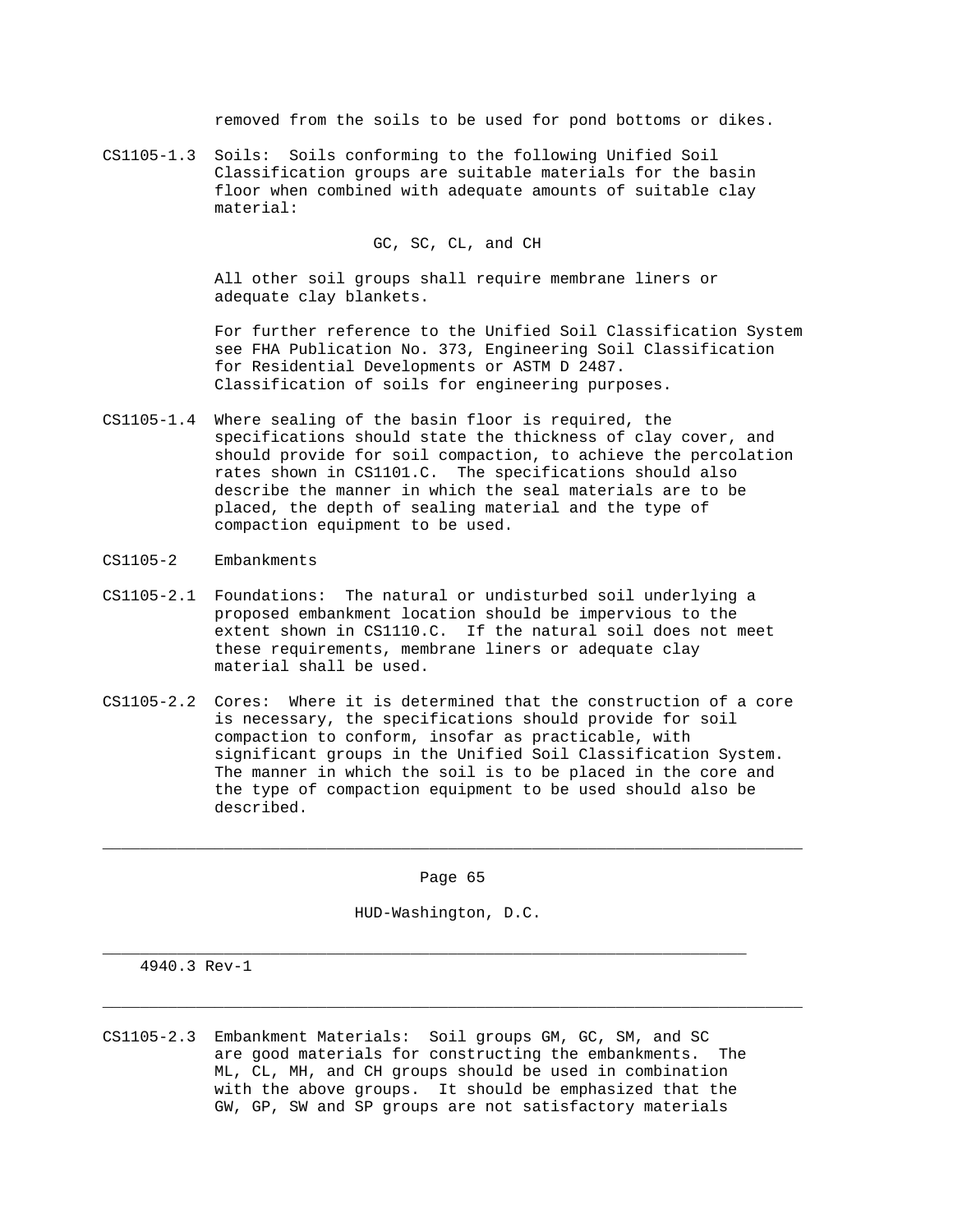when used alone. Specifications for embankment construction should include information on method of placing and compacting fill and on the equipment to be used as well as the need for a membrane liner or clay blanket.

- CS1105-2.4 Top Width: A minimum top width of 8 feet should be provided.
- CS1105-2.5 Slopes: The maximum slope of the embankments should not exceed 3 horizontal to 1 vertical.
- CS1105-2.6 Freeboard: The minimum recommended freeboard is 2 feet.
- CS1105-2.7 Liquid Depth
	- A. The minimum normal liquid depth should be 2-1/2 feet.
	- B. The maximum normal liquid depth should be 4 feet.
- CS1105-2.8 Protection of Embankments: Embankments should be seeded above the water level. Only shallow root crops will be effective for this purpose as the use of long root grasses may cause sewage to seep through the embankment. Concrete or asphalt splash protection shall be provided completely around the pond extending at a minimum from two feet above the high water line to two feet below the low water line.
- CS1105-3 Influent and Effluent Lines
- CS1105-3.1 Materials: Ductile iron pipe shall be used for the influent and effluent piping.
- CS1105-3.2 Line and Grade: The influent and effluent line design with respect to grade and diameter should conform to generally

Page 66

\_\_\_\_\_\_\_\_\_\_\_\_\_\_\_\_\_\_\_\_\_\_\_\_\_\_\_\_\_\_\_\_\_\_\_\_\_\_\_\_\_\_\_\_\_\_\_\_\_\_\_\_\_\_\_\_\_\_\_\_\_\_\_\_\_\_\_\_\_\_\_\_\_\_\_

HUD-Washington, D.C.

\_\_\_\_\_\_\_\_\_\_\_\_\_\_\_\_\_\_\_\_\_\_\_\_\_\_\_\_\_\_\_\_\_\_\_\_\_\_\_\_\_\_\_\_\_\_\_\_\_\_\_\_\_\_\_\_\_\_\_\_\_\_\_\_\_\_\_\_\_

4940.3 Rev-1

 accepted engineering practice. A minimum velocity of 2 feet per second shall be provided.

CS1105-3.3 Point of Discharge: The influent line and the outlet should be located so as to minimize short-circuiting of the incoming sewage flowing through the pond.

\_\_\_\_\_\_\_\_\_\_\_\_\_\_\_\_\_\_\_\_\_\_\_\_\_\_\_\_\_\_\_\_\_\_\_\_\_\_\_\_\_\_\_\_\_\_\_\_\_\_\_\_\_\_\_\_\_\_\_\_\_\_\_\_\_\_\_\_\_\_\_\_\_\_\_

 Where practical the discharge end of the influent line for rectangular and oval basins should terminate approximately one-third the distance between the influent end and the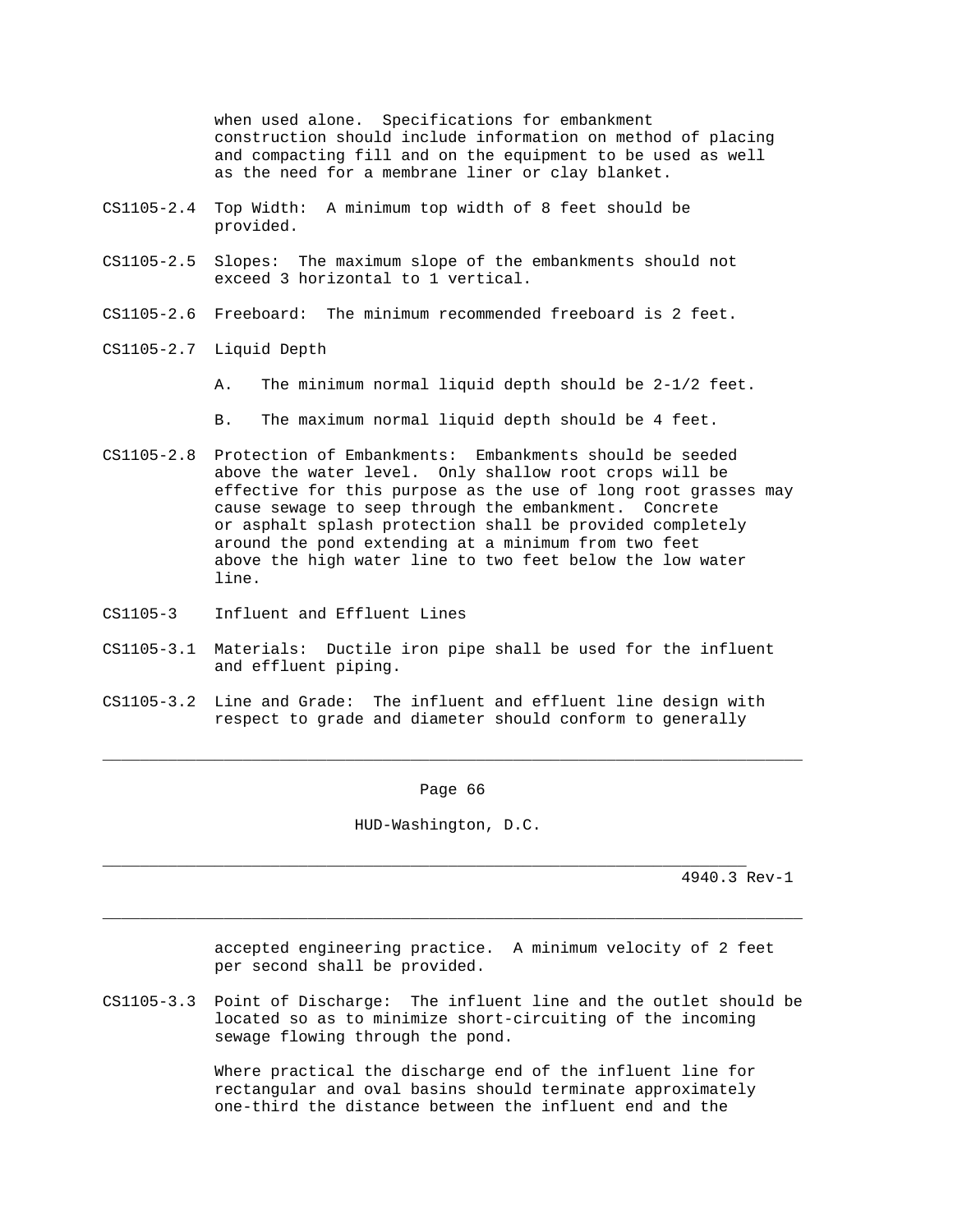outlet structure and at the center of circular or square basins. Variances in this requirement may be satisfactory where modification in the shape of the basin is considered necessary.

- CS1105-3.4 Discharge Apron: The discharge end of the influent line should be laid on an adequately designed concrete slab. A 30 inch square minimum area is recommended.
- CS1105-3.5 Interconnecting Piping: Where multiple cells are used, ductile iron inlet piping to successive cells may be installed through the separating embankments.
- CS1105-4 Outlet Structure
- CS1105-4.1 Outlet Geometry: The outlet structure design should provide for operating the stabilization basin at depths between 2-1/2 and 4 feet. The effluent should be removed at a depth between 6 and 12 inches below the operating water level. Various appurtenances may be used to accomplish this depending on the outlet structure design. These appurtenances may include weirs and baffles or pipe fittings such as tees, ells and pipe extension rings.
- CS1105-5 Miscellaneous
- CS1105-5.1 Fencing: The entire basin area shall be fenced with eight foot (min.) fence. Warning signs to clearly indicate the type of utility shall be posted.

Page 67

\_\_\_\_\_\_\_\_\_\_\_\_\_\_\_\_\_\_\_\_\_\_\_\_\_\_\_\_\_\_\_\_\_\_\_\_\_\_\_\_\_\_\_\_\_\_\_\_\_\_\_\_\_\_\_\_\_\_\_\_\_\_\_\_\_\_\_\_\_\_\_\_\_\_\_

HUD-Washington, D.C.

\_\_\_\_\_\_\_\_\_\_\_\_\_\_\_\_\_\_\_\_\_\_\_\_\_\_\_\_\_\_\_\_\_\_\_\_\_\_\_\_\_\_\_\_\_\_\_\_\_\_\_\_\_\_\_\_\_\_\_\_\_\_\_\_\_\_\_\_\_

4940.3 Rev-1

CS1105-5.2 Access Road: An all-weather road to the basin site should be provided and should extend to the toe of the embankment at one or more points. Ingress and egress rights should be required if the site is not contiguous with public property.

\_\_\_\_\_\_\_\_\_\_\_\_\_\_\_\_\_\_\_\_\_\_\_\_\_\_\_\_\_\_\_\_\_\_\_\_\_\_\_\_\_\_\_\_\_\_\_\_\_\_\_\_\_\_\_\_\_\_\_\_\_\_\_\_\_\_\_\_\_\_\_\_\_\_\_

- CS1105-5.3 Limiting Use: Stabilization basins should not be used for the treatment of storm drainage system wastes.
- CS1105-5.4 Polishing Filters: Were required by the U.S. Environmental Protection Agency or their delegated state regulatory agency, all ponds shall be followed by slow sand filters as provided in CS903.
- CS1106 AERATED PONDS
- CS1106-1 Basin of Design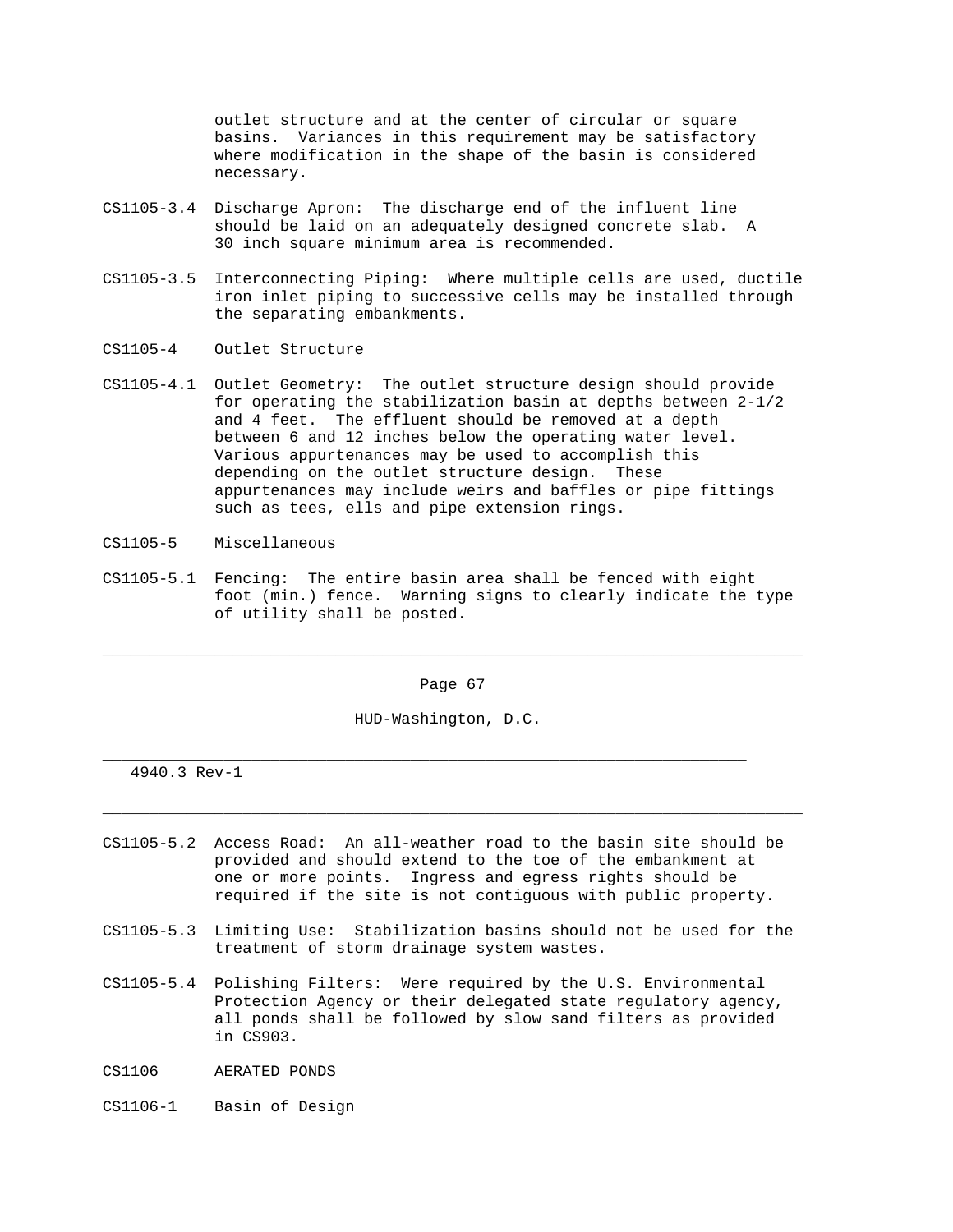Aerated ponds shall be designed with a minimum hydraulic retention time of 5 days. Longer times may be required in colder climates.

# CS1106-2 Mixing

 Aerated ponds shall be adequately mixed to evenly diffuse oxygen throughout the pond. A mixing power input range of 0.5 - 1.0 hp per 1000 cu. ft. of pond volume is recommended.

CS1106-3 Dissolved Oxygen

 Aerated ponds shall be maintained at dissolved oxygen levels above 2 mg/l. This oxygen may be supplied by diffused air or mechanical aerators.

CS1106-4 Velocity Gradient

 A minimum velocity gradient of one foot per second shall be maintained throughout the aerated pond.

Page 68

\_\_\_\_\_\_\_\_\_\_\_\_\_\_\_\_\_\_\_\_\_\_\_\_\_\_\_\_\_\_\_\_\_\_\_\_\_\_\_\_\_\_\_\_\_\_\_\_\_\_\_\_\_\_\_\_\_\_\_\_\_\_\_\_\_\_\_\_\_\_\_\_\_\_\_

\_\_\_\_\_\_\_\_\_\_\_\_\_\_\_\_\_\_\_\_\_\_\_\_\_\_\_\_\_\_\_\_\_\_\_\_\_\_\_\_\_\_\_\_\_\_\_\_\_\_\_\_\_\_\_\_\_\_\_\_\_\_\_\_\_\_\_\_\_\_\_\_\_\_\_

HUD-Washington, D.C.

\_\_\_\_\_\_\_\_\_\_\_\_\_\_\_\_\_\_\_\_\_\_\_\_\_\_\_\_\_\_\_\_\_\_\_\_\_\_\_\_\_\_\_\_\_\_\_\_\_\_\_\_\_\_\_\_\_\_\_\_\_\_\_\_\_\_\_\_\_

4940.3 Rev-1

CS1106-5 Supplemental Treatment Processes

 Aerated ponds may be followed by non-aerated polishing ponds, clarifiers, filters and/or other such processes.

CS1106-6 Construction

 Construction of aerated ponds shall be in accordance with Section CS1105, Pond Construction Details.

CS1106-7 Operation and Maintenance

 Pond design shall allow for expected operation and maintenance activities, including: pond access, influent structure access, effluent structure access, and aeration system access.

- CS1200 LAND APPLICATION SYSTEMS
- CS1201 GENERAL
- CS1201-1 Feasibility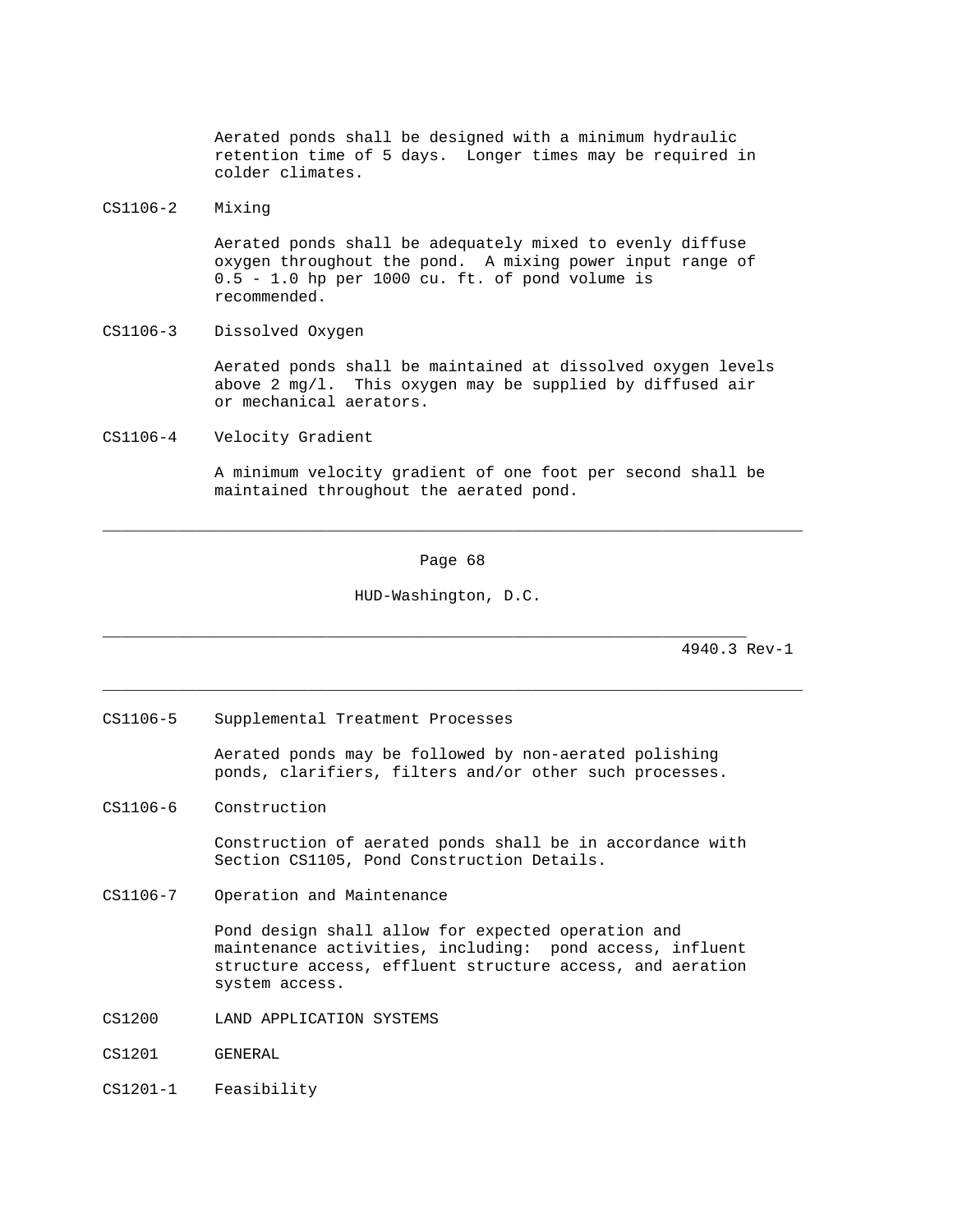The feasibility assessment of land application systems shall be based on soil permeability, wastewater quality, and discharge quality criteria. For any proposed site, the soil permeability must be determined and feasibility judged based on the operating requirements and performance of each land treatment option.

CS1201-2 Approved Methods

 The following methods of land application are approved for consideration: spray irrigation, overland flow, rapid infiltration, and constructed wetlands. These systems are approved only for municipal wastewater.

### Page 69

\_\_\_\_\_\_\_\_\_\_\_\_\_\_\_\_\_\_\_\_\_\_\_\_\_\_\_\_\_\_\_\_\_\_\_\_\_\_\_\_\_\_\_\_\_\_\_\_\_\_\_\_\_\_\_\_\_\_\_\_\_\_\_\_\_\_\_\_\_\_\_\_\_\_\_

\_\_\_\_\_\_\_\_\_\_\_\_\_\_\_\_\_\_\_\_\_\_\_\_\_\_\_\_\_\_\_\_\_\_\_\_\_\_\_\_\_\_\_\_\_\_\_\_\_\_\_\_\_\_\_\_\_\_\_\_\_\_\_\_\_\_\_\_\_\_\_\_\_\_\_

### HUD-Washington, D.C.

\_\_\_\_\_\_\_\_\_\_\_\_\_\_\_\_\_\_\_\_\_\_\_\_\_\_\_\_\_\_\_\_\_\_\_\_\_\_\_\_\_\_\_\_\_\_\_\_\_\_\_\_\_\_\_\_\_\_\_\_\_\_\_\_\_\_\_\_\_

### 4940.3 Rev-1

- CS1201-3 Holding Ponds
- CS1201-3.1 Construction: The methods of construction shall be the same as that required for waste stabilization ponds (see Section CS1100).
- CS1201-3.2 Size: Holding ponds shall be sized such that with any combination of equipment outages or inclement weather which prohibits spraying, adequate storage will be available for the treated effluent from the treatment works. Water balance storage calculations over a 12-month period shall have been addressed in the Engineer's Report (DDR). Not less than two weeks storage shall be provided.
- CS1201-4 Pumping
- CS1201-4.1 The requirements of Section CS500 sewage pumping stations shall also apply to this section.
- CS1201-4.2 Pumping Station: The pumping station shall contain:
	- A. An in-line meter to measure the amount of effluent pumped.
	- B. Pressure instruments with high and low signaling devices to close system valving or shutdown pumps due to line failures or over pressurization on any portion of the system.
- CS1201-5 Land Rights

Proof of a recorded fee simple deed or easement for the land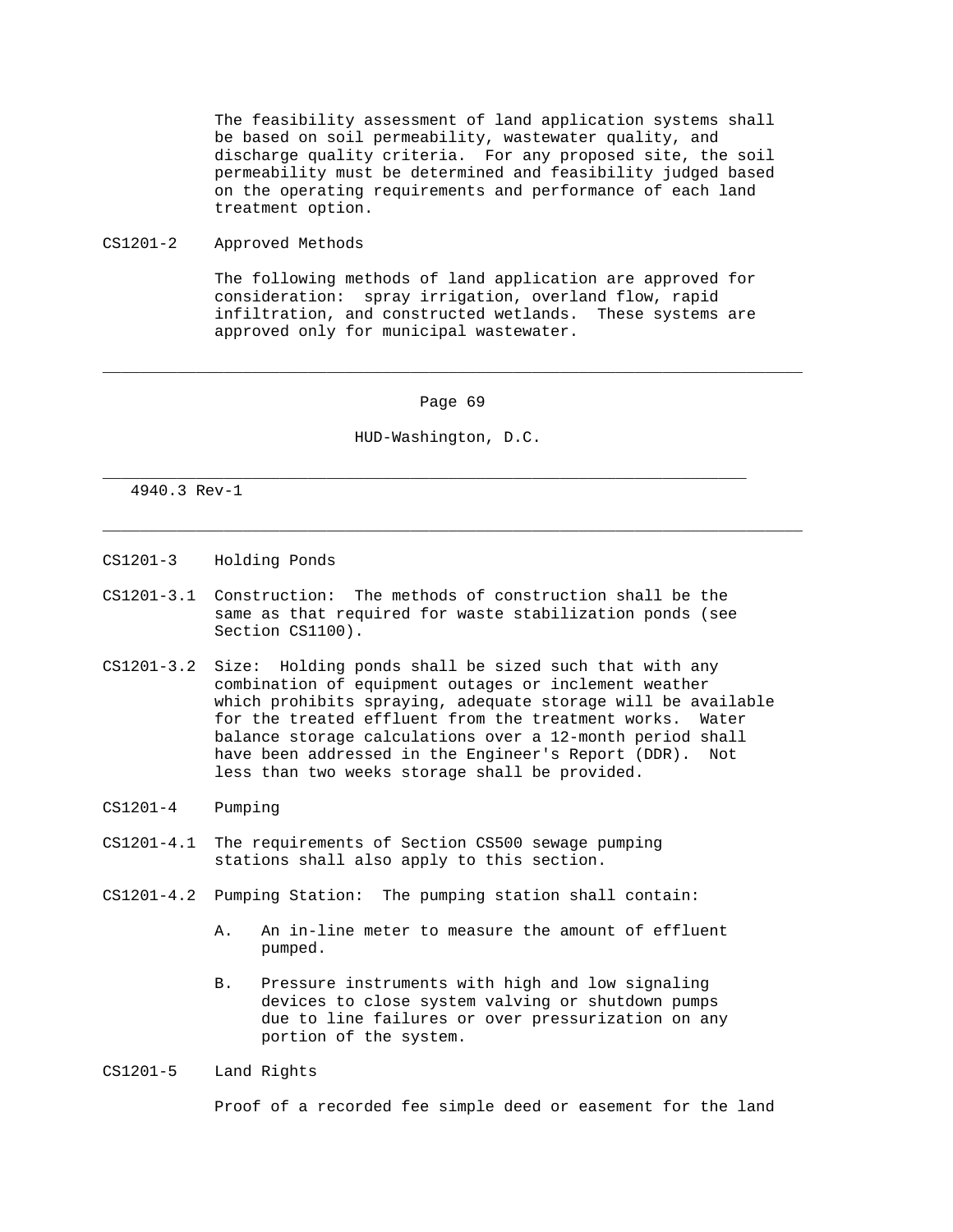dedicated to wastewater disposal by land application must be provided. Additionally, the holder of the fee simple title or easement to the land shall provide adequate assurances to HUD-FHA that the land or easement will not be conveyed or divested so long as the land is needed for wastewater disposal, unless such conveyance or divestiture is to a new owner who shall assume full responsibility for wastewater treatment as provided in this Handbook.

Page 70

\_\_\_\_\_\_\_\_\_\_\_\_\_\_\_\_\_\_\_\_\_\_\_\_\_\_\_\_\_\_\_\_\_\_\_\_\_\_\_\_\_\_\_\_\_\_\_\_\_\_\_\_\_\_\_\_\_\_\_\_\_\_\_\_\_\_\_\_\_\_\_\_\_\_\_

\_\_\_\_\_\_\_\_\_\_\_\_\_\_\_\_\_\_\_\_\_\_\_\_\_\_\_\_\_\_\_\_\_\_\_\_\_\_\_\_\_\_\_\_\_\_\_\_\_\_\_\_\_\_\_\_\_\_\_\_\_\_\_\_\_\_\_\_\_\_\_\_\_\_\_

HUD-Washington, D.C.

\_\_\_\_\_\_\_\_\_\_\_\_\_\_\_\_\_\_\_\_\_\_\_\_\_\_\_\_\_\_\_\_\_\_\_\_\_\_\_\_\_\_\_\_\_\_\_\_\_\_\_\_\_\_\_\_\_\_\_\_\_\_\_\_\_\_\_\_\_

- CS1202 SPRAY IRRIGATION
- CS1202-1 Description: Spray irrigation consists of spray irrigating land with treated wastewater effluent. The spray application zones must have live vegetation capable of assimilating the moisture and nutrients.
- CS1202-1.1 Design Criteria: In-depth soils testing shall be accomplished in order to:
	- A. Ensure that soils are not excessively permeable so as to allow sprayed effluent to reach shallow groundwater tables before vegetative root systems can accomplish their biological uptake, and
	- B. Ensure that soils will be adequately permeable so as to prevent effluent runoff or ponding.
- CS1202-1.2 Irrigation Frequency: Spray distribution zones shall be irrigated no more than once per week. Five days spraying per week, is recommended. Buffer areas shall be included.
- CS1202-1.3 Spray Application Loading: Dependent on soils and vegetation, loadings may vary from 0.25 inches to 6.0 inches per week over the entire application area. Rates of 0.1 to 1.0 inches per hour may be used. Generally an eight hour or less spraying time should be considered to take advantage of evaporation and daylight.
- CS1202-1.4 Slopes: Slopes should not exceed 15 percent although in forested areas and for some crops up to 30 percent slopes may be acceptable.
- CS1202-1.5 Crops: Where crops are grown to provide the biological uptake from the treated wastewater, rotation of both fields and crops must be considered due to crop growing and harvesting seasons where for a time, fields may be out of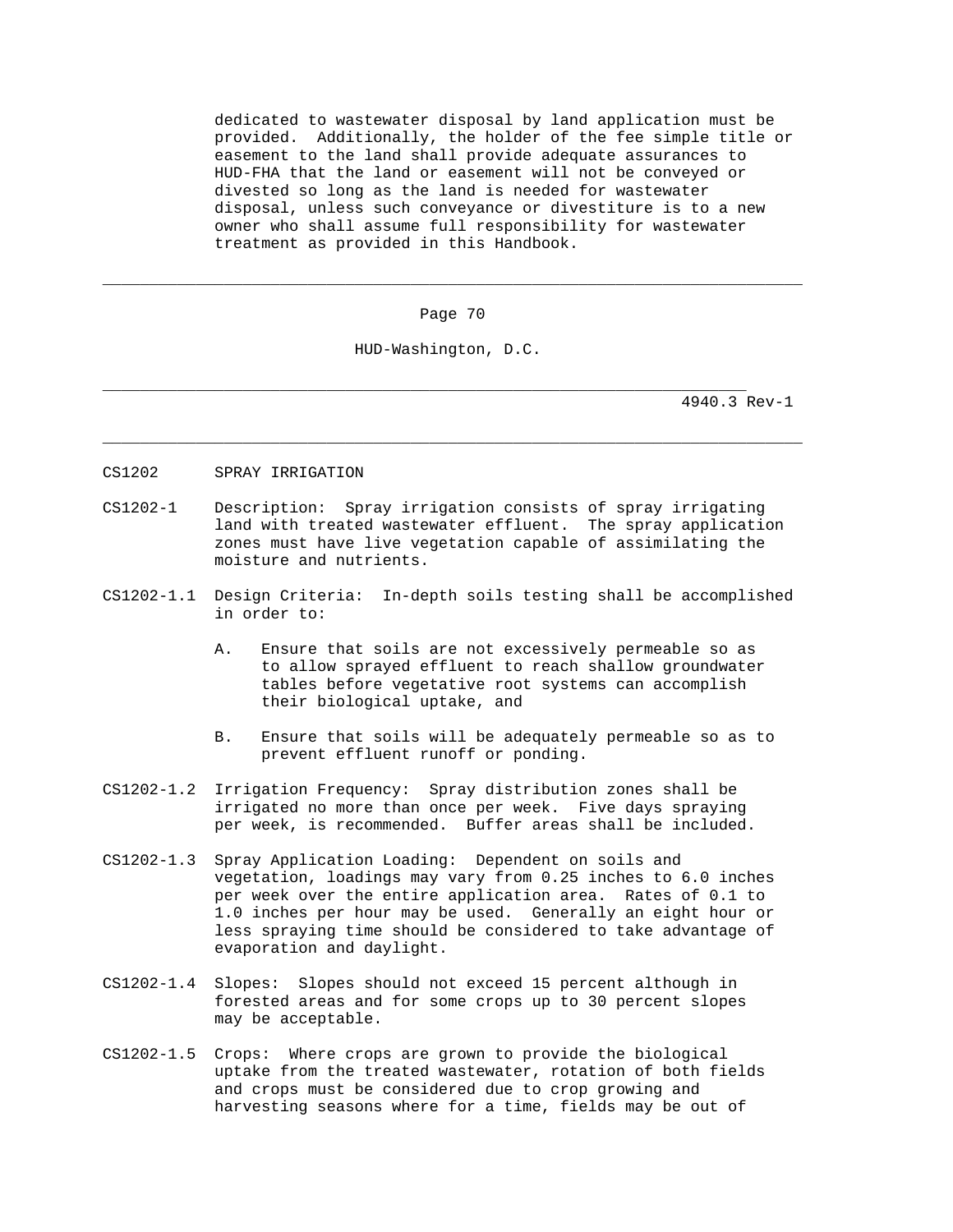service for spraying. Disposition of the harvested crop shall be considered.

Page 71

\_\_\_\_\_\_\_\_\_\_\_\_\_\_\_\_\_\_\_\_\_\_\_\_\_\_\_\_\_\_\_\_\_\_\_\_\_\_\_\_\_\_\_\_\_\_\_\_\_\_\_\_\_\_\_\_\_\_\_\_\_\_\_\_\_\_\_\_\_\_\_\_\_\_\_

HUD-Washington, D.C.

\_\_\_\_\_\_\_\_\_\_\_\_\_\_\_\_\_\_\_\_\_\_\_\_\_\_\_\_\_\_\_\_\_\_\_\_\_\_\_\_\_\_\_\_\_\_\_\_\_\_\_\_\_\_\_\_\_\_\_\_\_\_\_\_\_\_\_\_\_

4940.3 Rev-1

CS1202-1.6 Trees and Golf Courses: Both trees and golf courses are approvable for spray fields. Golf courses may also require a potable water or surface water (pond or lake) system in addition to the treated effluent system.

\_\_\_\_\_\_\_\_\_\_\_\_\_\_\_\_\_\_\_\_\_\_\_\_\_\_\_\_\_\_\_\_\_\_\_\_\_\_\_\_\_\_\_\_\_\_\_\_\_\_\_\_\_\_\_\_\_\_\_\_\_\_\_\_\_\_\_\_\_\_\_\_\_\_\_

CS1202-1.7 Buffers: The following minimum buffers shall be provided:

| $\star$ |          |  |          |  |    |  |          |          |  |  |         | $\star$ |
|---------|----------|--|----------|--|----|--|----------|----------|--|--|---------|---------|
| $\star$ |          |  |          |  |    |  |          |          |  |  |         | $\star$ |
| $\star$ |          |  |          |  |    |  |          |          |  |  |         | $\star$ |
| $\star$ |          |  |          |  |    |  |          |          |  |  |         | $\star$ |
| $\star$ |          |  |          |  |    |  |          |          |  |  |         | $\star$ |
| $\star$ |          |  |          |  |    |  |          |          |  |  |         | $\star$ |
| $\star$ |          |  |          |  |    |  |          |          |  |  |         | $\star$ |
| $\star$ | GRAPHICS |  | MATERIAL |  | IN |  | ORIGINAL | DOCUMENT |  |  | OMITTED | $\star$ |
| $\star$ |          |  |          |  |    |  |          |          |  |  |         | $\star$ |
| $\star$ |          |  |          |  |    |  |          |          |  |  |         | $\star$ |
| $\star$ |          |  |          |  |    |  |          |          |  |  |         | $\star$ |
| $\star$ |          |  |          |  |    |  |          |          |  |  |         | $\star$ |
| $\star$ |          |  |          |  |    |  |          |          |  |  |         | $\star$ |
| $\star$ |          |  |          |  |    |  |          |          |  |  |         | $\star$ |
| $\star$ |          |  |          |  |    |  |          |          |  |  |         | $\star$ |
|         |          |  |          |  |    |  |          |          |  |  |         |         |

- CS1202-2 Spray Field Equipment
- CS1202-2.1 Piping: Portable, center pivot and solid set buried piping systems are the most common. For all climates and conditions the solid set buried system is recommended herein. Risers generally should be no more than 4 feet in height with adequate post support and bracketry up to the nozzle.

 Ductile iron or pressure class PVC is recommended for spray irrigation piping systems. Velocities in the pipe network should be between 2 and 8 feet per second. Valving for field or segment isolation shall be manual.

 The piping grids should be designed for optimum sprinkler location and equal pressure distribution. A pressure differential of less than 20% in any field is desired. Pressure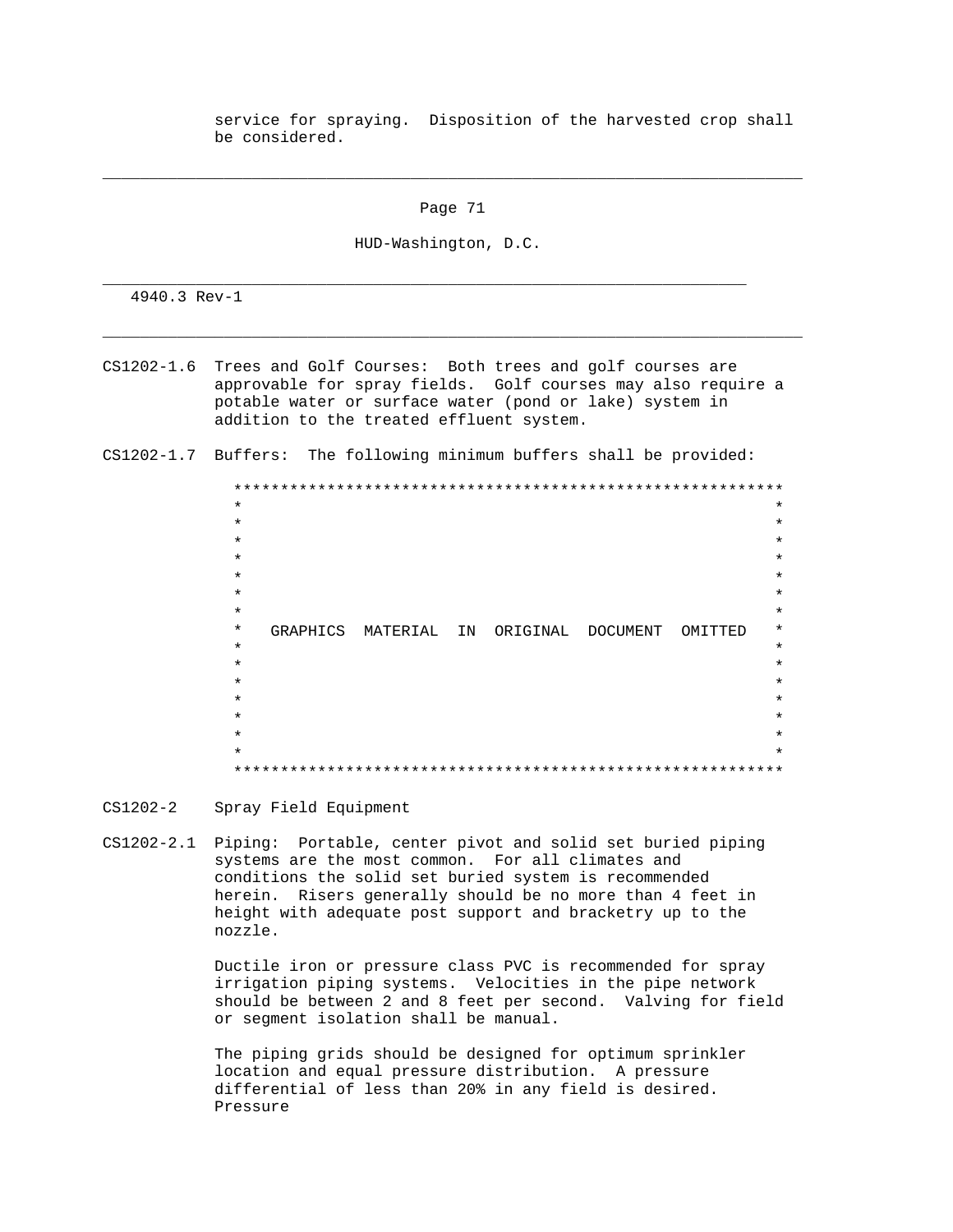Page 72

\_\_\_\_\_\_\_\_\_\_\_\_\_\_\_\_\_\_\_\_\_\_\_\_\_\_\_\_\_\_\_\_\_\_\_\_\_\_\_\_\_\_\_\_\_\_\_\_\_\_\_\_\_\_\_\_\_\_\_\_\_\_\_\_\_\_\_\_\_\_\_\_\_\_\_

\_\_\_\_\_\_\_\_\_\_\_\_\_\_\_\_\_\_\_\_\_\_\_\_\_\_\_\_\_\_\_\_\_\_\_\_\_\_\_\_\_\_\_\_\_\_\_\_\_\_\_\_\_\_\_\_\_\_\_\_\_\_\_\_\_\_\_\_\_\_\_\_\_\_\_

HUD-Washington, D.C.

\_\_\_\_\_\_\_\_\_\_\_\_\_\_\_\_\_\_\_\_\_\_\_\_\_\_\_\_\_\_\_\_\_\_\_\_\_\_\_\_\_\_\_\_\_\_\_\_\_\_\_\_\_\_\_\_\_\_\_\_\_\_\_\_\_\_\_\_\_ 4940.3 Rev-1

> differentials which exceed 20% shall be justified by showing that the necessary site grading to achieve a 20% differential is not practical and that spray patterns have been adjusted to take into account the pressure differentials. However, in no case shall pressure differentials exceed 40% in any field.

- CS1202-2.2 Nozzles: Nozzle orifice, pressure and flow shall be determined by application rate, size of field, sprinkler overlap, type of vegetation and wind velocity and consistency.
- CS1203 OVERLAND FLOW
- CS1203-1 Description: This system consists of applying wastewater to gently sloped terraces and allowing it to flow over vegetated surfaces to collection ditches.
- CS1203-2 Design Criteria: Application shall be either by direct surface application or by sprinkler system. The area shall be sufficiently sized to allow 16 to 110 acres per MGD. Wastewater application shall not exceed 6 inches per week for screened wastewater or 16 inches per week for secondary effluent. Special care shall be exercised in design to ensure uniform sheet flow over the flow area.
- CS1203-3 Preapplication Treatment: Minimum preapplication treatment shall consist of solids removal.
- CS1203-4 Construction: During construction special care shall be exercised to ensure uniform sheet flow in accordance with system design.
- CS1204 RAPID INFILTRATION
- CS1204-1 Description: Rapid Infiltration (RI) consists typically of earthen basins which allow wastewater infiltration into the soil followed by percolation, either vertically or laterally, away from the application point.
- CS1204-2 Design Criteria: The minimum land area requirement for a RI system shall be determined by:

\_\_\_\_\_\_\_\_\_\_\_\_\_\_\_\_\_\_\_\_\_\_\_\_\_\_\_\_\_\_\_\_\_\_\_\_\_\_\_\_\_\_\_\_\_\_\_\_\_\_\_\_\_\_\_\_\_\_\_\_\_\_\_\_\_\_\_\_\_\_\_\_\_\_\_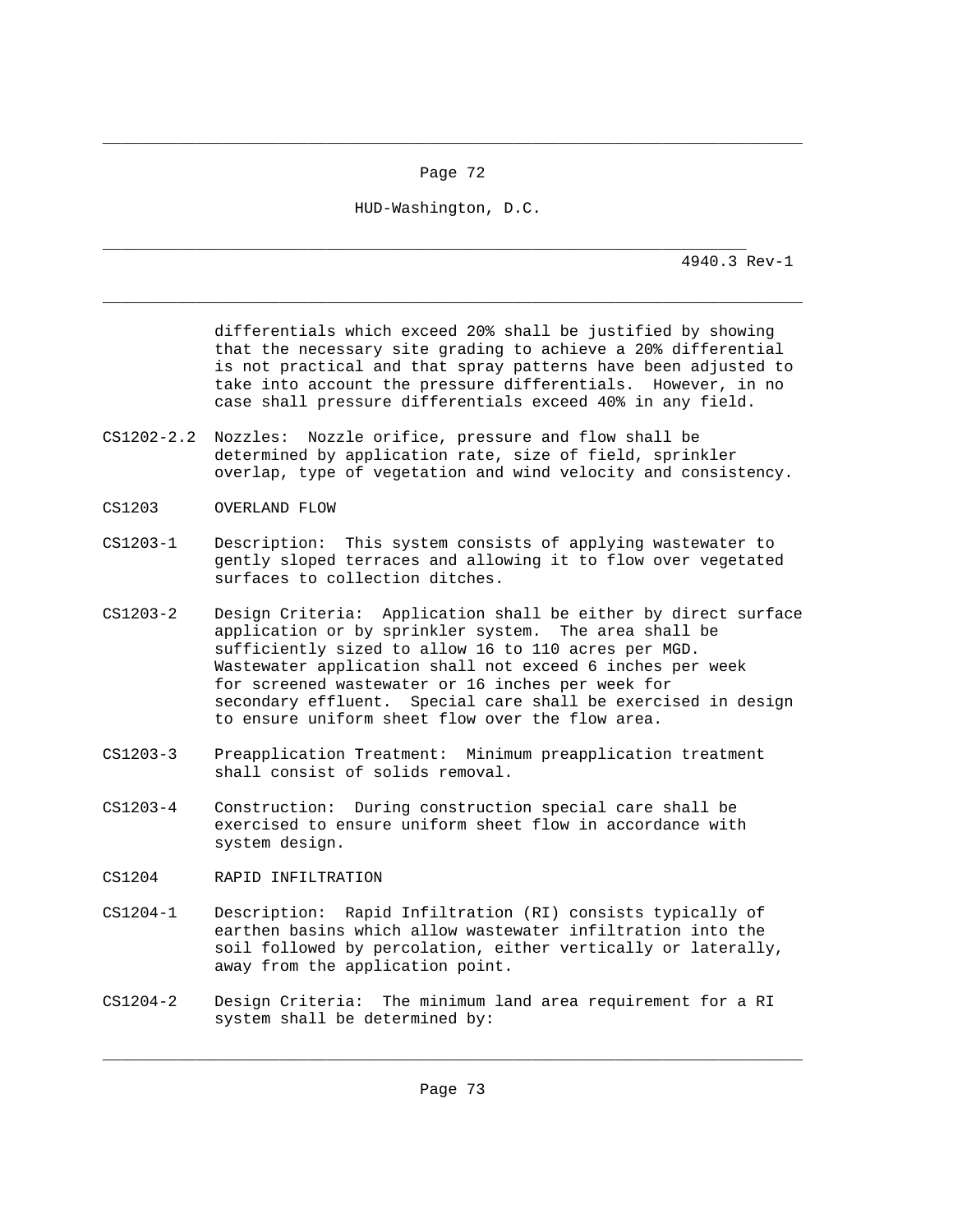\_\_\_\_\_\_\_\_\_\_\_\_\_\_\_\_\_\_\_\_\_\_\_\_\_\_\_\_\_\_\_\_\_\_\_\_\_\_\_\_\_\_\_\_\_\_\_\_\_\_\_\_\_\_\_\_\_\_\_\_\_\_\_\_\_\_\_\_\_\_\_\_\_\_\_

\_\_\_\_\_\_\_\_\_\_\_\_\_\_\_\_\_\_\_\_\_\_\_\_\_\_\_\_\_\_\_\_\_\_\_\_\_\_\_\_\_\_\_\_\_\_\_\_\_\_\_\_\_\_\_\_\_\_\_\_\_\_\_\_\_\_\_\_\_

4940.3 Rev-1

```
 (0.0365) Q 
                                                        A = \_Lating the Community of the Community of the Community of the Community of the Community of the Community of
```
Where:

 A = treatment area  $Q =$  design daily flow,  $m3/d$  $L =$  annual percolation rate,  $m/yr$ 

 Typically, land area should be 2 to 56 acres per MGD. Where RI percolate does not satisfy state groundwater quality requirements, the percolate shall be collected by underdrains for re-use or surface discharge.

Wastewater application shall be by direct surface application.

CS1204-3 Site Selection: The following parameters must be defined prior to determining a site to be suitable for a RI system: general hydrological setting, soil descriptions and water table locations, proposed soil layer for RI basin, groundwater flow characteristics, and necessary site modifications (underdrains, fill, etc.).

- CS1205 CONSTRUCTED WETLANDS
- CS1205-1 Description: Constructed wetlands consist of flooded meadows and marshes, and usually include a pond.
- CS1205-2 Design Criteria: Required land area for constructed wetlands shall be between 11 and 280 acres per 1 MGD. Wastewater shall be applied by either sprinklers or direct surface application. Application shall not exceed 25 inches per week. Finished grade shall not exceed 5%.
- CS1300 ONSITE WASTEWATER TREATMENT AND DISPOSAL SYSTEMS
- CS1301 GENERAL

 Where connection to a public sewer system is not feasible, the following types of onsite treatment shall be allowed:

Page 74

\_\_\_\_\_\_\_\_\_\_\_\_\_\_\_\_\_\_\_\_\_\_\_\_\_\_\_\_\_\_\_\_\_\_\_\_\_\_\_\_\_\_\_\_\_\_\_\_\_\_\_\_\_\_\_\_\_\_\_\_\_\_\_\_\_\_\_\_\_\_\_\_\_\_\_

HUD-Washington, D.C.

\_\_\_\_\_\_\_\_\_\_\_\_\_\_\_\_\_\_\_\_\_\_\_\_\_\_\_\_\_\_\_\_\_\_\_\_\_\_\_\_\_\_\_\_\_\_\_\_\_\_\_\_\_\_\_\_\_\_\_\_\_\_\_\_\_\_\_\_\_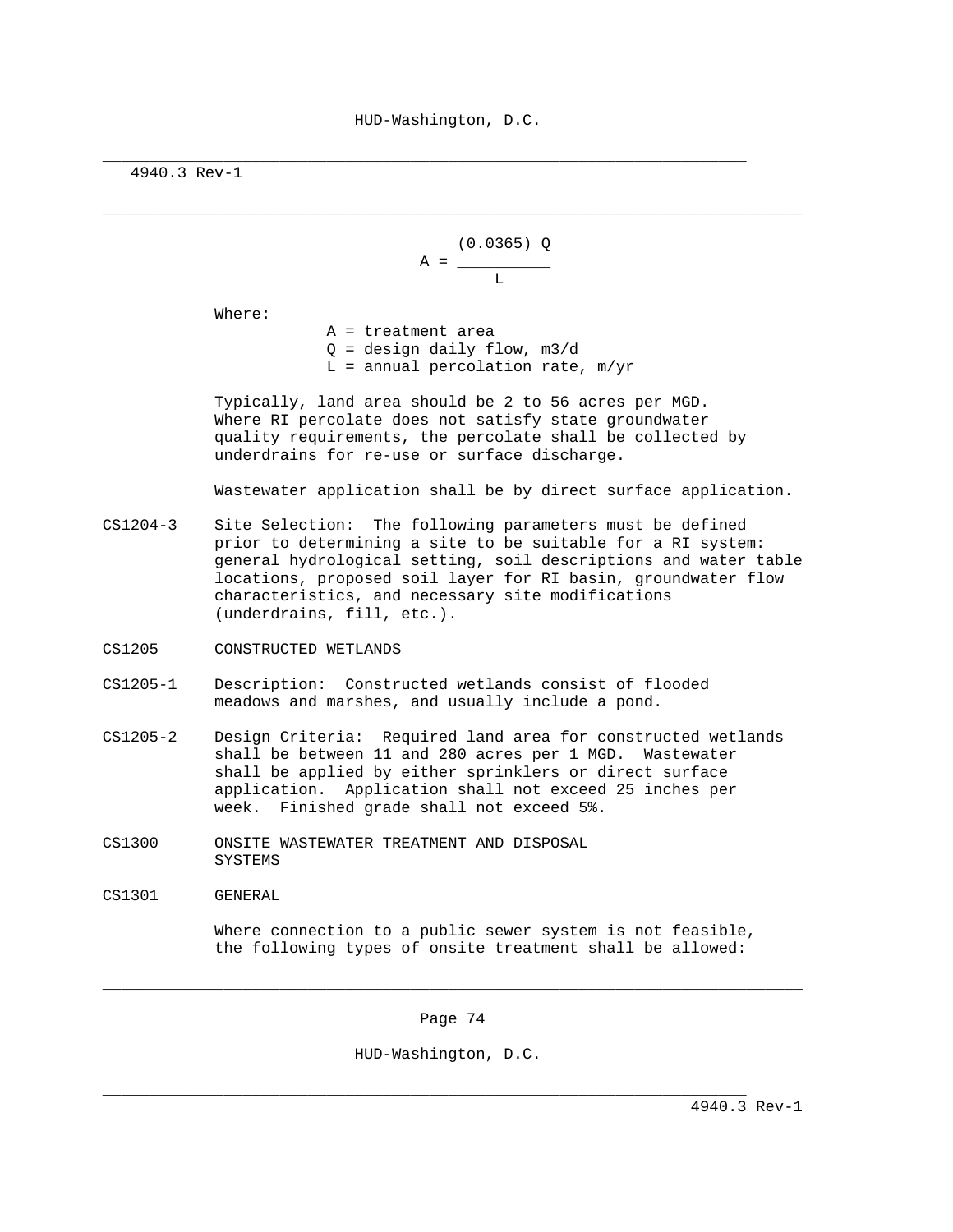septic tank with leaching system, sand filters or mounds, and evapotranspiration ponds.

CS301-2 Leaching Systems shall be installed in accordance with local requirements.

\_\_\_\_\_\_\_\_\_\_\_\_\_\_\_\_\_\_\_\_\_\_\_\_\_\_\_\_\_\_\_\_\_\_\_\_\_\_\_\_\_\_\_\_\_\_\_\_\_\_\_\_\_\_\_\_\_\_\_\_\_\_\_\_\_\_\_\_\_\_\_\_\_\_\_

- CS1302 SEPTIC TANKS
- CS1302-1 Septic tanks shall be buried and watertight. All septic tank systems shall be located and installed in accordance with local health and environmental regulations.
- CS1302-2 Septic tanks shall have a minimum 8 hour retention time. Tanks shall have inlet and outlet devices which prevent the discharge of sludge and scum with the effluent. Septic tanks shall be vented to permit the escape of gases.
- CS1302-3 Septic tanks for residential units shall have the following minimum size:

| $1 - 2$ bedrooms | 750 gal      |
|------------------|--------------|
| 3 bedrooms       | $900$ $qal$  |
| 4 bedrooms       | $1000$ $qal$ |
| 5 bedrooms       | $1200$ $qal$ |
| each additional  | $250$ qal    |

 Where local codes require larger sizes, the local code shall prevail.

- CS1302-4 Where septic tanks are to be installed for multiple homes, they shall be sized based on total flow. For flows between 750-1,500 gpd, the tank capacity shall be 1.5 times daily volume flow. For flows between 1,500-15,000 gpd, minimum tank capacity shall be equal to 1,125 gallons plus 75% of dally flow.
- CS1302-5 Septic tank systems shall include one of the following subsurface wastewater disposal systems: leaching fields, sand filters or mounds.

Page 75

\_\_\_\_\_\_\_\_\_\_\_\_\_\_\_\_\_\_\_\_\_\_\_\_\_\_\_\_\_\_\_\_\_\_\_\_\_\_\_\_\_\_\_\_\_\_\_\_\_\_\_\_\_\_\_\_\_\_\_\_\_\_\_\_\_\_\_\_\_\_\_\_\_\_\_

HUD-Washington, D.C.

\_\_\_\_\_\_\_\_\_\_\_\_\_\_\_\_\_\_\_\_\_\_\_\_\_\_\_\_\_\_\_\_\_\_\_\_\_\_\_\_\_\_\_\_\_\_\_\_\_\_\_\_\_\_\_\_\_\_\_\_\_\_\_\_\_\_\_\_\_

4940.3 Rev-1

CS1303 INTERMITTENT SAND FILTERS

CS1303-1 Intermittent sand filters may be used for polishing of septic

\_\_\_\_\_\_\_\_\_\_\_\_\_\_\_\_\_\_\_\_\_\_\_\_\_\_\_\_\_\_\_\_\_\_\_\_\_\_\_\_\_\_\_\_\_\_\_\_\_\_\_\_\_\_\_\_\_\_\_\_\_\_\_\_\_\_\_\_\_\_\_\_\_\_\_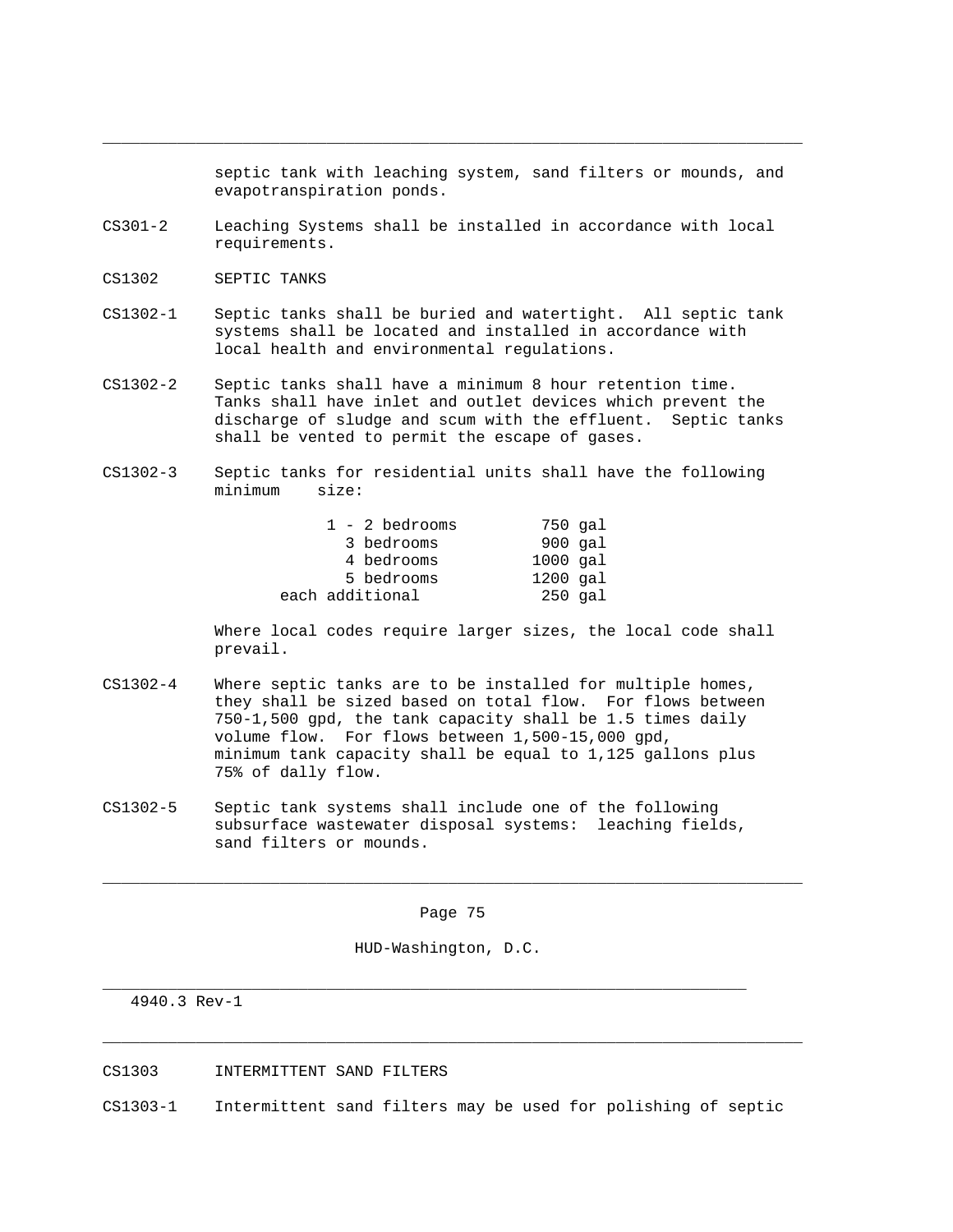tank effluent prior to discharge.

- CS1303-2 Media shall be sized to obtain the desired flow rate. However, not more than 1 % of the media shall be smaller than 0.13mm. Typical media range from 0.25mm to 1.5mm, with a uniformity coefficient not more than 4.0. Allowable media materials are: sand, anthracite, garnet, ilmenite and activated carbon.
- CS1303-3 Filters shall be sized to allow 0.75 to 2.0 gpd per square foot of filter area. Wastewater should be applied to flood the surface of the filter to a minimum depth of 3 inches.
- CS1303-4 Intermittent Sand Filter Systems shall be followed by a leaching system or mounds.
- CS1304 MOUNDS
- CS1304-1 Mounds shall be installed in conjunction with septic tank systems only in well drained areas with the following maximum slopes:

| Percolation Rate | Maximum Slope |
|------------------|---------------|
| $< 60$ min/in    | 6%            |
| > 60 min/in      | $12$ $\circ$  |

- CS1304-2 Mounds shall be located in accordance with local health and environmental codes.
- CS1304-3 Mound system influent shall be anaerobically treated wastewater free of settable solids and greases.
- CS1304-4 Mounds shall be of the following minimum dimensions:

Page 76

\_\_\_\_\_\_\_\_\_\_\_\_\_\_\_\_\_\_\_\_\_\_\_\_\_\_\_\_\_\_\_\_\_\_\_\_\_\_\_\_\_\_\_\_\_\_\_\_\_\_\_\_\_\_\_\_\_\_\_\_\_\_\_\_\_\_\_\_\_\_\_\_\_\_\_

HUD-Washington, D.C.

\_\_\_\_\_\_\_\_\_\_\_\_\_\_\_\_\_\_\_\_\_\_\_\_\_\_\_\_\_\_\_\_\_\_\_\_\_\_\_\_\_\_\_\_\_\_\_\_\_\_\_\_\_\_\_\_\_\_\_\_\_\_\_\_\_\_\_\_\_\_\_\_\_\_\_

\_\_\_\_\_\_\_\_\_\_\_\_\_\_\_\_\_\_\_\_\_\_\_\_\_\_\_\_\_\_\_\_\_\_\_\_\_\_\_\_\_\_\_\_\_\_\_\_\_\_\_\_\_\_\_\_\_\_\_\_\_\_\_\_\_\_\_\_\_

4940.3 Rev-1

Mound Height **Dimension** 

Fill Depth 1 ft (minimum)<br>Absorption Bed Depth 1 ft (minimum) Absorption Bed Depth Cap at Edge of Bed 1 ft<br>Cap at Center of Bed 1.5 ft Cap at Center of Bed Side Slope < 3:1

CS1305 EVAPOTRANSPIRATION PONDS

CS1305-1 Evapotranspiration ponds shall be designed for zero discharge